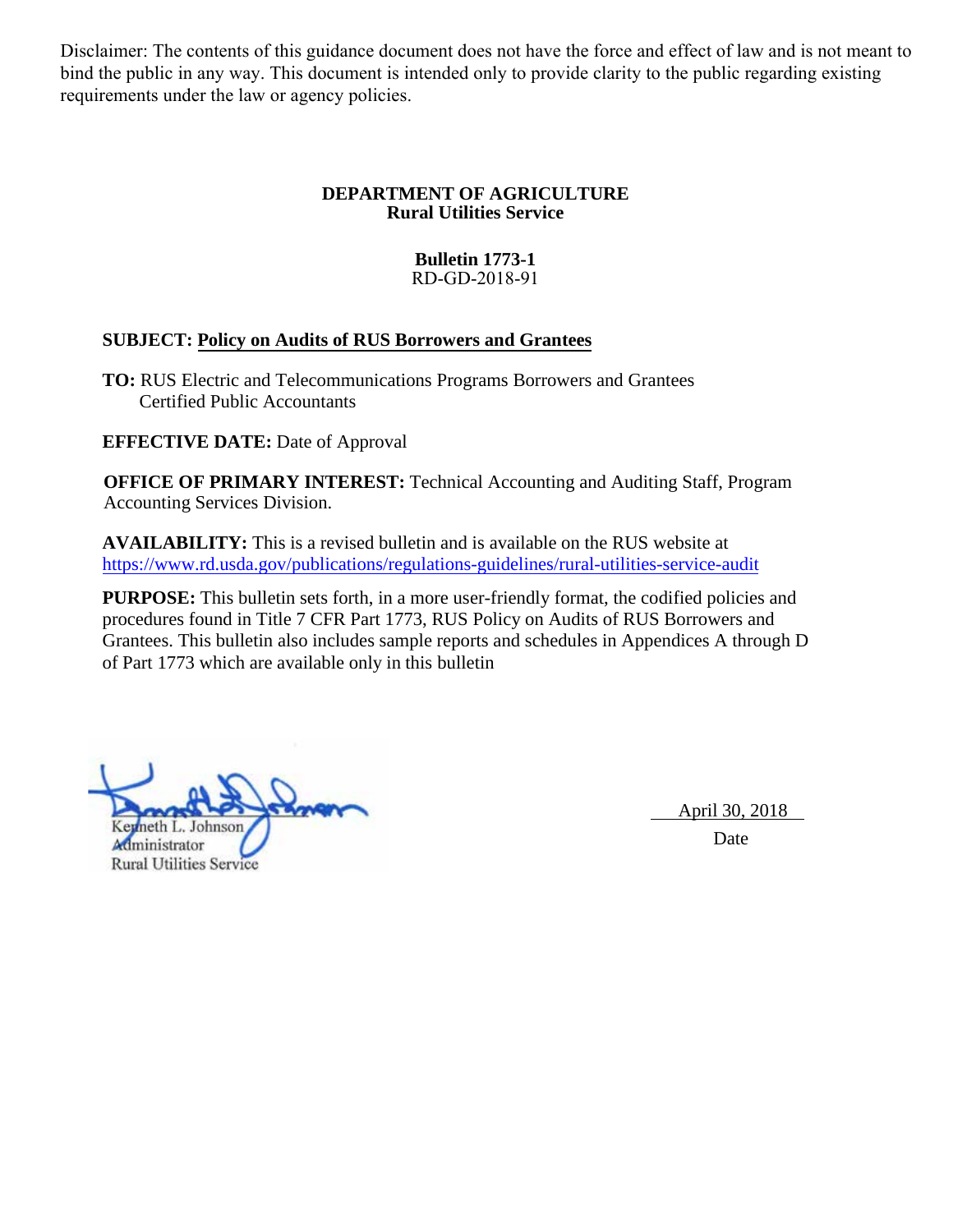### **TABLE OF CONTENTS**

## **PART 1773 – POLICY ON AUDITS OF RUS BORROWERS AND GRANTEES**

#### SUBPART A - GENERAL PROVISIONS

Sec. 1773.1 General. 1773.2 Definitions.

#### SUBPART B - RUS AUDIT REQUIREMENTS

1773.3 Annual audit. 1773.4 Auditee responsibilities. 1773.5 Qualifications of an auditor. 1773.6 Auditor communication. 1773.7 Audit standards. 1773.8 Audit date. 1773.9 Disclosure of fraud and noncompliance with provisions of laws, regulations, contracts, and grant agreements. 1773.10 Access to audit-documentation. 1773.11-1773.19 [Reserved]

### SUBPART C - RUS REQUIREMENTS FOR THE SUBMISSION AND REVIEW OF THE REPORTING PACKAGE

1773.20 Auditor's submission of the reporting package. 1773.21 Auditee's review and submission of the reporting package. 1773.22-1773.29 [Reserved]

#### SUBPART D - AUDITOR REPORTING REQUIREMENTS

1773.30 General.

1773.31 Auditor's report on the financial statements.

1773.32 Report on internal control over financial reporting and on compliance and other matters.

1773.33 Report on compliance with aspects of contractual agreements and regulatory requirements.

1773.34 Schedule of findings and recommendations.

1773.35 Supplemental information.

1773.36-1773.37 [Reserved]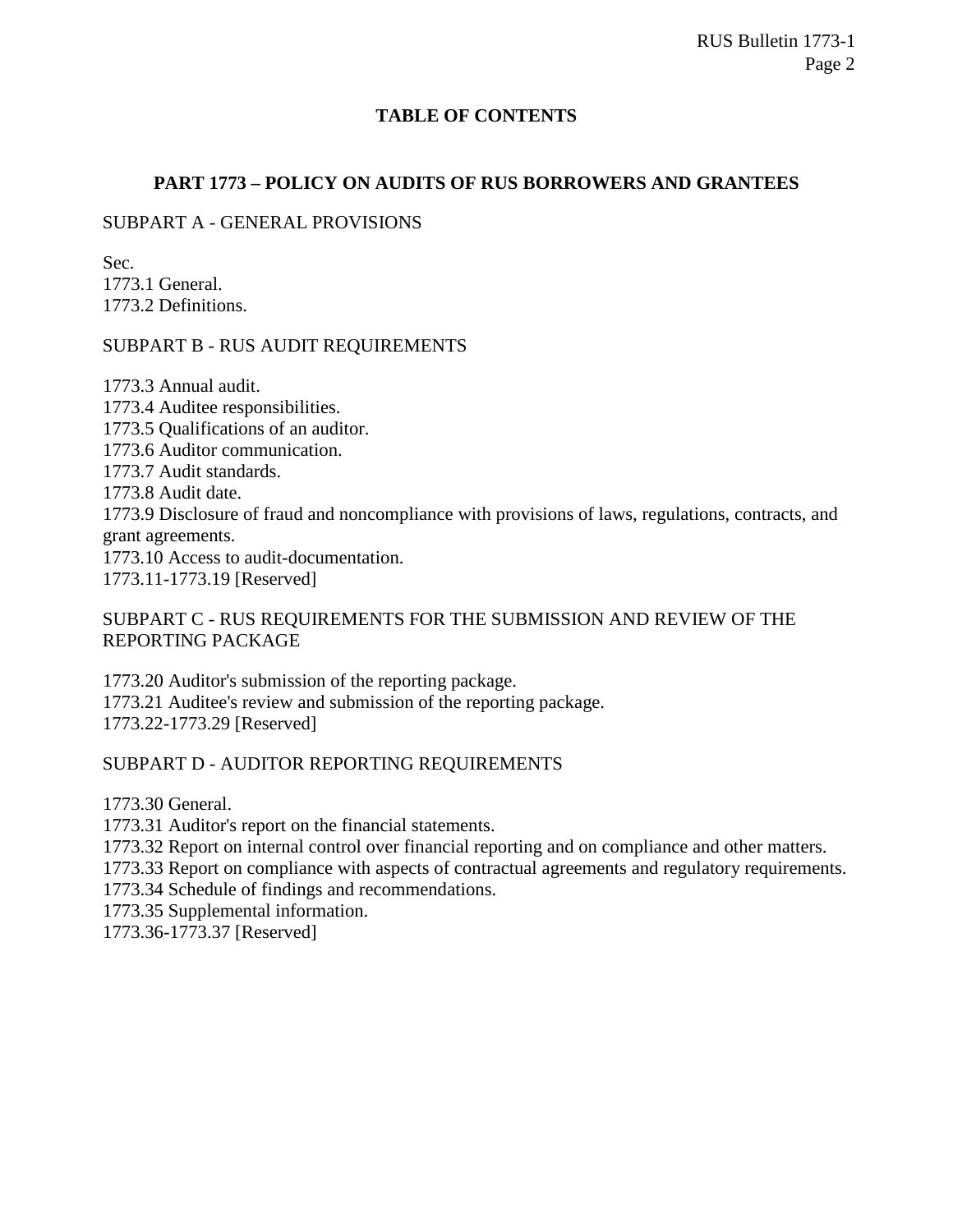### SUBPART E - RUS AUDIT REQUIREMENTS AND DOCUMENTATION

1773.38 Scope of engagement. 1773.39 Utility plant and accumulated depreciation. 1773.40 Regulatory assets. 1773.41 Extraordinary retirement losses. 1773.42 Clearing accounts. 1773.43 Capital and equity accounts. 1773.44 Long-term debt. 1773.45 Regulatory liabilities.

1773.46-1773.49 [Reserved]

#### APPENDIX A – SAMPLE AUDITOR'S REPORTS FOR ELECTRIC BORROWERS

Exhibit 1 – Illustrative Auditor's Report

Exhibit 2 – Illustrative Report on Internal Control over Financial Reporting and on Compliance and Other Matters, No Reportable Conditions Identified

Exhibit 3 – Illustrative Report on Internal Control over Financial Reporting and on Compliance and Other Matters, Reportable Conditions Identified

Exhibit 4 – Illustrative Financial Statements

Exhibit 5 – Illustrative Report on Compliance with Aspects of Contractual Agreements and Regulatory Requirements

Exhibit 6 – Illustrative Schedule of Findings and Recommendations

#### APPENDIX B – SAMPLE AUDITOR'S REPORTS FOR TELECOMMUNICATIONS BORROWERS

Exhibit 1 – Illustrative Auditor's Report

Exhibit 2 – Illustrative Report on Internal Control over Financial Reporting and on Compliance and Other Matters, No Reportable Conditions Identified

Exhibit 3 – Illustrative Report on Internal Control over Financial Reporting and on Compliance and Other Matters, Reportable Conditions Identified

Exhibit 4 – Illustrative Financial Statements

Exhibit 5 – Illustrative Report on Compliance with Aspects of Contractual Agreements and Regulatory Requirements

Exhibit 6 – Illustrative Schedule of Findings and Recommendations

#### APPENDIX C – SAMPLE AUDITOR'S REPORTS FOR BROADBAND BORROWERS

Exhibit 1 – Illustrative Auditor's Report

Exhibit 2 – Illustrative Report on Internal Control over Financial Reporting and on Compliance and Other Matters, No Reportable Conditions Identified

Exhibit 3 – Illustrative Report on Internal Control over Financial Reporting and on Compliance and Other Matters, Reportable Conditions Identified

Exhibit 4 – Illustrative Financial Statements

Exhibit 5 – Illustrative Report on Compliance with Aspects of Contractual Agreements and

Regulatory Requirements

Exhibit 6 – Illustrative Schedule of Findings and Recommendations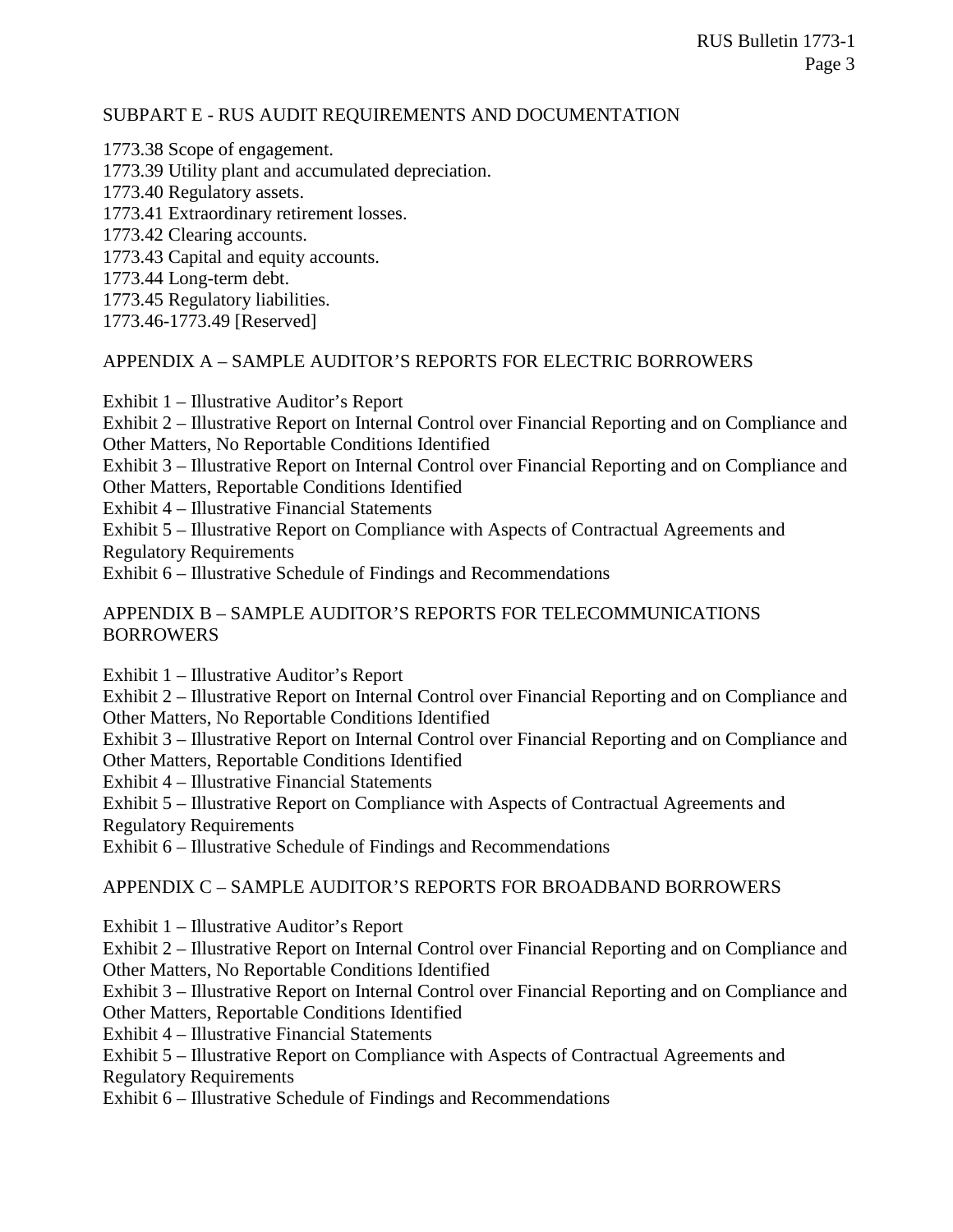### APPENDIX D – SAMPLE AUDITOR'S REPORTS FOR GRANTEES

Exhibit 1 – Illustrative Auditor's Report Exhibit 2 – Illustrative Report on Internal Control over Financial Reporting and on Compliance and Other Matters, No Reportable Conditions Identified

Exhibit 3 – Illustrative Report on Internal Control over Financial Reporting and on Compliance and Other Matters, Reportable Conditions Identified

Exhibit 4 – Illustrative Financial Statements

Exhibit 5 – Illustrative Report on Compliance with Aspects of Contractual Agreements and Regulatory Requirements

Exhibit 6 – Illustrative Schedule of Findings and Recommendations

INDEX:

ACCOUNTING Policy on Audits AUDITS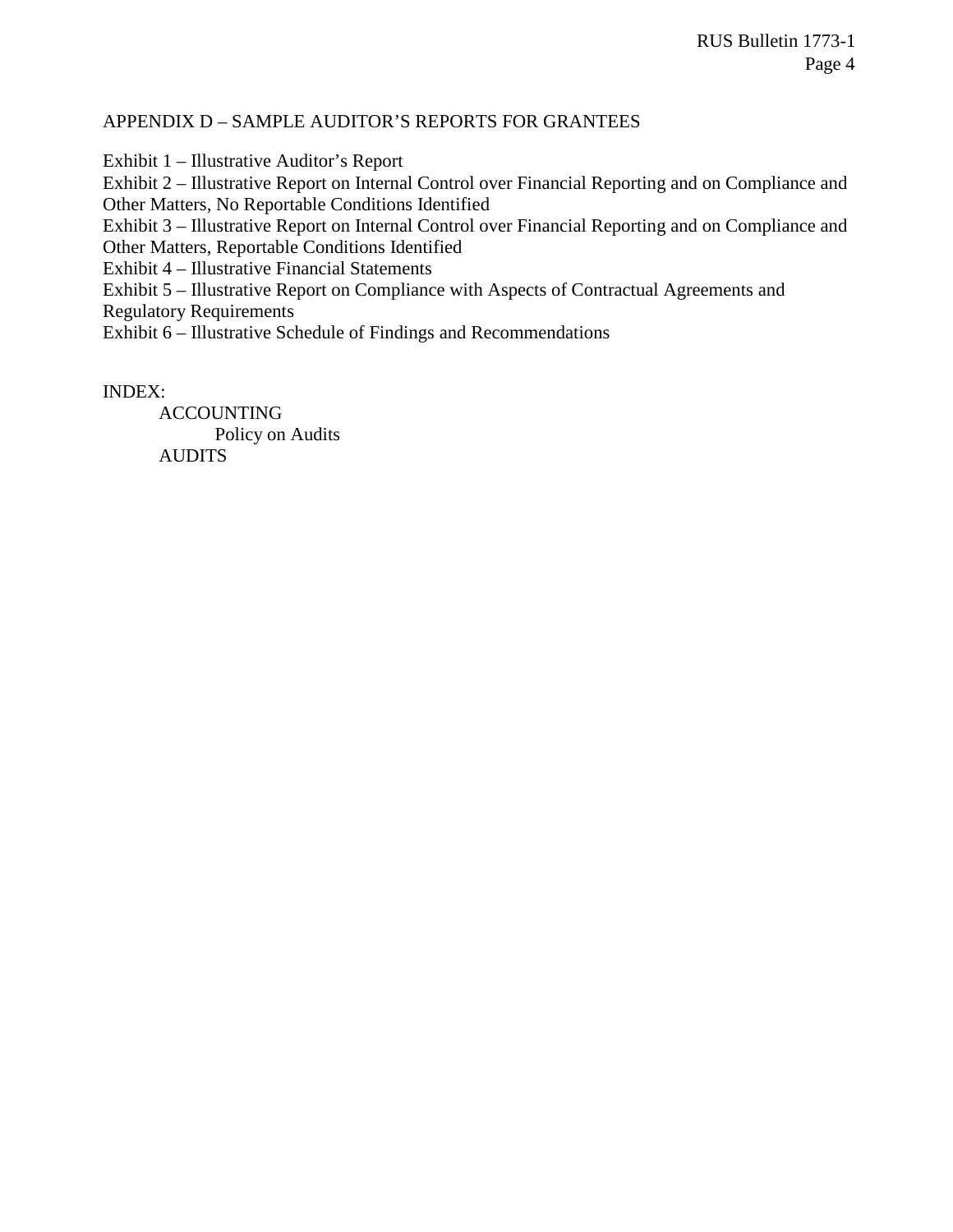### **SUBPART A – GENERAL PROVISIONS**

#### **§ 1773.1 General.**

- (a) This part implements the standards for audits required by the loan and grant agreements of Rural Utilities Service (RUS) electric and telecommunications borrowers and grantees. The provisions require auditees to prepare and furnish to RUS, at least once during each 12-month period, a full and complete report of its financial condition, operations, and cash flows, in form and substance satisfactory to RUS, audited and certified by an independent auditor, satisfactory to RUS, and accompanied by a report of such audit, in form and substance satisfactory to RUS.
- (b) This part is based on the requirements of GAGAS in effect at the time of the audit and applicable RUS regulations and Subpart F (Audit Requirements) of 2 C.F.R. Part 200 (Uniform Administrative Requirements, Cost Principles, and Audit Requirements for Federal Awards)(2 C.F.R. §§ 200.500 - 200.521).
- (c) This part further sets forth the criteria for selecting auditors satisfactory to RUS and certain audit procedures and audit documentation that must be performed and prepared before an audit report will be accepted by RUS.
- (d) Failure to provide an audit in compliance with this part is a serious violation of the RUS Security Agreement. RUS relies on audited financial statements in order to assess and monitor the financial condition of its borrowers and grantees and to fulfill its fiduciary responsibility.
- (e) RUS reserves the right to suspend its acceptance of audits performed by auditors who, in the opinion of RUS, are not meeting the requirements of this part or with unresolved disputes or issues until such time that the matter can be resolved to RUS' satisfaction.

#### **§ 1773.2 Definitions.**

2 CFR Part 200, Subpart F means 2 CFR Part 200, Uniform Administrative Requirements, Cost Principles and Audit Requirements for Federal Awards, Subpart F, Audit Requirements, as adopted by USDA in 2 CFR Part 400.

AA-PARA means RUS Assistant Administrator, Program Accounting and Regulatory Analysis.

Administrator means the Administrator of RUS.

Affiliated company means a company that directly or indirectly through one or more intermediaries, control or are controlled by, or are under common control with, the auditee.

AICPA means the American Institute of Certified Public Accountants.

ASC means the Accounting Standards Codification issued by the Financial Accounting Standards Board.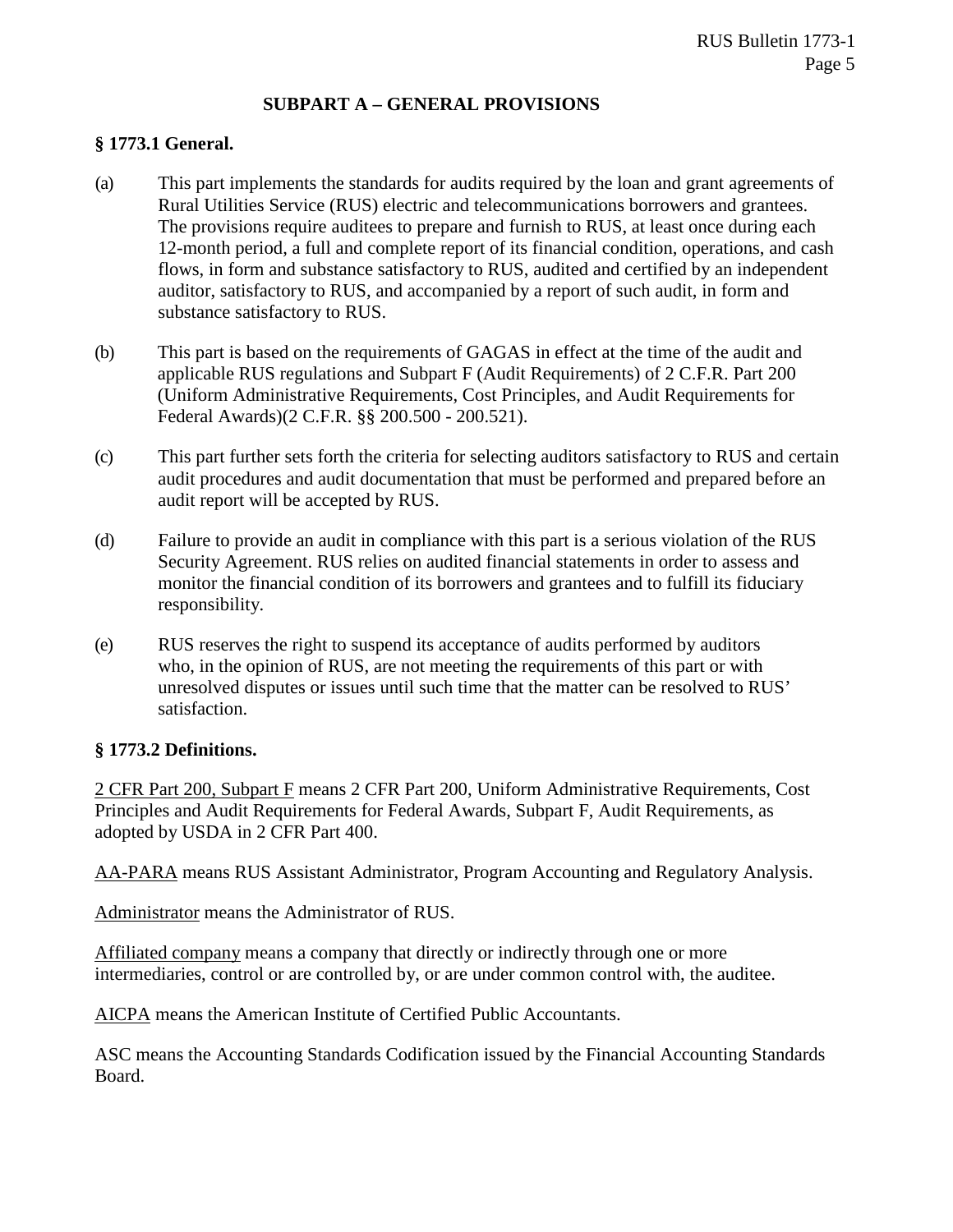Audit means an examination of financial statements by an independent auditor for the purpose of expressing an opinion on the fairness with which those statements present financial position, results of operations, and changes in cash flows in accordance with accounting principles generally accepted in the United States of America (GAAP) and for determining whether the auditee has complied with applicable laws, regulations, and provisions of loan or grant contracts or grant agreements that could have a material effect on the financial statements.

Audit date means the "as of" date established by the auditee.

Audit documentation has the same meaning as defined in the AICPA's professional auditing standards.

Auditee means an RUS borrower and/or grantee that is required to submit an annual audit as a condition of the award.

Auditor means government auditors as well as certified public accounting firms that perform audits using generally accepted government auditing standards (GAGAS).

BCAS means Broadband Collection and Analysis System (or successor system).

Borrower means an entity that has an outstanding RUS or Federal Financing Bank (FFB) loan or loan guarantee.

CPA means a Certified Public Accountant.

DCS means the Data Collection System (or successor system).

FASB means Financial Accounting Standards Board

FFB means the Federal Financing Bank, a body corporate and instrumentality of the United States of America under the general supervision of the Secretary of the Department of the Treasury.

Fraud has the same meaning as defined in the AICPA's professional auditing standards.

GAAP has the same meaning as defined in accounting standards issued by the Government Accounting Standards Board (GASB) and the Financial Accounting Standards Board (FASB).

GAGAS means generally accepted government auditing standards as set forth in Government Auditing Standards, issued by the Comptroller General of the United States, Government Accountability Office.

GAO means the United States Government Accountability Office.

GASB means Government Accounting Standards Board

Governance board means the auditee's board of directors, managing members, or other official body charged with governance.

Grantee means an entity that has a continuing responsibility under a grant agreement with RUS.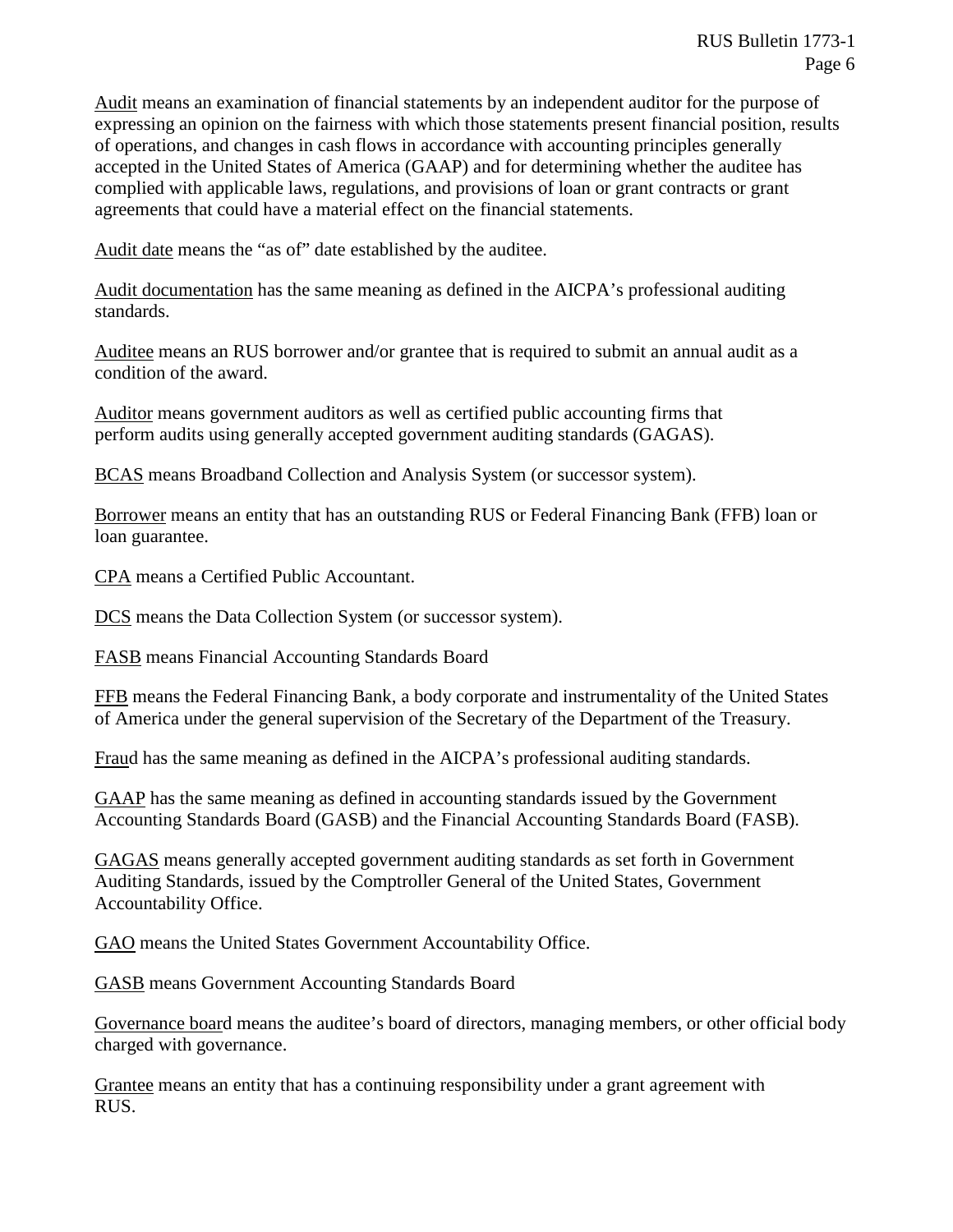Illegal act has the same meaning as define by the Public Company Accounting Oversight Board.

Material weakness has the meaning as defined in the AICPA's professional auditing standards.

OIG means the office of the Inspector General, United States Department of Agriculture

OMB means The Office of Management and Budget.

Regulatory asset means an asset resulting from an action of a regulator as defined by FASB.

Regulatory liability means a liability imposed on a regulated enterprise by an action of a regulator as defined by FASB.

Related party has the same meaning as defined by FASB.

Reporting package means (1) the auditor's report on the financial statements, (2) the report on internal control over financial reporting and on compliance and other matters, (3) the report on compliance with aspects of contractual agreements and regulatory requirements, (4) the schedule of findings and recommendations, and (5) all supplemental schedules and information required by this part.

RUS means the Rural Utilities Service, an Agency of the United States Department of Agriculture.

RUS Bulletin 1773-1, Policy on Audits of RUS Borrowers and Grantees is a publication prepared by RUS that contains the RUS regulation 7 CFR Part 1773 and exhibits of sample audit reports, financial statements, report on internal control over financial reporting and on compliance and other matters, report on compliance with aspects of contractual agreements and regulatory requirements, and schedule of findings and recommendations used in preparing audit of RUS borrowers and grantees. This bulletin is available on the internet at *<https://www.rd.usda.gov/publications/regulations-guidelines/rural-utilities-service-audit>*.

RUS security agreement means a loan agreement, grant agreement, mortgage, security agreement, or other form of agreement that governs the terms and conditions of, or provides security for, loan and/or grant funds provided by RUS to the auditee.

Significant deficiency has the same meaning as defined in the AICPA's professional auditing standards.

Single Audit Act means Single Audit Act of 1984 (31 U.S.C. 7501 et seq.) as implemented by 2 CFR Part 200, Subpart F.

State means any state or territory of the United States, or the District of Columbia.

Uniform System of Accounts means, for telecommunications borrowers, Bulletin 1770B-1, Accounting Requirements for RUS Telecommunications Borrowers (*[www.rd.usda.gov/files/UTP\\_Bulletins\\_1770B-1.pdf](http://www.rd.usda.gov/files/UTP_Bulletins_1770B-1.pdf))*), and for electric borrowers, as contained in 7 CFR Part 1767, Accounting Requirements for RUS Electric Borrowers, subpart B, Uniform System of Accounts.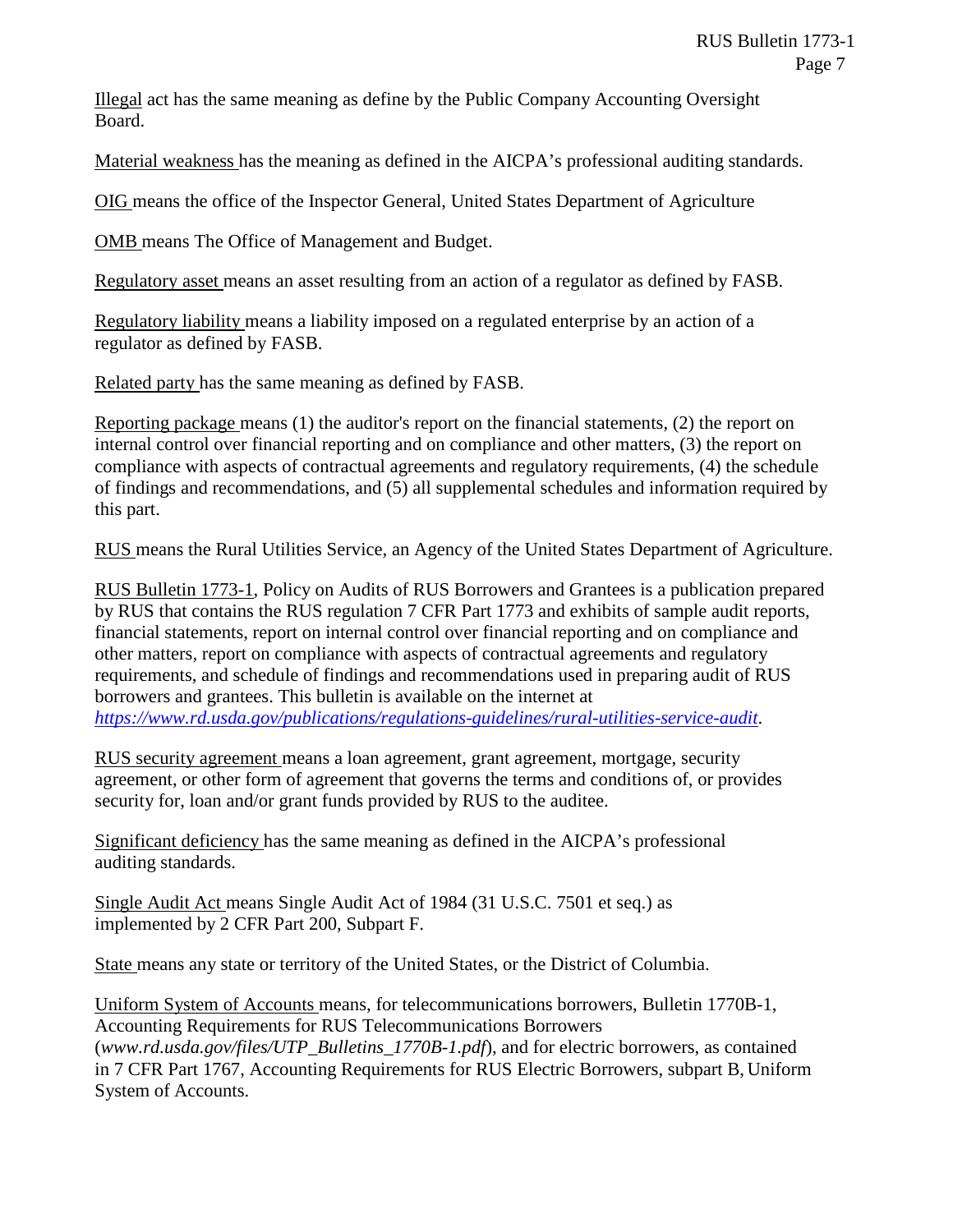#### **SUBPART B-RUS AUDIT REQUIREMENTS**

#### **§ 1773.3 Annual audit.**

- (a) Each auditee must have its financial statements audited annually by an auditor selected by the auditee and approved by RUS as set forth in §1773.4. All auditees must submit audited financial statements on a comparative basis covering two consecutive 12 month periods, unless the entity has not been in existence for two consecutive 12-month audit periods. Consolidated statements of the parent are not an acceptable replacement for an audit of the auditee.
- (b) Each auditee must establish an annual audit date within 12 months of the date of the first advance and must prepare annual financial statements for the audit date established. Each auditee must notify the AA-PARA of the audit date at least 90 days prior to the selected audit date.
- (c) Auditees must furnish a reporting package to RUS within 120 days of the audit date. (See §1773.21). Until all loans made or guaranteed by RUS are repaid and unliquidated obligations rescinded, auditees that are borrowers must continue to provide annual audited financial statements. Auditees that are grantees must furnish annual audited financial statements in the year of the first advance and until all funds have been advanced or rescinded, and all financial compliance requirements have been fully satisfied.
- (d) In addition to the requirements of this part, certain auditees may be subject to the Single Audit Act. An auditee that is defined as a Non Federal Entity as defined in 2 CFR § 200.69 means a state, local government, Indian tribe, institution of higher education (IHE), or nonprofit organization that carries out a Federal award as a recipient or subrecipient and is required to meet the requirements of Part 1773 as follows:
	- (1) Borrowers and/or grantees expending the threshold established for the Single Audit Act (currently \$750,000) or more in Federal awards during the year must have an audit performed in accordance with the Single Audit Act. See 2 CFR 200.502, Basis for determining Federal awards expended, for guidance in determining annual expenditures. The audited financial statement must be submitted to RUS and to the Federal Audit Clearinghouse.
	- (2) For auditees expending less than the threshold for expenditure in Federal awards during the year, RUS reserves its right under §200.503, Relationship to other audit requirements, to arrange for an audit performed in accordance with Part 1773.
	- (3) Within 30 days of the audit date, auditees must notify the AA-PARA, in writing, of the total Federal awards expended during the year and must state whether the audit will be performed in accordance with the Single Audit Act, or Part 1773.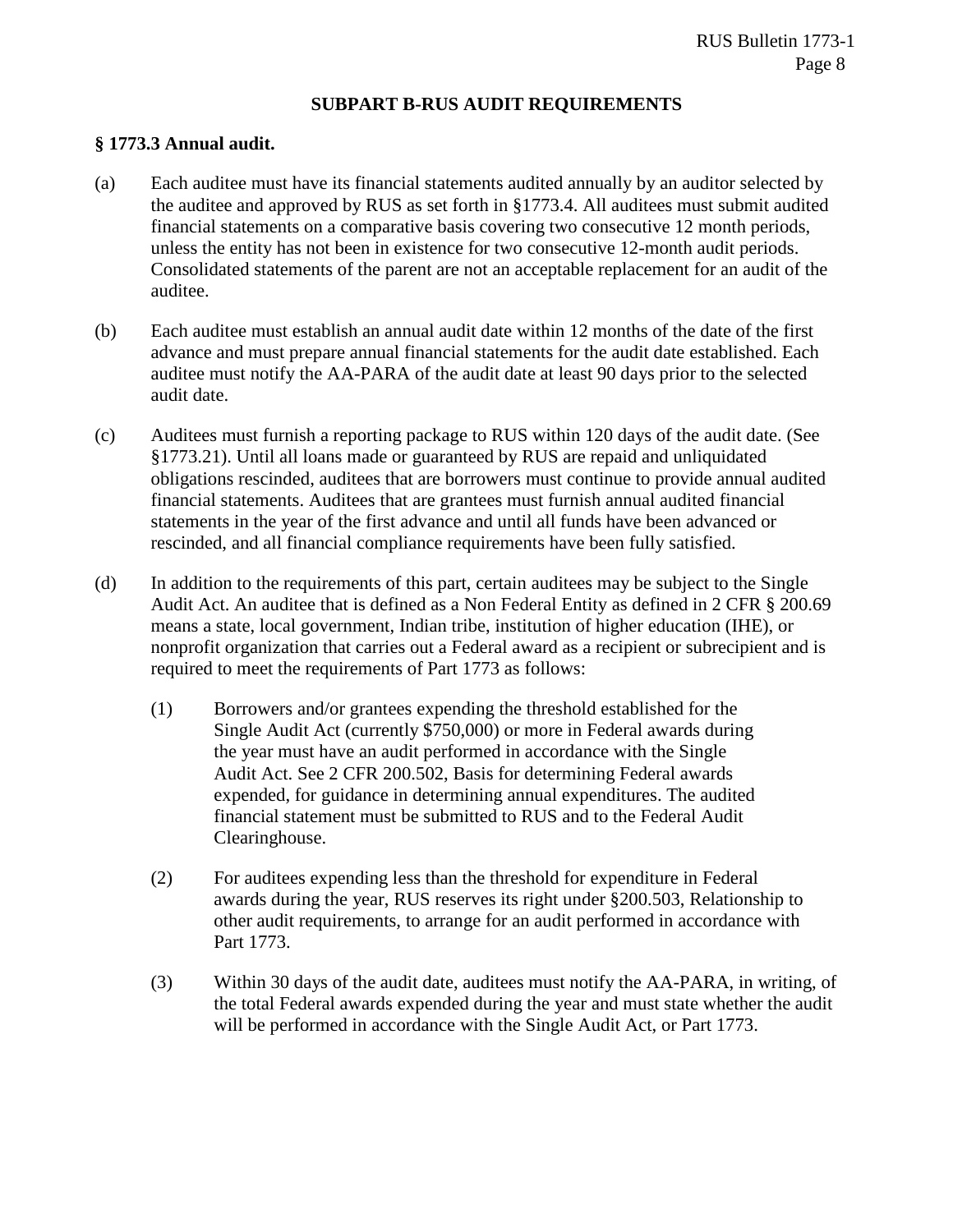- (i) An auditee electing to comply with Part 1773 must select an auditor that meets the qualifications set forth in §1773.5.
- (ii) If an audit is performed in accordance with the Single Audit Act, the auditor's reporting on the financial statements that meet the requirements of the Single Audit Act, will be sufficient to satisfy that auditee's obligations under this part.
- (e) Subpart F of 2 CFR Part 200 does not apply to audits of RUS electric and telecommunications cooperatives and for-profit telecommunications borrowers unless the borrower has contractually agreed with another Federal agency (e.g. Federal Emergency Management Agency) to provide a financial audit performed in accordance with 2 CFR Part 200, Subpart F. In no circumstance will an auditee be required to submit separate audits performed in accordance with this part and 2 CFR Part 200, Subpart F.

#### **§ 1773.4 Auditee's responsibilities.**

- (a) Selection of a qualified auditor. The auditee's governance board is responsible for the selection of a qualified auditor that meets the requirements set forth in §1773.5. When selecting an auditor, the auditee should consider, among other matters:
	- (1) The qualifications of auditors available to do the work;
	- (2) The auditor's experience in performing audits of utilities, related industries, or in the case of grantees, experience in auditing entities comparable to the grantee; and
	- (3) The auditor's ability to complete the audit and submit the reporting package within 90 days of the audit date.
- (b) Board approval of selection. The board's approval of an auditor must be recorded by a board resolution that states:
	- (1) The auditor represents that it meets RUS qualifications to perform an audit; and
	- (2) The auditee and auditor will enter into an audit engagement in accordance with §1773.6.
- (c) Notification of selection. When the initial selection or subsequent change of an auditor has been made, the auditee must notify the AA-PARA, in writing, at least 90 days prior to the audit date.
	- (1) Within 30 days of the date of receipt of such notice, RUS will notify the auditee, in writing, if the selection or change in auditor is not satisfactory.
	- (2) Notification to RUS that the same auditor has been selected for succeeding audits of the auditee's financial statements is not required; however, the procedures outlined in this part must be followed for each new auditor selected, even though such auditor may previously have been approved by RUS to audit records of other RUS auditees. Changes in the name of an auditor are considered to be a change in the auditor.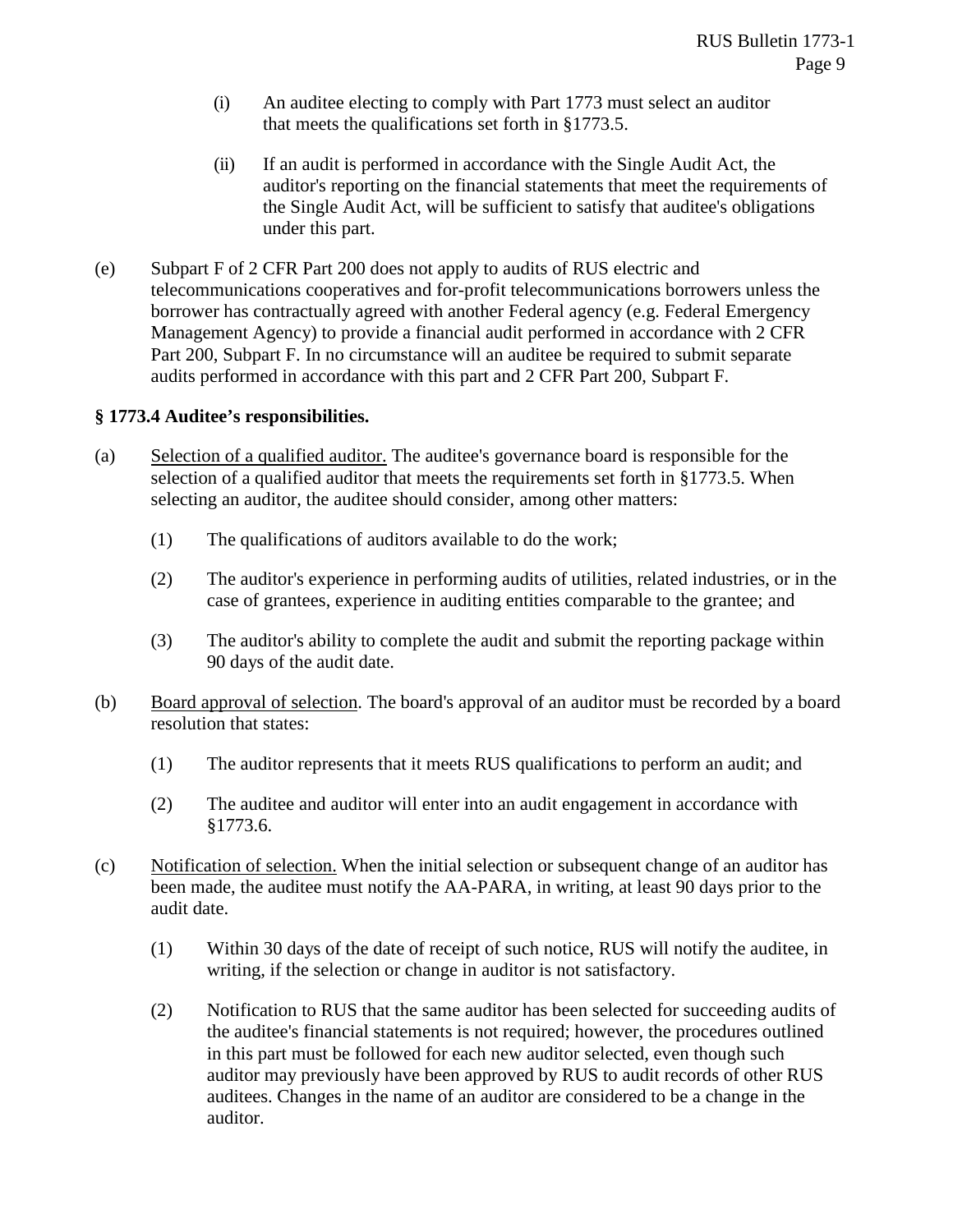- (d) Audit engagement letter. The auditee must enter into an audit agreement with the auditor that complies with §1773.6 prior to the initiation of the audit.
- (e) Debarment certification. The auditee must obtain, from the selected auditor, a lower tier covered transaction certification (Form AD-1048, Certification Regarding Debarment, Suspension, Ineligibility and Voluntary Exclusion – Lower Tier Covered Transactions), as required by Executive Orders 12549 and 12689, Debarment and Suspension, and any rules or regulations issued thereunder.
- (f) Peer review report. The auditee must obtain, from the selected auditor, a copy of the auditor's current approved peer review report.
- (g) Preparation of schedules. The auditee must prepare any schedules that are required by the auditor to perform the audit, including a schedule of deferred debits and deferred credits and a detailed schedule of investments in subsidiary and affiliated companies accounted for on the cost, equity, or consolidated basis. The detailed schedule of investments can be included in the notes to the financial statements or as a separate schedule as long as all information required is adequately disclosed. Samples of these schedules can be found in Appendices A- D, of RUS Bulletin 1773-1.
	- (1) The schedule of deferred debits and deferred credits must include a description of the deferral and a notation as to whether the deferral has received written approval from RUS. If a determination is made that prior written approval is not required, cite the specific authority for the deferral.
	- (2) The schedule of investments must include investments in subsidiary and affiliated companies, corporations, limited liability corporations and partnerships, joint ventures, etc. accounted for on either the cost, equity or on a consolidated basis. For all investments, the auditee must list the name of the entity, ownership percentage, and the principal business in which the entity is engaged. For investments recorded on the cost basis, the auditee must include the original investment, advances, dividends declared or paid in the current and prior years and the net investment. For investments recorded on the equity or consolidated basis, the auditee must include the ownership percentage, original investment, advances, dividends declared or paid in the current and prior years, and current and prior years' earnings and losses, including accumulated losses in excess of the original investment.
- (h) Scope limitations. The auditee will not limit the scope of the audit to the extent that the auditor is unable to provide an unqualified opinion that the financial statements are presented fairly in conformity with GAAP due to the scope limitation.
- (i) Submission of reporting package. The auditee must submit to RUS the required reporting package as set forth in §1773.21.
	- (1) A reporting package that fails to meet the requirements detailed in this part will be returned to the auditee with a written explanation of noncompliance.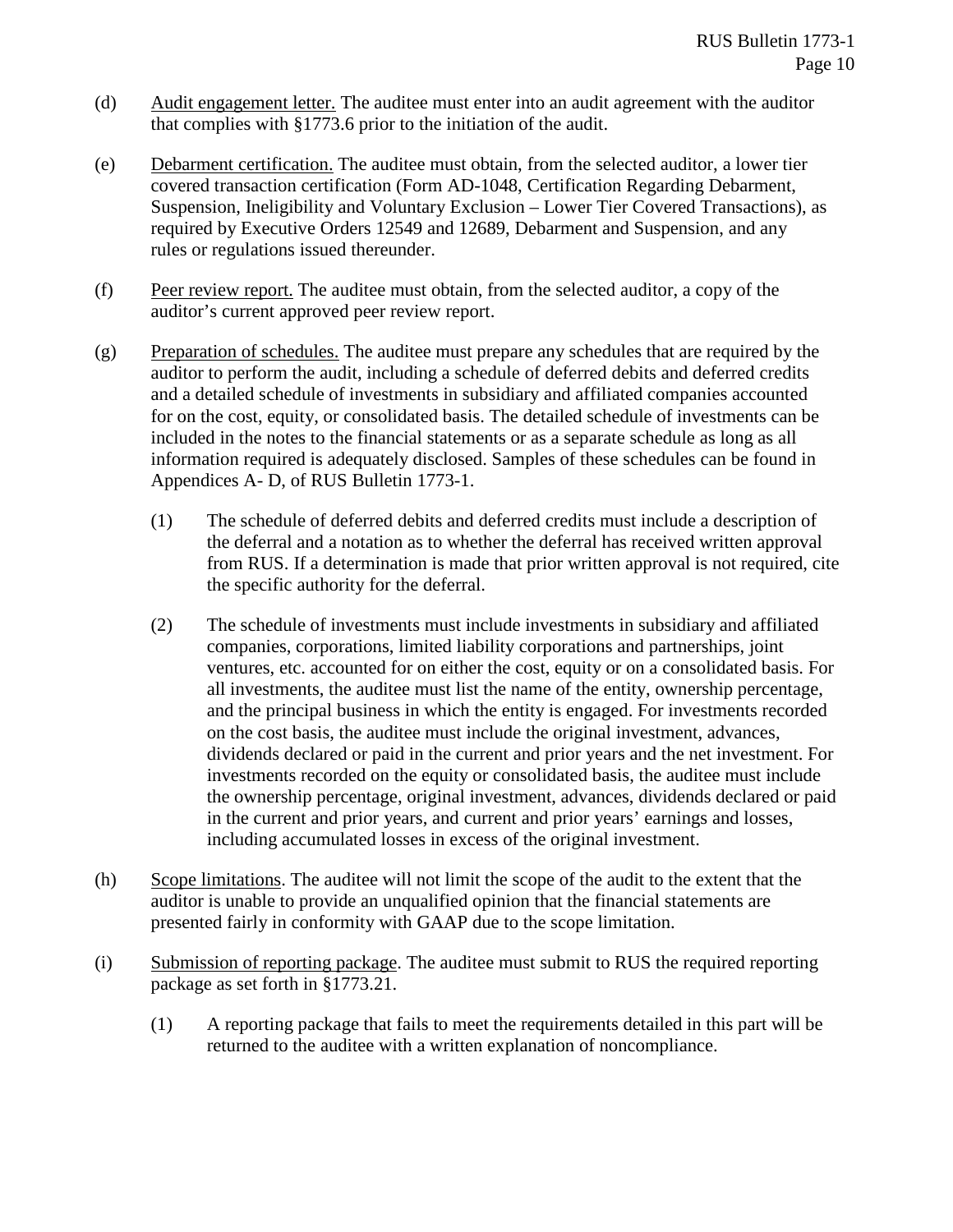- (2) The auditee must, within 30 days of the date of the letter or email detailing the noncompliance, submit a corrected reporting package to RUS.
- (3) If a corrected reporting package is not received within 30 days of the date of the letter or email detailing the noncompliance, RUS will take appropriate action, depending on the severity of the noncompliance.
- (j) Submission of a plan of corrective action. If the auditor's report contains findings and recommendations but does not include the auditee's response, the auditee must submit written responses to RUS within 180 days of the audit date. The written responses must address:
	- (1) The corrective action already taken or planned, or the reason the auditee believes no action is necessary; and
	- (2) The status of corrective action taken on previously reported findings and recommendations.

## **§ 1773.5 Qualifications of the auditor.**

Auditors that meet the qualifications criteria of this section and enter into an audit engagement with the auditee that complies with §1773.6, will be considered satisfactory to RUS.

- (a) Licensing. Auditors that audit the financial statements of an RUS auditee must be licensed to perform attestation engagements in the United States of America. Auditors do not have to be licensed by the state in which the auditee is located; however, auditors must abide by the rules and regulations of professional conduct promulgated by the accountancy board of the state in which the auditee is located.
- (b) Independence. Auditors must be independent as determined by the standards for independence in the AICPA Code of Professional Conduct and in GAGAS in effect at the time of the audit.
- (c) Peer review requirement. Auditors must be enrolled and participating in a peer review program, and must have undergone a satisfactory peer review of their accounting and audit practice. The peer review must be in effect at the date of the audit report opinion.
	- (1) Peer review reports. RUS reserves the right to request peer review reports from selected auditors.
	- (2) Peer review requirements for new auditors. New auditing firms must meet the requirements of their state board of accountancy with regard to enrolling in a peer review program, timing of the first peer review, and any other peer review requirements.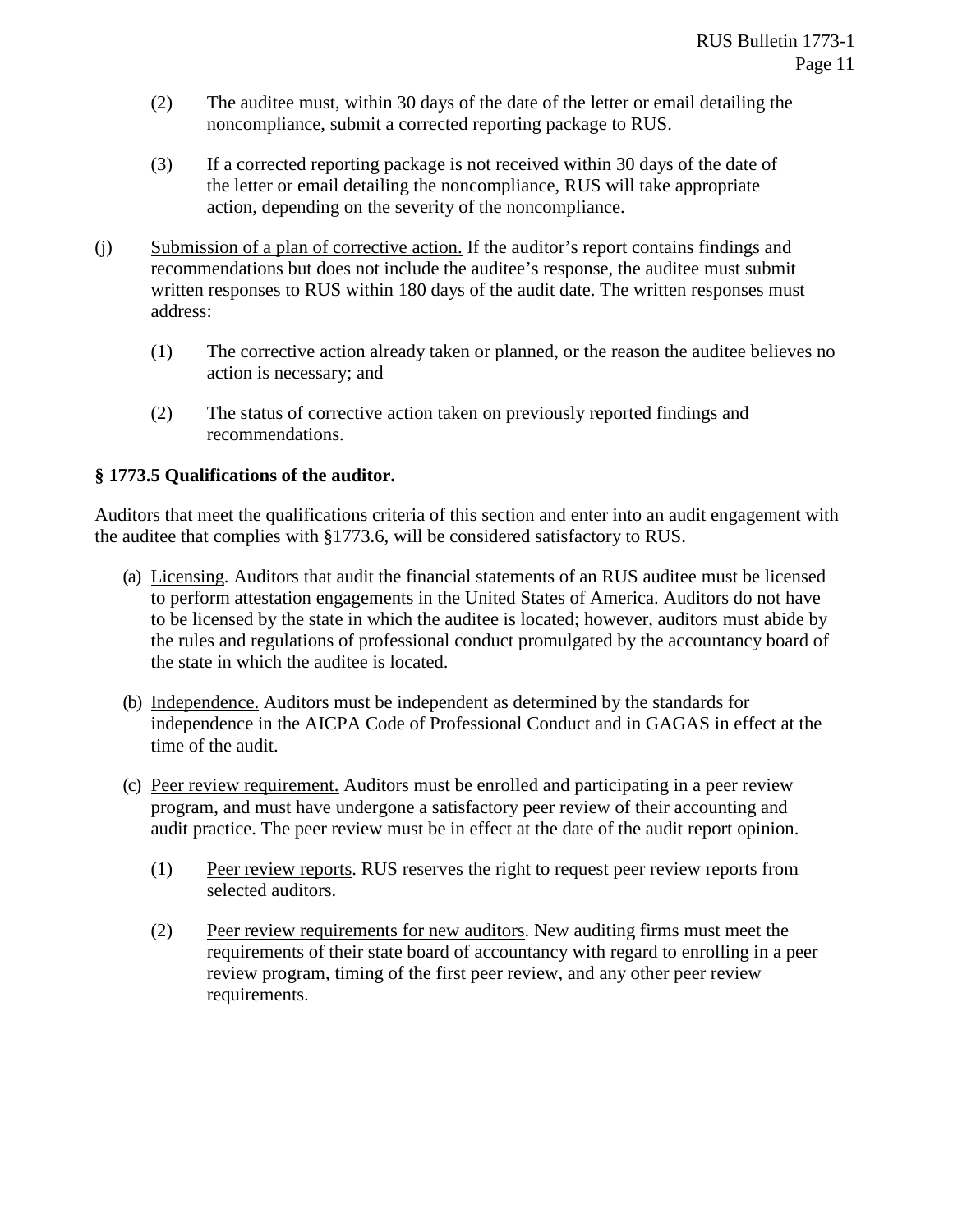#### **§ 1773.6 Auditor communication.**

- (a) GAGAS and AICPA standards require that the auditor communicate with the auditee the auditor's understanding of the services to be performed and document that understanding through a written communication to those charged with governance. To be acceptable to RUS, the auditor's communication must take the form of an audit engagement letter prepared by the auditor and must be formally accepted by the governance board or an audit committee representing the governance board. In addition to the requirements of the AICPA's professional auditing standards and GAGAS, the engagement letter must also include the following:
	- (1) The nature of planned work and level of assurance to be provided related to internal control over financial reporting and compliance with laws, regulation, and provision of contracts or grant agreements.
	- (2) That the auditee and auditor acknowledge that the audit is being performed and that the reporting package is being issued to enable the auditee to comply with the provisions of RUS's security instrument which requires compliance with this part.
	- (3) That the auditor acknowledges the mandatory reporting requirements for fraud, illegal acts, or noncompliance with provisions of laws, regulations, contracts, and grant agreements in §1773.9. Acceptance of the engagement letter by the auditee is required, thus granting the auditor permission to directly notify the appropriate officials which may include but is not limited to the governance board, RUS, and OIG.
	- (4) That the auditor acknowledges that it is required under §1773.7 to contact RUS if the auditor is unable to resolve scope limitations imposed by the auditee, or if such limitations in scope violate this part. Acceptance of the engagement letter by the auditee is required, thus granting the auditor permission to directly notify the AA-PARA as needed.
	- (5) That the auditee and auditor acknowledge that RUS will consider the auditee to be in violation of its RUS Security Agreement and this part if the auditee fails to have an audit performed and documented in compliance with GAGAS and this part.
	- (6) That the auditor represents that it meets the requirements under this part to perform the audit;
	- (7) That the auditor will perform the audit and will prepare the reporting package in accordance with the requirements of this part;
	- (8) That the auditor will document the audit work performed in accordance with GAGAS, and the requirements of this part; and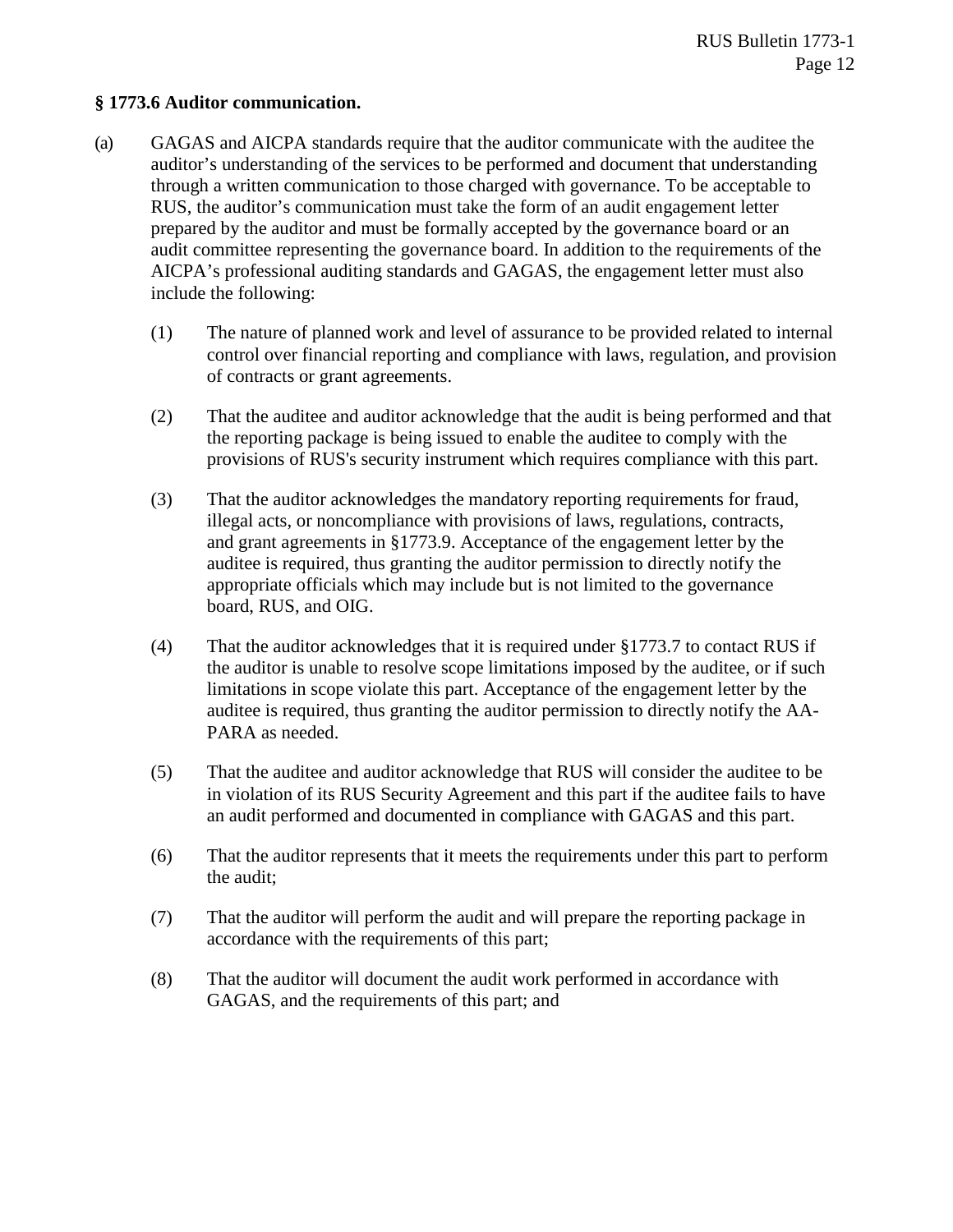- (9) That the auditor will make all audit documentation, including the reporting package available to RUS or its representatives (including but not limited to OIG and GAO), upon request, and will permit the photocopying of all such audit documentation.
- (b) A copy of the audit engagement letter must be available at the auditee's office for inspection by RUS personnel. One copy of the current audit engagement letter must be maintained in the auditor's audit documentation.

## **§ 1773.7 Audit standards.**

- (a) The audit of the financial statements must be performed in accordance with GAGAS and this part in effect at the audit date unless the auditee is directed otherwise, in writing, by RUS.
- (b) The audit of the financial statements must include such tests of the accounting records and such other auditing procedures that are sufficient to enable the auditor to express an opinion on the financial statements and to issue the required reporting package.
- (c) Audit scope limitation.
	- (1) The auditee will not limit the scope of the audit to the extent that the auditor is unable to meet RUS audit requirements without prior written approval of the AA-PARA.
	- (2) If the auditor determines during the audit that an unqualified opinion cannot be issued due to a scope limitation imposed by the auditee, the auditor should use professional judgment to determine what levels of the auditee's management and/or those charged with governance should be informed.
	- (3) After informing the auditee's management and/or those charged with governance, if the scope limitation is not adequately resolved, the auditor should immediately contact the AA-PARA.

## **§ 1773.8 Audit date.**

- (a) The annual audit must be performed as of the end of the same calendar month each year unless prior approval to change the audit date is obtained, in writing, from RUS.
	- (1) An auditee may request a change in the audit date by writing to the AA-PARA at least 60 days prior to the currently approved audit date, providing justification for the change.
	- (2) The time period between the prior audit date and the newly requested audit date must be no longer than twenty-three months.
	- (3) Comparative financial statements must be prepared and audited for the 12 months ending as of the new audit date and for the 12 months immediately preceding that period.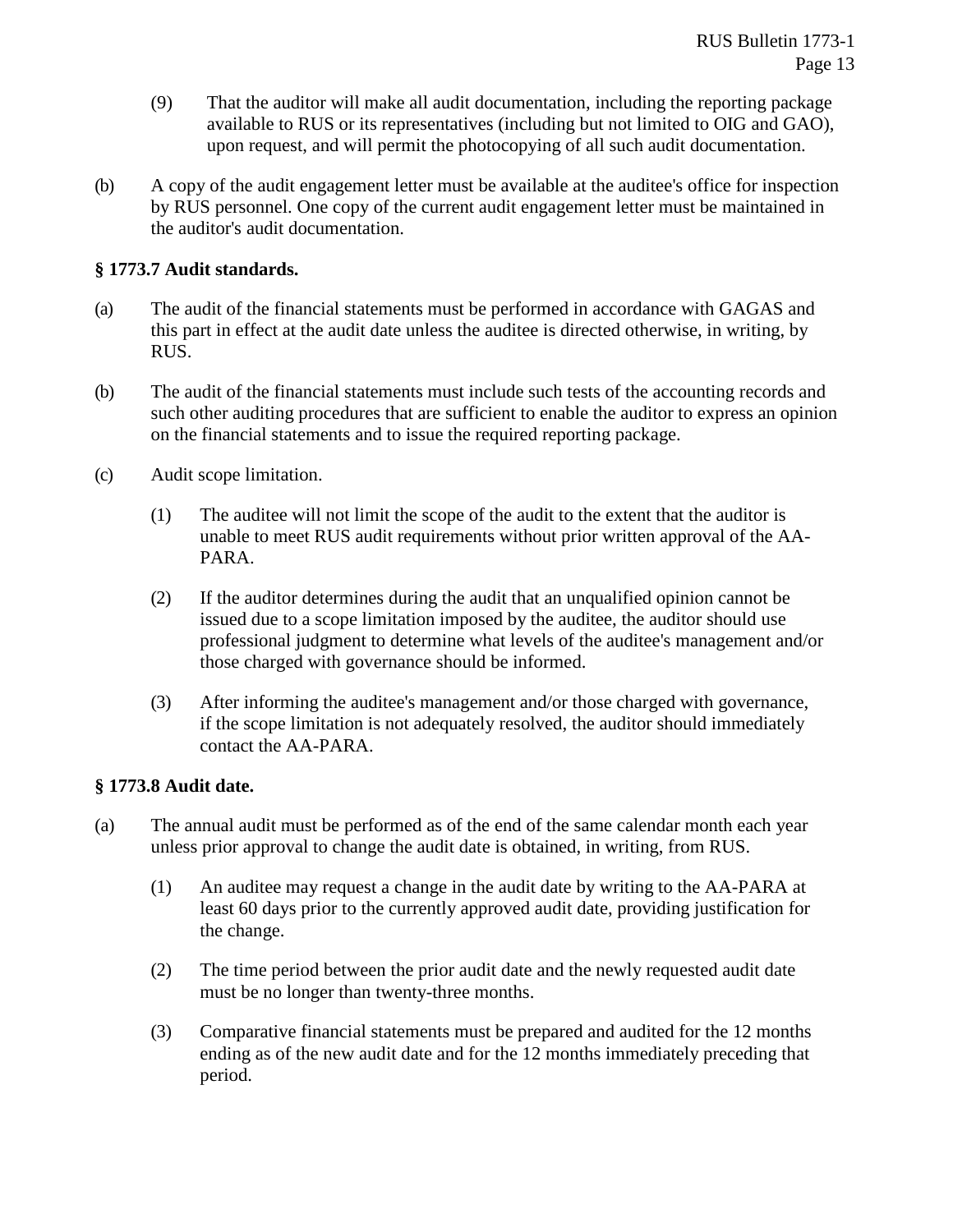### **§ 1773.9 Disclosure of fraud, and noncompliance with provisions of laws, regulations, contracts, and loan and grant agreements.**

- (a) In accordance with GAGAS, the auditor is responsible for planning and performing the audit to provide reasonable assurance about whether the financial statements are free of material misstatement due to error or fraud. The auditor must also plan the audit to provide reasonable assurance of detecting material misstatements resulting from violations of provisions of laws, regulations, contracts or loan or grant agreements that could have a direct and material effect on the financial statements.
- (b) If specific information comes to the auditor's attention that provides evidence concerning the existence of possible violations of provisions of laws, regulations, contracts or loan and grant agreements that could have a material indirect effect on the financial statements, the auditor should apply audit procedures specifically directed to ascertaining whether a violation of provisions of laws, regulations, contract or grant agreements has occurred.
- (c) Pursuant to the terms of its audit engagement letter with the auditee, the auditor must immediately report, in writing, all instances of fraud, illegal acts, and all indications or instances of noncompliance with laws, whether material or not, to:
	- (1) The president of the auditee's governance board;
	- (2) AA-PARA; and
	- (3) OIG, as follows:
		- (i) For all audits performed in accordance with 7 CFR 1773.3(d) (audits conducted in accordance with 2 CFR Part 200 "Uniform Administrative Requirements, Cost Principles, and Audit Requirements for Federal Awards"), report to the USDA-OIG-Audit, National Single Audit Coordinator for USDA, 401 W Peachtree St, NW, Room 2328, Atlanta, GA 30308,
		- (ii) For all other audits conducted in accordance with 7 CFR 1773.3 report to the appropriate office based on location. See <https://www.usda,gov/oig/national.htm> to determine the correct reporting location.

## **§ 1773.10 Access to audit documentation.**

Pursuant to the terms of this part and the audit engagement letter, the auditor must make all audit documentation available to RUS, or its designated representative, upon request and must permit RUS, or its designated representative, to photocopy all audit documentation.

## **§§ 1773.11-1773.19 [Reserved]**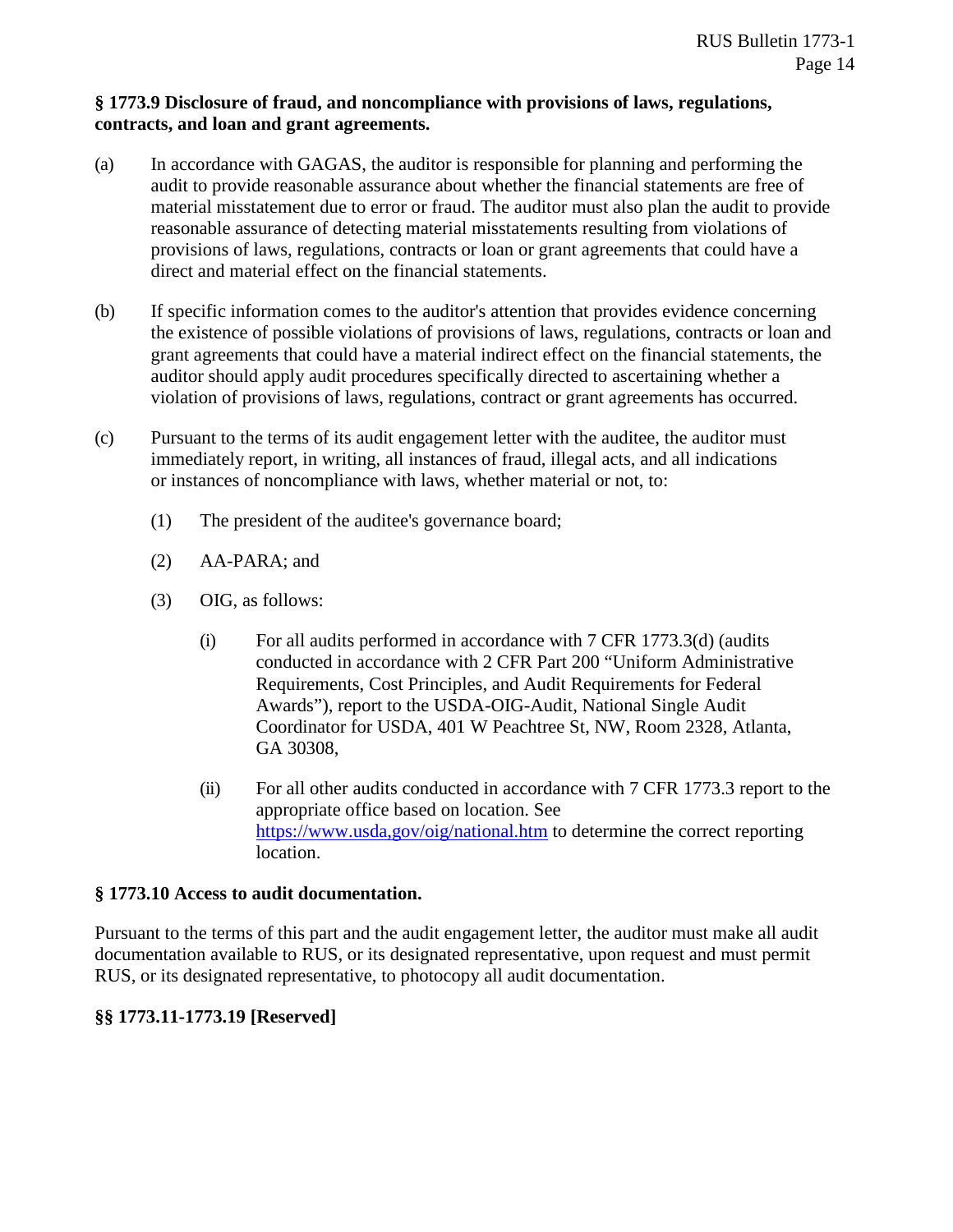### **Subpart C – RUS Requirements for the Submission and Review of the Reporting Package**

### **§ 1773.20 The auditor's submission of the reporting package.**

- (a) Time limit. Within 90 days of the audit date, the auditor must deliver the reporting package to the auditee's governance board. At a minimum, copies should be provided for each member of the governance board and the manager. The auditor must also provide an electronic copy of the audit which meets the requirements of §1773.21 for subsequent transmittal to RUS.
- (b) Communication with the governance board. In addition to providing sufficient copies of the reporting package for each member of the auditee's governance board, RUS requires that the auditor report all audit findings to the auditee's governance board. RUS recommends that audit findings also be communicated orally unless oral communication would not be adequate. If the information is communicated orally, the auditor must document the communication by appropriate memoranda or notations in the audit documentation. If the auditor communicates in writing, a copy of the written communication must be included in the auditor's audit documentation.
- (c) Matters to be communicated. Matters communicated to those charged with governance must include, but are not limited to the matters to be communicated as prescribed in the AICPA's professional standards AU-C Section 260, "The Auditor's Communication with Those Charged with Governance".

#### **§ 1773.21 Auditee's review and submission of the reporting package.**

- (a) The auditee's governance board should note and record receipt of the reporting package and any action taken in response to the reporting package in the minutes of the board meeting at which such reporting package is presented.
- (b) The auditee must furnish RUS with an electronic copy of the reporting package within 120 days of the audit date as provided for in §1773.3.
- (c) The auditee must furnish AA-PARA with a copy of its plan for corrective action, if any, within 180 days of the audit date.
- (d) The auditee must include in the reporting package a copy of each special report, summary of recommendations or similar communications, if any, received from the auditor as a result of the audit.
- (e) All required submissions to RUS described in paragraphs (b) through (d) of this section should be furnished electronically. The electronic copy must be provided in a Portable Document Format (PDF). Auditees with a designation from 0001 through 0199 in the Electric program and 500 through 699 in the Telecommunications programs shall upload the reporting package to the DCS or its successor system.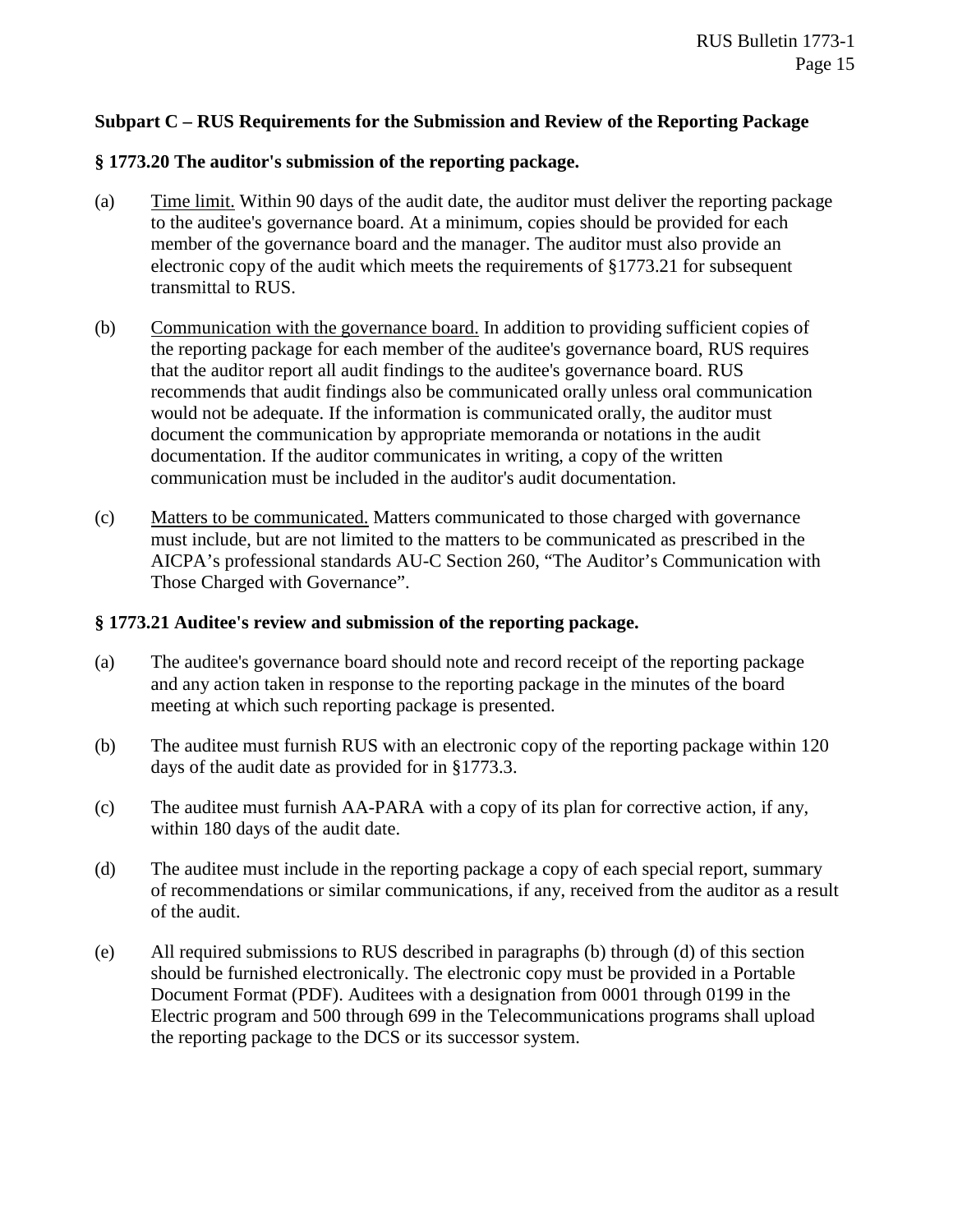Borrowers and/or grantees with a designation from 1100 through 1199, 1300 through 1399, and 1400 through 1499 in the Broadband program shall upload the reporting package to the BCAS or its successor system. All other borrowers and/or grantees may upload their reporting package through DCS or its successor system. Specific instructions for submission are available from the Technical Accounting and Auditing Staff.

## **§§ 1773.22-1773.29 [Reserved]**

## **SUBPART D – RUS REPORTING REQUIREMENTS**

## **§ 1773.30 [Reserved]**

### **§ 1773.31 Auditor's report on the financial statements.**

The auditor must prepare a written report on comparative balance sheets, statements of revenue and patronage capital (or statement of operations customary to the type of entity reporting) and statements of cash flows. The report must include the manual or printed signature of the auditor, cover all statements presented, and refer to the separate report on internal controls over financial reporting and on compliance and other matters and the report on compliance with aspects of contractual agreements and regulatory requirements issued in conjunction with the auditor's report on the financial statements. The auditor's report on the financial statements should also state that the report on internal controls over financial reporting and on compliance and other matters is an integral part of a GAGAS audit, and in considering the results of the audit, that this report should be read along with the auditor's report on the financial statements.

### **§ 1773.32 Report on internal control over financial reporting and on compliance and other matters.**

- (a) As required by GAGAS, the auditor must prepare a written report describing the scope of the auditor's testing of internal control over financial reporting and of compliance with provisions of laws, regulations, contracts, and loan and grant agreements, and that the tests provided sufficient, appropriate evidence to support opinions on the effectiveness of internal control and on compliance with provisions of laws, regulations, contracts, and loan and grant agreements. This report must include the manual or printed signature of the auditor and must include the following items as appropriate:
	- (1) Significant deficiencies and material weaknesses in internal control;
	- (2) Instances of fraud and noncompliance with provisions of laws or regulations that have a material effect on the audit and any other instances that warrant the attention of those charged with governance;
	- (3) Noncompliance with provisions of contracts or grant agreements that have a material effect on the audit; and
	- (4) Abuse that has a material effect on the audit.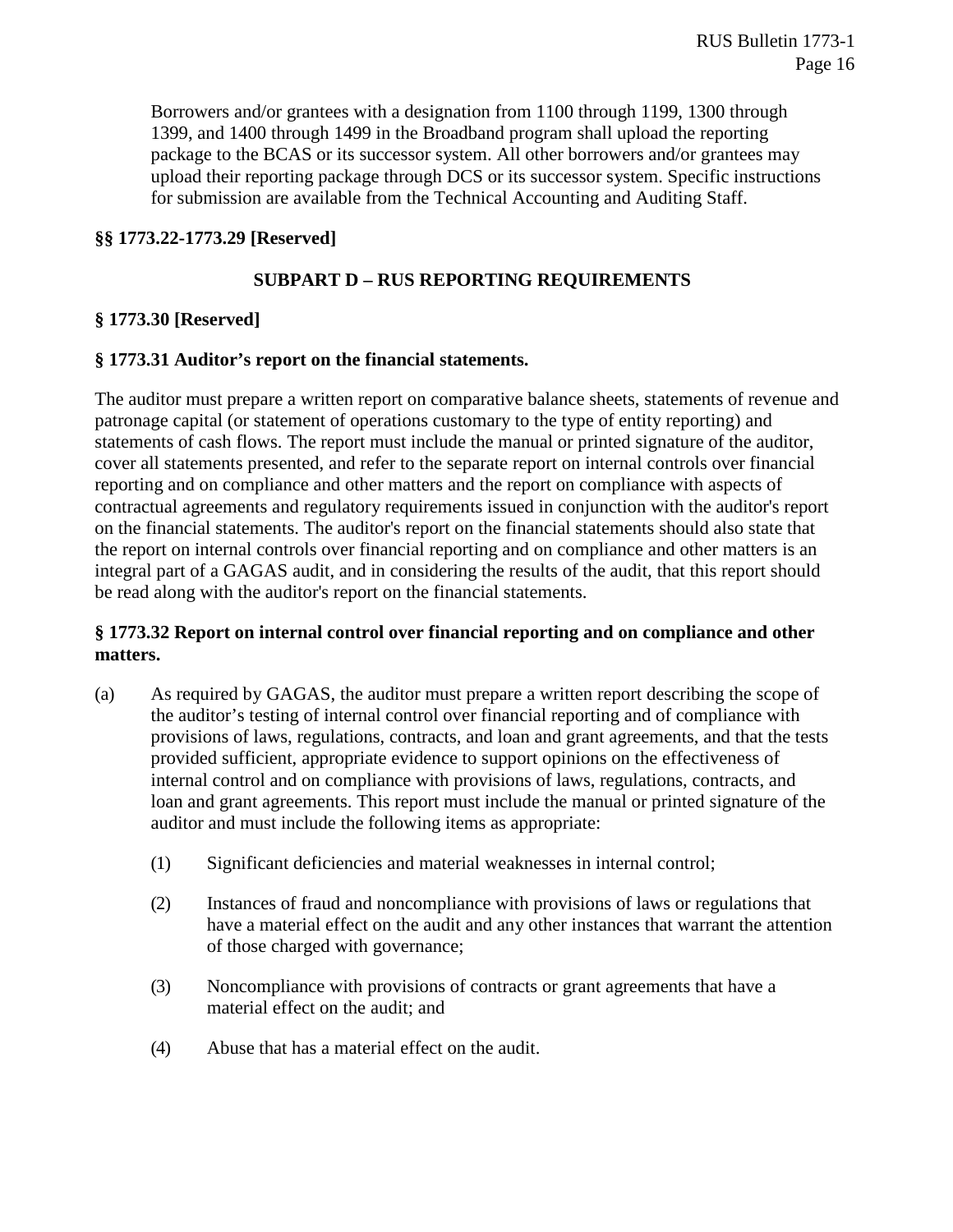(b) When the auditor detects instances of noncompliance or abuse that have an effect on the financial statements that are less than material but warrant the attention of those charged with governance, they should communicate those findings in writing to those charged with governance in a separate communication. If the auditor has issued a separate communication detailing immaterial instances of noncompliance or abuse, the report on internal controls over financial reporting and on compliance and other matters must be modified to include a statement such as:

"We noted certain immaterial instances of noncompliance [and/or abuse], which we have reported to the management of (auditee's name) in a separate letter dated (month, day, 20XX)."

(c) If the auditor has issued a separate letter to management to communicate other matters involving the design and operation of the internal control over financial reporting, the report on internal controls over financial reporting and on compliance and other matters must be modified to include a statement such as:

"However, we noted other matters involving the internal control over financial reporting that we have reported to the management of (auditee's name) in a separate letter dated (month, day, 20XX)."

(d) The report must contain the status of known but uncorrected deficiencies from prior audits that affect the current audit objective.

#### **§ 1773.33 Report on compliance with aspects of contractual agreements and regulatory requirements.**

The auditor must prepare a report on compliance with aspects of contractual agreements and regulatory requirements that includes, at a minimum, comments on:

- (a) Audit procedures. State whether the audit has been performed in accordance with this part;
- (b) Special reports. State whether any special reports, summaries of recommendations, or similar communications were furnished to the auditee's management during the course of the audit or during interim audit work, and provide a description of the information furnished;
- (c) Accounting and records. Comment on whether, during the course of the audit, anything came to the auditor's attention to indicate that the auditee did not maintain adequate and effective accounting procedures and records and utilize adequate and fair methods for accumulating and recording labor, material, and overhead costs, and for distributing these costs to construction, retirement, and maintenance or other expense accounts. Where appropriate, comment on whether anything came to the auditor's attention to indicate that the auditee did not: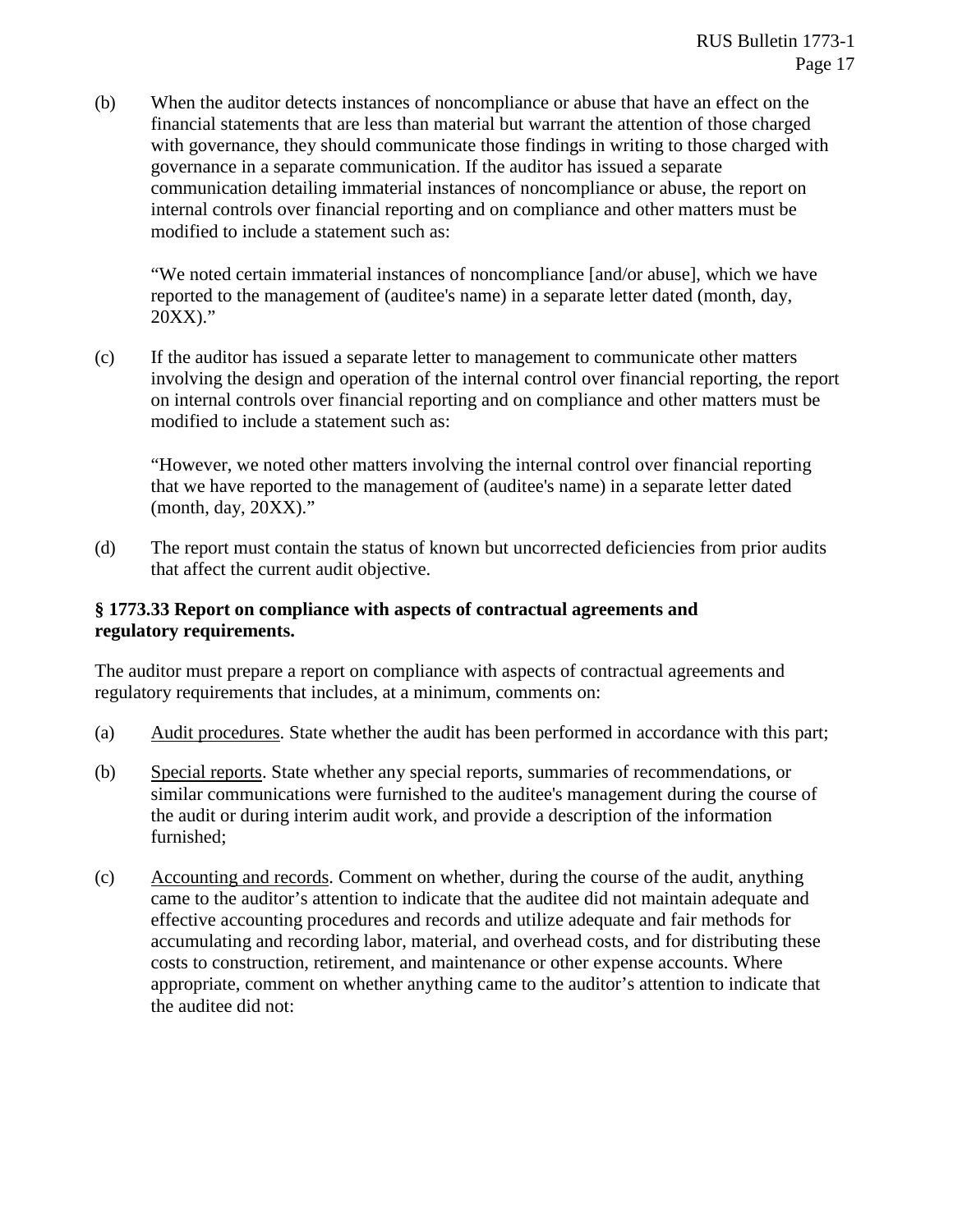- (1) Establish continuing property records (CPRs) that are updated on a current basis, at least annually, and are reconciled with the controlling general ledger plant accounts;
- (2) Promptly clear construction clearing accounts of costs of completed construction to the proper classified plant accounts and accrue depreciation on such completed construction from the date the plant was placed in service;
- (3) Currently and systematically record and properly price retirements of plant;
- (4) Properly account for the accumulated provision for depreciation accounts associated with retirements of plant or properly disclose any unusual charges or credits to such accounts; and
- (5) Obtain RUS approval for the sale, lease or transfer of capital assets secured under the RUS security agreement when approval is required, and properly handle any proceeds from the sale or lease of plant, material or scrap in conformance with RUS requirements.
- (d) Materials control. Comment on whether, during the course of the audit, anything came to the auditor's attention to indicate that the control over materials and supplies was not adequate.
- (e) Compliance with RUS loan and security instrument provisions. Comment on whether, during the course of the audit, anything came to the auditor's attention to indicate that the following provisions of RUS' loan and security instruments have not been complied with:
	- (1) For electric auditees, provisions related to:
		- (i) The requirements for an auditee to obtain written approval of mortgagees to enter into any contract for the management, operation, or maintenance of the auditee's system if the contract covers all or substantially all of the electric system. For purposes of this part, the following contracts shall be deemed as requiring RUS approval:
			- (A) Management contracts in which the auditee has contracted to have another auditee or other entity manage its affairs;
			- (B) Operations and maintenance contracts in which the auditee has contracted to have another auditee or other entity operate and/or maintain all or substantially all of the physical plant facilities of the auditee.
			- (C) Operations and maintenance contracts in which the auditee has contracted to operate and maintain the physical plant facilities of another auditee or other utility system;
		- (ii) The requirement for an auditee to prepare and furnish mortgagees annual or periodic financial and operating reports on the auditee's financial condition and operations accurately and within the required deadlines. The auditor shall comment on whether, during the course of the audit, anything came to the auditor's attention to indicate that the information represented by the auditee as having been submitted to RUS in its most recent December 31 Financial and Operating Report Electric Distribution or Financial and Operating Report Electric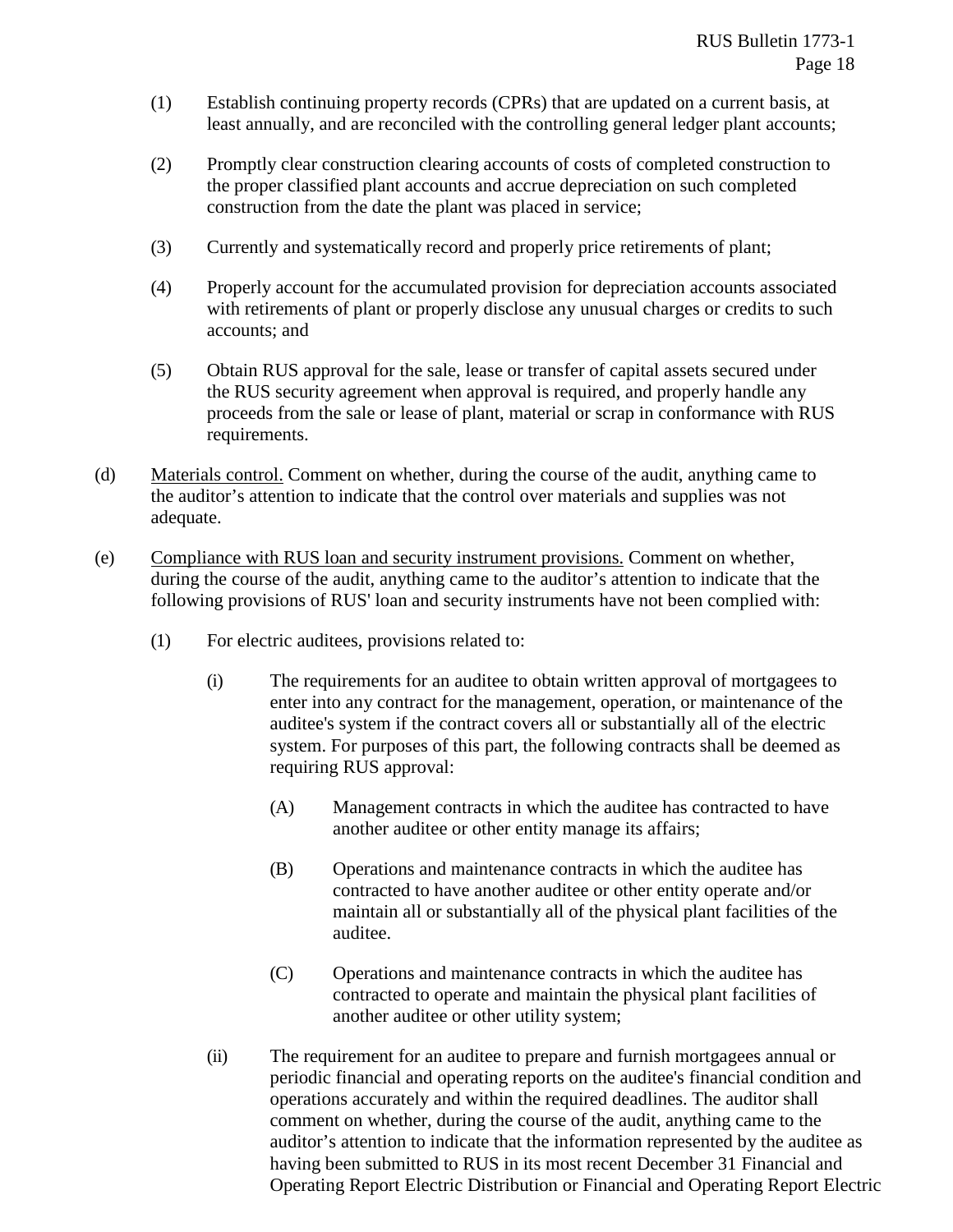Power Supply was not in agreement with the auditee's audited records. If the auditee represents that an amended report has been filed as of December 31, the comments must relate to the amended report; and

- (iii) The requirement for an auditee to use depreciation rates that are within the ranges established by RUS for each primary plant account (See RUS Bulletin 183-1, Depreciation Rates and Procedures at [https://www.rd.usda.gov/files/UPA\\_Bulletin\\_183-1.pdf\)](https://www.rd.usda.gov/files/UPA_Bulletin_183-1.pdf) or with the requirements of the state regulatory body having jurisdiction over the auditee's depreciation rates in computing monthly accruals.
- (2) For telecommunications auditees, provisions related to:
	- (i) The requirement for an auditee to obtain written approval of the mortgagees to enter into any contract, agreement or lease between the auditee and an affiliate other than as allowed under 7 CFR Part 1744, subpart E; and
	- (ii) The requirement for an auditee to prepare and furnish mortgagees annual or periodic financial and operating reports on the auditee's financial condition and operations accurately and within the required deadlines. The auditor shall comment on whether, during the course of the audit, anything came to the auditor's attention to indicate that the information represented by the auditee as having been submitted to RUS in its most recent December 31 Operating Report for Telecommunications Borrowers was not in agreement with the borrower's audited records. If the auditee represents that an amended report has been filed as of December 31, the comments must be related to the amended report.
- (3) For Broadband auditees, provisions relating to:
	- (i) The requirement for an auditee to prepare and furnish mortagee quarterly or periodic financial and operating reports on the auditee's financial condition and operations accurately and within the required deadlines. The auditor shall comment on whether, during the course of the audit, anything came to the auditor's attention to indicate that the information represented by the auditee as having been submitted to RUS in its most recent BCAS filing was not in agreement with the auditee's audited records. If the auditee represents that an amended report has been filed, the comments must be related to the amended report.
- (4) For grantees, provisions related to:
	- (i) Recipients of Broadband Initiatives Program loans and grants, the requirement for the recipient to prepare and furnish RUS quarterly and annual financial and operating reports on the financial condition and operations of the auditee accurately and within the required deadlines. The auditor shall comment on whether, during the course of the audit, anything came to the auditor's attention to indicate that the information represented by the auditee as having been submitted to RUS in its most recent BCAS filing was not in agreement with the audited records of the auditee. If the auditee represents that an amended report has been filed, the comments must relate to the amended report. The auditor must state whether the Annual Compliance Certificate required by the RUS security agreement has been filed in a timely manner with RUS.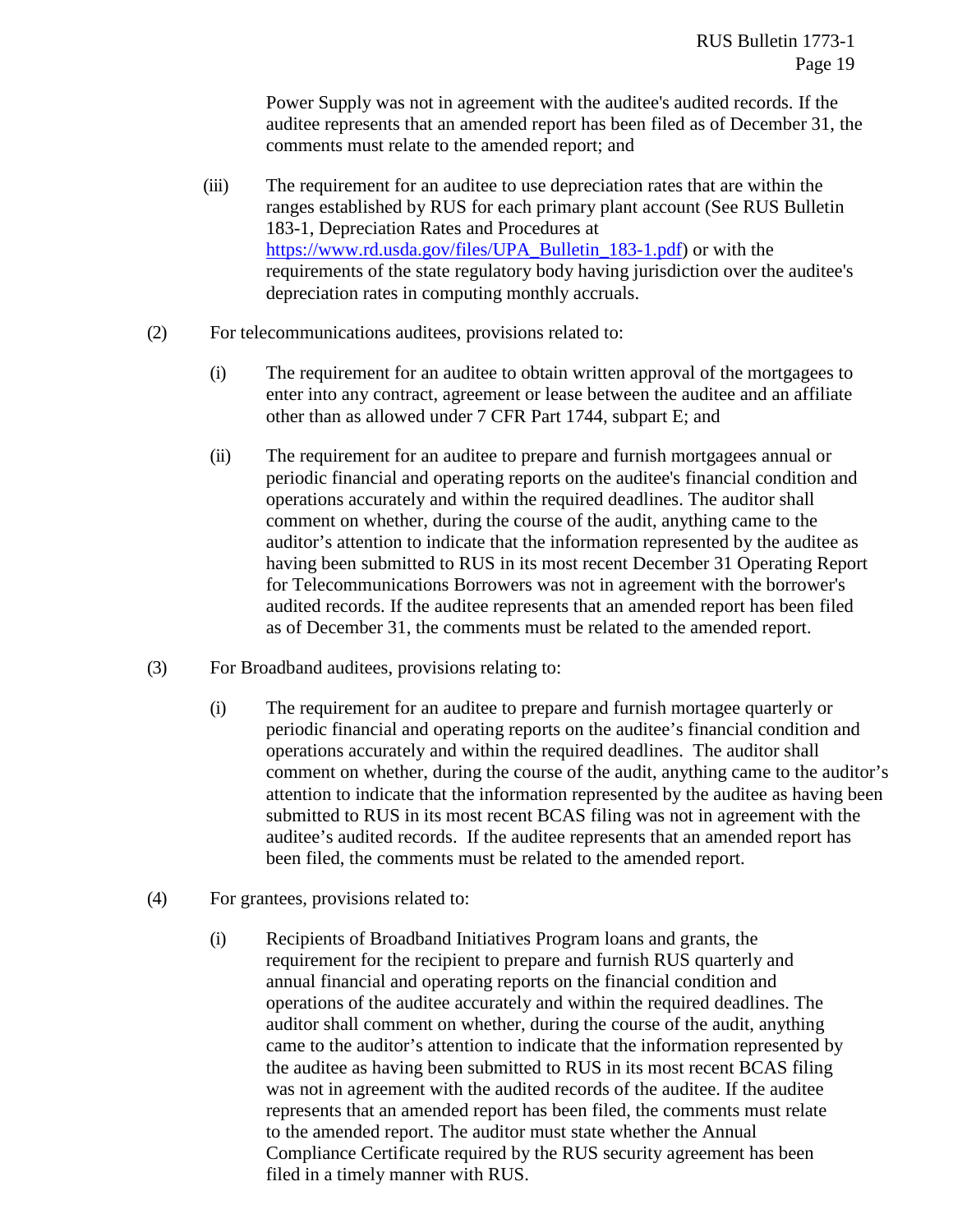- (ii) Recipients of all other grant programs within the electric and telecommunications programs, the requirements to prepare and furnish RUS with any required financial reporting accurately and within required deadlines, as appropriate for that specific program. The auditor shall comment on whether, during the course of the audit, anything came to the auditor's attention to indicate that the information represented by the grantee as having been submitted to RUS in its most recent filing was not in agreement with the audited records of the grantee. If the grantee represents that an amended report has been filed, the comments must relate to the amended report.
- (f) Related party transactions. Comment on whether, during the course of the audit, anything came to the attention of the auditor to indicate that all material related party transactions have not been disclosed in the notes to the financial statements in accordance with ASC 850, entitled "Related Party Disclosures".
- (g) Deferred debits and deferred credits. For electric auditees, comment on whether, during the course of the audit anything came to the attention of the auditor to indicate that the auditee provided detailed schedule of deferred debits and deferred credits, including, but not limited to, margin stabilization plans, revenue deferral plans, and expense deferrals is not accurately presented. This schedule must be included as supplemental information or within the notes to the financial statement; and
- (h) Investments. For electric and telecommunications auditees, comment on whether, during the course of the audit, anything came to the auditor's attention to indicate that the auditee provided detailed schedule of investments is not accurately presented. This schedule must be included as supplemental information or within the notes to the financial statement. The auditor must state that the audit did not disclose any investments in subsidiary or affiliated companies.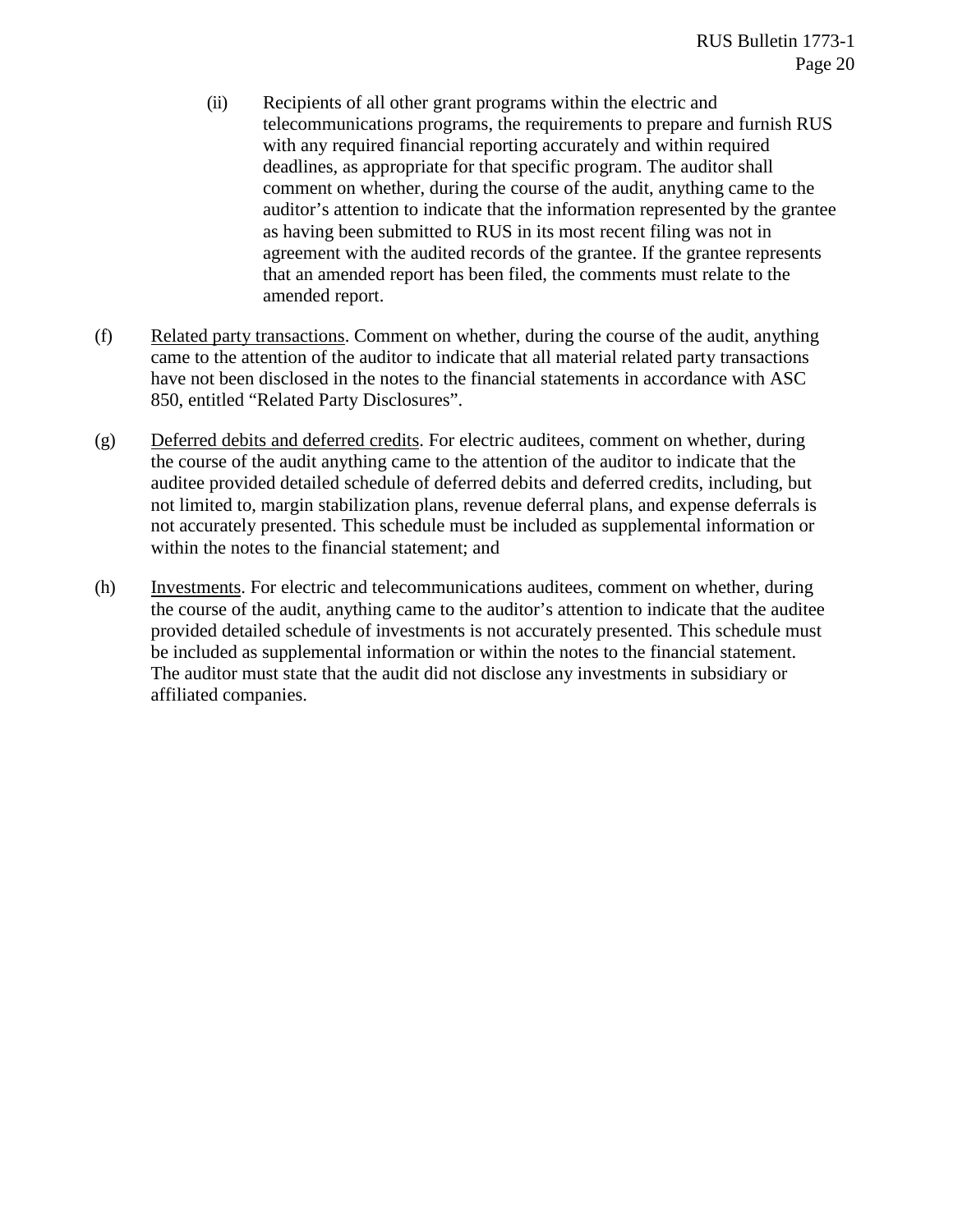### **§ 1773.34 Schedule of findings and recommendations.**

The auditor must prepare a schedule of findings and recommendations to be included with the audited financial statements. The schedule of findings and recommendations shall be developed and presented utilizing the elements of a finding discussed in GAGAS and shall include recommendations for remediation. If the schedule does not include responses from management, as well as any planned corrective actions, those items must be submitted directly to the AA-PARA by management in accordance with §1773.4 (j).

### **§§ 1773.35-1773.37 [Reserved]**

### **Subpart E-RUS Audit Requirements and Documentation**

### **§ 1773.38 Scope of engagement.**

The audit requirements set forth in §1773.39 through 1773.45 of this part must be met annually by the auditor during the audit of the RUS auditee's financial statement. The auditor must exercise professional judgement in determining whether any auditing procedures in addition to those mandated by GAGAS or this part should be performed on the auditee's financial records in order to afford a reasonable basis for rendering the auditor's report on the financial statements, report on internal controls over financial reporting and on compliance and other matters, report on compliance with aspects of contractual agreements and regulatory requirements, and schedule of findings and recommendations.

#### **§ 1773.39 Utility plant and accumulated depreciation.**

- (a) General. The audit of these accounts shall include tests of additions, replacements, retirements, and changes. The auditor's audit documentation shall support that the auditor:
	- (1) Examined direct labor and material transactions to determine whether the auditee's accounting records reflect a complete accumulation of costs;
	- (2) Examined indirect costs and overhead charges to determine if they conform to the Uniform System of Accounts or the Federal Acquisitions Regulations as required under the RUS Security Agreement;
	- (3) Reviewed the costs of completed construction and retirement projects to determine if they were cleared promptly from the work in progress accounts to the classified plant in service accounts and the related depreciation accounts;
	- (4) Examined direct purchases of special equipment and general plant;
	- (5) Determined the degree of accuracy and control of costing retirements, including tests of salvage and removal costs;
	- (6) Reviewed the auditee's work order procedures; and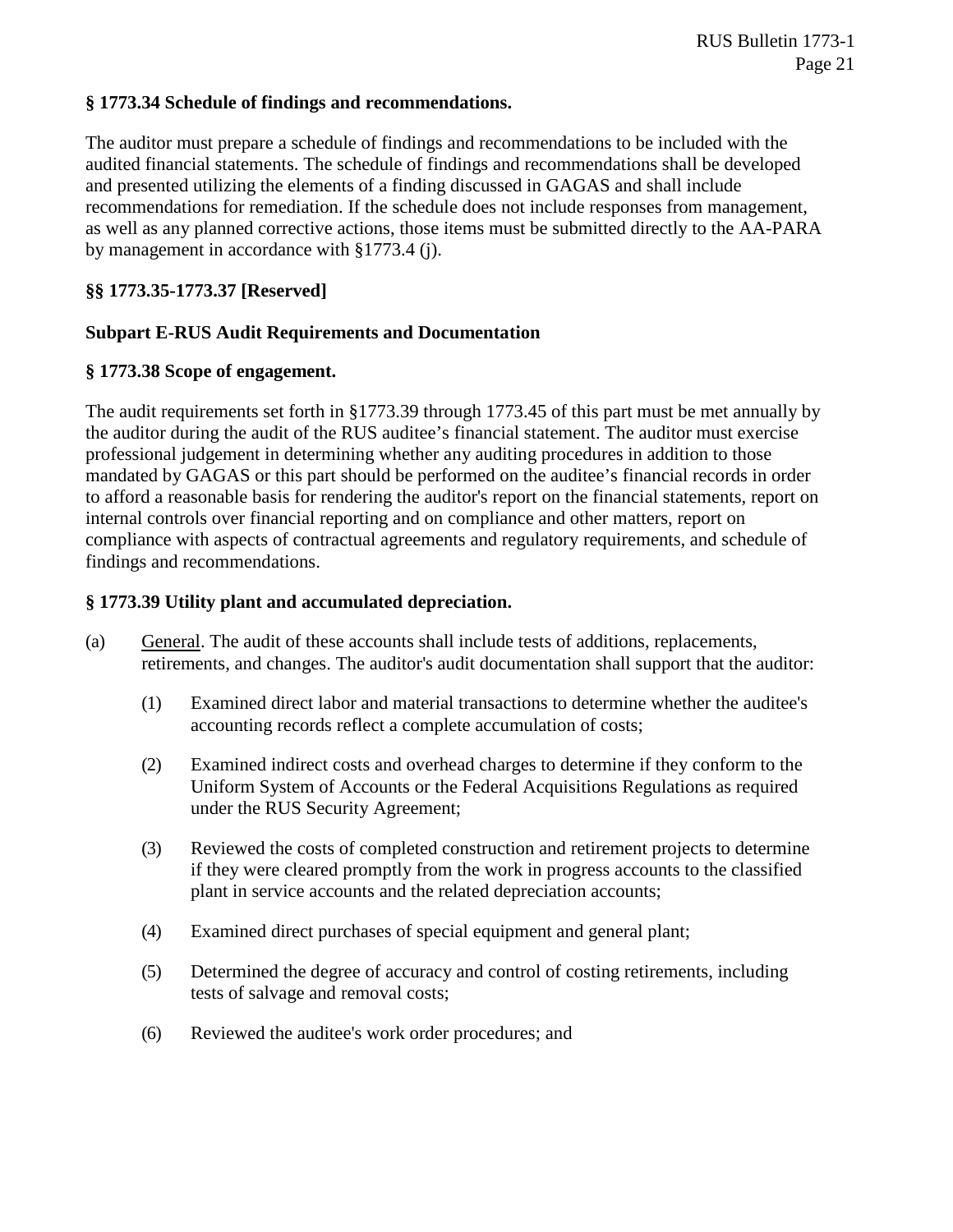- (7) Reviewed depreciation rates for adequate support, and compared them to RUS guidelines to determine that they were in compliance.
- (b) Construction work in progress.
	- (1) The audit documentation shall include a summary of open work orders reconciled to the general ledger and note on the summary any unusual or atypical projects.
	- (2) The auditor's audit documentation shall support that the auditor:

(i) Reviewed equipment purchases charged to work orders, including payments and receiving reports;

(ii) Reviewed contracts showing the scope of the work, the nature of the contract, the contract amount, and scheduled payments and reviewed supporting documents to determine that services contracted for were in factrendered;

(iii) Reviewed time cards and pay rates for a sample of employees who allocate their time to work orders;

(iv) Reviewed the nature of material and supplies issued to the project, traced amounts and quantities to supporting documents, and reviewed the reasonableness of clearing rates for assignment of stores expense to the work order;

(v) Reviewed the accuracy of the computation of overheads applied to thework order; and

(vi) Reviewed other costs charged to the work order for support andpropriety.

(3) The auditor's audit documentation shall support that the auditor:

(i) Scheduled payments to contractors and traced to verify payments and supporting invoices;

(ii) Traced contract costs to final closeout documents, to the general ledger, and to the continuing property records; and

- (iii) Verified the costs of owner furnished materials, if applicable.
- (4) The auditor shall review the auditee's procedures for unitization and classification of work order and contract costs. The auditor's audit documentation shall support that the auditor:
	- (i) Reviewed the tabulation of record units for construction from the work order staking sheets to the tabulation of record units, to the unitization sheets, and to the continuing property records;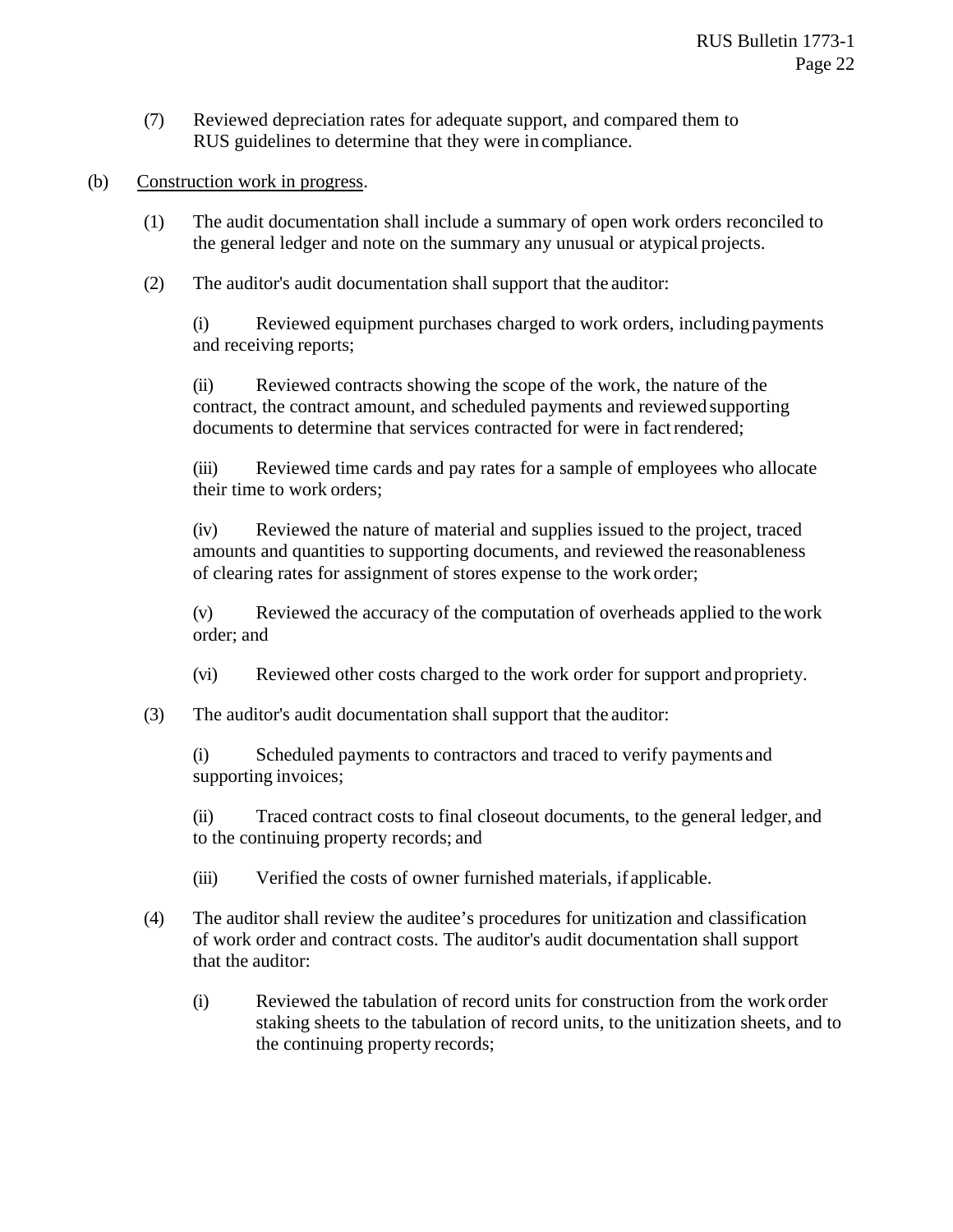- (ii) Reviewed the procedures for unitizing and distributing costs of completed construction to the plant accounts;
- (iii) Verified that standard costs were being used;
- (iv) Evaluated the basis for development of standard costs; and
- (v) Determined that costs of completed construction were cleared promptlyfrom work in progress accounts.
- (c) Continuing property records. The auditor's audit documentation shall support that the auditor:
	- (1) Determined whether the subsidiary plant records agree with the controlling general ledger plant accounts;
	- (2) Noted differences in the audit documentation; and
	- (3) Commented, in the report on compliance with aspects of contractual agreements and regulatory requirements, on any discrepancies.
- (d) Retirement work-in-progress. The auditor's audit documentation shall support that the auditor:
	- (1) Determined that plant retirements are currently and systematically recorded and priced on the basis of the continuing property records, and determined that costs of removal have been properly accounted for;
	- (2) Explained the method used in computing the cost of units of plant retired if continuing property records have not been established and determined whether costs appeared reasonable; and
	- (3) Determined the manner in which net losses due to retirements were accounted for and traced clearing entries to the depreciation reserve, the plant accounts, and the continuing property records.
- (e) Provision for accumulated depreciation. The auditor's audit documentation shall support that the auditor:
	- (1) Verified the depreciation accruals for the period, including the depreciation base;
	- (2) Reviewed the basis of the depreciation rates, any change in rates and the reason for the change, and, if appropriate, determined whether the rates are in compliance with RUS requirements or with the requirements of the state regulatory body having jurisdiction over the auditee's depreciation rates;
	- (3) Reviewed salvage and removal costs; and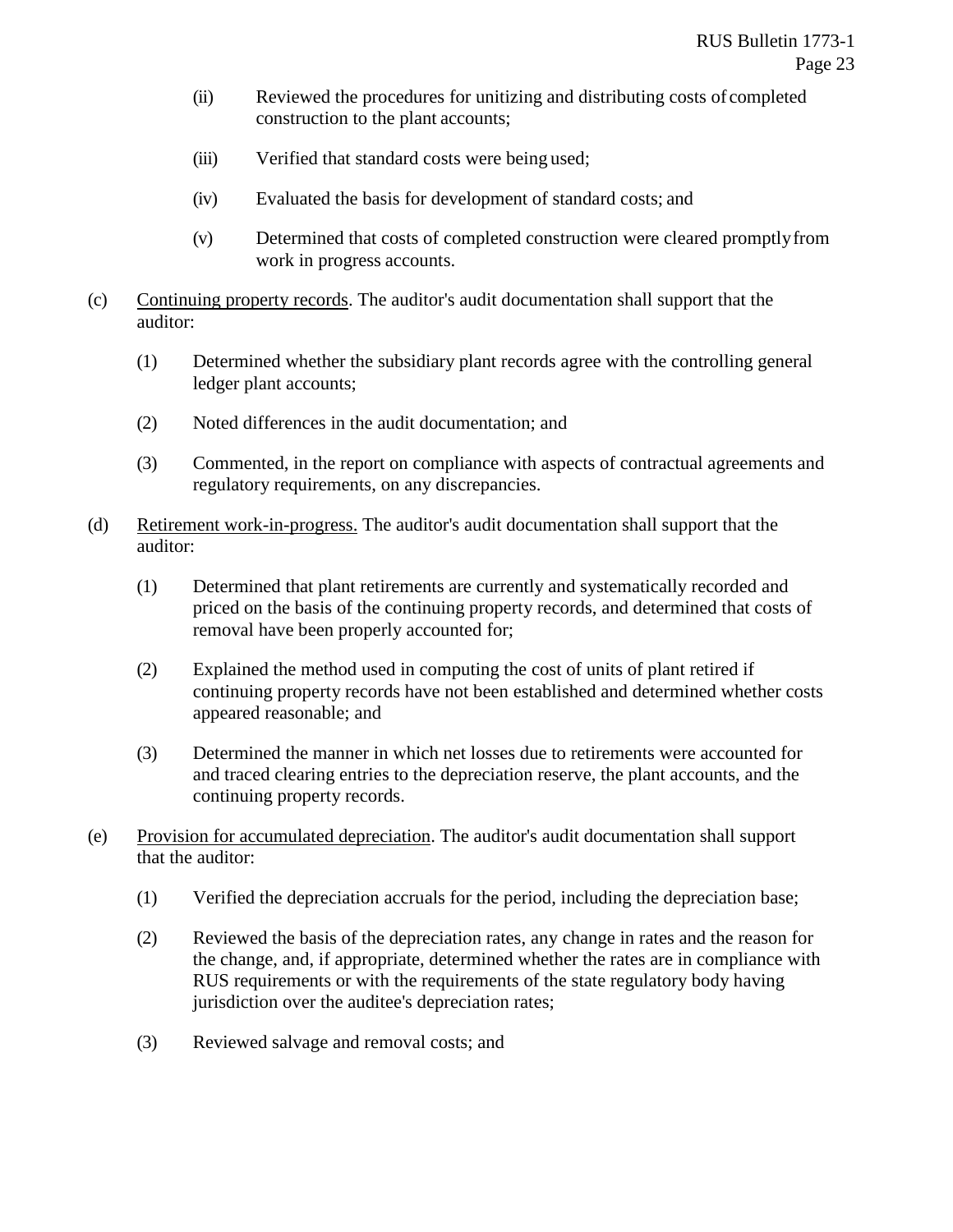- (4) Searched for unrecorded retirements.
- (f) Other reserves. The auditor's audit documentation shall include an account analysis for all other material plant reserves, such as the reserve for the amortization of plant acquisition adjustments. The auditor's audit documentation shall support that appropriate tests of transactions were performed.
- (g) Narrative. The auditor shall include in the audit documentation a comprehensive narrative on the scope of work performed, observations made, and conclusions reached. Matters covered in this narrative shall include:
	- (1) The nature of construction and other additions;
	- (2) The control over, and the accuracy of pricing retirements;
	- (3) The accuracy of distributing costs to classified utility plant accounts;
	- (4) An evaluation of the method of:
		- (i) Capitalizing the direct loadings on labor and material costs;
		- (ii) Distributing transportation costs and other expense clearing accounts; and
		- (iii) Capitalizing overhead costs;
	- (5) The tests of depreciation;
	- (6) A review of agreements such as those relating to acquisitions, property sales, and leases which affect the plant accounts; and
	- (7) Notations, if applicable, of RUS approval of property sales and the propriety of the disposition of the proceeds.

#### **§ 1773.40 Regulatory assets.**

The auditor's audit documentation shall support that the auditor tested whether all regulatory assets comply with the requirements of ASC 980. For Electric auditees only, the auditor's audit documentation shall support that all regulatory assets have received RUS approval.

## **§ 1773.41 Extraordinary retirement losses.**

The auditor's audit documentation shall support that the auditor tested retirement losses, including any required approval by a regulatory commission with jurisdiction in the matter, or RUS, in the absence of commission jurisdiction.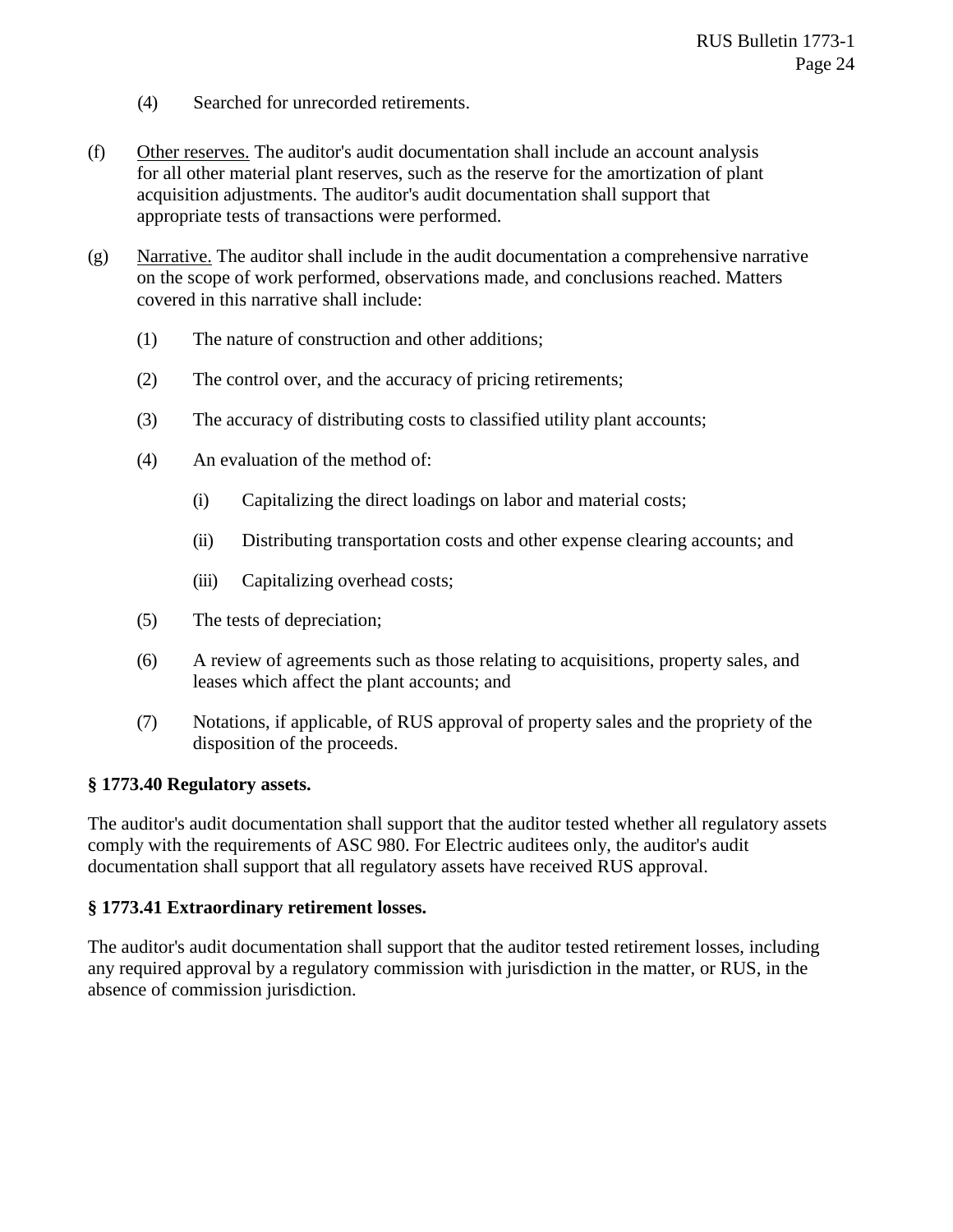## **§ 1773.42 Clearing accounts.**

The auditor's audit documentation shall support that the auditor tested all clearing accounts and that transactions selected for testing were reviewed for proper allocation between expense and capital accounts.

### **§ 1773.43 Capital and equity accounts.**

- (a) Capital stock. For privately owned companies, the audit documentation shall include analyses of all stock transactions during the audit period. The auditor's audit documentation shall support that the auditor:
	- (1) Reviewed the subsidiary records and reconciled them to the general ledger control account;
	- (2) Reviewed authorizations and issuances or redemptions of capital stock for proper approvals by the governance board, stockholders, regulatory commissions and RUS, as required;
	- (3) Determined that transactions were made in accordance with the appropriate provisions of the articles of incorporation, bylaws, and RUS loan documents; and
	- (4) Determined that transactions were recorded in accordance with the Uniform System of Accounts.
- (b) Memberships. For cooperative organizations, the audit documentation shall include an analysis of the membership transactions during the audit period. The auditor's audit documentation shall support that the auditor:
	- (1) Reviewed the subsidiary records and reconciled them to the general ledger control account; and
	- (2) Determined that transactions were made in accordance with the appropriate provisions of the articles of incorporation, bylaws, and RUS loan documents.
- (c) Patronage capital, retained earnings, margins, and other equities. The audit documentation shall include an analysis of the patronage capital, retained earnings, margins and other equities, and any related reserve accounts. The auditor's audit documentation shall support that the auditor:
	- (1) Determined that the transactions were made in accordance with the appropriate provisions of the articles of incorporation, bylaws, RUS loan documents, Uniform System of Accounts, or orders of regulatory commissions;
	- (2) Traced payments to underlying support; and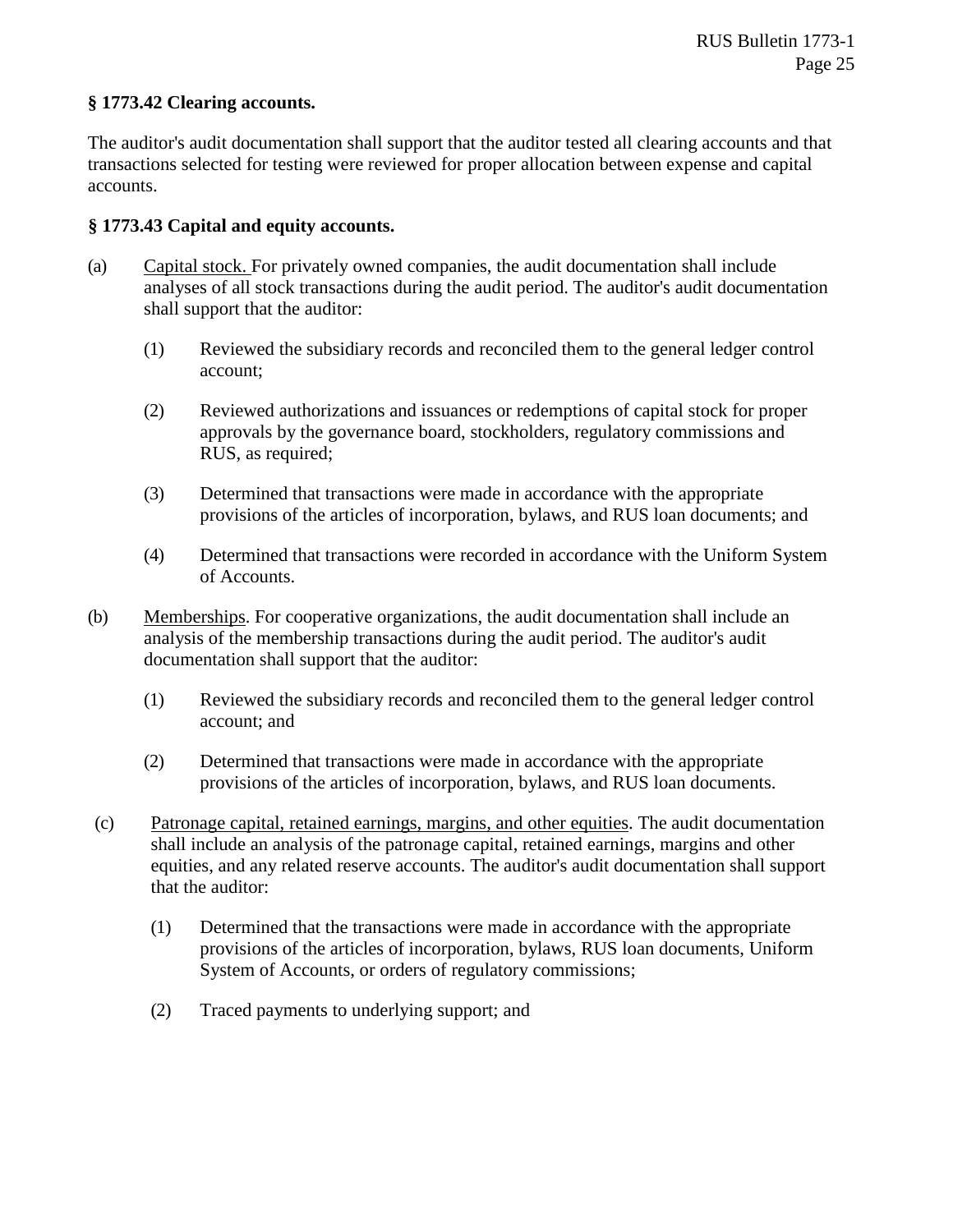(3) Determined whether, under the terms of the RUS security instrument, restrictions of retained earnings or margins are required and, if so, whether they have been properly recorded.

### **§ 1773.44 Long-term debt.**

The auditor's audit documentation shall support that the auditor:

- (a) Confirmed RUS, FFB, and RTB debt to the appropriate confirmation schedule (RUS Form 690, Confirmation Schedule Obligation to the FFB; Form 614, Confirmation Schedule-- Long-term Obligation to RUS; or, Confirmation Schedule for RTB Debt);
- (b) Confirmed other long-term debt directly with the lender;
- (c) Examined notes executed or cancelled during the audit period; and
- (d) Tested accrued interest computations.

## **§ 1773.45 Regulatory liabilities.**

The auditor's audit documentation shall support that all regulatory liabilities comply with the requirements of ASC 980. For electric auditees only, the auditor's audit documentation shall document whether all regulatory liabilities have received RUS approval.

### **§§ 1773.46-1773.48 [Reserved]**

## **§ 1773.49 OMB Control Number.**

The information collection requirements in this part are approved by the Office of Management and Budget (OMB) and assigned the OMB Control Number 0572-0095.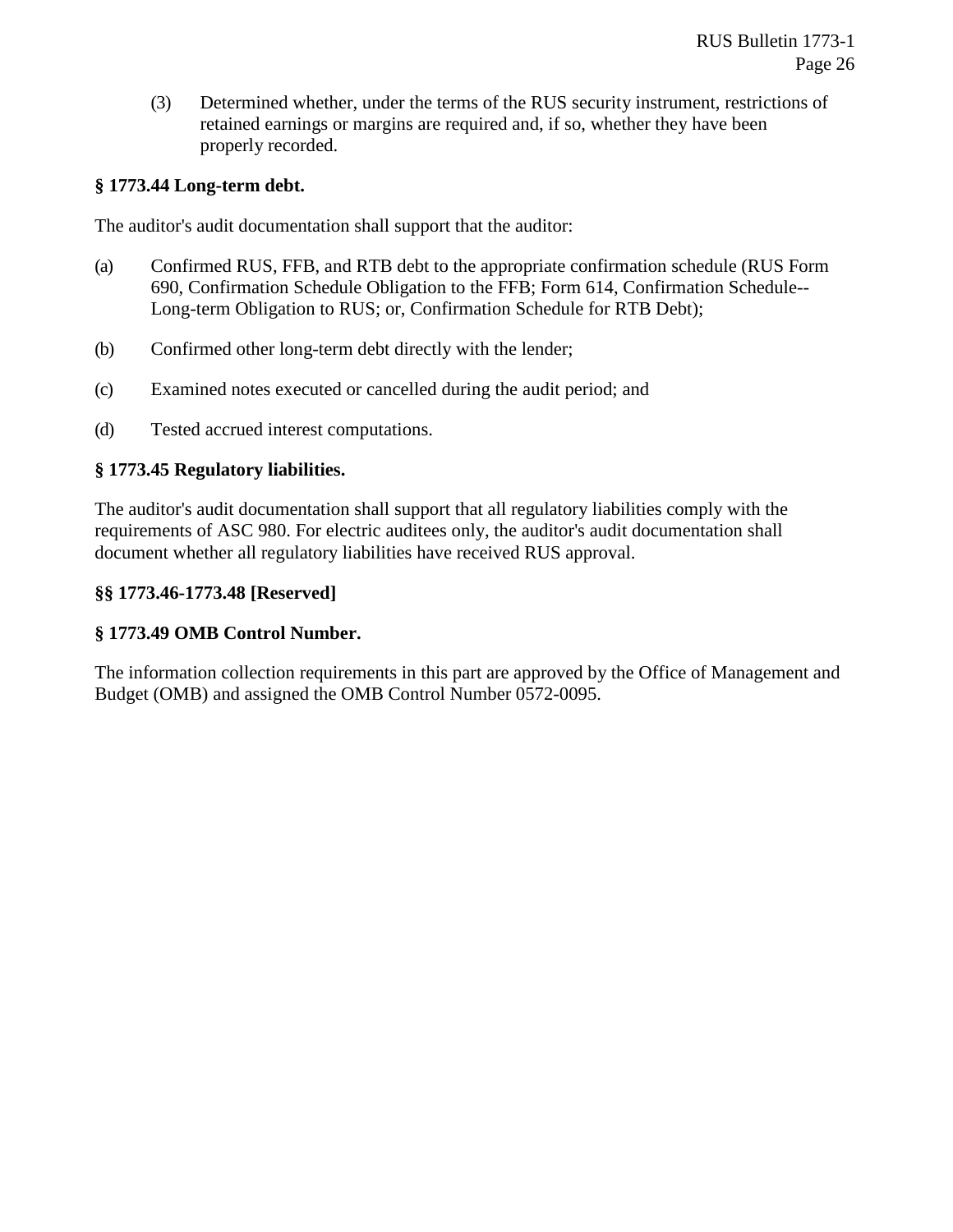## **ILLUSTRATIVE REPORTS FOR AN ELECTRIC COOPERATIVE**

Appendix A includes an example of an auditor's report, report on internal control over financial reporting and on compliance and other matters based on an audit of financial statements performed in accordance with Government Auditing Standards, financial statements and accompanying notes, report on compliance with aspects of contractual agreements and regulatory requirements, and schedule of findings and recommendations for an electric distribution cooperative. The sample auditor's report is intended as a guide only and, while it is recommended that the format be followed, each auditor's report should be prepared to adequately cover the circumstances. To the extent possible, it should be used as a guide in preparing auditors' reports for other types of electric borrowers. For power supply borrowers and for distribution borrowers with production or transmission plant, the same general format should be followed.

However, the Statement of Revenue and Patronage Capital must be expanded to show separate totals for operations expenses and maintenance expenses for each class of production plant and for transmission plant.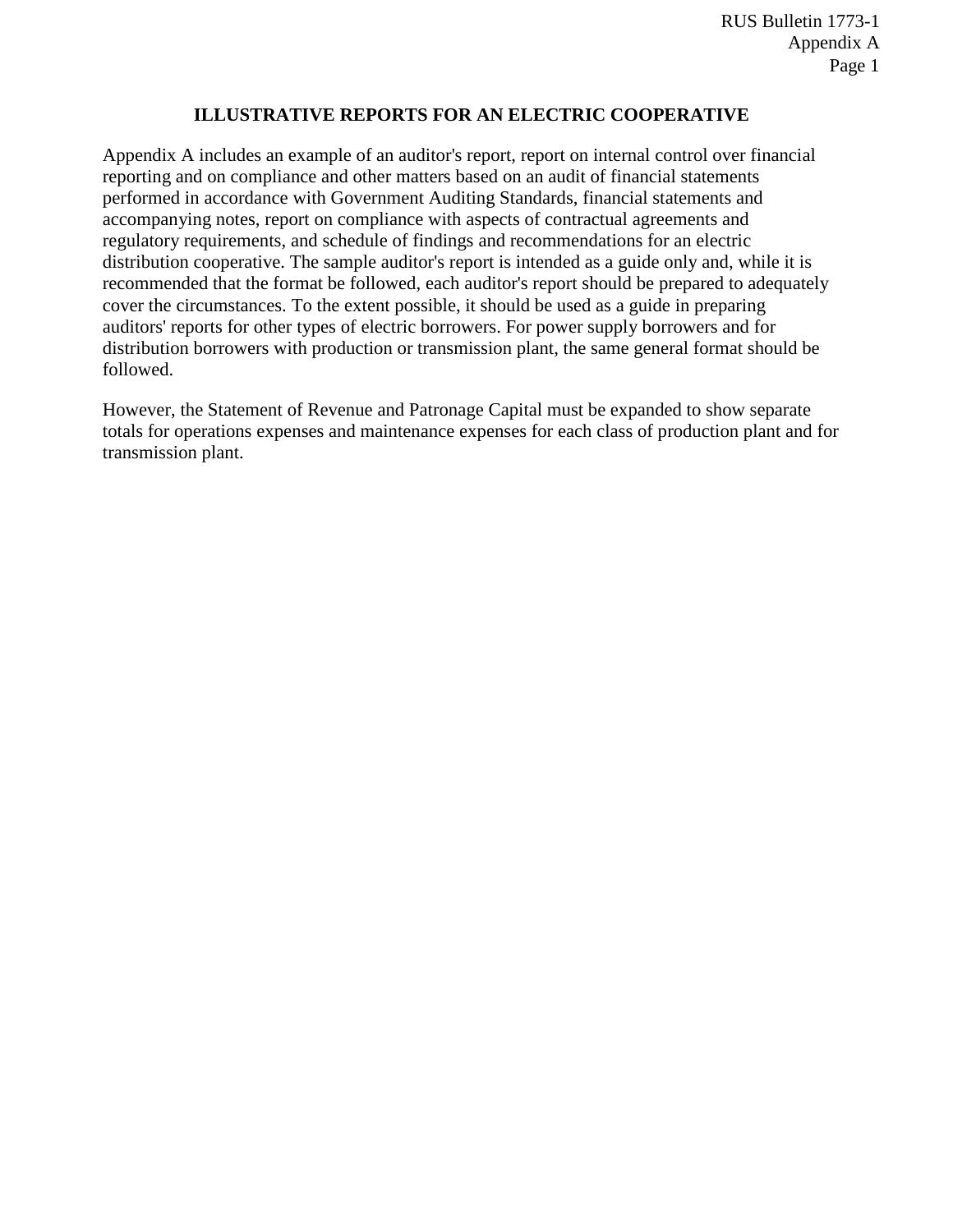## **EXHIBIT 1 - Illustrative Auditor's Report**

The Board of Directors Center County Electric Energy Association, Inc.

*Independent Auditor's Report*

### **Report on the Financial Statements**

We have audited the accompanying financial statements of Center County Electric Energy Association, Inc., (the "Company") which comprise the balance sheets as of December 31, 20X3 and 20X2, and the related statements of revenue and patronage capital, and cash flows for the years then ended, and the related notes to the financial statements.

### **Management's Responsibility for the Financial Statements**

Management is responsible for the preparation and fair presentation of these financial statements in accordance with accounting principles generally accepted in the United States of America; this includes the design, implementation and maintenance of internal control relevant to the preparation and fair presentation of financial statements that are free from material misstatement, whether due to fraud or error.

### **Auditor's Responsibility**

Our responsibility is to express an opinion on these financial statements based on our audits. We conducted our audits in accordance with auditing standards generally accepted in the United States of America and the standards applicable to financial audits contained in Government Auditing Standards, issued by the Comptroller General of the United States. Those standards require that we plan and perform the audit to obtain reasonable assurance about whether the financial statements are free from material misstatement.

An audit involves performing procedures to obtain audit evidence about the amounts and disclosures in the financial statements. The procedures selected depend on the auditor's judgment, including the assessment of the risks of material misstatement of the financial statements, whether due to fraud or error. In making those risk assessments, the auditor considers internal control relevant to the entity's preparation and fair presentation of the financial statements in order to design audit procedures that are appropriate in the circumstances, but not for the purpose of expressing an opinion on the effectiveness of the entity's internal control. Accordingly, we express no such opinion. An audit also includes evaluating the appropriateness of accounting policies used and the reasonableness of significant accounting estimates made by management, as well as evaluating the overall presentation of the financial statements.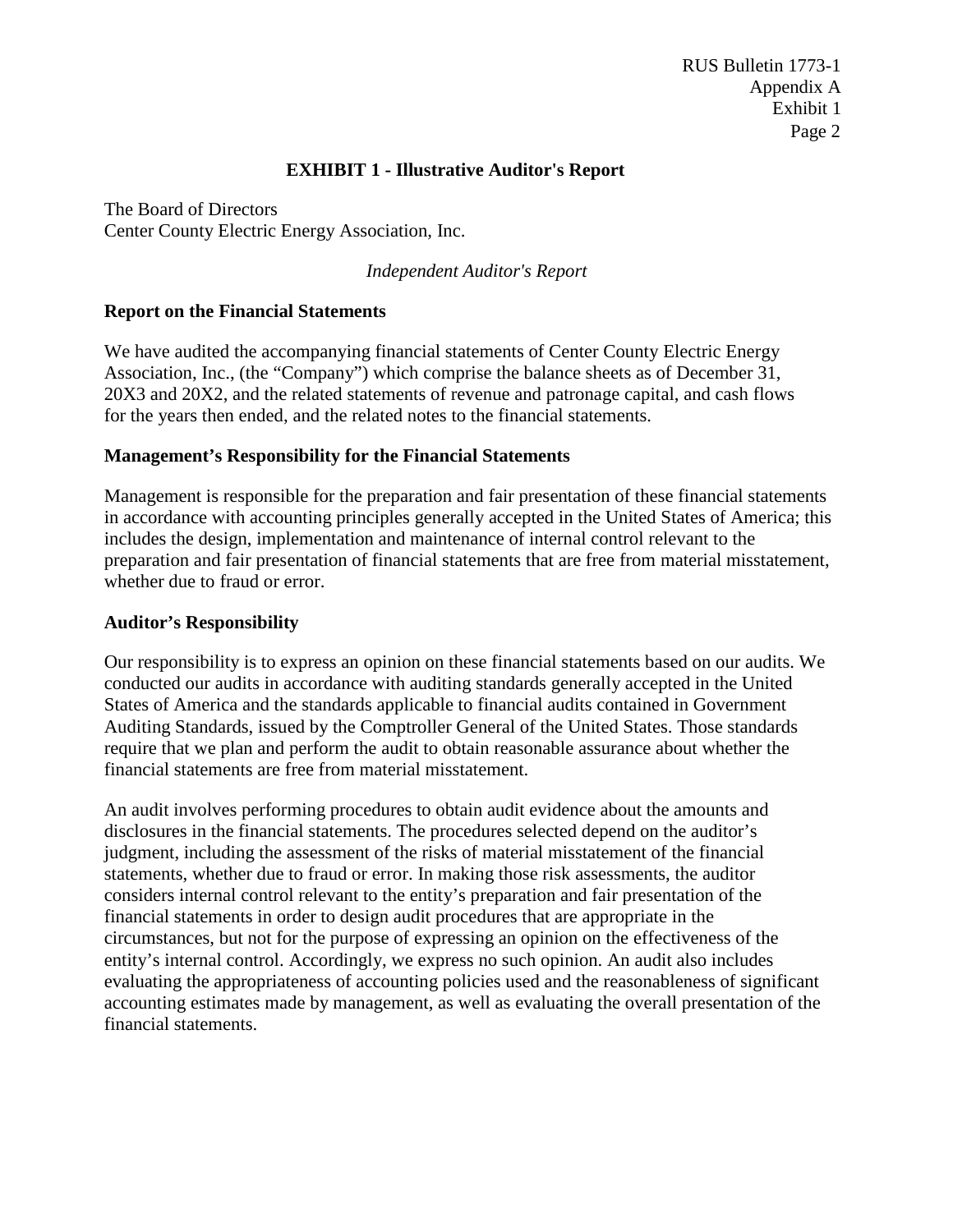We believe that the audit evidence we have obtained is sufficient and appropriate to provide a basis for our audit opinion.

## **Opinion**

In our opinion, the financial statements referred to above present fairly, in all material respects, the financial position of the Company as of December 31, 20X3 and 20X2, and the results of its operations and its cash flows for the years then ended in accordance with accounting principles generally accepted in the United States of America.

## *Other Matters*

[This section is used for discussing supplementary or other information.]

## **Other Reporting Required by** *Government Auditing Standards*

In accordance with *Government Auditing Standards*, we have also issued our report dated March 2, 20X4, on our consideration of the Company's internal control over financial reporting and on our tests of its compliance with certain provisions of laws, regulations, contracts and grant agreements and other matters. The purpose of that report is to describe the scope of our testing of internal control over financial reporting and compliance and the results of that testing, and not to provide an opinion on internal control over financial reporting or on compliance. That report is an integral part of an audit performed in accordance with *Government Auditing Standards* in considering the Company's internal control over financial reporting and compliance.

Certified Public Accountants City, State March 2, 20X4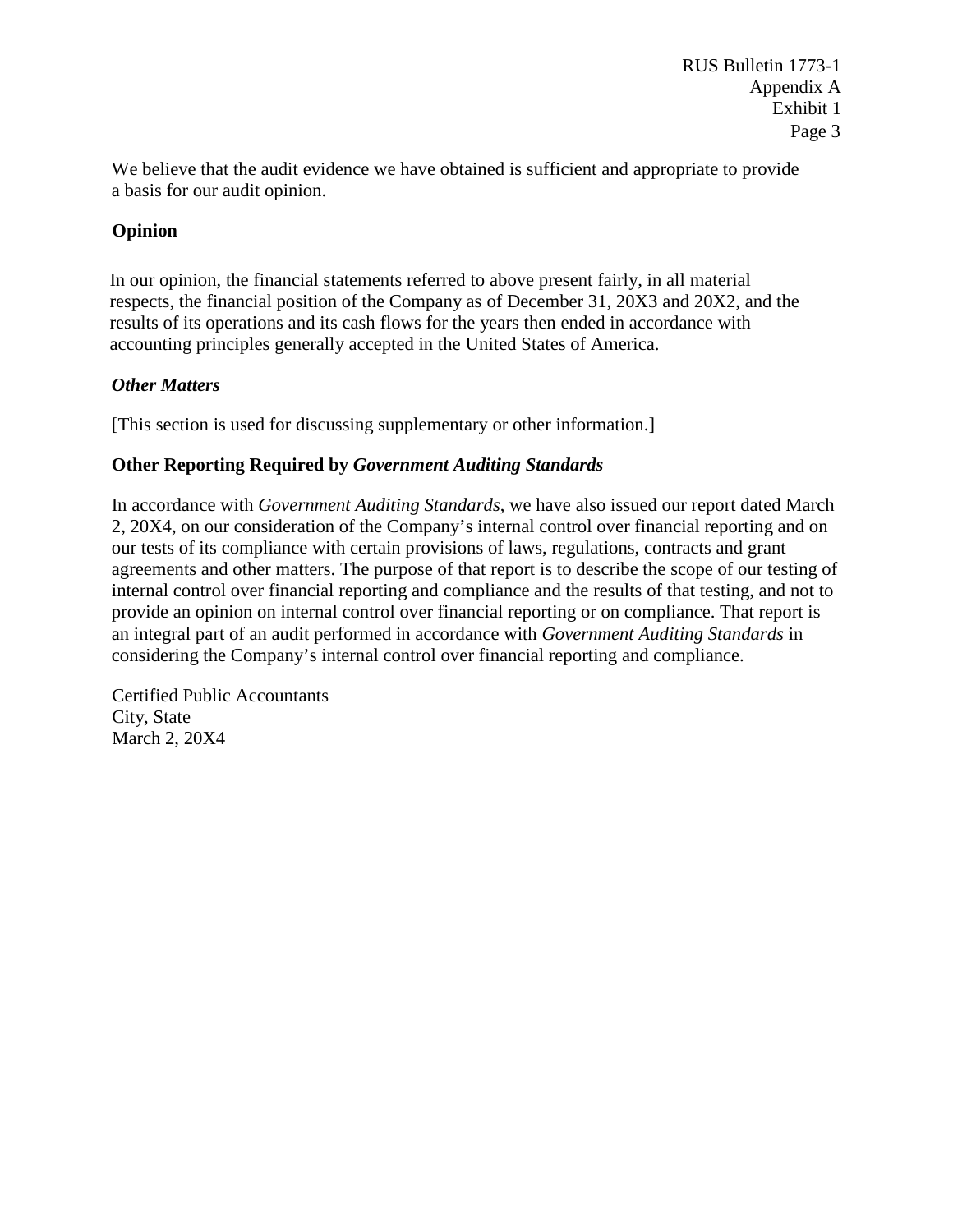RUS Bulletin 1773-1 Appendix A Exhibit 2 Page 4

### **EXHIBIT 2 - Illustrative Report on Internal Control Over Financial Reporting and on Compliance and Other Matters Based on an Audit of Financial Statements Performed in Accordance With** *Government Auditing Standards*

**(No Material Weaknesses Identified, No Significant Deficiencies Identified, No Reportable Instances of Noncompliance or Other Matters Identified)**

The Board of Directors Center County Electric Energy Association, Inc.

We have audited, in accordance with auditing standards generally accepted in the United States of America and the standards applicable to financial audits contained in *Government Auditing Standards*, issued by the Comptroller General of the United States, the financial statements of Center County Electric Energy Association, Inc. (the "Company") as of and for the years ended December 31, 20X3 and 20X2, and the related notes to the financial statements, which collectively comprise the Company's basic financial statements, and have issued our report thereon dated March 2, 20X4.

## **Internal Control Over Financial Reporting**

In planning and performing our audit of the financial statements, we considered the Company's internal control over financial reporting (internal control) to determine the audit procedures that are appropriate in the circumstances for the purpose of expressing our opinion on the financial statements, but not for the purpose of expressing an opinion on the effectiveness of the Company's internal control.

Accordingly, we do not express an opinion on the effectiveness of the Company's internal control.

A *deficiency in internal control* exists when the design or operation of a control does not allow management or employees, in the normal course of performing their assigned functions, to prevent, or detect and correct, misstatements on a timely basis. A *material weakness* is a deficiency, or a combination of deficiencies, in internal control, such that there is a reasonable possibility that a material misstatement of the entity's financial statements will not be prevented, or detected and corrected on a timely basis. A *significant deficiency* is a deficiency, or a combination of deficiencies, in internal control that is less severe than a material weakness, yet important enough to merit attention by those charged with governance.

Our consideration of internal control was for the limited purpose described in the first paragraph of this section and was not designed to identify all deficiencies in internal control that might be material weaknesses or significant deficiencies. Given these limitations, during our audit we did not identify any deficiencies in internal control that we consider to be material weaknesses. However, material weaknesses may exist that have not been identified.

## **Compliance and Other Matters**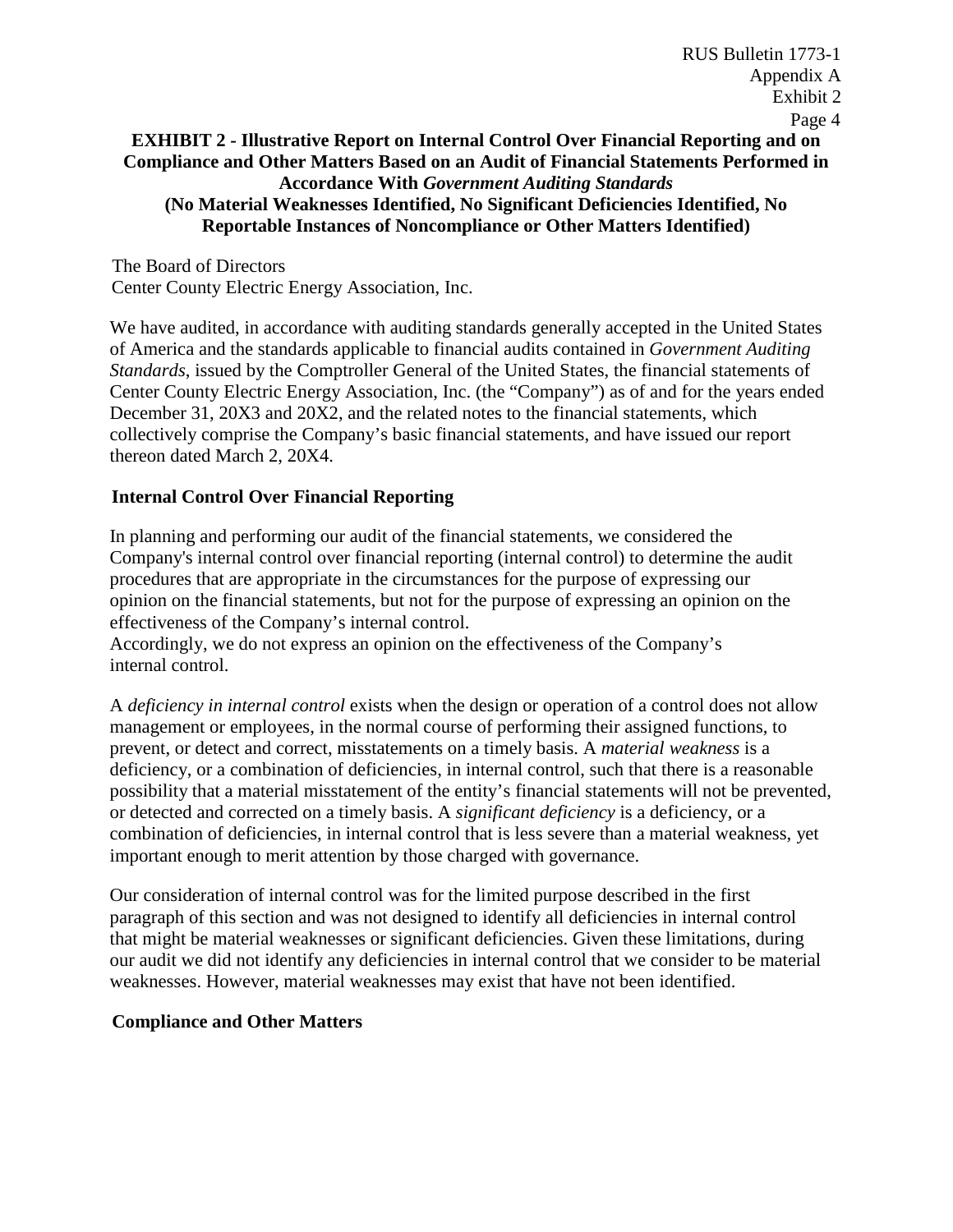RUS Bulletin 1773-1 Appendix A Exhibit 2 Page 5

As part of obtaining reasonable assurance about whether the Company's financial statements are free from material misstatement, we performed tests of its compliance with certain provisions of laws, regulations, contracts, and grant agreements, noncompliance with which could have a direct and material effect on the determination of financial statement amounts. However, providing an opinion on compliance with those provisions was not an objective of our audit, and accordingly, we do not express such an opinion. The results of our tests disclosed no instances of noncompliance or other matters that are required to be reported under *Government Auditing Standards.*

## **Purpose of this Report**

The purpose of this report is solely to describe the scope of our testing of internal control and compliance and the results of that testing, and not to provide an opinion on the effectiveness of the entity's internal control or on compliance. This report is an integral part of an audit performed in accordance with *Government Auditing Standards* in considering the entity's internal control and compliance. Accordingly, this communication is not suitable for any other purpose.

Certified Public Accountants City, State March 2, 20X4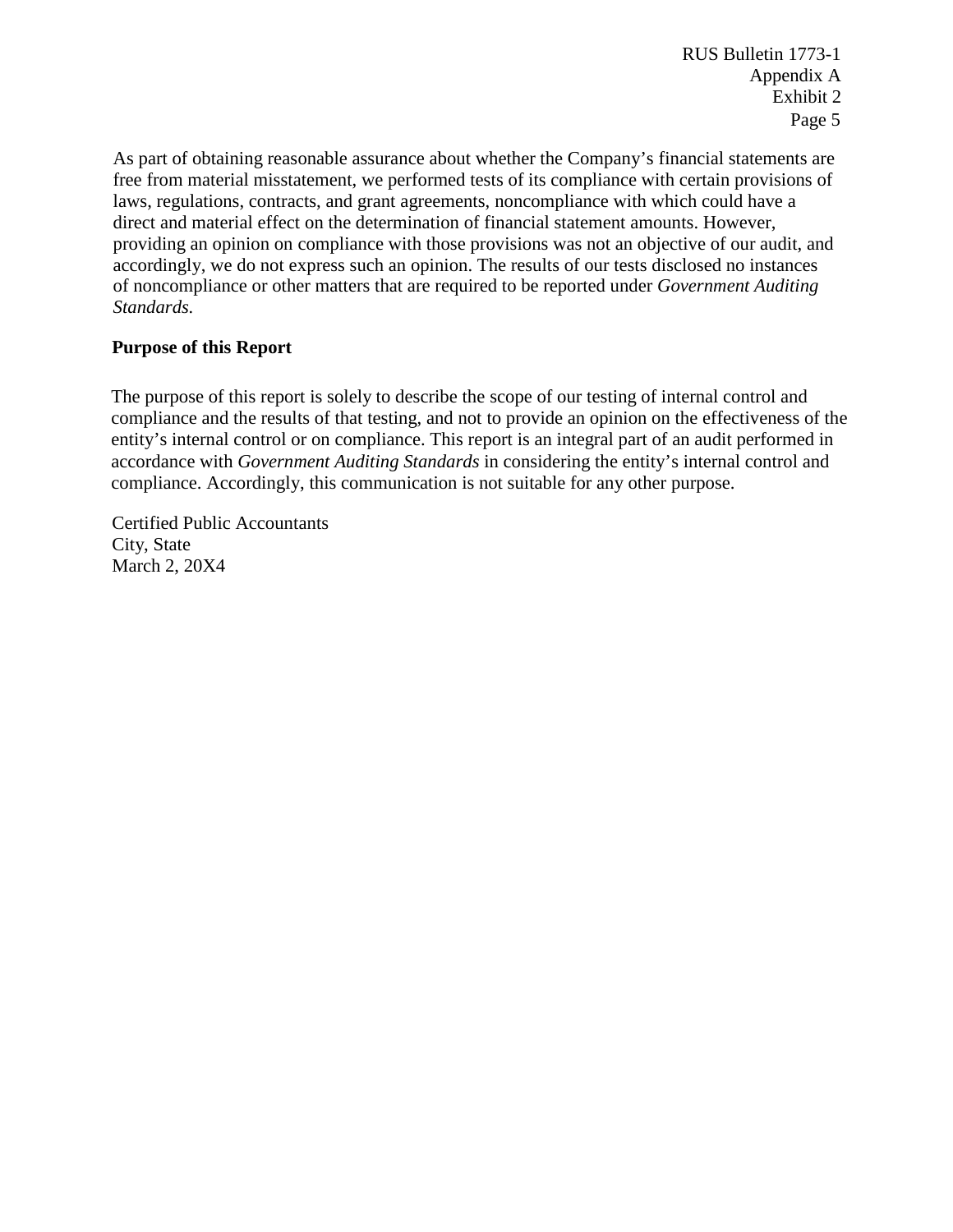# **EXHIBIT 3 - Illustrative Report on Internal Control Over Financial Reporting and on Compliance and Other Matters Based on an Audit of Financial Statements Performed in Accordance With** *Government Auditing Standards*

**(No Material Weaknesses Identified; Significant Deficiencies Identified; and Reportable Instances of Noncompliance and Other Matters Identified)**

The Board of Directors Center County Electric Energy Association, Inc.

We have audited, in accordance with auditing standards generally accepted in the United States of America and the standards applicable to financial audits contained in *Government Auditing Standards*, issued by the Comptroller General of the United States, the financial statements of Center County Electric Energy Association, Inc. (the "Company") as of and for the years ended December 31, 20X3 and 20X2, and the related notes to the financial statements, which collectively comprise the Company's basic financial statements, and have issued our report thereon dated March 2, 20X4.

## **Internal Control Over Financial Reporting**

In planning and performing our audit of the financial statements, we considered the Company's internal control over financial reporting (internal control) to determine the audit procedures that are appropriate in the circumstances for the purpose of expressing our opinions on the financial statements, but not for the purpose of expressing an opinion on the effectiveness of the Company's internal control.

Accordingly, we do not express an opinion on the effectiveness of the Company's internal control.

A *deficiency in internal control* exists when the design or operation of a control does not allow management or employees, in the normal course of performing their assigned functions, to prevent, or detect and correct, misstatements on a timely basis. A *material weakness* is a deficiency, or combination of deficiencies, in internal control such that there is a reasonable possibility that a material misstatement of the entity's financial statements will not be prevented, or detected and corrected on a timely basis. A *significant deficiency* is a deficiency, or combination of deficiencies, in internal control that is less severe than a material weakness, yet important enough to merit attention by those charged with governance.

Our consideration of internal control was for the limited purpose described in the first paragraph of this section and was not designed to identify all deficiencies in internal control that might be material weaknesses or significant deficiencies and therefore, material weaknesses or significant deficiencies may exist that were not identified. Given these limitations, during our audit we did not identify any deficiencies in internal control that we consider to be material weaknesses. However, material weaknesses may exist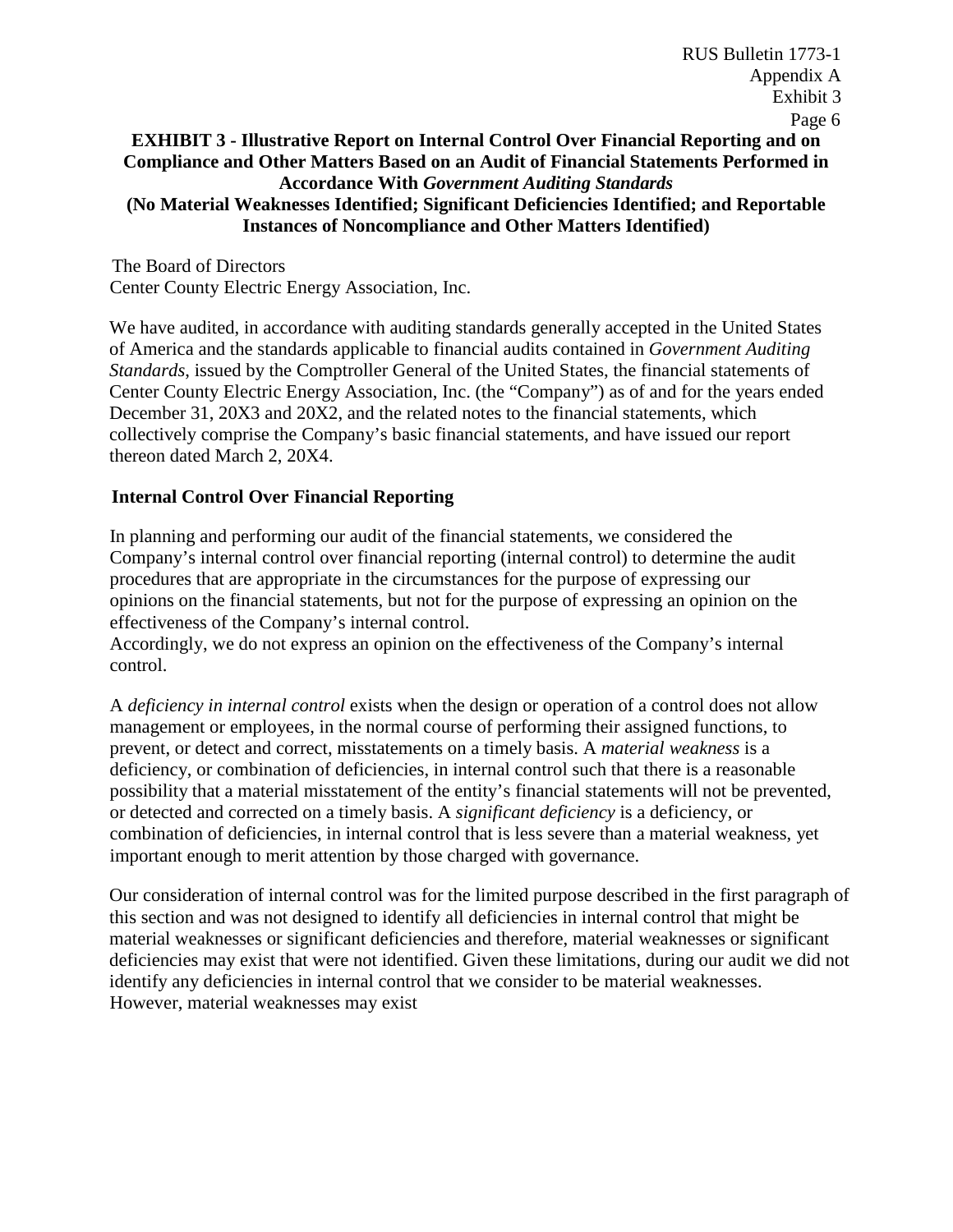RUS Bulletin 1773-1 Appendix A Exhibit 3 Page 7

that have not been identified. We did identify certain deficiencies in internal control, described in the accompanying schedule of findings and recommendations that we consider to be significant deficiencies. [*List the reference numbers of the related findings*].

### **Compliance and Other Matters**

As part of obtaining reasonable assurance about whether the Company's financial statements are free from material misstatement, we performed tests of its compliance with certain provisions of laws, regulations, contracts, and grant agreements, noncompliance with which could have a direct and material effect on the determination of financial statement amounts. However, providing an opinion on compliance with those provisions was not an objective of our audit, and accordingly, we do not express such an opinion. The results of our tests disclosed instances of noncompliance or other matters that are required to be reported under *Government Auditing Standards* and which are described in the accompanying schedule of findings and recommendations as items [list the reference numbers of the related findings]

### **Center County Electric Energy Association, Inc.'s Response to Findings**

The Company's responses to the findings identified in our audit are described in the accompanying schedule of findings and recommendations. The Company's responses were not subjected to the auditing procedures applied in the audit of the financial statements and, accordingly, we express no opinion on them.

#### **Purpose of this Report**

The purpose of this report is solely to describe the scope of our testing of internal control and compliance and the result of that testing, and not to provide an opinion on the effectiveness of the entity's internal control or on compliance. This report is an integral part of an audit performed in accordance with Governments Auditing Standards in considering the entity's internal control and compliance. Accordingly, this communication is not suitable for any other purpose.

Certified Public Accountants City, State March 2, 20X4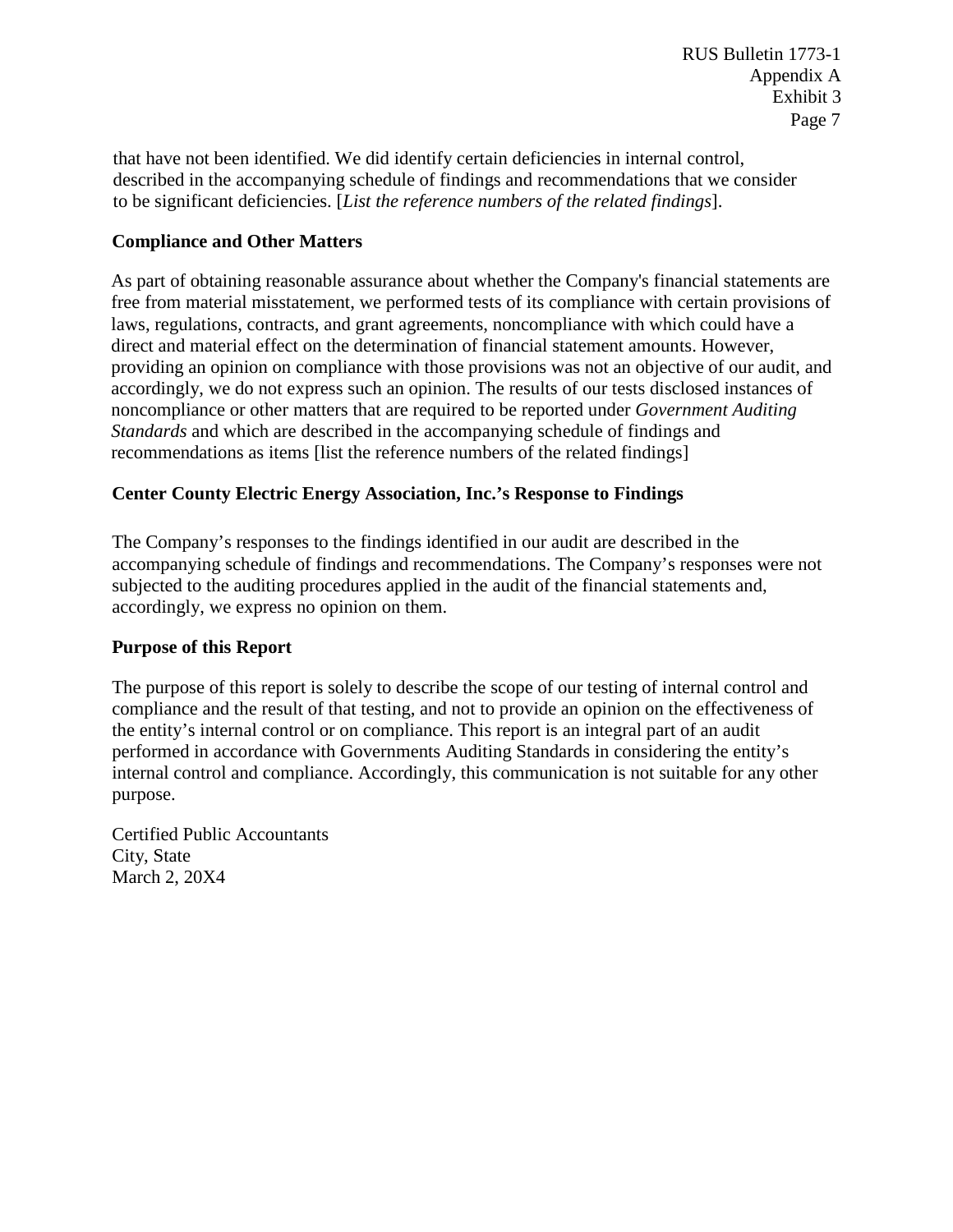RUS Bulletin 1773-1 Appendix A Exhibit 4 Page 8

## **EXHIBIT 4 – Illustrative Financial Statements**

### **CENTER COUNTY ELECTRIC ENERGY ASSOCIATION BALANCE SHEETS DECEMBER 31, 20X3 and 20X2 ASSETS**

|                                                  | 20X3         | 20X2         |
|--------------------------------------------------|--------------|--------------|
| <b>Utility Plant</b>                             |              |              |
|                                                  | \$48,382,000 | \$46,826,000 |
|                                                  | 2,040,000    | 1,586,000    |
|                                                  | 50,422,000   | 48,412,000   |
| Accumulated Provision for Depreciation           | 15,588,000   | 14,586,000   |
|                                                  | 34,834,000   | 33,826,000   |
| <b>Investments</b>                               |              |              |
| Investments in Associated Organizations          | 4,493,000    | 4,048,000    |
|                                                  | 1,040,000    | 1,410,000    |
|                                                  | 5,533,000    | 5,458,000    |
| <b>Current Assets</b>                            |              |              |
|                                                  | 359,000      | 359,000      |
|                                                  | 8,000        | 8,000        |
| Accounts Receivable, less allowance for doubtful | 183,000      | 176,000      |
| accounts of \$11,000 in 20X3 and \$10,000 in     |              |              |
| 20X2.                                            |              |              |
|                                                  | 418,000      | 404,000      |
|                                                  | 43,000       | 43,000       |
|                                                  | 1,011,000    | 990,000      |
|                                                  | 28,000       | 9,000        |
|                                                  |              |              |
|                                                  | \$41,406,000 | \$40,283,000 |

The accompanying notes are an integral part of these statements.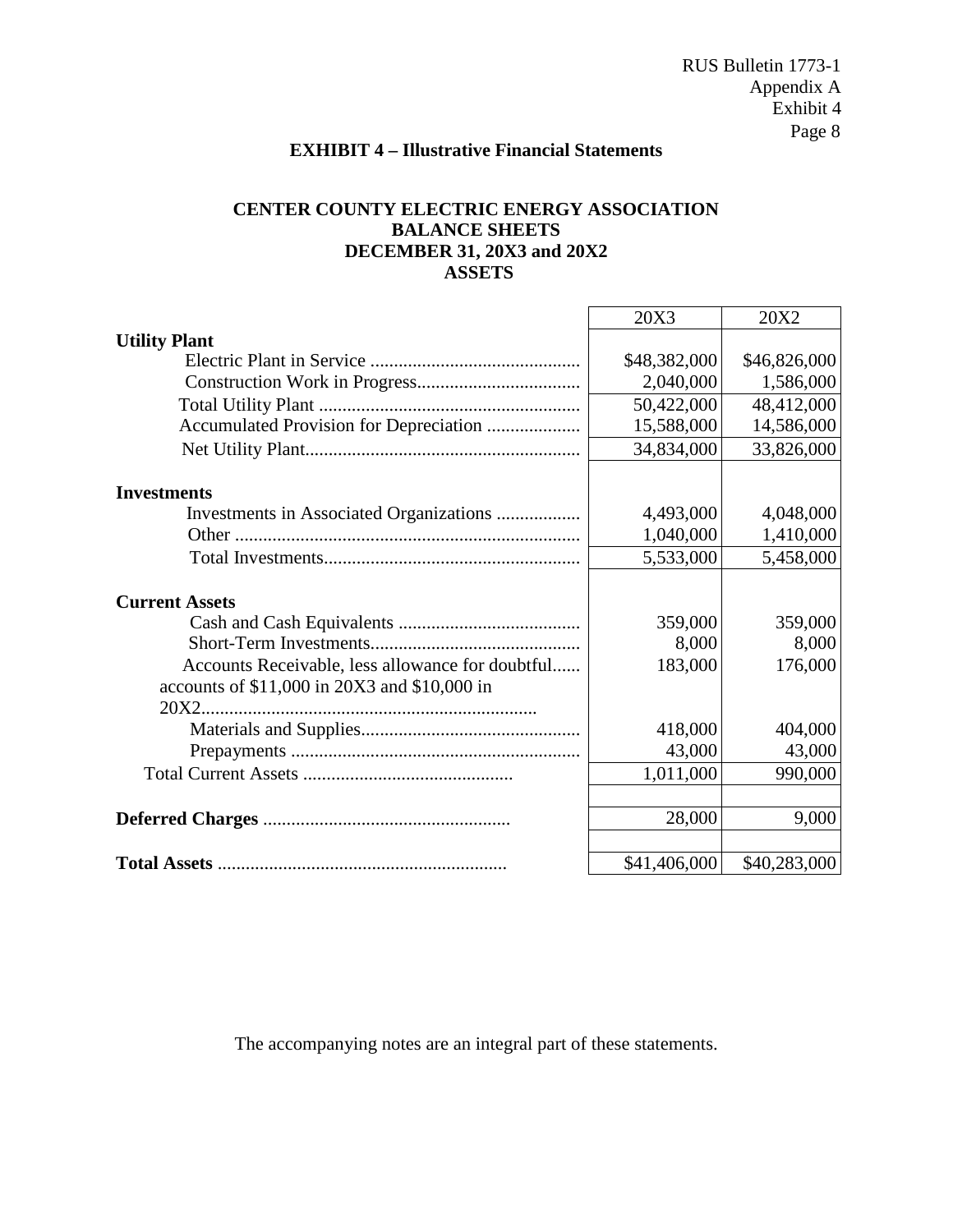RUS Bulletin 1773-1 Appendix A Exhibit 4 Page 9

### **CENTER COUNTY ELECTRIC ENERGY ASSOCIATION BALANCE SHEETS DECEMBER 31, 20X3 and 20X2 EQUITIES AND LIABILITIES**

|                                                   | 20X3         | 20X2                     |
|---------------------------------------------------|--------------|--------------------------|
| <b>Equities</b>                                   |              |                          |
|                                                   | \$<br>60,000 | $\mathfrak{L}$<br>59,000 |
|                                                   | 16,683,000   | 15,343,000               |
|                                                   | 268,000      | 180,000                  |
| Net Unrealized Gain on Investments                | 15,000       | 8,000                    |
|                                                   | 17,026,000   | 15,590,000               |
| <b>Long-term liabilities</b>                      |              |                          |
| RUS Mortgage Notes, less current portion (Note 8) | 16,956,000   | 17,532,000               |
| CFC Mortgage Notes, less current portion (Note 8) | 4,333,000    | 4,482,000                |
|                                                   | 1,004,000    | 841,000                  |
|                                                   | 22,293,000   | 22,855,000               |
| <b>Current Liabilities</b>                        |              |                          |
|                                                   | 425,000      | 300,000                  |
| Current portion of long-term debt (Note 8)        | 725,000      | 700,000                  |
| Accounts Payable - Purchased Power                | 245,000      | 203,000                  |
|                                                   | 109,000      | 91,000                   |
|                                                   | 408,000      | 413,000                  |
| Other Current and Accrued Liabilities             | 116,000      | 78,000                   |
|                                                   | 2,028,000    | 1,785,000                |
|                                                   | 59,000       | 53,000                   |
|                                                   |              |                          |
|                                                   | \$41,406,000 | \$40,283,000             |

The accompanying notes are an integral part of these statements.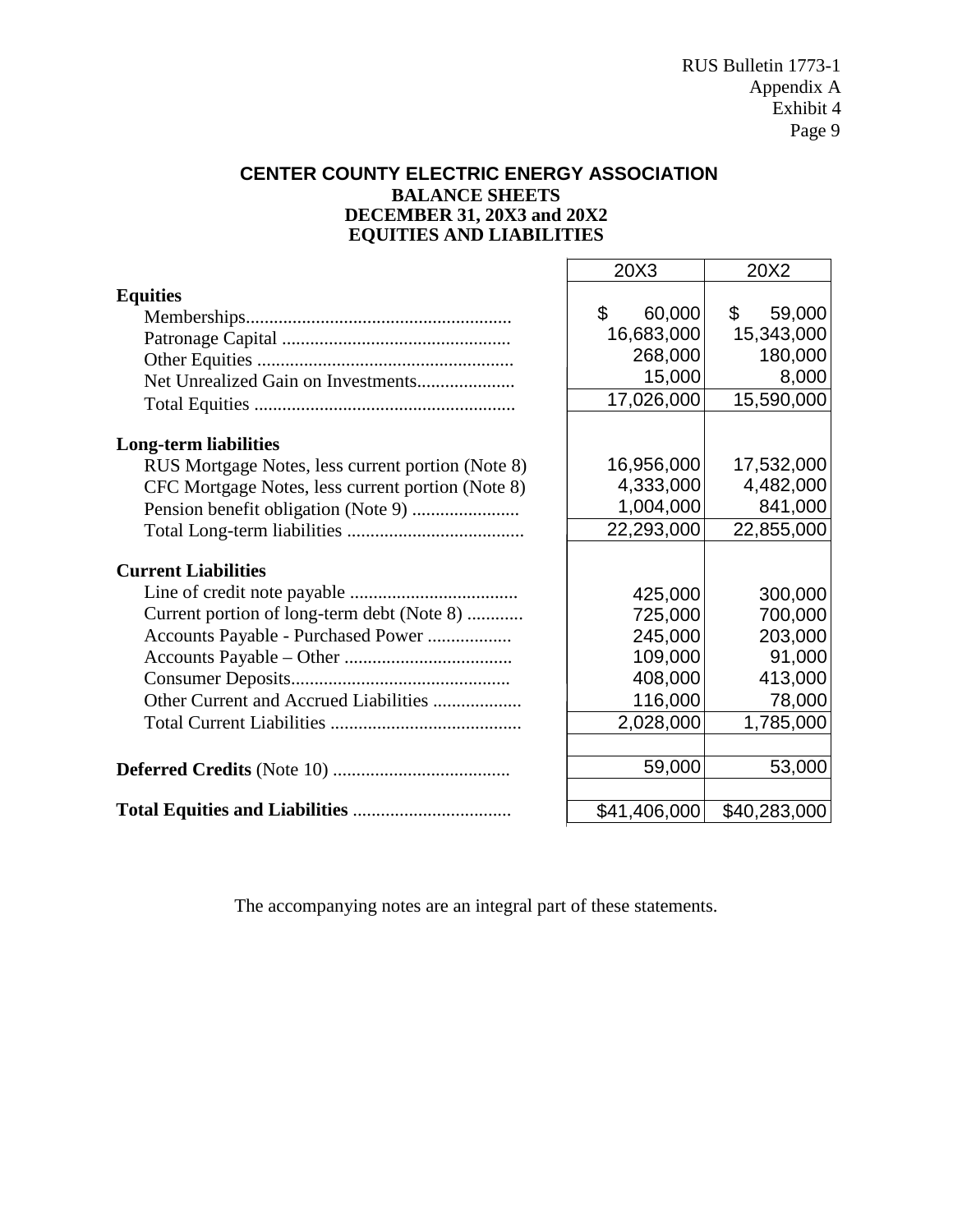|                                                                          | 20X3         | 20X2                      |
|--------------------------------------------------------------------------|--------------|---------------------------|
|                                                                          | \$12,899,000 | \$12,042,000              |
| <b>Operating Expenses</b>                                                |              |                           |
|                                                                          | 4,408,000    | 4,095,000                 |
|                                                                          | 833,000      | 913,000                   |
|                                                                          | 1,553,000    | 1,236,000                 |
|                                                                          | 575,000      | 547,000                   |
| Consumer                                                                 | 288,000      | 306,000                   |
|                                                                          | 710,000      | 653,000                   |
|                                                                          | 2,163,000    | 2,098,000                 |
|                                                                          | 262,000      | 258,000                   |
|                                                                          | 10,792,000   | 10,106,000                |
|                                                                          |              |                           |
| <b>Operating Margins Before Interest Expense</b>                         | \$2,107,000  | \$1,936,000               |
|                                                                          | 1,137,000    | 1,151,000                 |
| <b>Operating Margins After Interest Expense</b>                          | \$970,000    | \$785,000                 |
| <b>Nonoperating Margins</b>                                              |              |                           |
|                                                                          | 50,000       | 30,000                    |
|                                                                          | 6,000        | 6,000                     |
|                                                                          | 56,000       | 36,000                    |
| <b>Generation and Transmission Cooperative Capital</b><br><b>Credits</b> | 361,000      | 283,000                   |
|                                                                          | \$1,387,000  | \$1,104,000               |
| Patronage Capital at Beginning of Year                                   | 15,343,000   | 14,345,000                |
| Less: Retirements of Capital Credits                                     | 47,000       | 106,000                   |
|                                                                          |              | \$16,683,000 \$15,343,000 |

## **STATEMENTS OF REVENUE AND PATRONAGE CAPITAL FOR THE YEARS ENDED DECEMBER 31, 20X3 and 20X2**

The accompanying notes are an integral part of these statements.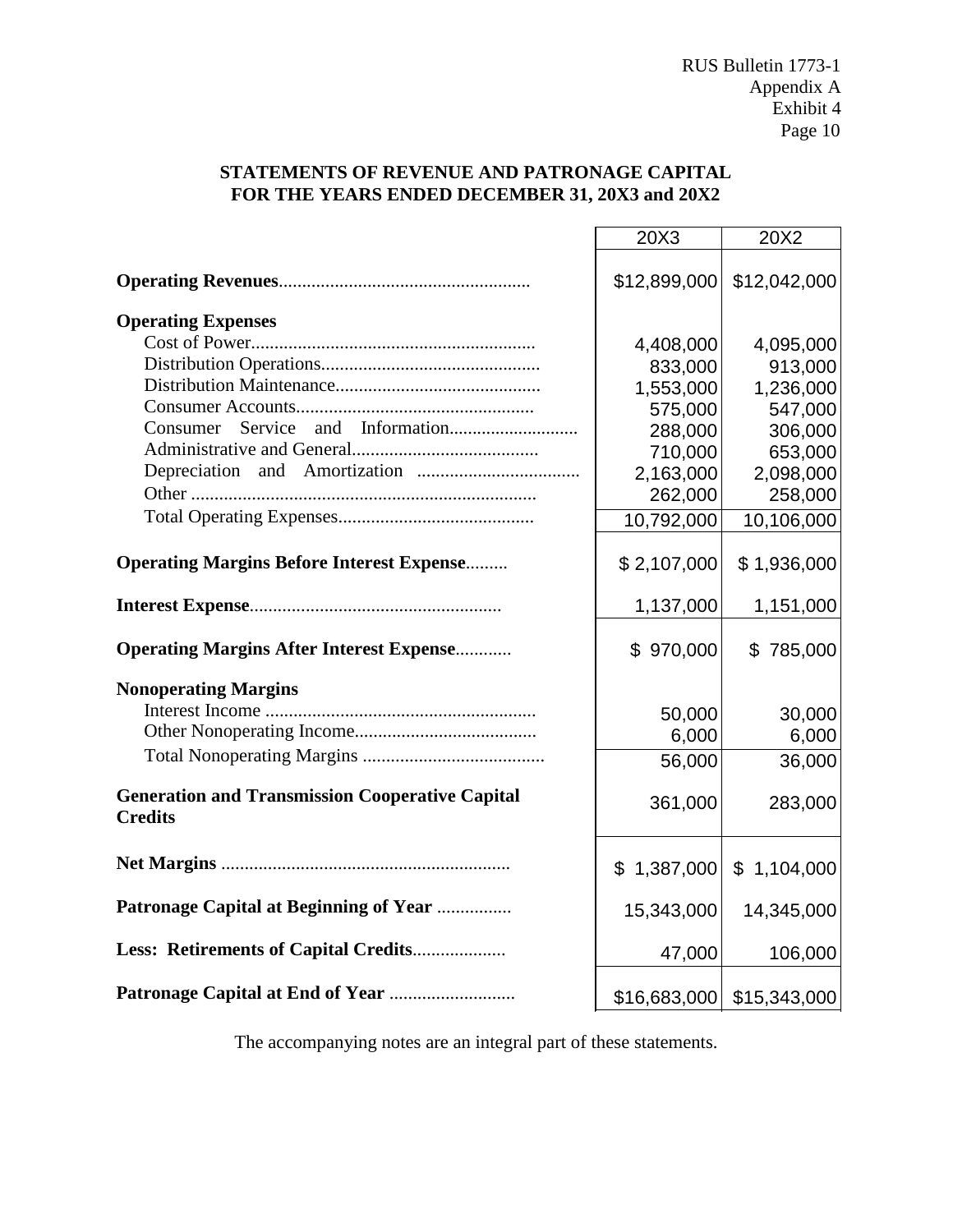# **CENTER COUNTY ELECTRIC ENERGY ASSOCIATION STATEMENTS OF COMPREHENSIVE INCOME FOR THE YEARS ENDED DECEMBER 31, 20X3 and 20X2**

|                                                                                                | 20X3        | 20X2        |
|------------------------------------------------------------------------------------------------|-------------|-------------|
|                                                                                                | \$1,387,000 | \$1,104,000 |
| <b>Other Comprehensive Income</b><br>Unrealized holding gains (losses) arising during the year | 7,000       | 8,000       |
|                                                                                                | \$1,394,000 | \$1,112,000 |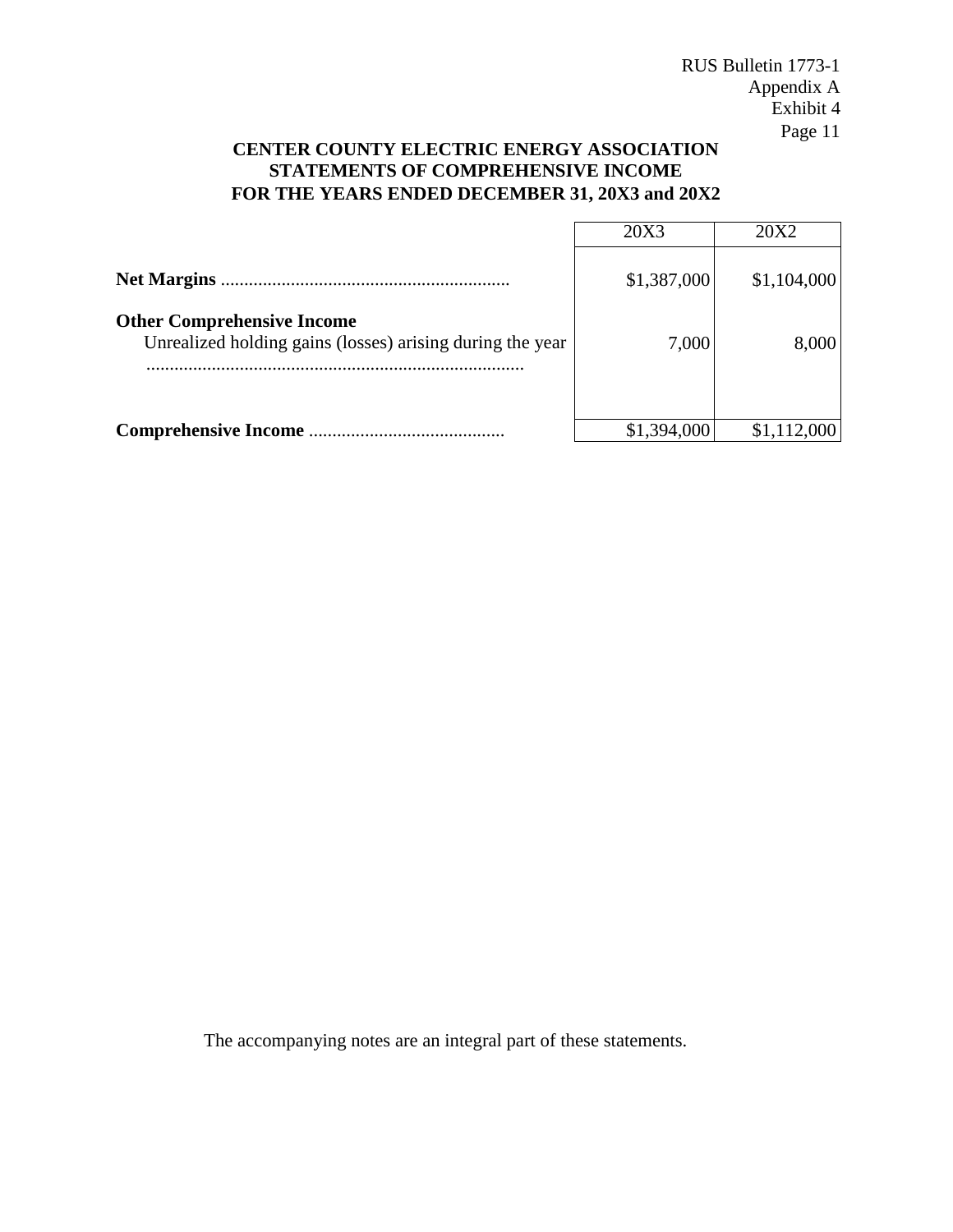## **CENTER COUNTY ELECTRIC ENERGY ASSOCIATION STATEMENTS OF CASH FLOWS FOR THE YEARS ENDED DECEMBER 31, 20X3 and 20X2**

|                                               | 20X3               | 20X2          |
|-----------------------------------------------|--------------------|---------------|
| <b>CASH FLOWS FROM OPERATING ACTIVITIES</b>   |                    |               |
|                                               |                    |               |
| Cash Paid to Suppliers and Employees          | \$12,882,000       | \$12,017,000  |
|                                               | (8, 335, 000)      | (7,784,000)   |
|                                               | 50,000             | 30,000        |
|                                               | (1, 137, 000)      | (1, 151, 000) |
| Net Cash Provided by Operating Activities     | 3,460,000          | 3,112,000     |
| <b>CASH FLOWS FROM INVESTING ACTIVITIES</b>   |                    |               |
| Construction and Acquisition of Plant         | (2,010,000)        | (3,285,000)   |
|                                               | (1,378,000)        | (270,000)     |
| Materials Salvaged from Retirements           | 217,000            | 197,000       |
|                                               |                    |               |
|                                               | (14,000)           | 10,000        |
| Deferred Charges-Preliminary Surveys and      | (19,000)           | 24,000        |
|                                               |                    |               |
| Investments in Associated Organizations       | (76,000)           | (56,000)      |
|                                               | 370,000            | 323,000       |
| Inventory Adjustment-Deferred Credit Decrease | (12,000)           | (5,000)       |
|                                               | (2,922,000)        | (3,062,000)   |
|                                               |                    |               |
| <b>CASH FLOWS FROM FINANCING ACTIVITIES</b>   |                    |               |
| Retirements of Patronage Capital Credits      | (47,000)           | (106,000)     |
| Retired                                       | 6,000              | 6,000         |
|                                               | 82,000             | 31,000        |
|                                               |                    | 1,025,000     |
|                                               | (540,000)          | (502,000)     |
|                                               | (160,000)          | (149,000)     |
|                                               | 125,000            | (225,000)     |
|                                               |                    |               |
|                                               | (5,000)            | (1,000)       |
|                                               | 1,000              | 1,000         |
| Net Cash Used in Financing Activities         | (538,000)          | 80,000        |
|                                               |                    |               |
|                                               | \$<br>0<br>359,000 | \$130,000     |
|                                               |                    | 229,000       |
|                                               | \$359,000          | \$359,000     |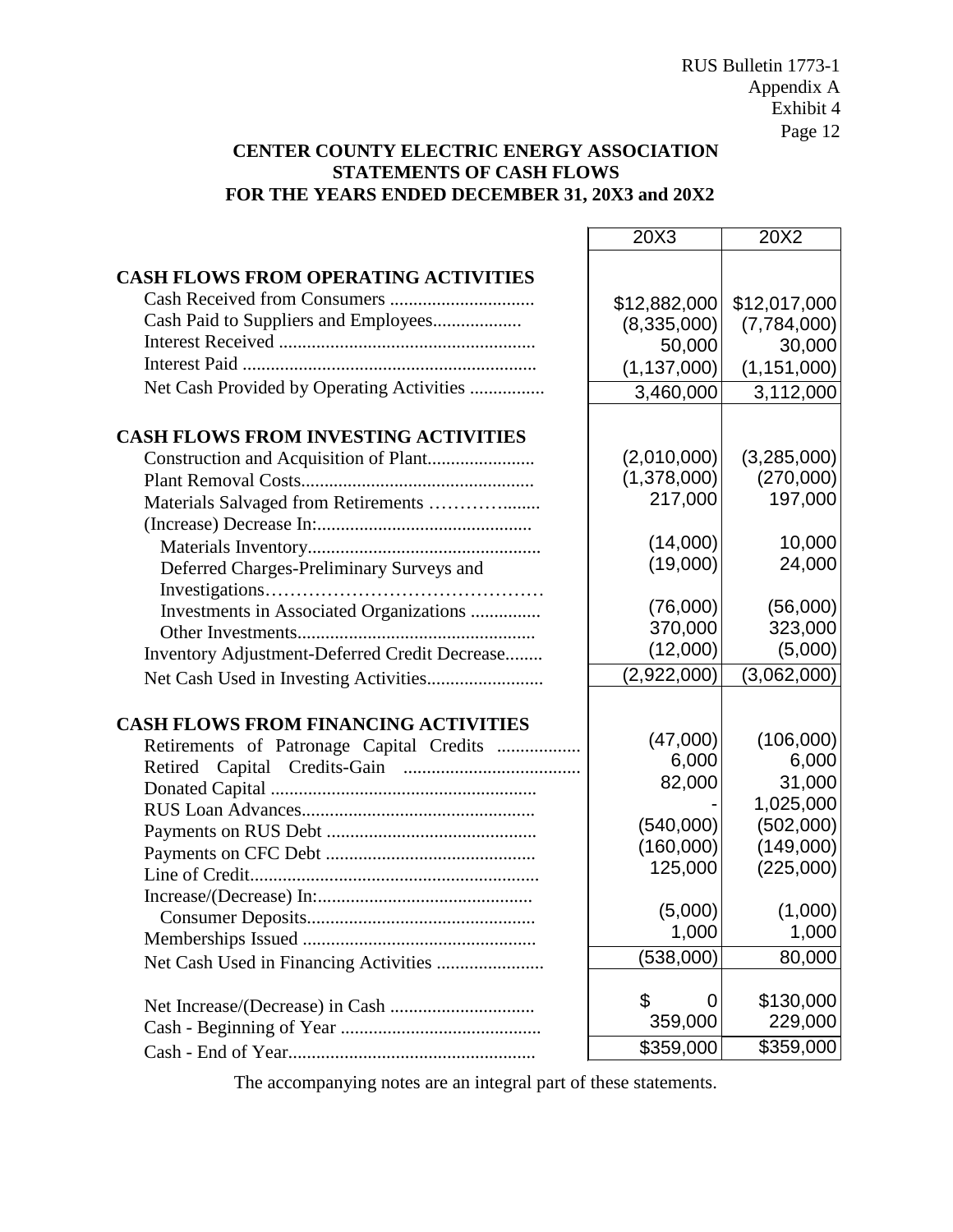| <b>RECONCILIATION OF NET MARGINS TO NET CASH</b><br>PROVIDED BY OPERATING ACTIVITIES | 20X3        | 20X2        |
|--------------------------------------------------------------------------------------|-------------|-------------|
| <b>Net Margins</b>                                                                   | \$1,387,000 | \$1,104,000 |
| Adjustments to Reconcile Net Margins to Net Cash                                     |             |             |
|                                                                                      |             |             |
|                                                                                      | 2,163,000   | 2,098,000   |
| G&T and Other Capital Credits (Non-Cash)                                             | (362,000)   | (283,000)   |
| Provision for Uncollectible Accounts Receivable                                      | 1,000       | (3,000)     |
| Accumulated Provision for Pensions and Benefits                                      | 163,000     | 150,000     |
|                                                                                      |             |             |
| Customer and Other Accounts Receivable                                               | (8,000)     | 13,000      |
|                                                                                      |             | 1,000       |
|                                                                                      |             |             |
|                                                                                      | 60,000      | 26,000      |
|                                                                                      | 18,000      | 11,000      |
| Current and Accrued Liabilities – Other                                              | 38,000      | (5,000)     |
|                                                                                      | 2,073,000   | 2,008,000   |
|                                                                                      | \$3,460,000 | \$3,112,000 |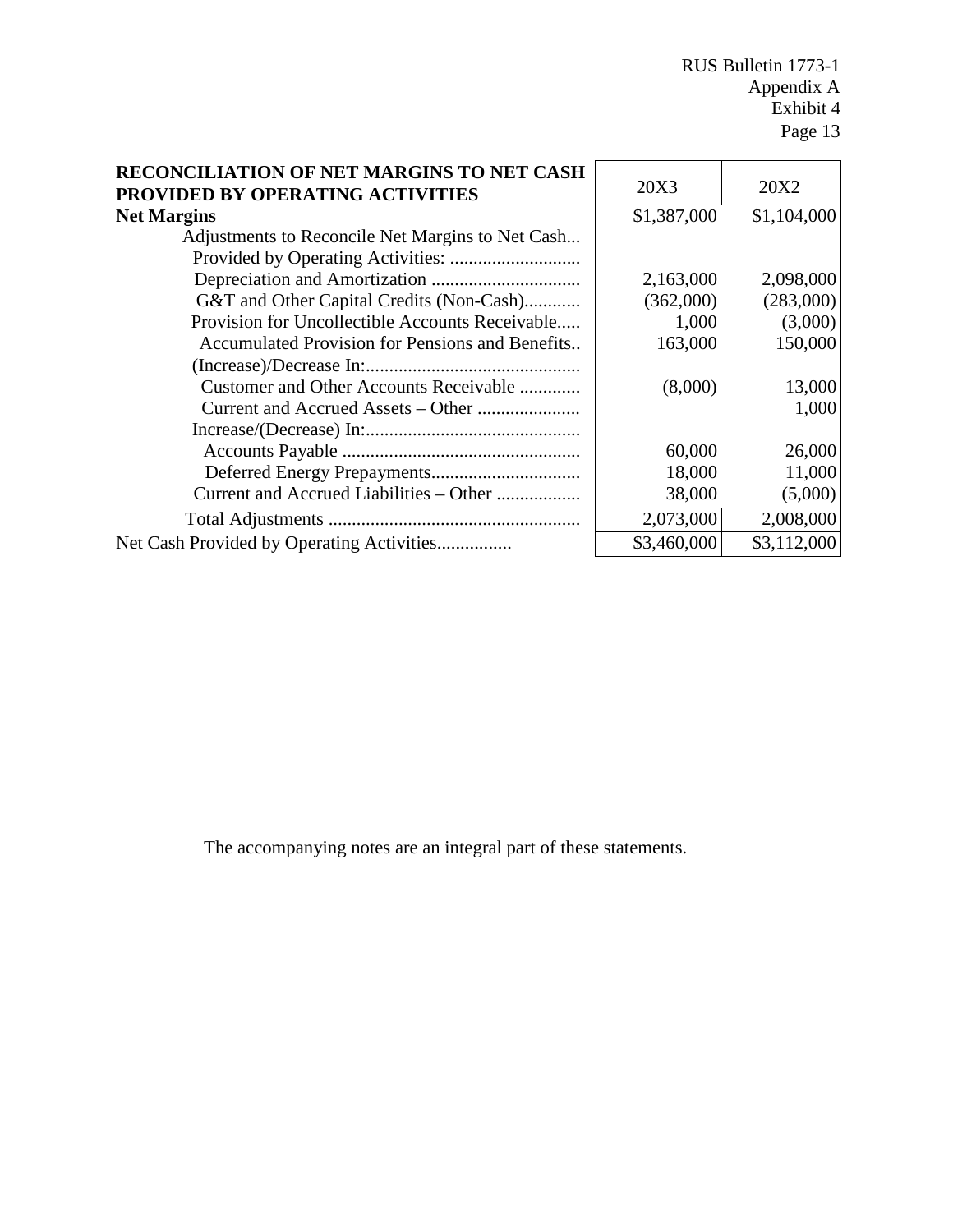### **CENTER COUNTY ELECTRIC ENERGY ASSOCIATION NOTES TO FINANCIAL STATEMENTS DECEMBER 31, 20X3 AND 20X2**

## **1. SUMMARY OF SIGNIFICANT ACCOUNTINGPOLICIES:**

[*Include a brief description of the reporting entity's significant accounting policies in accordance with ASC 235, Notes to Financial Statements.*

*Disclosure of accounting policies should identify and describe the accounting principles followed by the borrower and the methods of applying those principles that materially affect the determination of financial position, cash flow, and results of operations.*

*Disclosures of accounting policies do not have to be duplicated in this section if presented elsewhere as an integral part of the financial statements*.]

## **2. ASSETS PLEDGED:**

Substantially all assets are pledged as security for long-term debt to RUS and NRUCFC.

### **3. ELECTRIC PLANT AND DEPRECIATION RATES ANDPROCEDURES:**

Listed below are the major classes of the electric plant as of December 31, 20X3 and 20X2:

| 20X3         | 20X2         |
|--------------|--------------|
| 11,000<br>\$ | 11,000<br>\$ |
| 45,753,000   | 44,370,000   |
| 2,618,000    | 2,445,000    |
| \$48,382,000 | \$46,826,000 |
| 2,040,000    | 1,586,000    |
| \$50,422,000 | \$48,412,000 |

Provision has been made for depreciation of distribution plant at a straight-line composite rate of 3.00 percent per annum. General Plant depreciation rates have been applied on a straightline basis as follows:

| Structures and Improvements     | 2.5%  |
|---------------------------------|-------|
| Office Furniture and Equipment  | 10.0% |
| <b>Transportation Equipment</b> | 14.0% |
| <b>Power Operated Equipment</b> | 12.0% |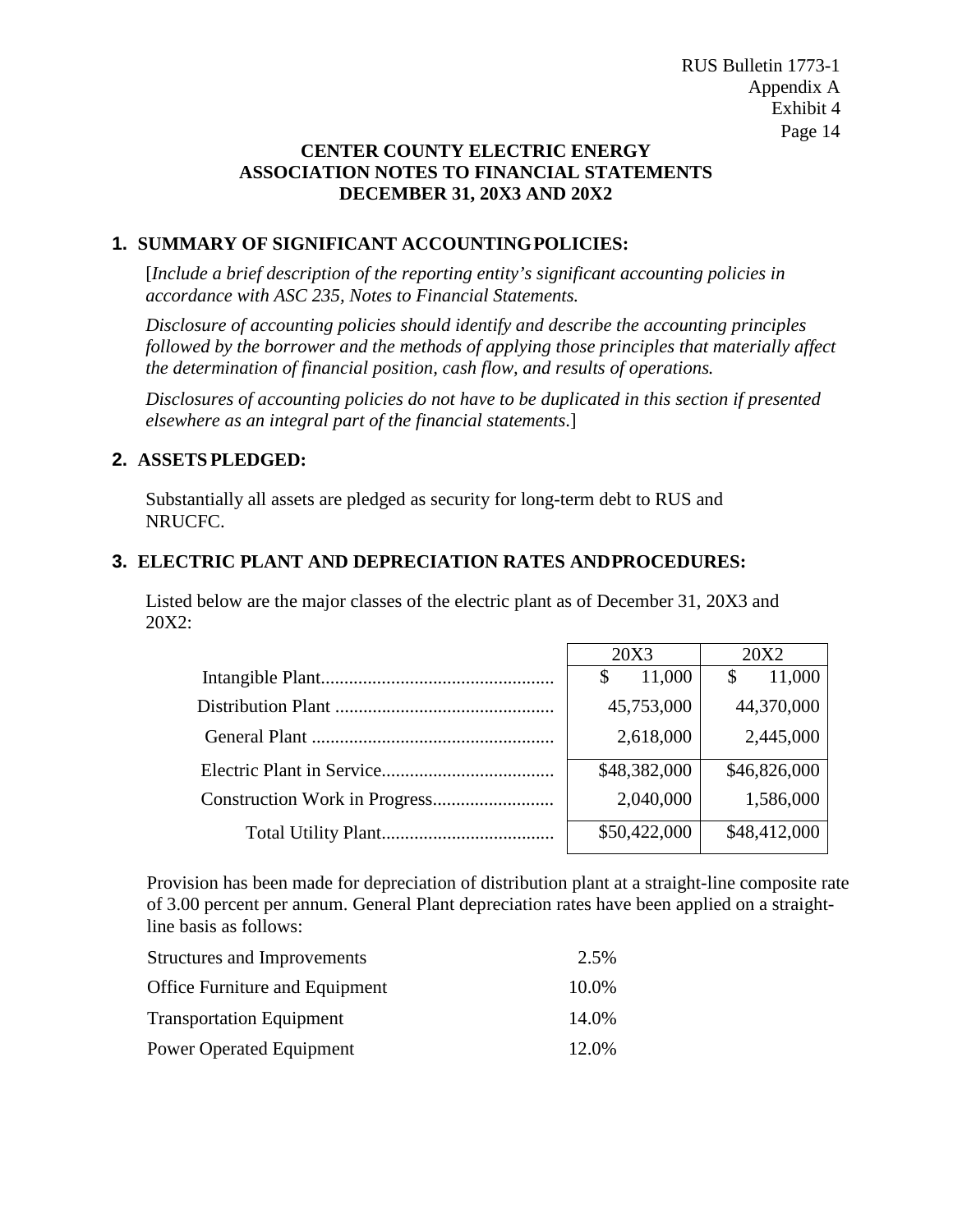|                                 |      | RUS Bulletin 1773-1 |
|---------------------------------|------|---------------------|
|                                 |      | Appendix A          |
|                                 |      | Exhibit 4           |
|                                 |      | Page 15             |
| <b>Other General Plant</b>      | 4.0% |                     |
| <b>Communications Equipment</b> | 6.0% |                     |

### **4. INVESTMENTS IN ASSOCIATEDORGANIZATIONS:**

Investments in associated organizations consisted of the following at December 20X3 and 20X2:

|                                                                     | 20X3        | 20X2        |
|---------------------------------------------------------------------|-------------|-------------|
| <b>National Rural Utilities Cooperative Finance</b><br>Corporation: |             |             |
|                                                                     | \$<br>1,000 | \$<br>1,000 |
|                                                                     | 839,000     | 839,000     |
|                                                                     | 288,000     | 276,000     |
|                                                                     | 3,019,000   | 2,898,000   |
|                                                                     | 346,000     | 34,000      |
|                                                                     | \$4,493,000 | \$4,048,000 |

Center County Electric Association records investments in accordance with the provisions of ASC 320, Investments – Debt and Equity Securities. In accordance with the criteria provided in ASC 320, the Association has classified all the Other Investments as availablefor-sale. Available-for-sale investments are stated at fair value with unrealized gains and losses included in members' equities. The cost of investments sold is based on the specific identification method.

Long-term and short-term investments classified as available-for-sale were as follows at December 31, 20X3 and 20X2:

|                                            | 20X3        |            |            |             |
|--------------------------------------------|-------------|------------|------------|-------------|
|                                            | Amortized   | Gross      | Gross      | Fair        |
| Description                                | Cost        | Unrealized | Unrealized | Value       |
|                                            |             | Gain       | Loss       |             |
| U.S. Treasury notes, bills<br>and bonds    | \$222,000   | \$14,000   | \$1,000    | \$235,000   |
| Other U.S. Government<br>agency securities | 380,000     | 6,000      | 4,000      | 382,000     |
| Other debt securities                      | 431,000     | 3,000      | 3,000      | 431,000     |
|                                            | \$1,033,000 | \$23,000   | \$8,000    | \$1,048,000 |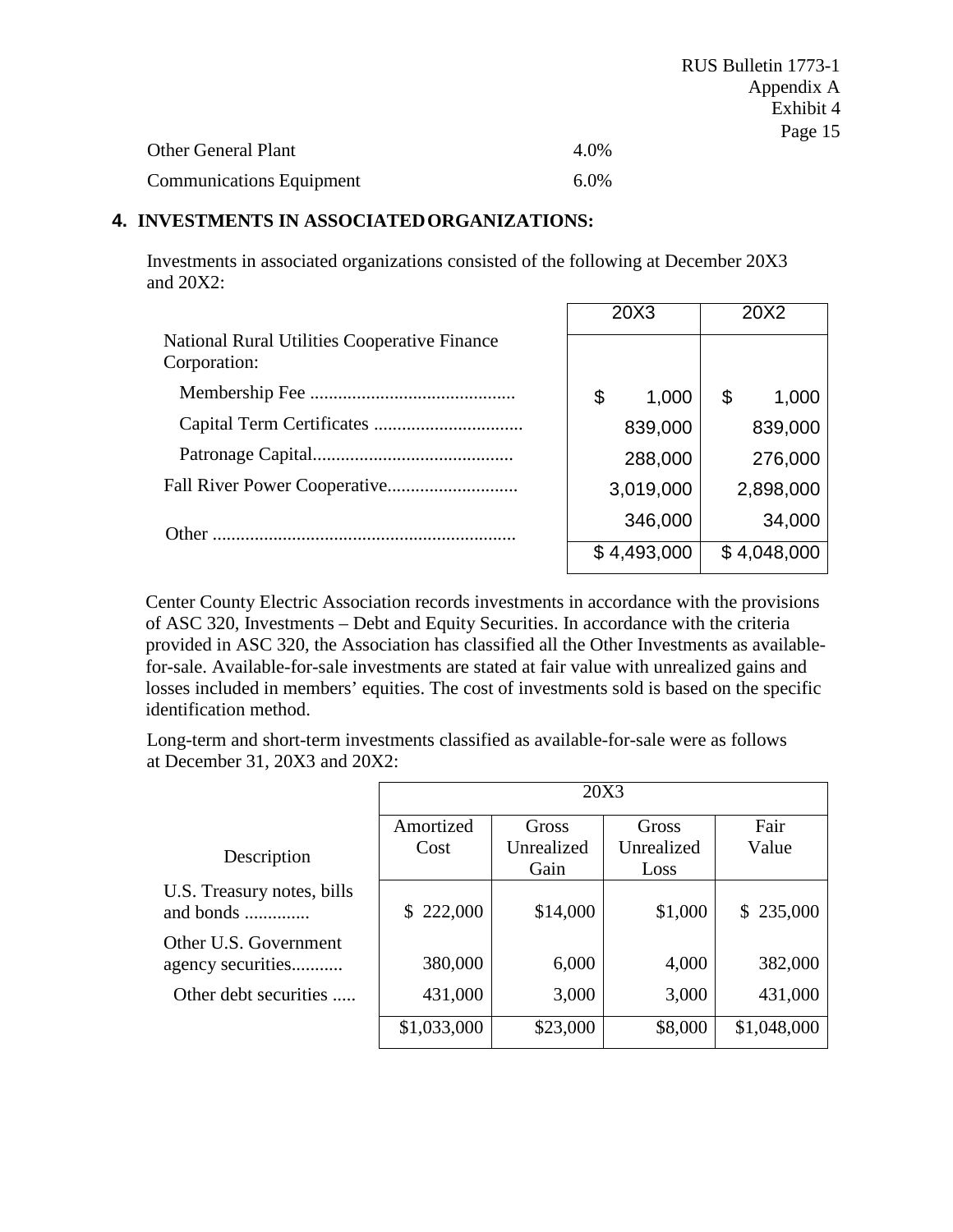|                                            | 20X2              |                             |                             |               |
|--------------------------------------------|-------------------|-----------------------------|-----------------------------|---------------|
| Description                                | Amortized<br>Cost | Gross<br>Unrealized<br>Gain | Gross<br>Unrealized<br>Loss | Fair<br>Value |
| U.S. Treasury notes, bills<br>and bonds    | \$397,000         | \$5,000                     | \$1,000                     | 401,000<br>S. |
| Other U.S. Government<br>agency securities | 410,000           | 2,000                       |                             | 412,000       |
| Other debt securities                      | 604,000           | 1,000                       |                             | 605,000       |
|                                            | \$1,411,000       | \$8,000                     | \$1,000                     | \$1,418,000   |

At December 31, 20X3, maturities of investments classified as available-for-sale were as follows:

|       | Amortized   | Fair        |
|-------|-------------|-------------|
|       | Cost        | Value       |
|       | 8,000       | 8,000       |
|       | 958,000     | 961,000     |
|       | 67,000      | 79,000      |
| Total | \$1,033,000 | \$1,048,000 |

#### **5. DEFERRED CHARGES:**

Following is a summary of amounts recorded as deferred charges as of December 31, 20X3 and 20X2:

|                                                | 20X3     | 20X2 | RUS Approval                |
|------------------------------------------------|----------|------|-----------------------------|
| <b>Preliminary Surveys and Investigations.</b> | \$28,000 |      | $$9,000$   $$1767.13(d)(1)$ |

## **6. PATRONAGE CAPITAL**

At December 31, 20X3 and 20X2, patronage capital consisted of:

| 20X3         | 20X2         |
|--------------|--------------|
| \$1,387,000  | \$1,104,000  |
| 15,955,000   | 14,851,000   |
| \$17,342,000 | \$15,955,000 |
| 659,000      | 612,000      |
| \$16,683,000 | \$15,343,000 |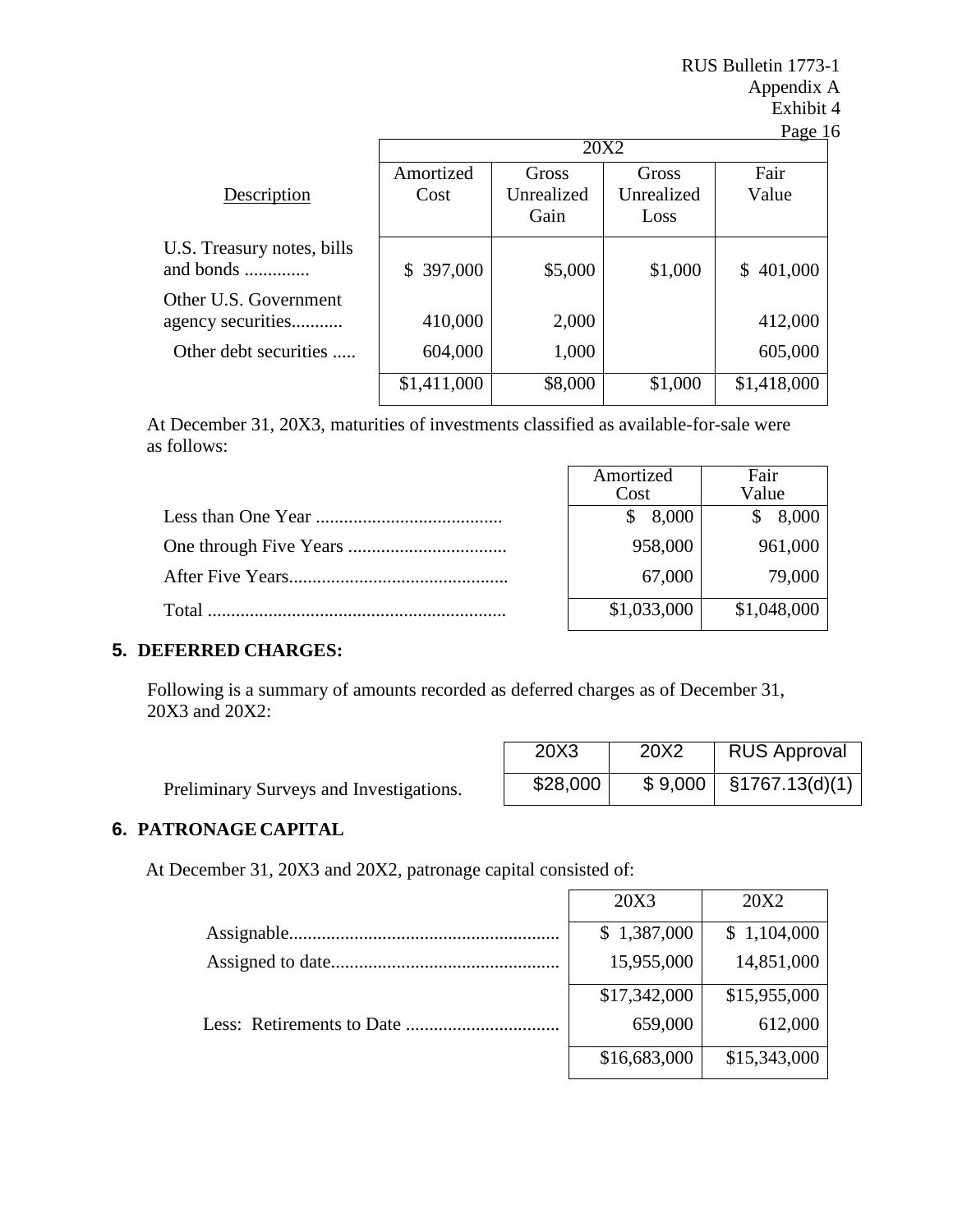Under the provisions of the Mortgage Agreement, until the equities and margins equal or exceed thirty percent of the total assets of the cooperative, the return to patrons of contributed capital is generally limited to twenty-five percent of the patronage capital or margins received by the cooperative in the prior calendar year. The equities and margins of the cooperative represent 41 percent of the total assets at balance sheet date. Capital credit retirements in the amount of \$47,000 were paid in 20X3.

# **7. OTHER EQUITIES:**

At December 31, 20X3 and 20X2, other equities consisted of:

|         | 20X3      | 20X2      |
|---------|-----------|-----------|
|         |           | \$175,000 |
| Capital | 87,000    | 5,000     |
|         | \$268,000 | \$180,000 |

## **8. MORTGAGE NOTES:**

Long-term debt is primarily represented by mortgage notes payable to the United States of America and to the National Rural Utilities Cooperative Finance Corporation. Following is a summary of outstanding long-term debt as of December 31, 20X3 and 20X2:

|                                     | 20X3         | 20X2         |
|-------------------------------------|--------------|--------------|
|                                     | 544,000      | 562,000      |
| RUS, 5% Notes due December 31, 20X5 | 16,971,000   | 17,510,000   |
|                                     | \$17,515,000 | \$18,072,000 |
| <b>Less: Current Maturities</b>     | 559,000      | 540,000      |
|                                     | \$16,956,000 | \$17,532,000 |

|                                         | 20X3        | 20X2         |
|-----------------------------------------|-------------|--------------|
| CFC, 5.75% Notes due March 31, 20X5     | 166,000     | 171,000<br>S |
| CFC, 6.95% Notes due July 31, 20X8      | 1,453,000   | 1,499,000    |
| CFC, 7.00% Notes due September 30, 20X9 | 443,000     | 457,000      |
| CFC, 6.40% Notes due October 31, 20X6   | 2,437,000   | 2,515,000    |
|                                         | \$4,499,000 | \$4,642,000  |
|                                         | 166,000     | 160,000      |
|                                         | \$4,333,000 | \$4,482,000  |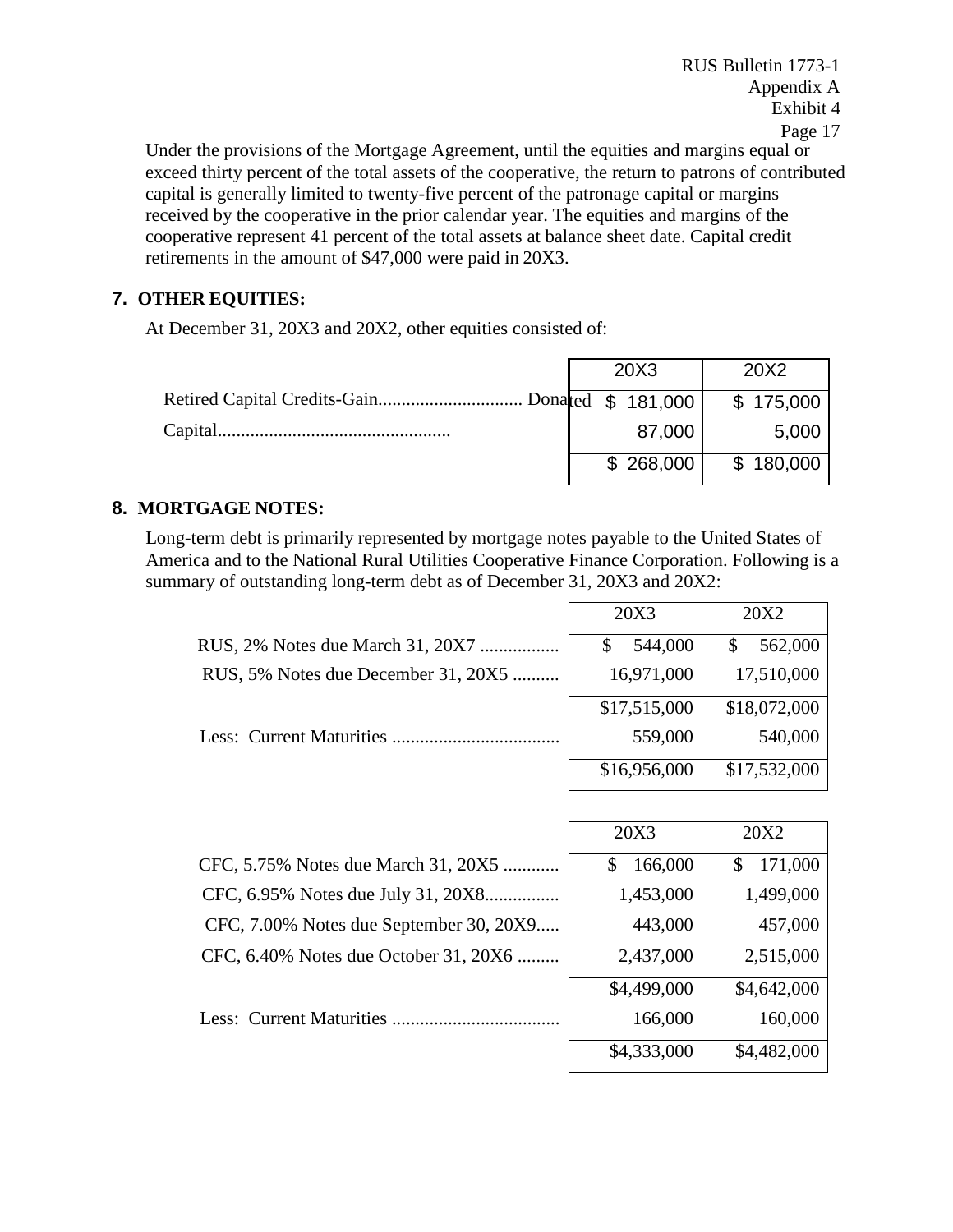Unadvanced loan funds of \$286,000 and \$2,500,000 are available to the cooperative on loan commitments from RUS and CFC as of December 31, 20X3. As of December 31, 20X3, annual maturities of long-term debt outstanding for the next five years are as follows:

| <b>RUS</b> | <b>CFC</b> | <b>TOTAL</b> |
|------------|------------|--------------|
| \$559,000  | \$166,000  | \$725,000    |
| 563,000    | 167,000    | 730,000      |
| 565,000    | 167,000    | 732,000      |
| 568,000    | 168,000    | 736,000      |
| 570,000    | 169,000    | 739,000      |

# **9. PENSION PLAN (DEFINED BENEFITS):**

Pension benefits for substantially all employees of the Company are provided through participation in the NRECA Retirement Security Plan (RS Plan), a defined benefit plan qualified under Section 401 and tax-exempt under 501(a) of the Internal Revenue Code. The plan sponsor's employer identification number is 55-5555555 and the plan number is 555.

A unique characteristic of a multiemployer plan compared to a single employer plan is that all plan assets are available to pay benefits of any plan participant. Separate asset accounts are not maintained for participating employers. This means that assets contributed by one employer may be used to provide benefits to employees of another participating employer.

In the RS Plan, a "zone status" determination is not required, and therefore not determined, under the Pension Protection Act (PPA) of 2006. In addition, the accumulated benefit obligations and plan assets are not determined or allocated separately by individual employer. In total, the RS Plan was greater than 80 percent funded at January 1, 20X4 and 20X3 based on the PPA funding target and PPA actuarial value of assets on those dates.

Because the provisions of the PPA do not apply to the RS Plan, funding improvement plans and surcharges are not applicable. Future contribution requirements are determined each year as a part of the actuarial valuation of the plan and may change as a result of plan experience. The Company's annual contribution to the program represented less than 5 percent of total contribution made to the plan by all participating employers and are equal to the amounts recorded for pension cost. Contributions were

\$160,000 and \$225,000 for the years ended December 31, 20X3 and 20X2, respectively.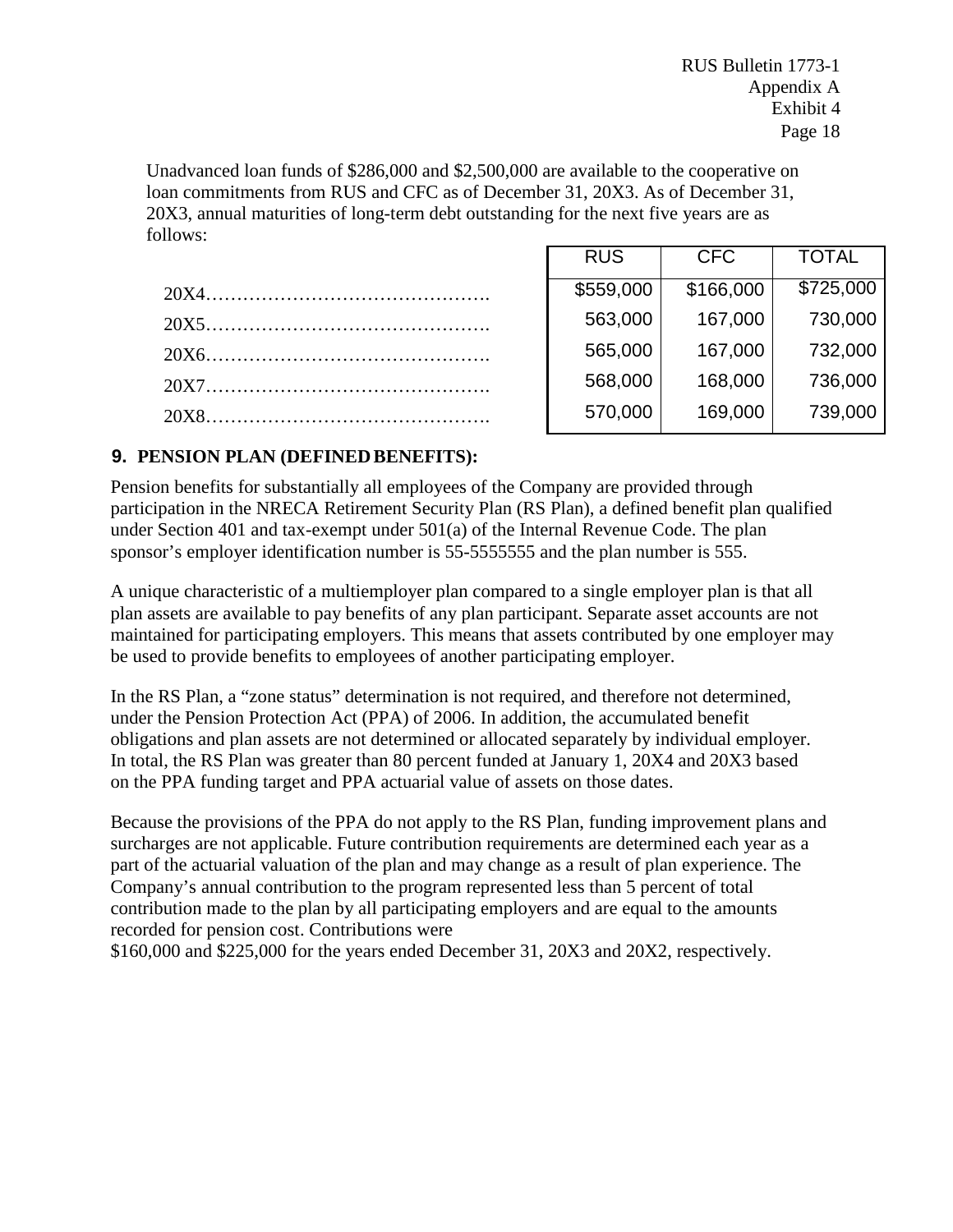#### **10. DEFERRED CREDITS:**

Following is a summary of the amounts recorded as deferred credits as of December 31, 20X3 and 20X2:

|                                    | 20X3     | 20X2     |
|------------------------------------|----------|----------|
| <b>Customer Energy Prepayments</b> | \$33,000 | \$15,000 |
| <b>Inventory Adjustment</b>        | 26,000   | 38,000   |
|                                    | \$59,000 | \$53,000 |

### **11. LITIGATION:**

The association is a defendant in an action in which the plaintiff claims damages totaling \$200,000 for personal injuries sustained. The action has been dismissed by the District Court, but is on appeal before the State Supreme Court. Management is of the opinion that no liability will be incurred by the association as a result of this action.

### **12. COMMITMENTS:**

Under its wholesale power agreement, the association is committed to purchase its electric power and energy requirements from Fall River Power Cooperative, Inc., until December 31, 20X9. The rates paid for such purchases are subject to review annually.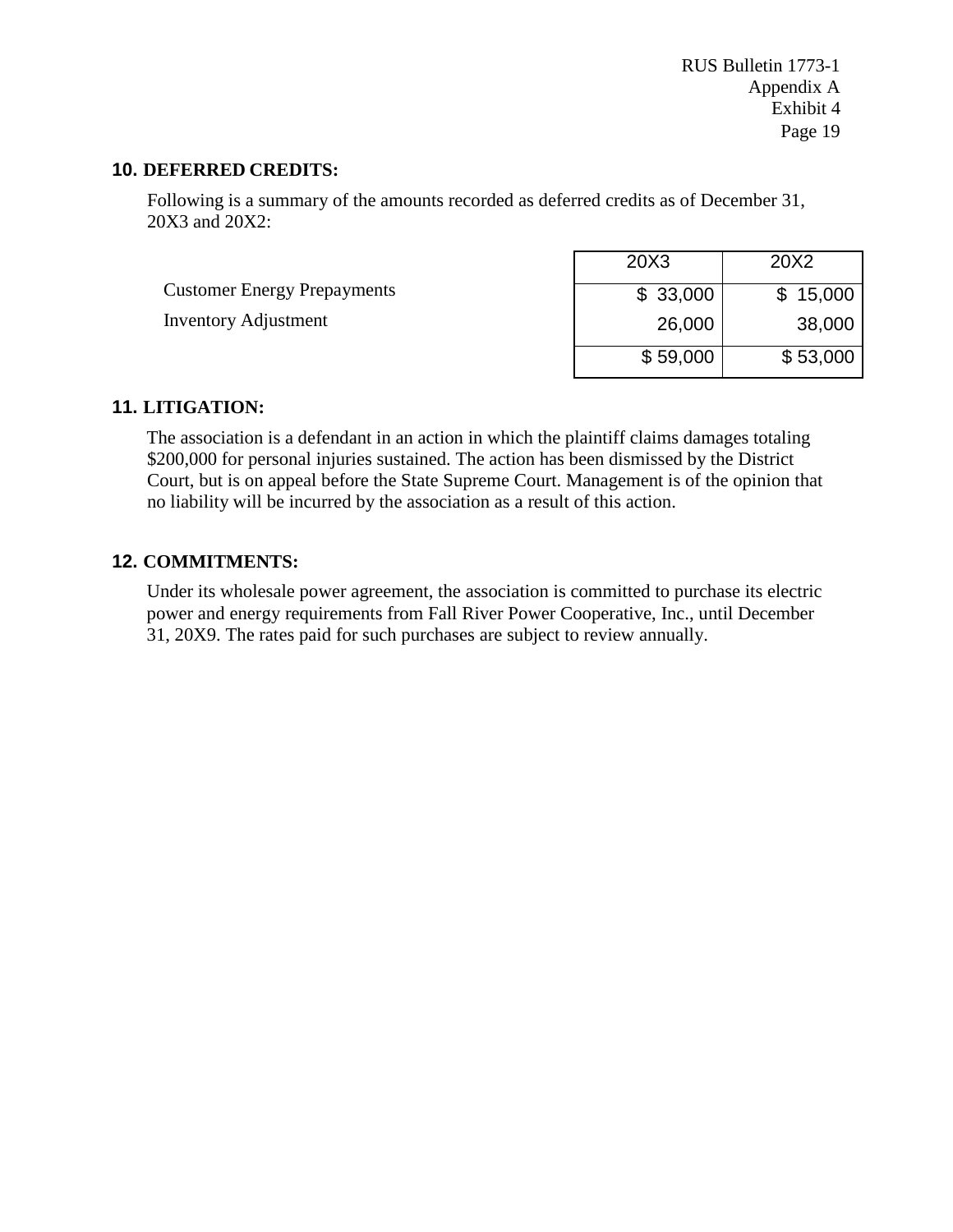## **EXHIBIT 5 – Illustrative Independent Auditor's Report on Compliance with Aspects of Contractual Agreements and Regulatory Requirements for Electric Borrowers**

RUS requires that CPAs auditing RUS borrowers provide an independent auditor's report on compliance with aspects of contractual agreements and regulatory requirements in accordance with § 1773.33. This letter must be signed by the CPA, bear the same date as the auditor's report, and be addressed to the borrower's board of directors.

Board of Directors Center County Electric Energy Association, Inc. [City, State]

#### Independent Auditor's Report

We have audited, in accordance with auditing standards generally accepted in the United States of America and the standards applicable to financial audits contained in *Government Auditing Standards* issued by the Comptroller General of the United States, the financial statements of Center County Electric Energy Association, Inc. (the "Company"), which comprise the balance sheet as of December 31, 20X3, and the related statements of revenue and patronage capital, changes in cash flows for theyear then ended, and the related notes to the financial statements, and have issued our report thereon dated March 2, 20X4. In accordance with *Government Auditing Standards*, we have also issued our report dated March 2, 20X4, on our consideration of the Company's internal control over financial reporting and on our tests of its compliance with certain provisions of laws, regulations, contracts and grant agreements and other matters. No reports other than the reports referred to above and our [schedule of findings and recommendations] related to our audit have been furnished to management.

In connection with our audit, nothing came to our attention that caused us to believethat the Company failed to comply with the terms, covenants, provisions, or conditions of their loan, grant, and security instruments as set forth in 7 CFR Part 1773, *Policy on Audits of Rural Utilities Service Borrowers and Grantees,* §1773.33, insofar as they relate to accounting matters as enumerated below. However, our audit was not directed primarily toward obtaining knowledge of noncompliance. Accordingly, had we performed additional procedures, other matters may have come to our attention regarding the Company's noncompliance with the above-referenced terms, covenants, provisions, or conditions of the contractual agreements and regulatory requirements, insofar as they relate to accounting matters. In connection with our audit, we noted no matters regarding the Company's accounting and records to indicate that the Company did not:

Maintain adequate and effective accounting procedures;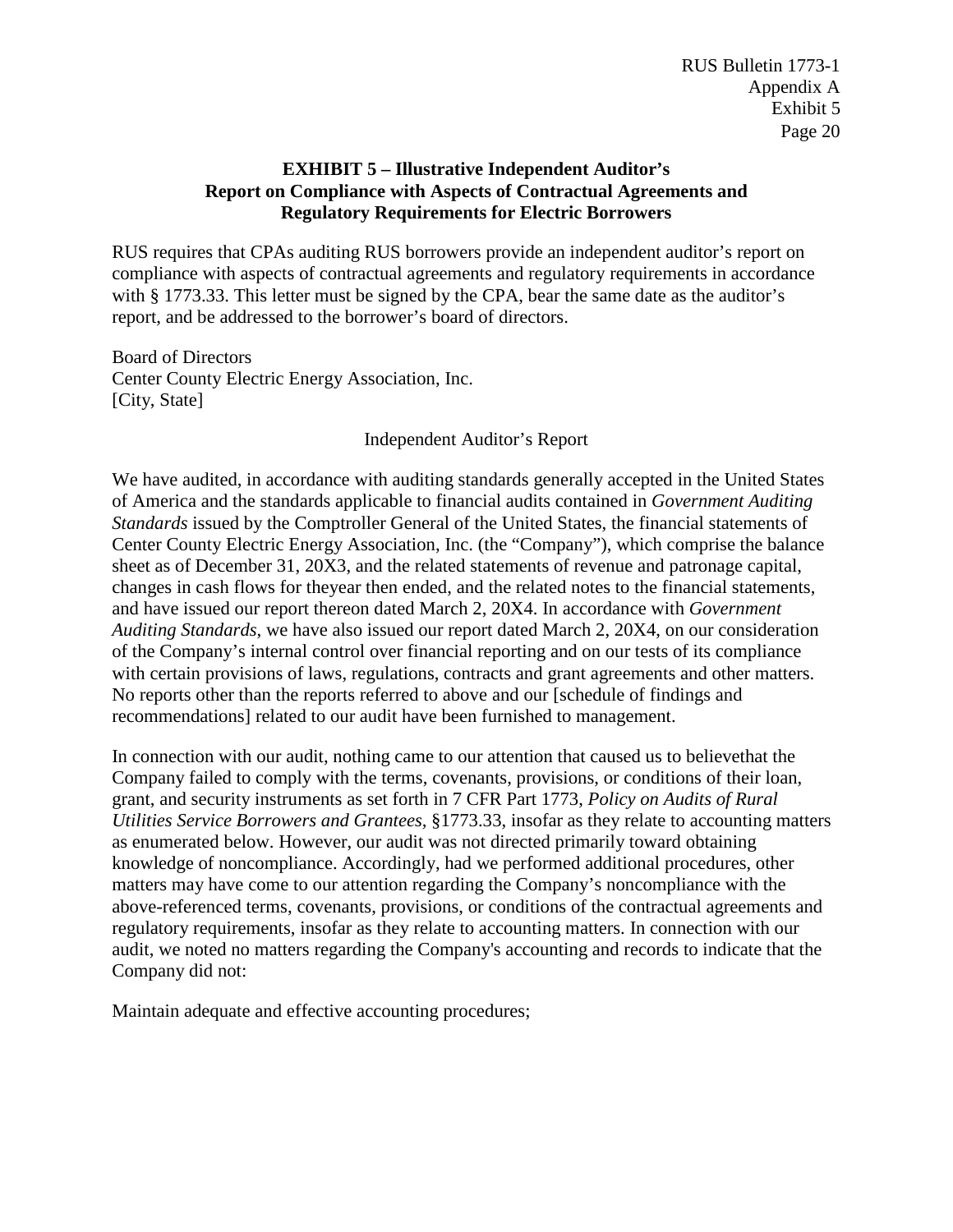Utilize adequate and fair methods for accumulating and recording labor, material, and overhead costs, and the distribution of these costs to construction, retirement, and maintenance or other expense accounts;

Reconcile continuing property records to the controlling general ledger plant accounts; Clear

construction accounts and accrue depreciation on completed construction; Record and properly

price the retirement of plant;

Seek approval of the sale, lease or transfer of capital assets and disposition of proceeds for the sale or lease of plant, material, or scrap;

Maintain adequate control over materials and supplies;

Prepare accurate and timely Financial and Operating Reports;

Obtain written RUS approval to enter into any contract for the management, operation, or maintenance of the borrower's system if the contract covers all or substantially all of the electric system;

Disclose material related party transactions in the financial statements, in accordance with requirements for related parties in generally accepted accounting principles;

Record depreciation in accordance with RUS requirements (See RUS Bulletin 183-1, Depreciation Rates and Procedures);

Comply with the requirements for the detailed schedule of deferred debits and deferred credits; and

Comply with the requirements for the detailed schedule of investments.

The purpose of this report is solely to communicate, in connection with the audit of the financial statements, on compliance with aspects of contractual agreements and the regulatory requirements for electric borrowers based on the requirements of 7 CFR Part 1773, *Policy on Audits of Rural Utilities Service Borrowers and Grantees*. Accordingly, this report is not suitable for any other purpose.

Certified Public Accountants City, State March 2, 20X4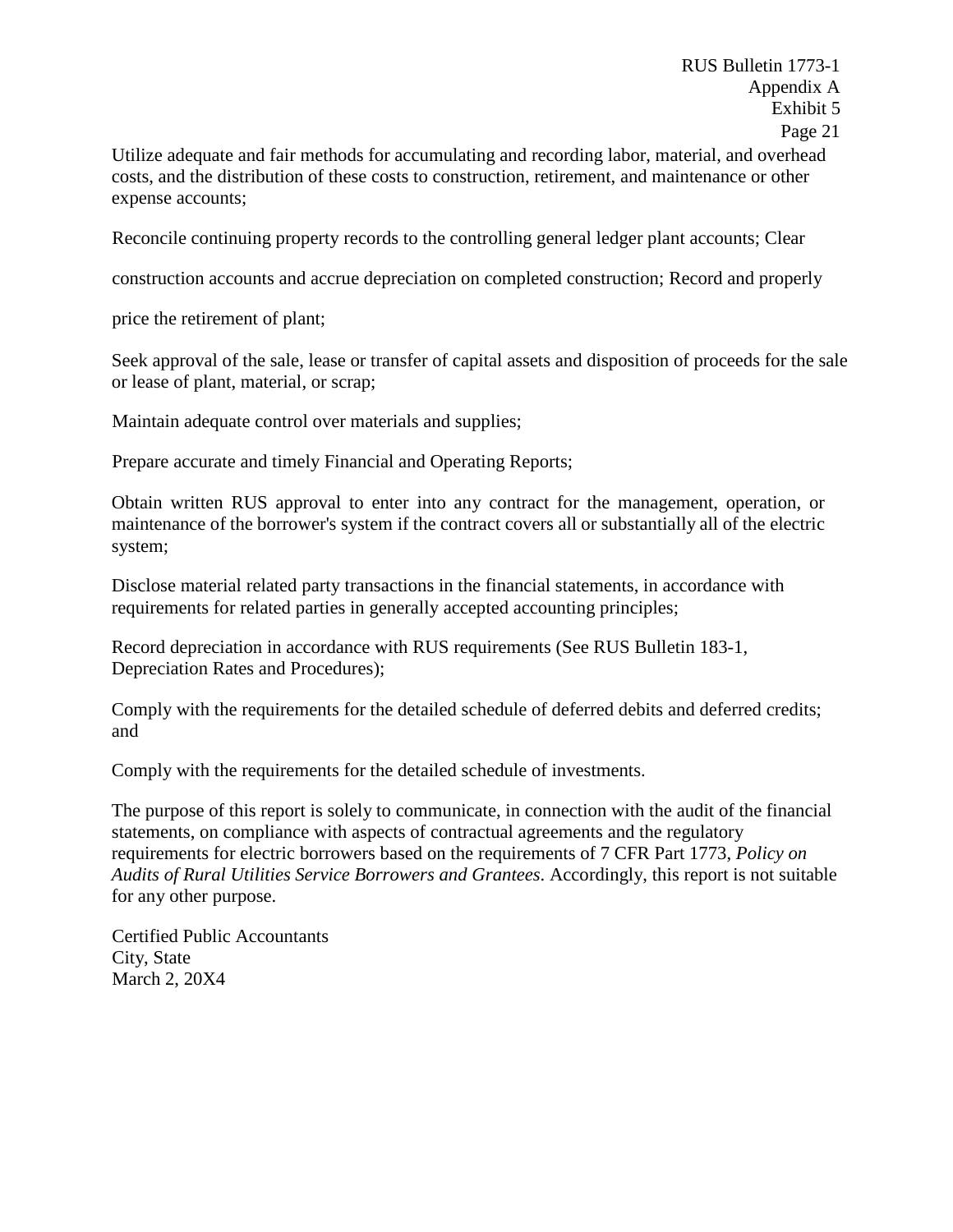# **EXHIBIT 6 – Illustrative Schedule of Investments in Associated Organizations**

Center County Electric Energy Association, Inc. Schedule of Findings and Recommendations For the Fiscal Year Ended December 31, 20X3

| <b>Offset Corp.</b> |
|---------------------|
| Construction        |
| 40%                 |
| Equity              |
|                     |
| \$1,450,000         |
| 1,073,000           |
| 400,000             |
| (25,000)            |
| \$2,898,000         |
|                     |
| 56,000              |
| 65,000              |
| \$3,019,000         |
|                     |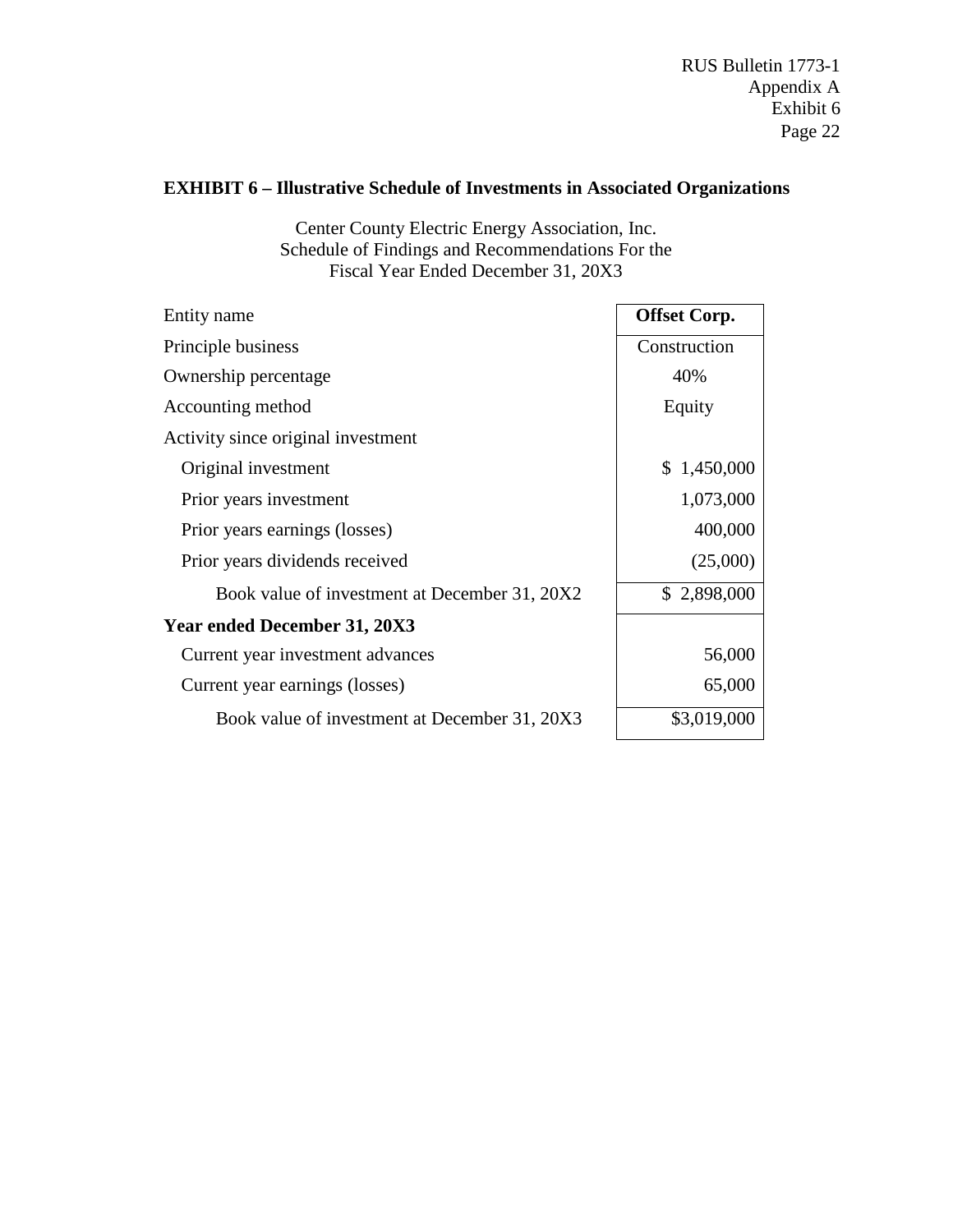#### **EXHIBIT 7 – Illustrative Schedule of Deferred Debits and Deferred Credits**

Center County Electric Energy Association, Inc. Schedule of Deferred Debits and Deferred Credits For the Fiscal Year Ended December 31, 20X3

Deferred debits Preliminary surveys and investigations Total deferred debits Deferred credits Customer energy prepayments Inventory Adjustment Total deferred credits 20X3 | 20X2 | RUS Approval  $$28,000$   $$9,000$   $$1767.13(d)(1)$  $$28,000$   $$9,000$ \$33,000 \$15,000 Per Part 1767, acct #253.1 \$26,000 \$38,000 Approved by RUS<br>\$59,000 \$53,000  $$59,000$ 

Schedule of deferred debits and deferred credits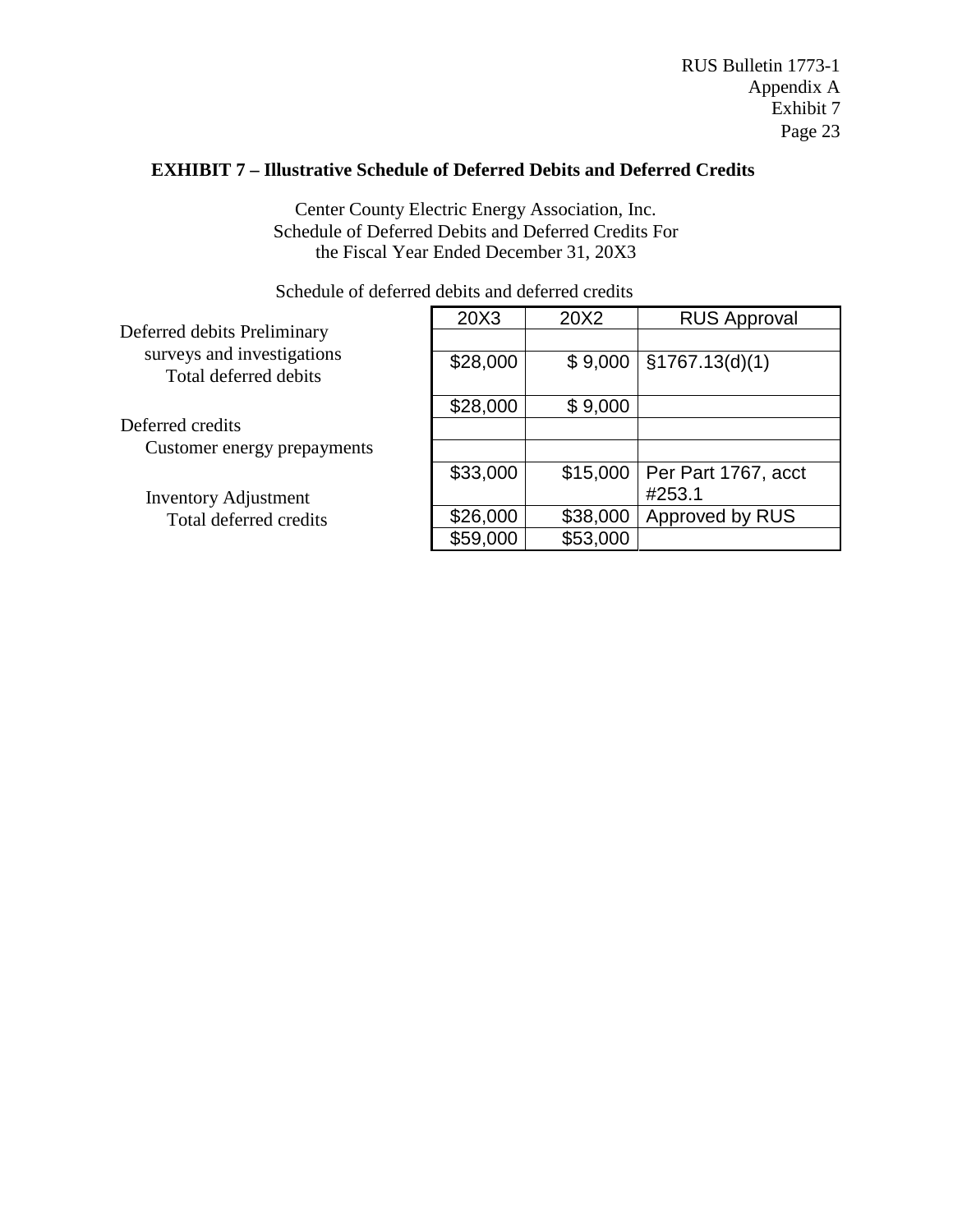Center County Electric Energy Association, Inc. Schedule of Findings and Recommendations For the Fiscal Year Ended December 31, 20X3

## **20X3 – 01 Finding**

**Criteria:** 7 CFR 1767, Accounting Requirements for RUS Electric Borrowers, §1767.13, Departures from the Prescribed RUS Uniform System of Accounts, requires that such departures receive prior written approval of RUS before being recorded in the official records of the utility. There are five stated exceptions which may be implemented without prior written approval.

**Condition:** The Company implemented a deferred revenue plan in December 20X3 without requesting and receiving prior written approval of the plan.

**Cause:** Due to significant turnover in the Company, personnel were not aware of the requirement.

**Effect or potential effect:** This departure from the Uniform System of Accounts would cause the Company to be noncompliant with their security agreements which could trigger negative consequences.

**Recommendation:** Recommend that the Company take immediate action to secure written approval of this departure.

**Management Response:** Management agrees with this recommendation.

**Corrective Action Planned or Taken:** This matter was brought before the Board of Directors at the February Board meeting. A resolution was presented, voted on and passed at that time instructing management to take action to request written approval of the plan. The request was submitted to RUS on March 2, 20X4, and written approval was received from RUS in a letter dated March 26, 20X4.

Note: Management's response and the corrective action plan must be submitted separately and not included in this schedule (see §1773.4 (i)).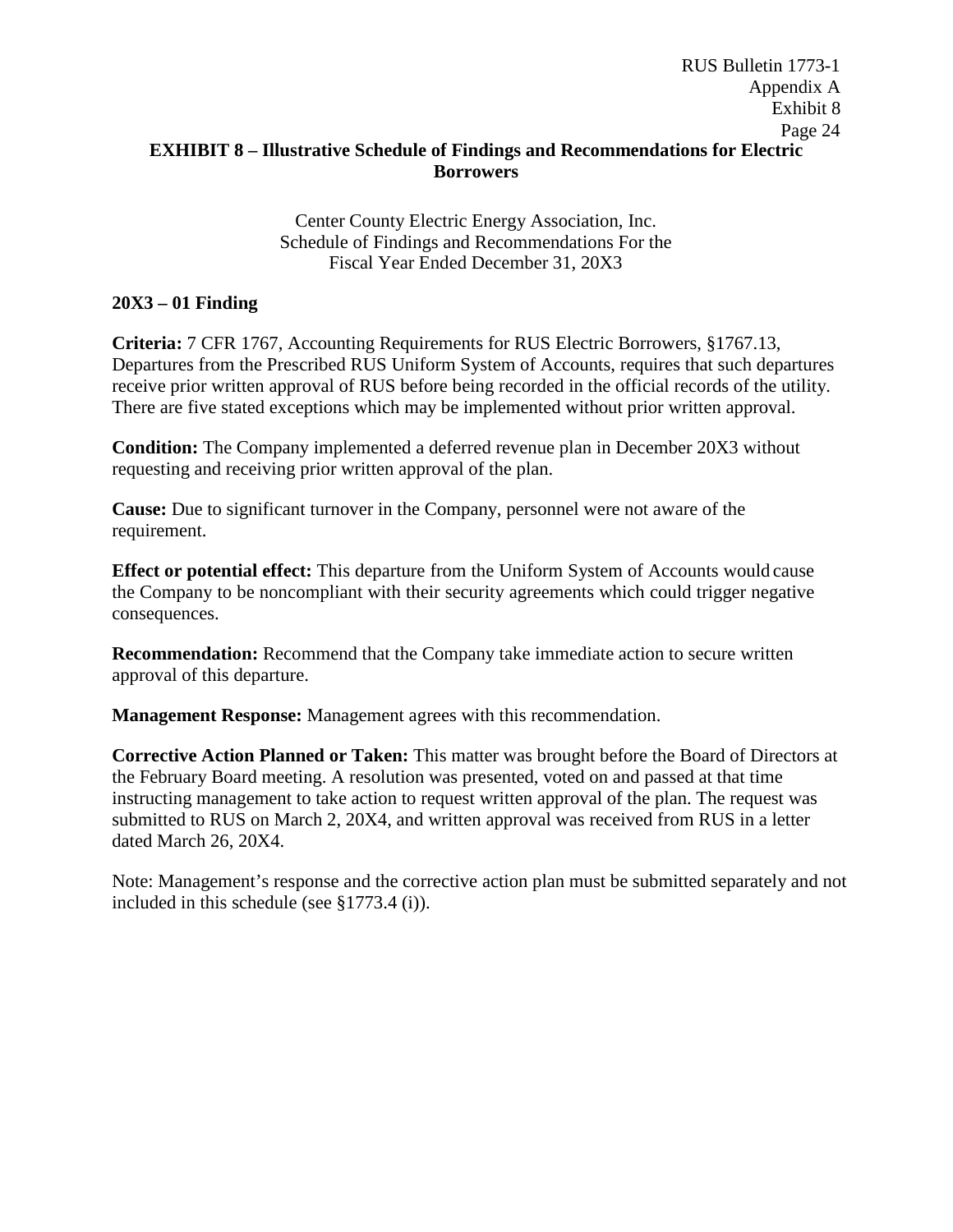RUS Bulletin 1773-1 Appendix B Page 1

#### **APPENDIX B**

### **ILLUSTRATIVE REPORTS FOR A COMMERCIAL TELECOMMUNICATIONS COMPANY**

Appendix B includes an example of an auditor's report, report on internal control over financial reporting and on compliance and other matters based on an audit of financial statements performed in accordance with *Government Auditing Standards*, financial statements and accompanying notes, report on compliance with aspects of contractual agreements and regulatory requirements, and schedule of findings and recommendations for a commercial telecommunications company. The sample auditor's report is intended as a guide only and, while it is recommended that the format be followed, each auditor's report should be prepared to adequately cover the circumstances. To the extent possible, it should be used as a guide in preparing auditors' reports for other types of telecommunications borrowers.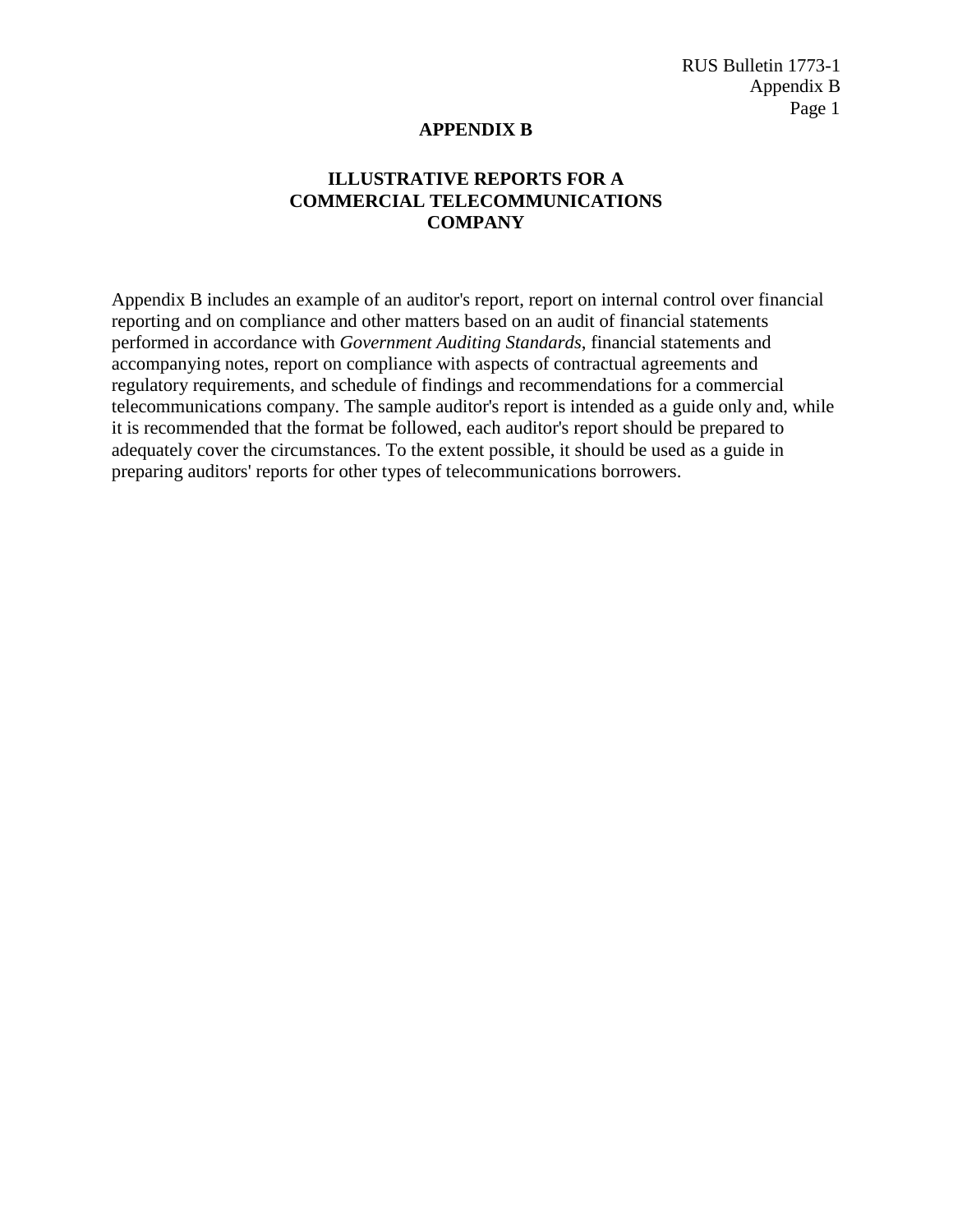### **Exhibit 1 - Illustrative Auditor's Report**

The Board of Directors Center County Telecommunications Systems Inc.

#### *Independent Auditor's Report*

### **Report on the Financial Statements**

We have audited the accompanying financial statements of Center County Telecommunications Systems, Inc., (the "Company") which comprise the balance sheets as of December 31, 20X3 and 20X2, and the related statements of revenue and patronage capital, and cash flows for the years then ended, and the related notes to the financial statements.

### **Management's Responsibility for the Financial Statements**

Management is responsible for the preparation and fair presentation of these financial statements in accordance with the accounting principles generally accepted in the United States of America; this includes the design, implementation and maintenance of internal control relevant to the preparation and fair presentation of financial statements that are free from material misstatement, whether due to fraud or error.

#### **Auditor's Responsibility**

Our responsibility is to express an opinion on these financial statements based on our audits. We conducted our audits in accordance with auditing standards generally accepted in the United States of America and the standards applicable to financial audits contained in *Government Auditing Standards*, issued by the Comptroller General of the United States. Those standards require that we plan and perform the audit to obtain reasonable assurance about whether the financial statements are free from material misstatement.

An audit involves performing procedures to obtain audit evidence about the amounts and disclosures in the financial statements. The procedures selected depend on the auditor's judgment, including the assessment of the risks of material misstatement of the financial statements, whether due to fraud or error. In making those risk assessments, the auditor considers internal control relevant to the entity's preparation and fair presentation of the financial statements in order to design audit procedures that are appropriate in the circumstances, but not for the purpose of expressing an opinion on the effectiveness of the entity's internal control. Accordingly, we express no such opinion. An audit also includes evaluating the appropriateness of accounting policies used and the reasonableness of significant accounting estimates made by management, as well as evaluating the overall presentation of the financial statements.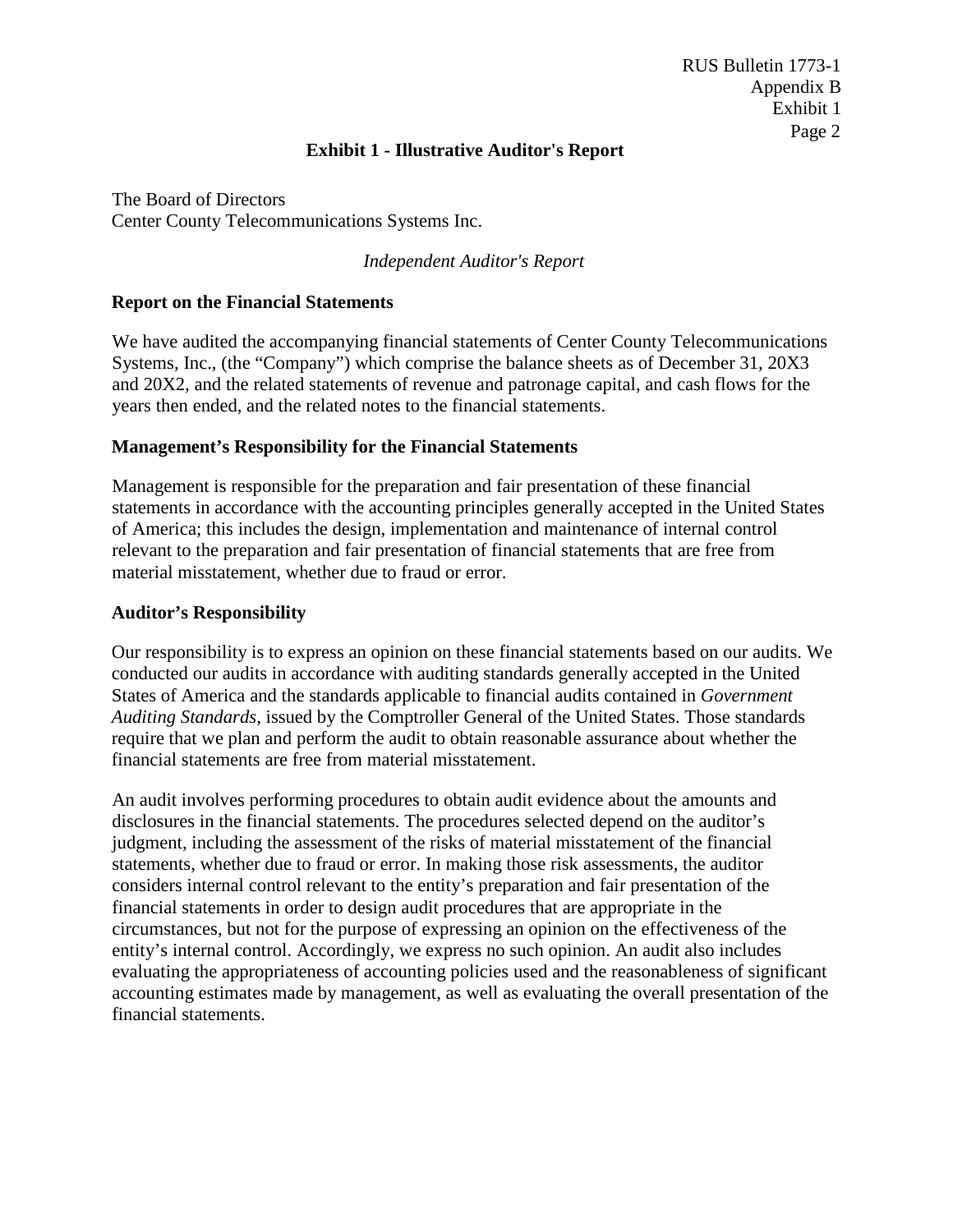We believe that the audit evidence we have obtained is sufficient and appropriate to provide a basis for our audit opinion.

# **Opinion**

In our opinion, the financial statements referred to above present fairly, in all material respects, the financial position of the Company as of December 31, 20X3 and 20X2, and the results of its operations and its cash flows for the years then ended in accordance with accounting principles generally accepted in the United States of America.

## **Other Matters**

[This section is used for discussing supplementary or other information.]

## **Other Reporting Required by Government Auditing Standards**

In accordance with *Government Auditing Standards*, we have also issued our report dated March 2, 20X4, on our consideration of the Company's internal control over financial reporting and on our tests of its compliance with certain provisions of laws, regulations, contracts and grant agreements and other matters. The purpose of that report is to describe the scope of our testing of internal control over financial reporting and compliance with the results of that testing, and not to provide an opinion on internal control over financial reporting or on compliance. That report is an integral part of an audit performed in accordance with *Government Auditing Standards* in considering Center County Telecommunications Systems, Inc.'s internal control over financial reporting and compliance.

Certified Public Accountants City, State March 2, 20X4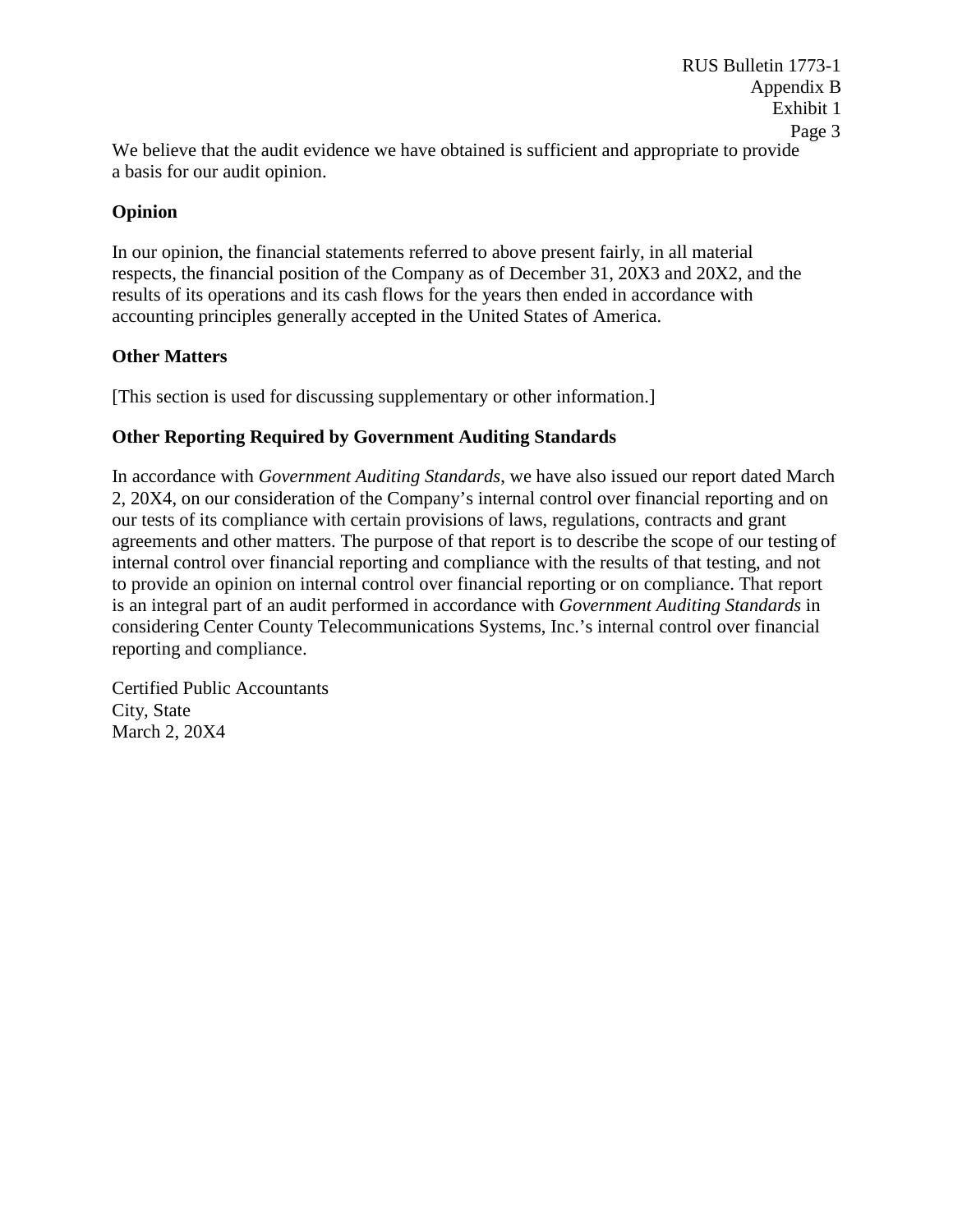## **EXHIBIT 2 - Illustrative Report on Internal Control over Financial Reporting and on Compliance and Other Matters Based on an Audit of Financial Statements Performed in Accordance with** *Government Auditing Standards***, (No Material Weaknesses Identified, No Significant Deficiencies Identified, No Reportable Instances of Noncompliance or Other Matters Identified)**

The Board of Directors Center County Telecommunications Systems, Inc.

We have audited in accordance with auditing standards generally accepted in the United States of America and the standards applicable to financial audits contained in *Government Auditing Standards*, issued by the Comptroller General of the United States, the financial statements of Center County Telecommunications Systems, Inc. (the "Company") as of and for the years ended December 31, 20X3 and 20X2, and the related notes to the financial statements, which collectively comprise the Company's basic financial statements, and have issued our report thereon dated March 2, 20X4.

## **Internal Control Over Financial Reporting**

In planning and performing our audit of the financial statements, we considered the Company's internal control over financial reporting (internal control) to determine the auditing procedures that are appropriate in the circumstances for the purpose of expressing our opinion on the financial statements, but not for the purpose of expressing an opinion on the effectiveness of the Company's internal control.

Accordingly, we do not express an opinion on the effectiveness of the Company's internal control.

A *deficiency in internal control* exists when the design or operation of a control does not allow management or employees, in the normal course of performing their assigned functions, to prevent, or detect and correct, misstatements on a timely basis. A *material weakness* is a deficiency, or a combination of deficiencies, in internal control, such that there is a reasonable possibility that a material misstatement of the entity's financial statements will not be prevented, or detected and corrected on a timely basis. A *significant deficiency* is a deficiency, or a combination of deficiencies, in internal control that is less severe than a material weakness, yet important enough to merit attention by those charged with governance.

Our consideration of internal control was for the limited purpose described in the first paragraph of this section and was not designed to identify all deficiencies in internal control that might be material weaknesses or significant deficiencies. Given these limitations, during our audit we did not identify any deficiencies in internal control that we consider to be material weaknesses. However, material weaknesses may exist that have not been identified.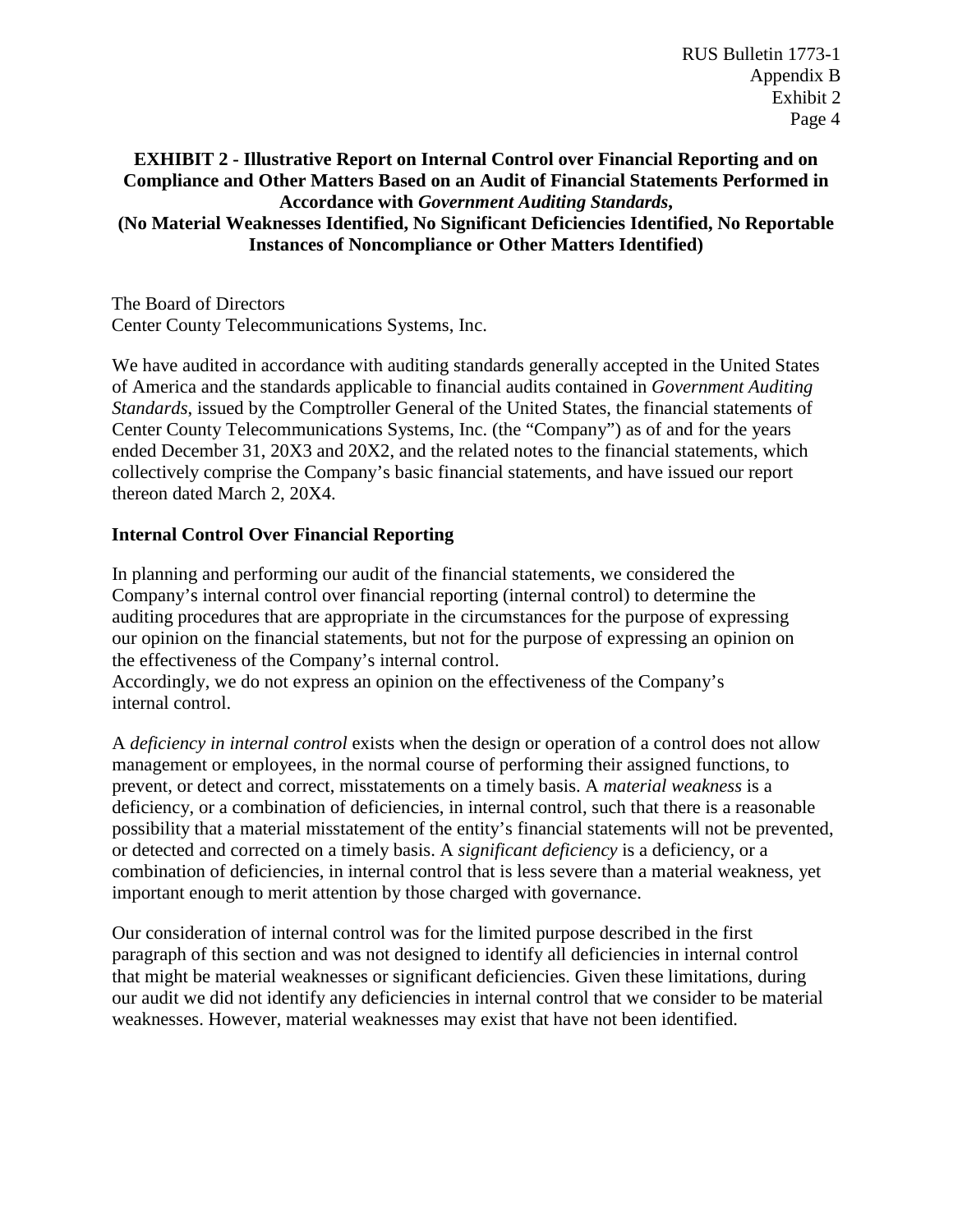#### **Compliance and Other Matters**

As part of obtaining reasonable assurance about whether the Company's financial statements are free from material misstatement, we performed tests of its compliance with certain provisions of laws, regulations, contracts, and grant agreements, noncompliance with which could have a direct and material effect on the determination of financial statement amounts. However, providing an opinion on compliance with those provisions was not an objective of our audit, and accordingly, we do not express such an opinion. The results of our tests disclosed no instances of noncompliance or other matters that are required to be reported under *Government Auditing Standards*

### **Purpose of this Report**

The purpose of this report is solely to describe the scope of our testing of the internal control and compliance and the results of that testing, and not to provide an opinion on the effectiveness of the entity's internal control or on compliance. This report is an integral part of an audit performed in accordance with Government Auditing Standards in considering the entity's internal control and compliance. Accordingly, this communication is not suitable for any other purpose.

Certified Public Accountants City, State March 2, 20X4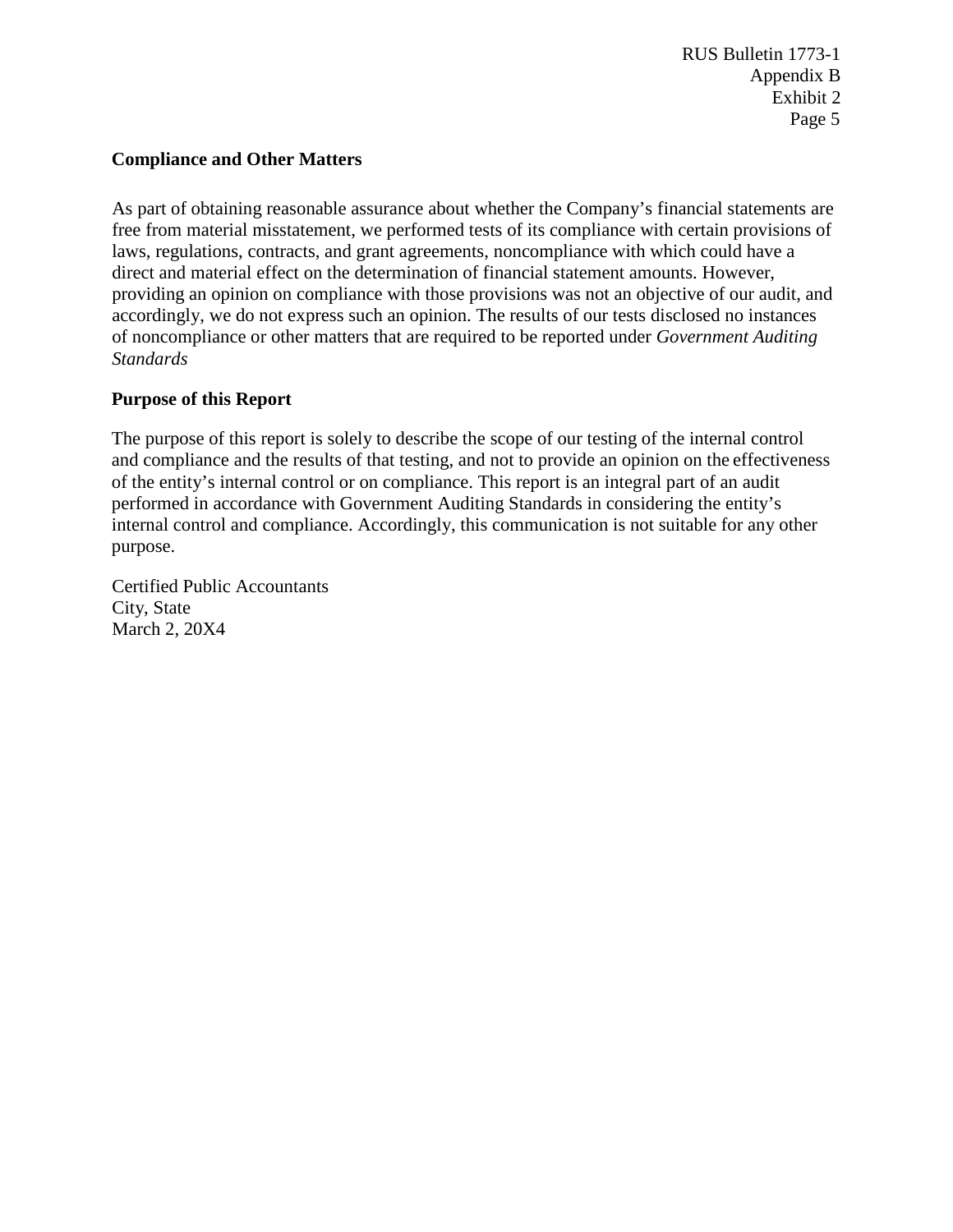## **EXHIBIT 3 - Illustrative Report on Internal Control over Financial Reporting and on Compliance and Other Matters Based on an Audit of Financial Statements Performed in Accordance with Government Auditing Standards (No Material Weaknesses Identified; Significant Deficiencies Identified; and Reportable Instances of Noncompliance and Other Matters Identified)**

The Board of Directors Center County Telecommunications Systems, Inc.

We have audited in accordance with auditing standards generally accepted in the United States of America and the standards applicable to financial audits contained in *Government Auditing Standards*, issued by the Comptroller General of the United States, the financial statements of Center County Telecommunications Systems, Inc. (the "Company") as of and for the years ended December 31, 20X3 and 20X2, and the related notes to the financial statements, which collectively comprise the Company's basic financial statements, and have issued our report thereon dated March 2, 20X4.

## **Internal Control Over Financial Reporting**

In planning and performing our audit of the financial statements, we considered the Company's internal control over financial reporting (internal control) to determine the auditing procedures that are appropriate in the circumstances for the purpose of expressing our opinion on the financial statements, but not for the purpose of expressing an opinion on the effectiveness of the Company's internal control.

Accordingly, we do not express an opinion on the effectiveness of the Company's internal control.

A *deficiency in internal control* exists when the design or operation of a control does not allow management or employees, in the normal course of performing their assigned functions, to prevent, or detect and correct, misstatements on a timely basis. A *material weakness* is a deficiency, or a combination of deficiencies, in internal control, such that there is a reasonable possibility that a material misstatement of the entity's financial statements will not be prevented, or detected and corrected on a timely basis. A *significant deficiency* is a deficiency, or a combination of deficiencies, in internal control that is less severe than a material weakness, yet important enough to merit attention by those charged with governance.

Our consideration of internal control was for the limited purpose described in the first paragraph of this section and was not designed to identify all deficiencies in internal control that might be material weaknesses or significant deficiencies. Given these limitations, during our audit we did not identify any deficiencies in internal control that we consider to be material weaknesses. However, material weaknesses may exist that have not been identified. We did identify certain deficiencies in internal control, described in the accompanying schedule of findings and recommendations that we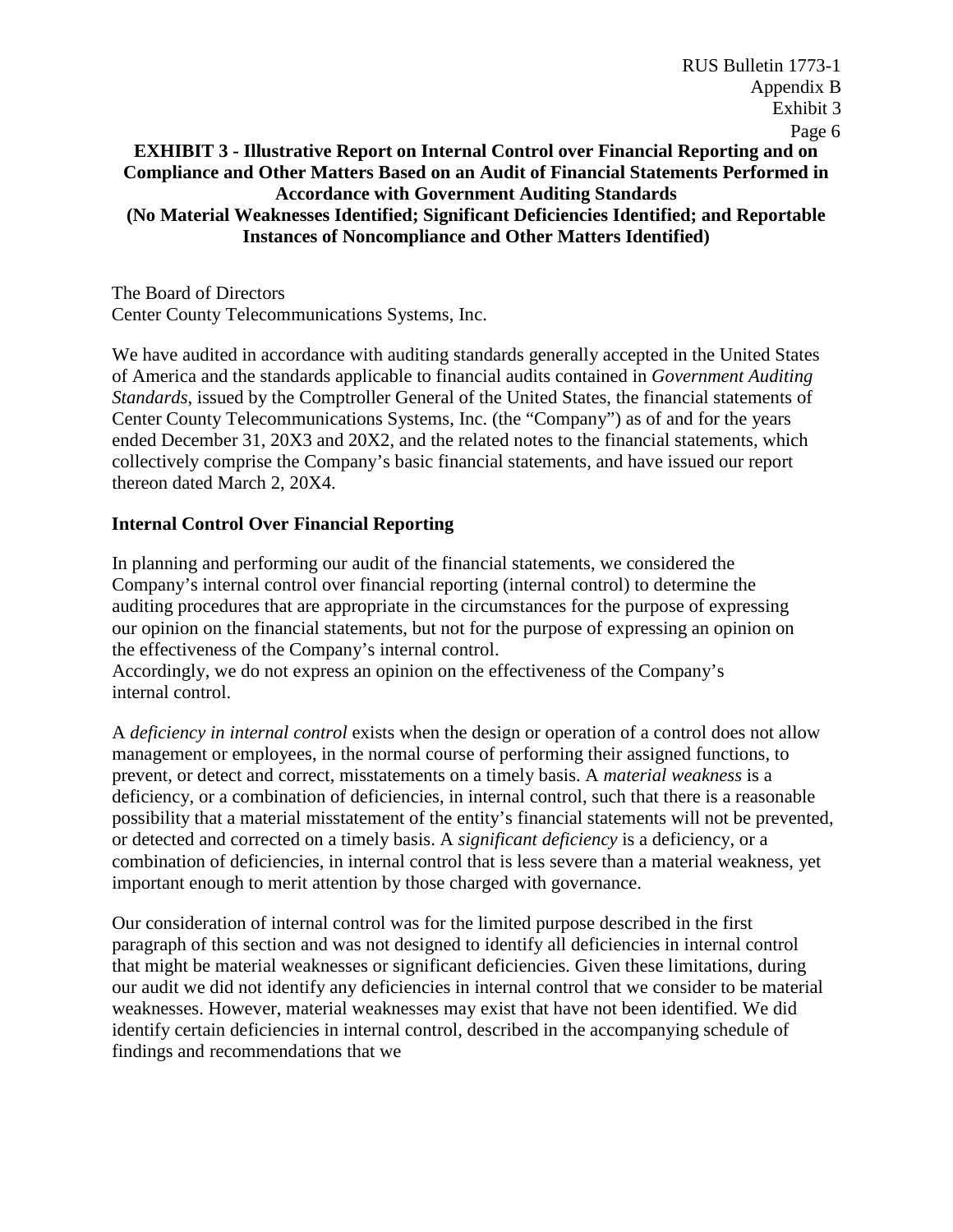consider to be significant deficiencies. [*List the reference numbers of the related findings*].

## **Compliance and Other Matters**

As part of obtaining reasonable assurance about whether the Company's financial statements are free from material misstatement, we performed tests of its compliance with certain provisions of laws, regulations, contracts, and grant agreements, noncompliance with which could have a direct and material effect on the determination of financial statement amounts. However, providing an opinion on compliance with those provisions was not an objective of our audit, and accordingly, we do not express such an opinion. The results of our tests disclosed instances of noncompliance or other matters that are required to be reported under *Government Auditing Standards* and which are described in the accompanying schedule of findings and recommendations. [*List the reference numbers of the related findings*].

## **Center County Telecommunications Systems, Inc.'s Response to Findings**

The Company's responses to the findings identified in our audit are described in the accompanying schedule of findings and recommendations. The Company's responses were not subjected to the auditing procedures applied in the audit of the financial statements and, accordingly, we express no opinion on them.

### **Purpose of this Report**

The purpose of this report is solely to describe the scope of our testing of the internal control and compliance and the results of that testing, and not to provide an opinion on the effectiveness of the entity's internal control or on compliance. Accordingly, this communication is not suitable for any other purpose.

Certified Public Accountants City, State March 2, 20X4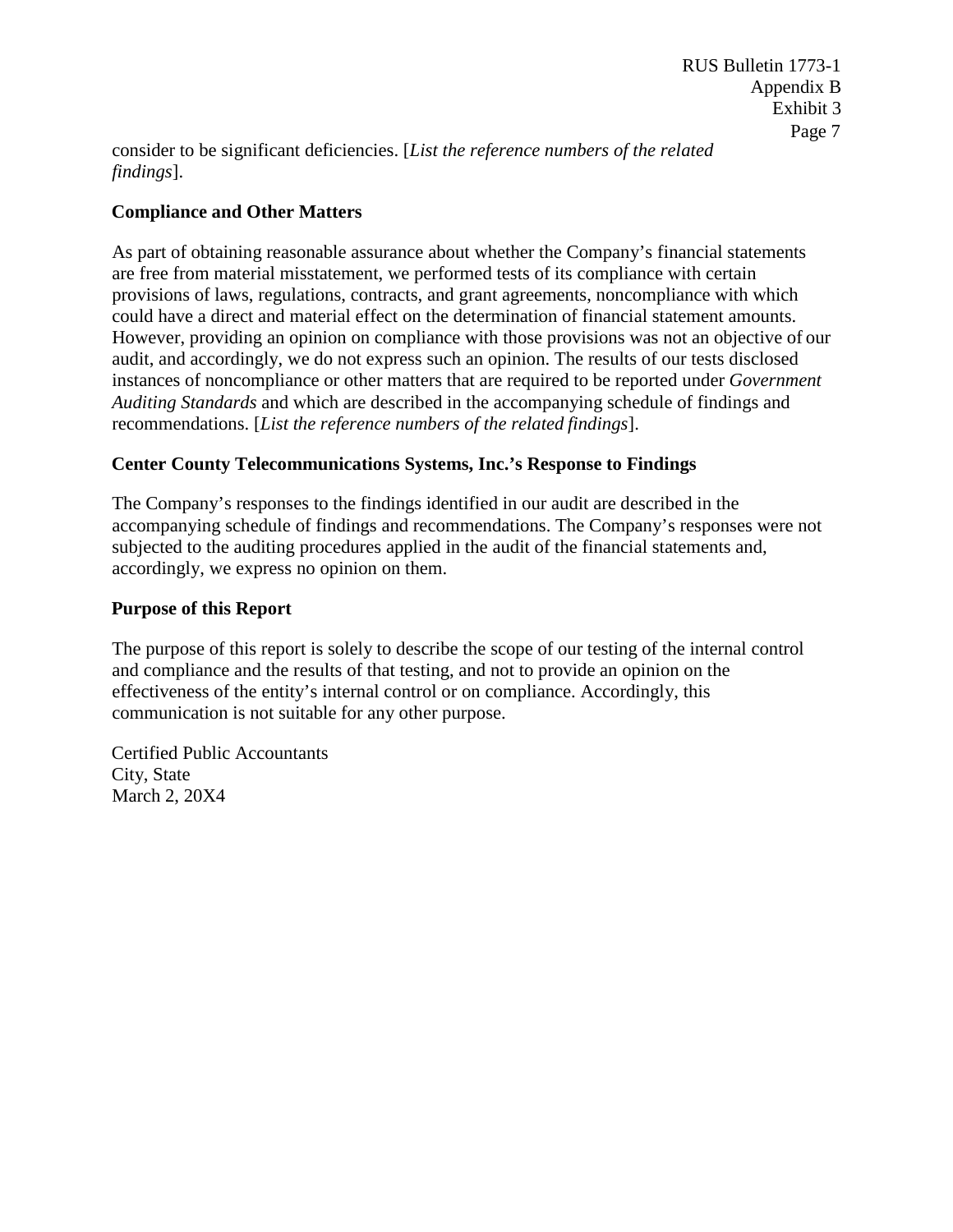# **EXHIBIT 4 - Illustrative Financial Statements**

## **CENTER COUNTY TELECOMMUNICATIONS SYSTEMS, INC. BALANCE SHEETS DECEMBER 31, 20X3 and 20X2 ASSETS**

|                                                 | 20X3 |              | 20X2 |              |
|-------------------------------------------------|------|--------------|------|--------------|
| <b>Current Assets</b>                           |      |              |      |              |
|                                                 | \$   | 500          | \$   | 300          |
|                                                 |      | 60,000       |      | 32,000       |
|                                                 |      | 26,000       |      | 24,000       |
| Accounts Receivable, less accumulated provision |      |              |      |              |
| of \$35,000 in 20X3 and \$34,000 in 20X2.       |      | 740,000      |      | 667,000      |
|                                                 |      | 250,000      |      | 210,000      |
|                                                 |      | 50,000       |      | 31,700       |
|                                                 |      | 25,000       |      | 30,000       |
|                                                 |      | \$1,151,500  |      | \$995,000    |
| <b>Noncurrent Assets</b>                        |      |              |      |              |
|                                                 |      | 741,500      |      | 705,000      |
|                                                 |      | 1,550,000    |      | 1,450,000    |
|                                                 |      | 39,000       |      | 12,000       |
|                                                 |      | 2,330,500    |      |              |
|                                                 |      |              |      | 2,167,000    |
| <b>Property, Plant and Equipment</b>            |      |              |      |              |
|                                                 |      | 22,800,000   |      | 20,100,000   |
| Telecommunications Plant Under Construction     |      | 1,200,000    |      | 1,100,000    |
|                                                 |      | 24,000,000   |      | 21,200,000   |
| Accumulated Provision for Depreciation          |      | 8,500,000    |      | 7,200,000    |
| Total Property, Plant and Equipment             |      | 15,500,000   |      | 14,000,000   |
|                                                 |      |              |      |              |
|                                                 |      | \$18,982,000 |      | \$17,162,000 |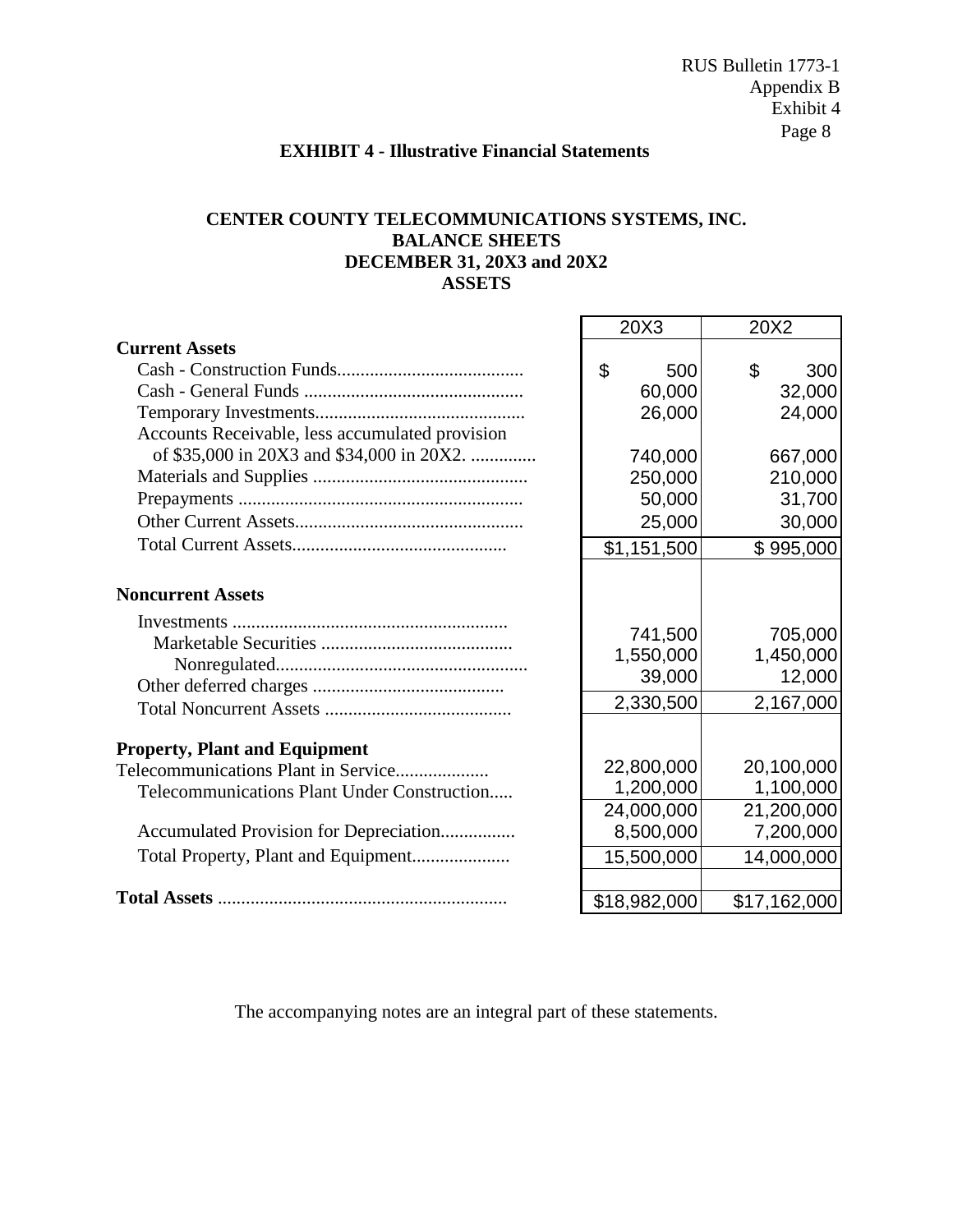## **CENTER COUNTY TELECOMMUNICATIONS SYSTEMS, INC. BALANCE SHEETS DECEMBER 31, 20X3 and 20X2 LIABILITIES AND RETAINED EARNINGS(Note 2)**

|                                                           | 20X3         | 20X2         |
|-----------------------------------------------------------|--------------|--------------|
| <b>Current Liabilities</b>                                |              |              |
|                                                           |              |              |
|                                                           | \$320,000    | \$324,000    |
|                                                           | 33,000       | 30,000       |
|                                                           | 579,000      | 449,000      |
|                                                           | 500          | 49,800       |
|                                                           | 22,000       | 15,000       |
|                                                           | 954,500      | 867,800      |
| Long-term debt                                            |              |              |
| RUS Mortgage Notes, less current portion (Note 6)         | 8,900,000    | 8,100,000    |
| Accrued Postretirement benefits (Note 7)                  | 664,000      | 503,000      |
|                                                           |              |              |
|                                                           | 9,564,000    | 8,603,000    |
| <b>Other Liabilities and Deferred Credits</b>             |              |              |
|                                                           | 190,000      | 176,000      |
|                                                           | 110,000      | 98,000       |
| Total Other Liabilities and Deferred Credits              | 300,000      | 274,000      |
| <b>Stockholder's Equities</b>                             |              |              |
| Capital Stock - Common \$100 par value-5,000              |              |              |
|                                                           |              |              |
| shares authorized; 3,500 outstanding 20X3<br>and $20X2$ . |              |              |
|                                                           | 350,000      | 350,000      |
|                                                           | 250,000      | 250,000      |
|                                                           | 7,560,500    | 6,814,800    |
| Accumulated Other Comprehensive Income (Loss)             | 3,000        | 2,400        |
|                                                           | 8,163,500    | 7,417,200    |
|                                                           |              |              |
|                                                           | \$18,982,000 | \$17,162,000 |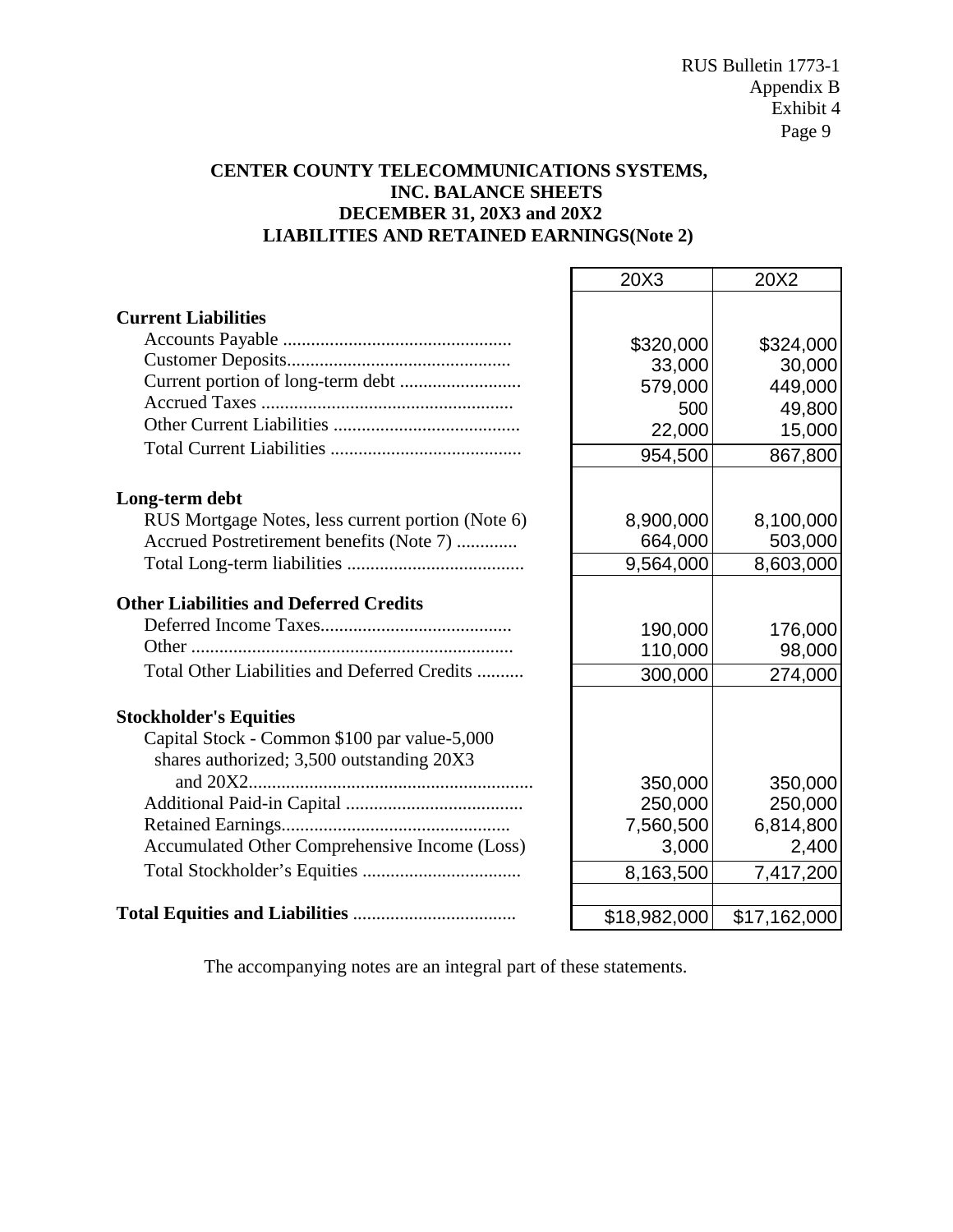$\overline{\phantom{0}}$ 

## **CENTER COUNTY TELECOMMUNICATIONS SYSTEMS, INC. STATEMENTS OF INCOME AND RETAINED EARNINGS FOR THE YEARS ENDED DECEMBER 31, 20X3**

**and 20X2**

| <b>Operating Revenues</b><br>\$1,481,000<br>\$924,000<br>3,706,700<br>3,023,800<br>306,000<br>279,000<br>139,000<br>206,000<br>(26,000)<br>(22,000)<br>\$4,343,800<br>\$5,673,700<br><b>Operating Expenses</b><br>676,000<br>976,000<br>222,000<br>174,000<br>1,341,000<br>855,000<br>737,000<br>544,000<br>1,034,000<br>809,000 |        |
|----------------------------------------------------------------------------------------------------------------------------------------------------------------------------------------------------------------------------------------------------------------------------------------------------------------------------------|--------|
|                                                                                                                                                                                                                                                                                                                                  |        |
|                                                                                                                                                                                                                                                                                                                                  |        |
|                                                                                                                                                                                                                                                                                                                                  |        |
|                                                                                                                                                                                                                                                                                                                                  |        |
|                                                                                                                                                                                                                                                                                                                                  |        |
|                                                                                                                                                                                                                                                                                                                                  |        |
|                                                                                                                                                                                                                                                                                                                                  |        |
|                                                                                                                                                                                                                                                                                                                                  |        |
|                                                                                                                                                                                                                                                                                                                                  |        |
|                                                                                                                                                                                                                                                                                                                                  |        |
|                                                                                                                                                                                                                                                                                                                                  |        |
|                                                                                                                                                                                                                                                                                                                                  |        |
|                                                                                                                                                                                                                                                                                                                                  |        |
| 26,000                                                                                                                                                                                                                                                                                                                           | 36,000 |
| 4,336,000<br>3,094,000                                                                                                                                                                                                                                                                                                           |        |
| \$1,337,700<br>\$1,249,800                                                                                                                                                                                                                                                                                                       |        |
| <b>Other Income (Expense)</b>                                                                                                                                                                                                                                                                                                    |        |
| 238,000<br>236,000                                                                                                                                                                                                                                                                                                               |        |
| (489,000)<br>(429,000)                                                                                                                                                                                                                                                                                                           |        |
| 53,000                                                                                                                                                                                                                                                                                                                           | 28,000 |
| (165,000)<br>(198,000)                                                                                                                                                                                                                                                                                                           |        |
| \$1,139,700<br>\$1,084,800                                                                                                                                                                                                                                                                                                       |        |
| 126,000                                                                                                                                                                                                                                                                                                                          | 81,000 |
| \$1,013,700<br>\$1,003,800<br>Net Income Before Nonregulated Income                                                                                                                                                                                                                                                              |        |
| 33,000                                                                                                                                                                                                                                                                                                                           | 27,000 |
| \$1,046,700<br>\$1,030,800                                                                                                                                                                                                                                                                                                       |        |
| 6,814,800<br>6,053,000<br><b>Retained Earnings at Beginning of Year </b>                                                                                                                                                                                                                                                         |        |
| 301,000<br>269,000                                                                                                                                                                                                                                                                                                               |        |
| \$7,560,500<br>\$6,814,800                                                                                                                                                                                                                                                                                                       |        |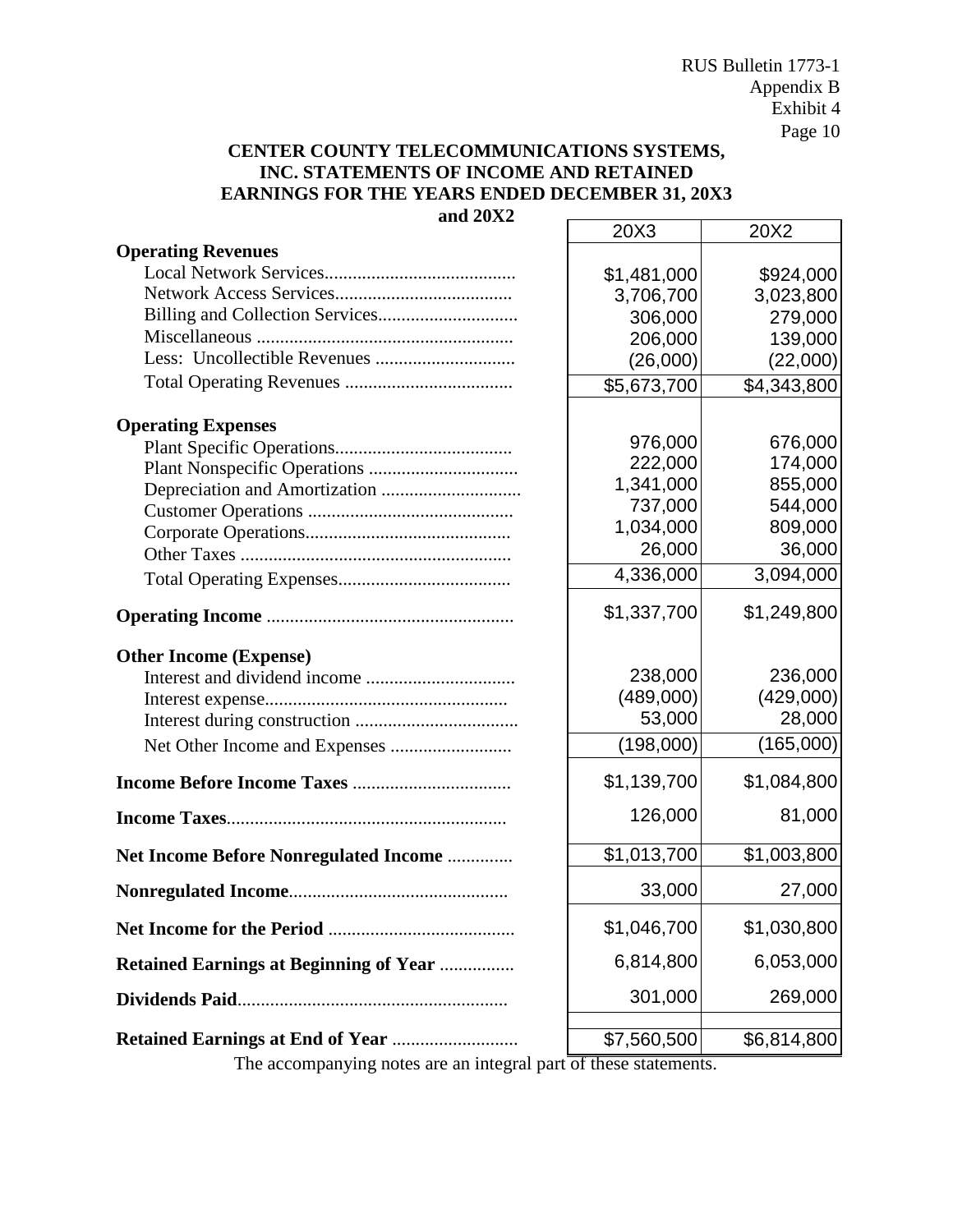## **CENTER COUNTY TELECOMMUNICATIONS SYSTEMS, INC. STATEMENTS OF COMPREHENSIVE INCOME FOR THE YEARS ENDED DECEMBER 31, 20X3 and 20X2**

|                                                                                                   | 20X3        | 20X2        |
|---------------------------------------------------------------------------------------------------|-------------|-------------|
|                                                                                                   | \$1,046,700 | \$1,030,800 |
| <b>Other Comprehensive Income</b><br>Unrealized holding gains (losses) arising during the<br>year | 600         | 1,500       |
|                                                                                                   | \$1,047,300 | \$1,032,300 |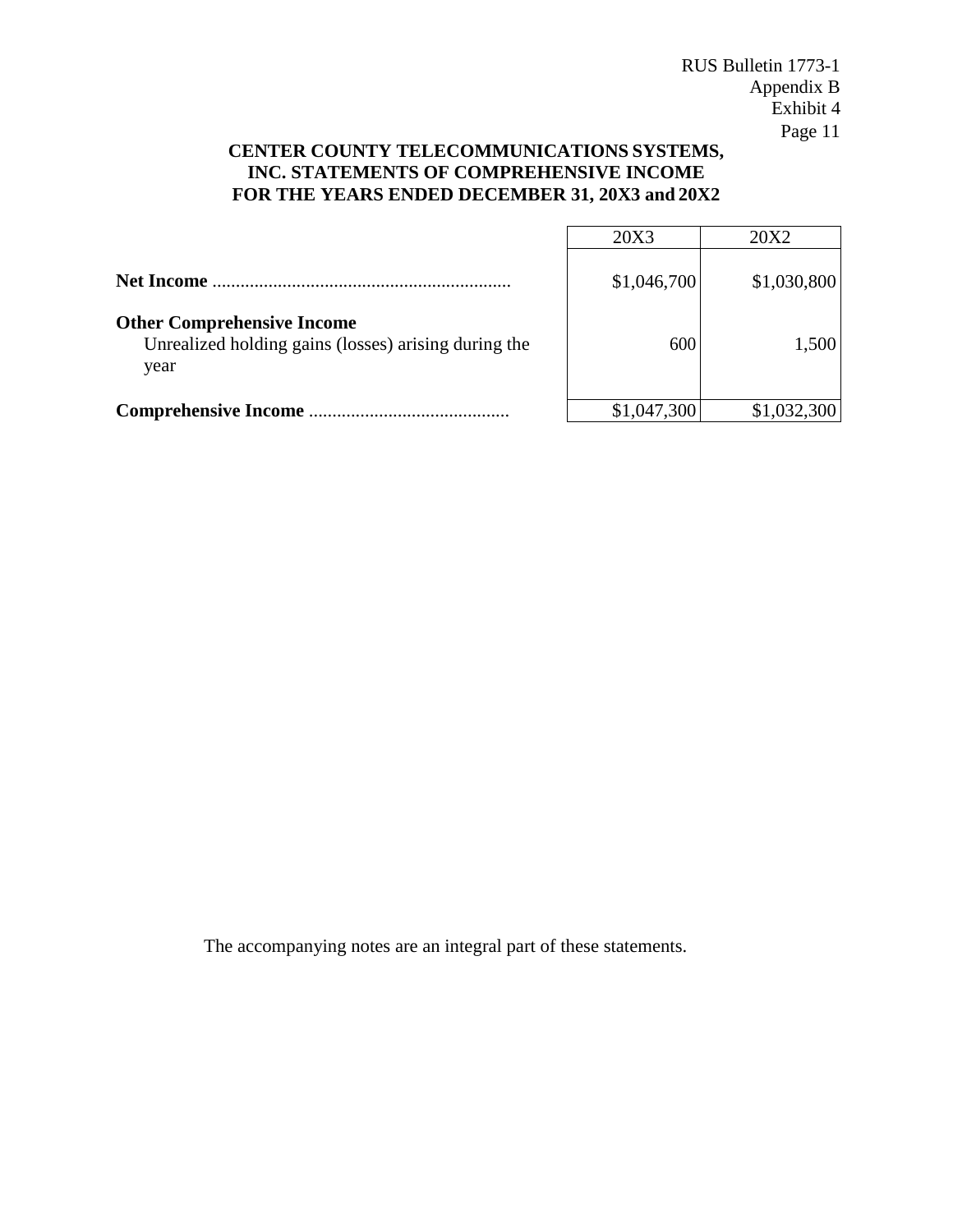## **CENTER COUNTY TELECOMMUNICATIONS SYSTEMS, INC. STATEMENTS OF CASH FLOWS FOR THE YEARS ENDED DECEMBER 31, 20X3 and 20X2**

|                                                                                                                                           | 20X3                                                                                               | 20X2                                                                                            |
|-------------------------------------------------------------------------------------------------------------------------------------------|----------------------------------------------------------------------------------------------------|-------------------------------------------------------------------------------------------------|
| <b>CASH FLOWS FROM OPERATING</b><br><b>ACTIVITIES</b>                                                                                     |                                                                                                    |                                                                                                 |
| Cash Received from Consumers<br>Cash Paid to Suppliers and Employees<br>Net Cash Provided by Operating Activities                         | \$5,382,000<br>(2,580,400)<br>238,000<br>(489,000)<br>(141,500)<br>2,409,100                       | \$4,276,000<br>(2,026,200)<br>236,000<br>(429,000)<br>(94,000)<br>1,962,800                     |
| <b>CASH FLOWS FROM INVESTING ACTIVITIES</b><br>Construction and Acquisition of Plant<br>Investments in Marketable Securities              | (2,612,000)<br>(229,000)<br>(40,000)<br>(37,900)<br>(100,000)<br>(27,000)<br>33,000<br>(3,012,900) | (2,523,000)<br>(82,000)<br>(58,000)<br>(34,500)<br>(135,000)<br>23,000<br>27,000<br>(2,782,500) |
| <b>CASH FLOWS FROM FINANCING ACTIVITIES</b><br><b>Consumer Deposits and Advance Payments</b><br>Net Cash Provided by Financing Activities | (301,000)<br>1,379,000<br>(449,000)<br>3,000<br>632,000                                            | (269,000)<br>1,158,000<br>(444,000)<br>13,000<br>458,000                                        |
|                                                                                                                                           | 28,200<br>32,300<br>60,500                                                                         | (361, 700)<br>394,000<br>32,300                                                                 |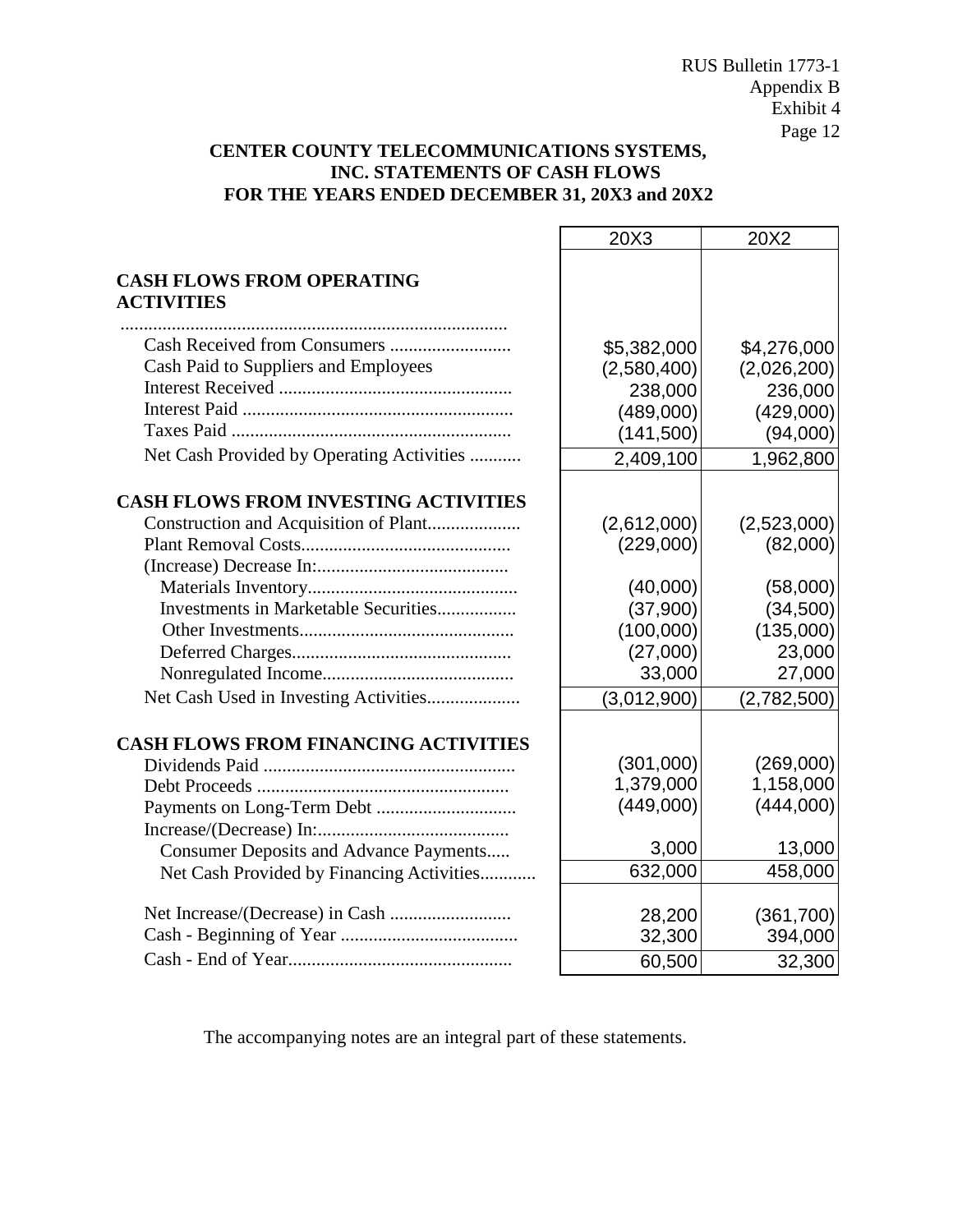|                                                                                       |             | Page 13     |
|---------------------------------------------------------------------------------------|-------------|-------------|
| <b>RECONCILIATION OF NET MARGINS TO NET</b>                                           |             |             |
| <b>CASH PROVIDED BY OPERATING</b>                                                     | 20X3        | 20X2        |
|                                                                                       | \$1,046,700 | \$1,030,800 |
|                                                                                       | 33,000      | 27,000      |
| Net Income from Regulated Operations                                                  | 1,013,700   | 1,003,800   |
| Adjustments to Reconcile Net Margins to Net<br>Cash Provided by Operating Activities: |             |             |
|                                                                                       |             |             |
|                                                                                       | 1,341,000   | 855,000     |
| Provision for Uncollectible Accounts Receivable                                       | 1,000       | 1,000       |
| <b>Accumulated Provision for Pensions and Benefits</b>                                | 161,000     | 133,000     |
|                                                                                       |             |             |
|                                                                                       |             |             |
| Customer and Other Accounts Receivable                                                | (74,000)    | (69,000)    |
| Current and Accrued Assets – Other                                                    | 5,000       | 15,000      |
|                                                                                       | (18,300)    | 15,000      |
|                                                                                       |             |             |
|                                                                                       | (4,000)     | 29,000      |
|                                                                                       | (49,300)    | (13,000)    |
| Other Current and Accrued Liabilities                                                 | 7,000       | (2,000)     |
|                                                                                       | 26,000      | (5,000)     |
|                                                                                       | 1,395,400   | 959,000     |
| Net Cash Provided by Operating Activities                                             | \$2,409,100 | \$1,962,800 |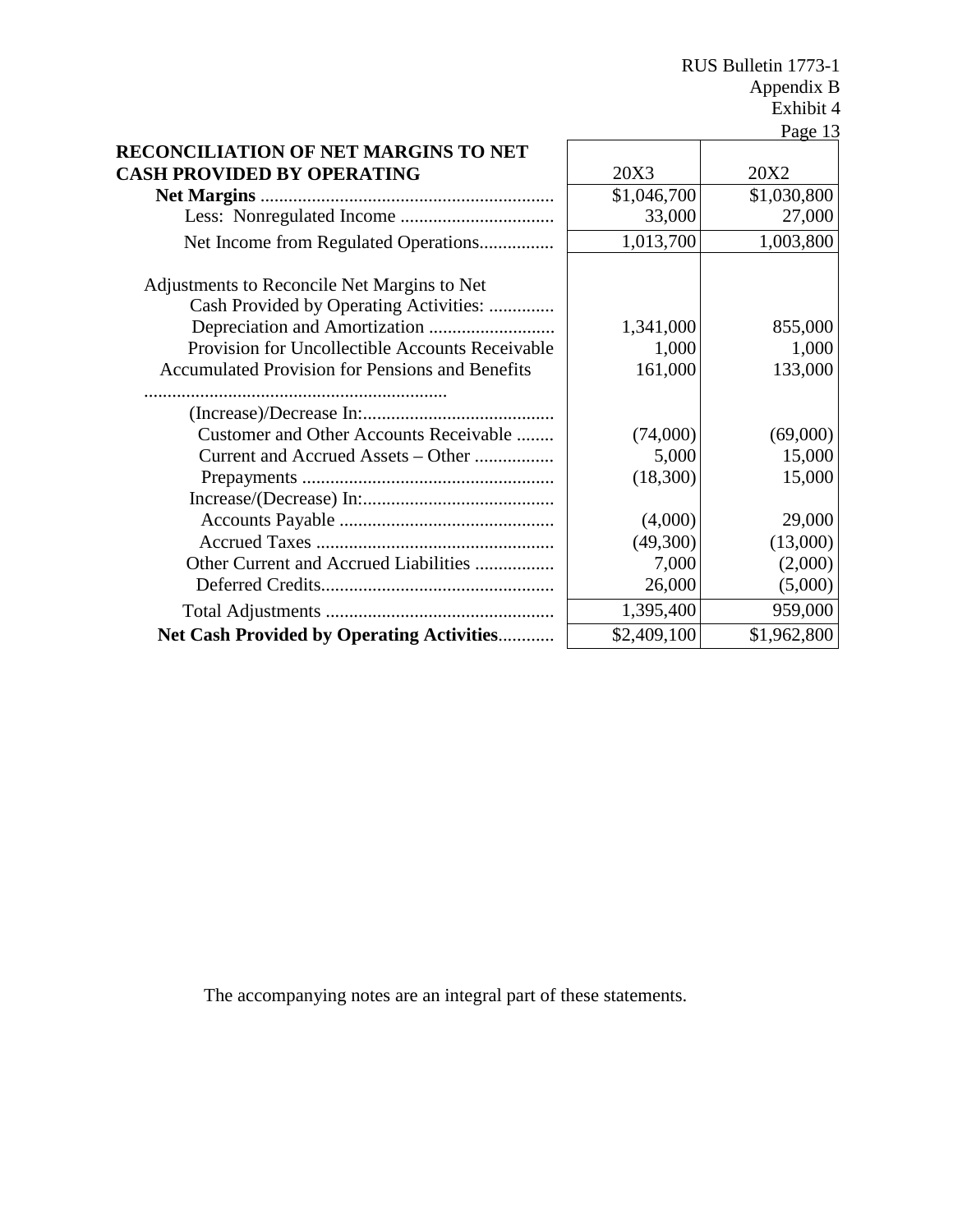## **CENTER COUNTY TELECOMMUNICATIONS SYSTEMS, INC. NOTES TO FINANCIAL STATEMENTS DECEMBER 31, 20X3 AND 20X2**

## **1. SUMMARY OF SIGNIFICANT ACCOUNTINGPOLICIES:**

*[Include a brief description of the reporting entity's significant accounting policies in accordance with ASC 235, Notes to Financial Statements.*

*Disclosure of accounting policies should identify and describe the accounting principles followed by the borrower and the methods of applying those principles that materially affect the determination of financial position, cash flow, and results of operations.*

*Disclosures of accounting policies do not have to be duplicated in this section if presented elsewhere as an integral part of the financial statements].*

## **2. ASSETS PLEDGED:**

Substantially all assets are pledged as security for long-term debt to RUS.

## **3. PREPAID EXPENSES:**

Following is a summary of the amounts recorded as prepaid items as of December 31, 20X3 and 20X2:

| 20X3     | 20X2     |
|----------|----------|
| \$10,000 | \$10,000 |
| 3,000    | 1,700    |
| 37,000   | 20,000   |
| \$50,000 | \$31,700 |

## **4. INVESTMENTS:**

## **MARKETABLE DEBT AND EQUITY SECURITIES:**

Center County Telecommunications Systems, Inc., records investments in accordance with the provisions of ASC 320, Investments – Debt and Equity Securities. In accordance with the criteria provided in ASC 320, the company has classified all the Other Investments as available-for-sale. Available-for-sale investments are stated at fair value with unrealized gains and losses included in stockholder's equities. The cost of investments sold is based on the specific identification method.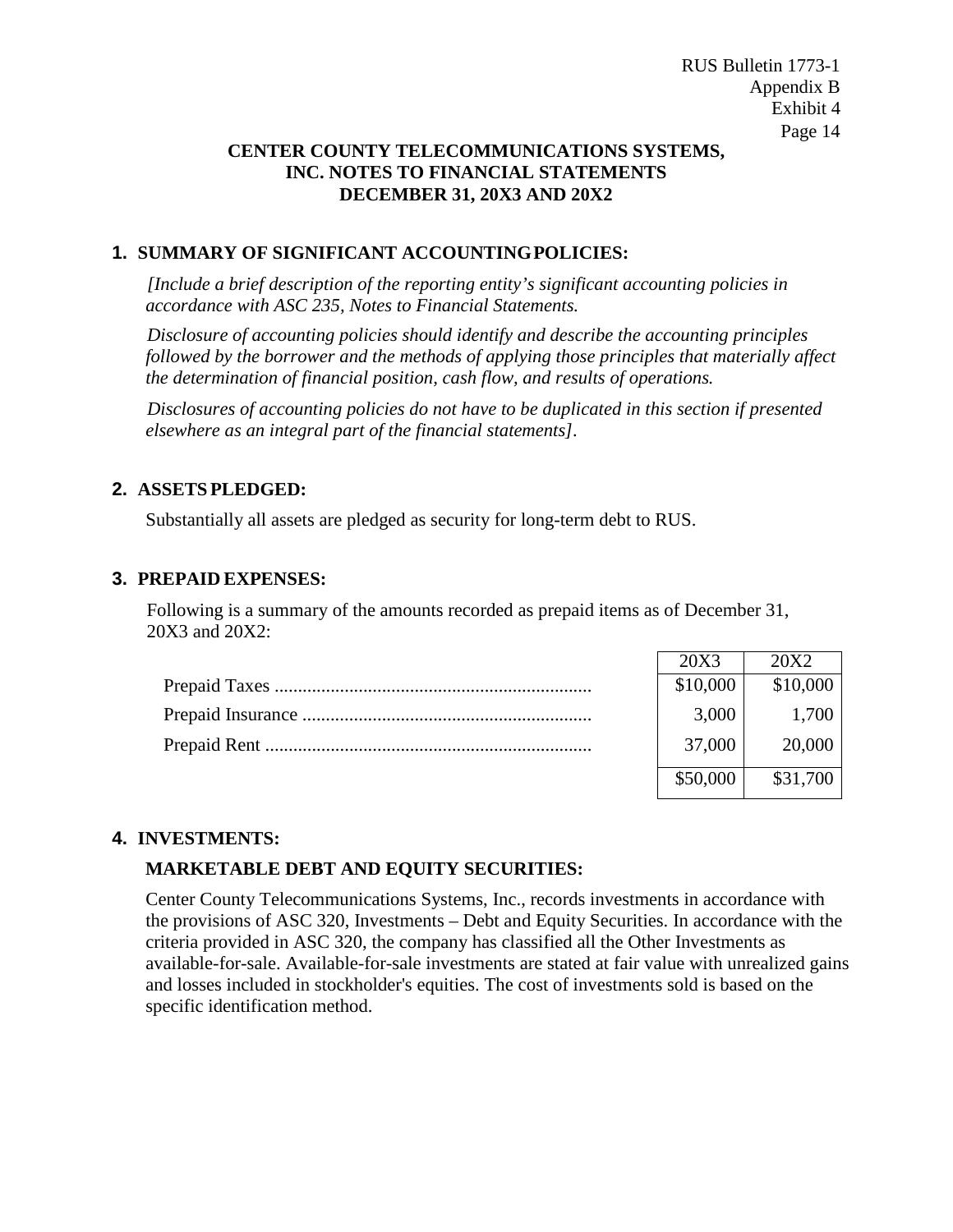| The cost and fair values of marketable securities available-for-sale at |
|-------------------------------------------------------------------------|
| December 31, 20X3 and 20X2 were:                                        |

|                                                                  | 20X3                |                             |                             |                     |
|------------------------------------------------------------------|---------------------|-----------------------------|-----------------------------|---------------------|
| Description                                                      | Amortized<br>Cost   | Gross<br>Unrealized<br>Gain | Gross<br>Unrealized<br>Loss | Fair<br>Value       |
| U.S. Government Treasury<br>securities<br>Certificate of Deposit | \$62,500<br>420,000 | \$2,900                     | \$900                       | \$64,500<br>420,000 |
| Debt Securities                                                  | 280,000             | 6,000                       | 3,000                       | 283,000             |
|                                                                  | \$762,500           | \$8,900                     | \$3,900                     | \$767,500           |
|                                                                  |                     |                             |                             |                     |
|                                                                  |                     | 20X2                        |                             |                     |
| Description                                                      | Amortized<br>Cost   | Gross<br>Unrealized<br>Gain | Gross<br>Unrealized<br>Loss | Fair<br>Value       |
| U.S. Government Treasury<br>securities                           | \$<br>68,000        | \$1,200                     | \$200                       | 69,000<br>\$        |
| Certificate of Deposit                                           | 408,000             |                             |                             | 408,000             |
| Debt Securities                                                  | 249,000             | 5,000                       | 2,000                       | 252,000             |

At December 31, 20X3, maturities of investments classified as available-for-sale were as follows:

| Amortized | Fair      |  |
|-----------|-----------|--|
| Cost      | Value     |  |
| 25,000    | 26,000    |  |
| 681,000   | 684,000   |  |
| 56,500    | 57,500    |  |
| \$762,500 | \$767,500 |  |

As of December 31, 20X3 and 20X2, the amount of unrealized gains on available for sale securities included in accumulated other comprehensive income is shown net of deferred income taxes of \$2,000 and \$1,600, respectively.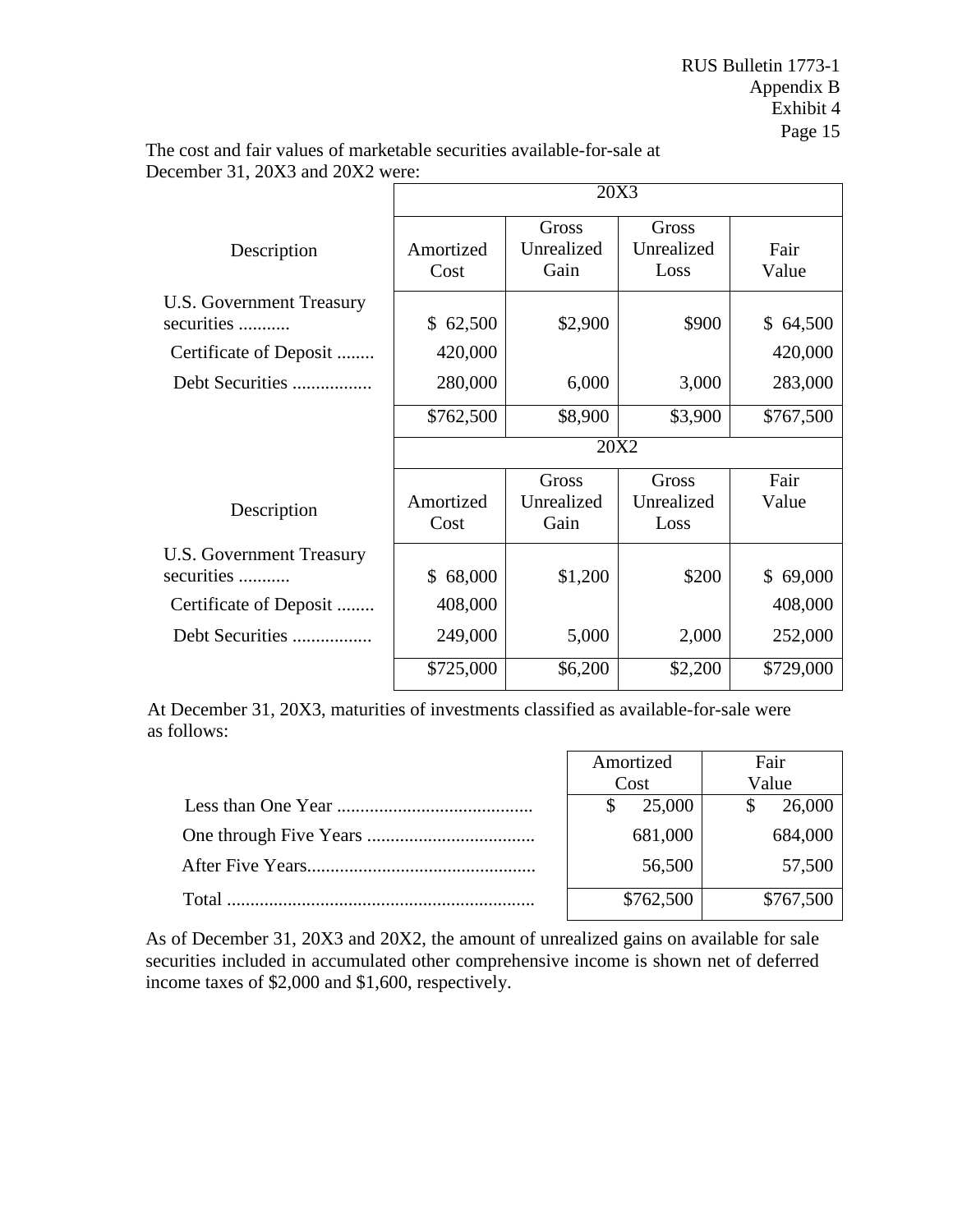### **NONREGULATED INVESTMENTS:**

Investments in nonregulated activities consist of the following:

| 20X3          | 20X2         |
|---------------|--------------|
| 493,000<br>\$ | 500,000<br>S |
| 650,000       | 678,000      |
| 1,329,000     | 1,047,000    |
| 28,000        | 35,000       |
| \$2,500,000   | \$2,260,000  |
| 950,000       | 810,000      |
| \$1,550,000   | \$1,450,000  |

Nonregulated property is stated at cost. The company provides for depreciation on a straight-line basis at annual rates which will amortize the depreciable property over its estimated useful life.

Following is a summary of net income from nonregulated investments for the year ending December 31, 20X3 and 20X2

| 20X3      | 20X2      |
|-----------|-----------|
| \$400,000 | \$268,000 |
| 367,000   | 241,000   |
| \$33,000  | \$27,000  |

Income tax expense related to these activities totaled \$15,000 in 20X3 and \$12,000 in 20X2.

## **5. INVESTMENT IN TELEPHONEPLANT:**

Telephone Plant in Service and under construction is stated at cost. Listed below are the major classes of the telecommunications plant as of December 31, 20X3 and 20X2:

| 20X3          | 20X2          |
|---------------|---------------|
| 185,000<br>\$ | 185,000<br>\$ |
| 1,385,000     | 1,435,000     |
| 9,929,000     | 8,379,000     |
| 10,226,000    | 9,120,000     |
| 352,000       | 256,000       |
| 723,000       | 725,000       |
| \$22,800,000  | \$20,100,000  |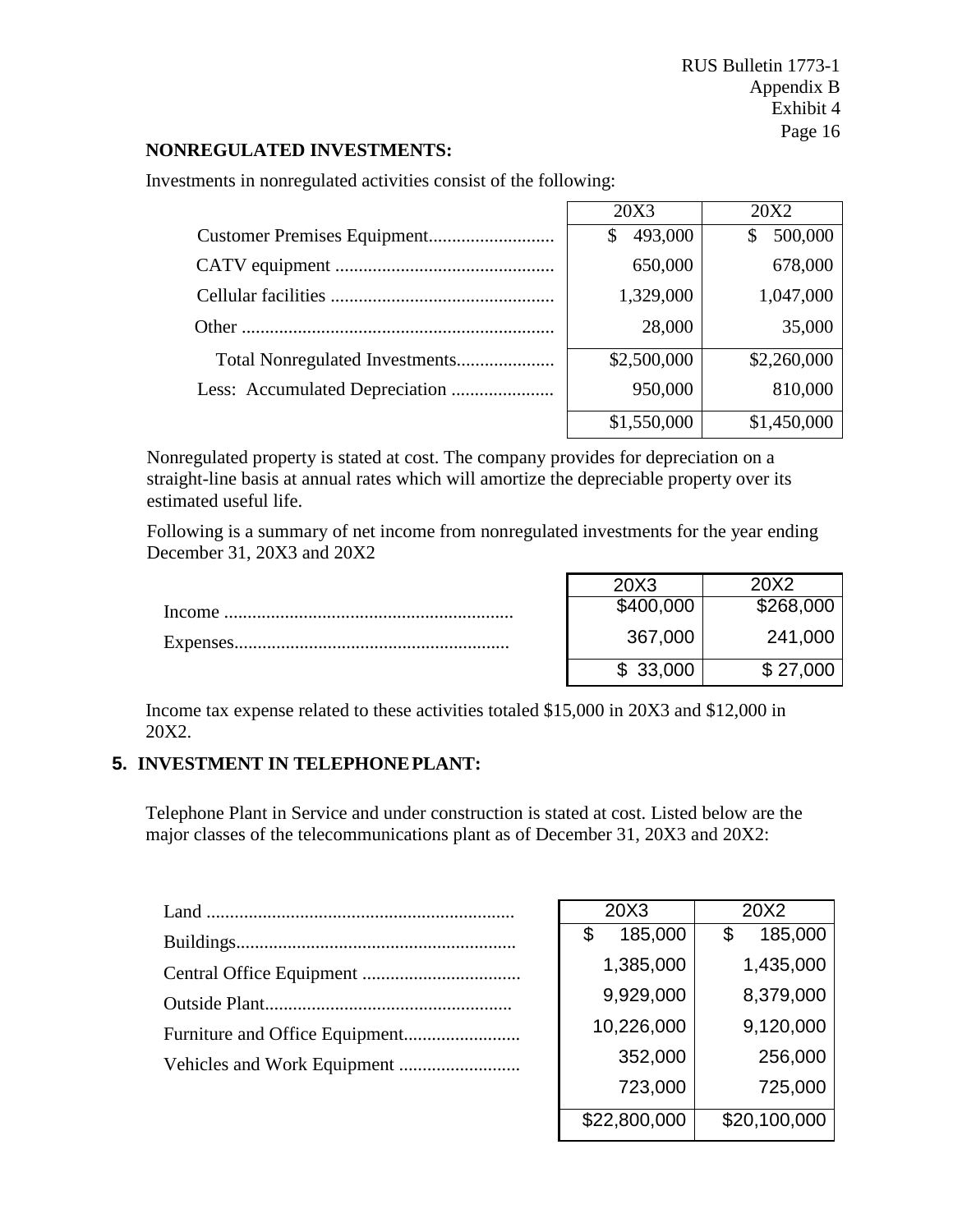The Company provides for depreciation on a straight-line basis at annual rates which will amortize the depreciable property over its estimated useful life. Such provision, as a percentage of the average balance of telephone plant in service was 7.2 percent in 20X3 and 7.1 percent in 20X2.

## **6. MORTGAGE NOTES:**

Long-term debt is represented by mortgage notes payable to the United States of America. Following is a summary of outstanding long-term debt as of December 31, 20X3 and 20X2:

| 20X3        | 20X2        |
|-------------|-------------|
| \$2,495,000 | \$2,373,000 |
| 6,984,000   | 6,176,000   |
| \$9,479,000 | \$8,549,000 |
| 579,000     | 449,000     |
| \$8,900,000 | \$8,100,000 |

As of December 31, 20X3, there were no unadvanced funds.

Principal and interest installments on the above notes are due quarterly in equal amounts of \$254,000. As of December 31, 20X3, annual maturities of long-term debt outstanding for the next five years are as follows:

| 612.000 |
|---------|
|         |
|         |

The long-term debt agreements contain restrictions on the payment of dividends or redemption of capital stock. The terms of the Mortgage Agreement require the maintenance of defined amounts in member's equity and working capital after payment of dividends.

# **7. PENSION PLAN (DEFINED BENEFITS):**

Pension benefits for substantially all employees of the Company are provided through participation in the ABC Retirement Security Plan (Plan), a defined benefit plan qualified under Section 401 and tax-exempt under 501(a) of the Internal Revenue Code. The plan sponsor's employer identification number is 55-5555555 and the plan number is 555.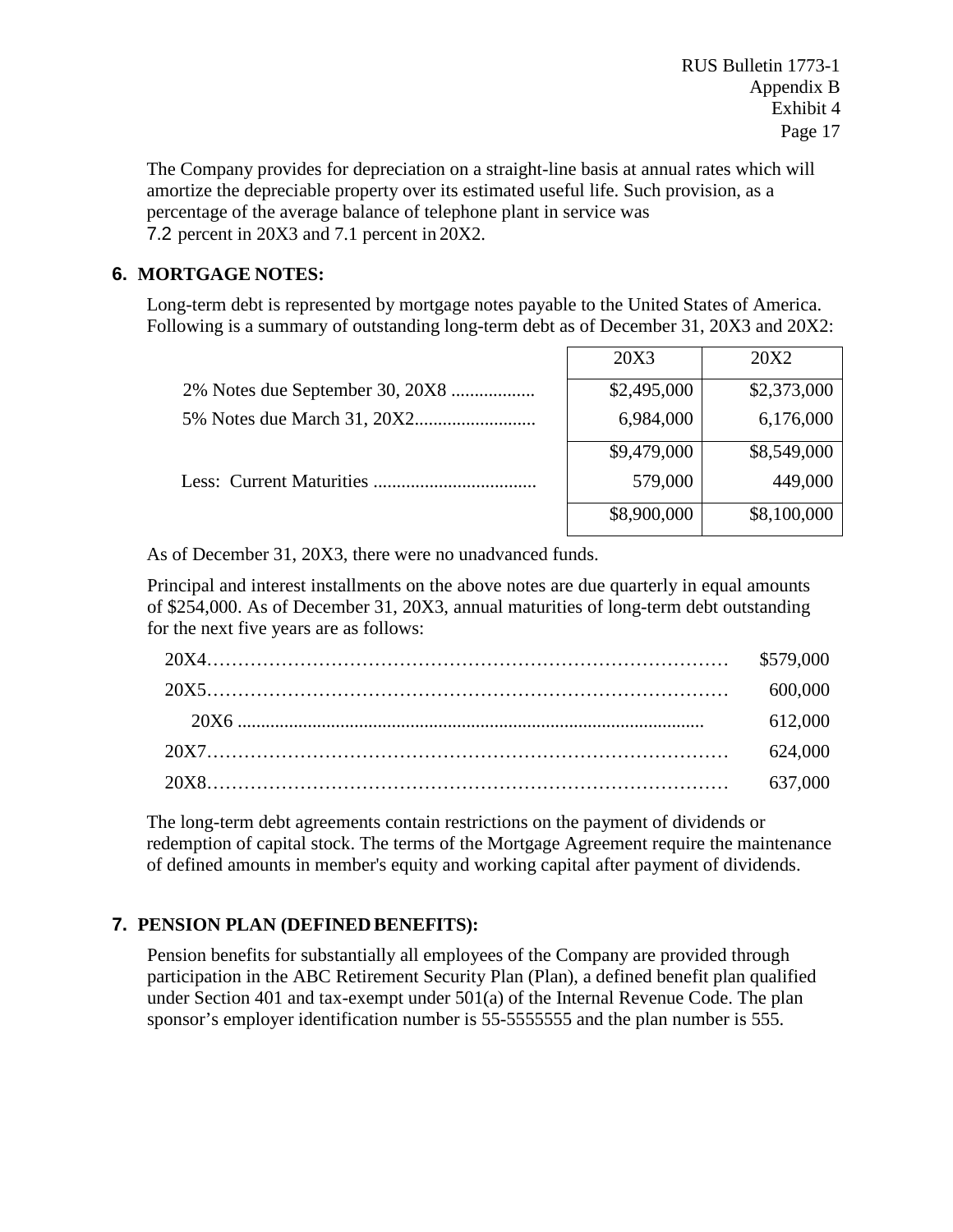A unique characteristic of a multiemployer plan compared to a single employer plan is that all plan assets are available to pay benefits of any plan participant. Separate asset accounts are not maintained for participating employers. This means that assets contributed by one employer may be used to provide benefits to employees of another participating employer.

In the Plan, a "zone status" determination is not required, and therefore not determined, under the Pension Protection Act (PPA) of 2006. In addition, the accumulated benefit obligations and plan assets are not determined or allocated separately by individual employer. In total, the Plan was greater than 80 percent funded at January 1, 20X4 and 20X3 based on the PPA funding target and PPA actuarial value of assets on those dates.

Because the provisions of the PPA do not apply to the Plan, funding improvement plans and surcharges are not applicable. Future contribution requirements are determined each year as a part of the actuarial valuation of the plan and may change as a result of plan experience. The Company's annual contribution to the program represented less than 5 percent of total contribution made to the plan by all participating employers and are equal to the amounts recorded for pension cost. Contributions were \$144,000 and \$203,000 for the years ended December 31, 20X3 and 20X2, respectively.

## **8. INCOME TAXES AND DEFERRED INCOMETAXES:**

Deferred income taxes reflect the net tax effects of temporary differences between the carrying amount of the company's assets and liabilities for financial reporting basis and the amounts used for income tax purposes.

Deferred federal and state tax assets and liabilities in the accompanying balance sheet include the following:

|         | December 31, |           |
|---------|--------------|-----------|
|         | 20X3         | 20X2      |
|         |              |           |
| Federal | \$192,000    | \$152,000 |
|         | 31,000       | 25,000    |
|         | 223,000      | 177,000   |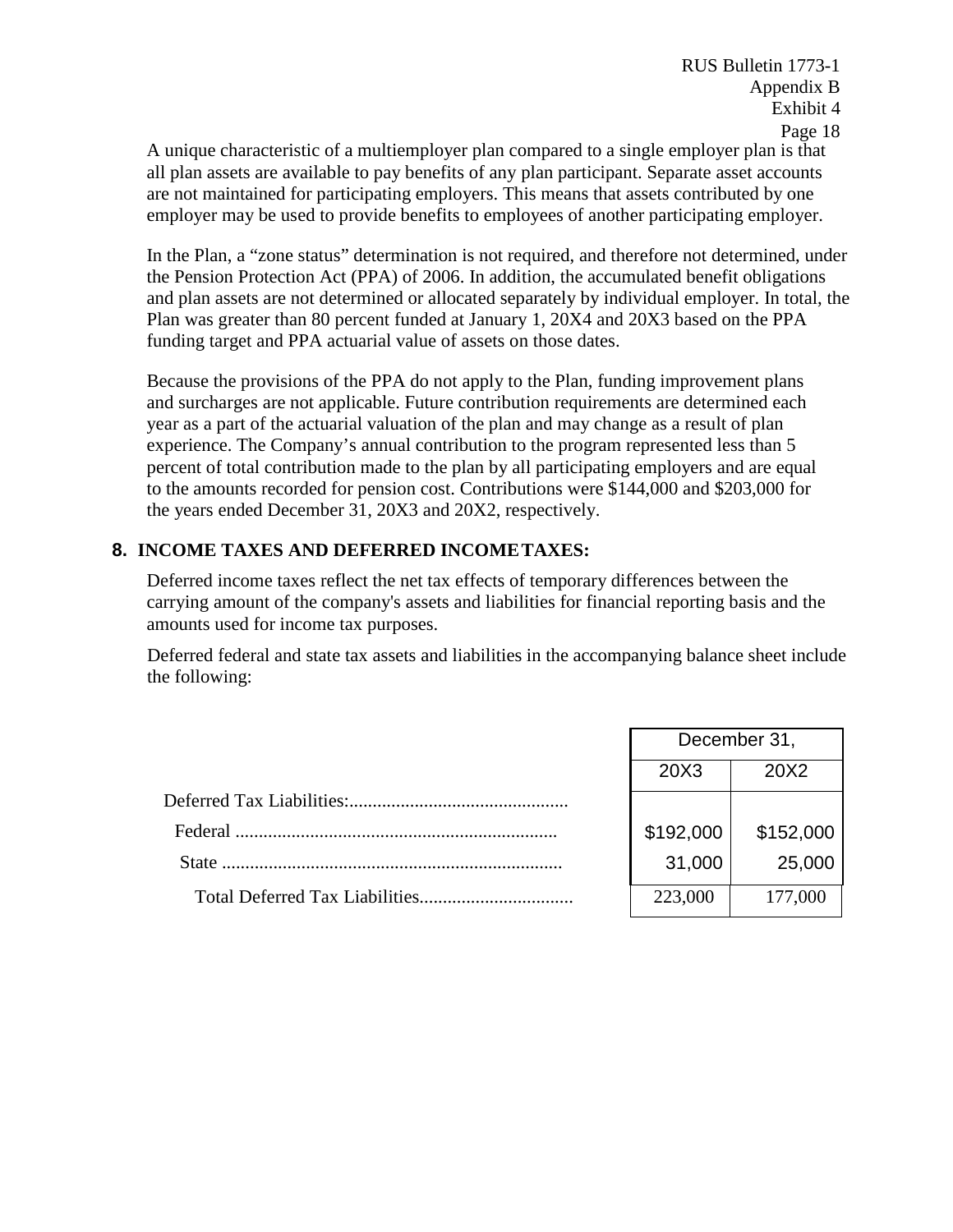|           | $1 \mu$ $\mu$ |
|-----------|---------------|
|           |               |
| 28,000    |               |
| 5,000     |               |
| 33,000    | 1,000         |
| \$190,000 | \$176,000     |

|  | 190,000   | 176,000   |
|--|-----------|-----------|
|  | \$190,000 | \$176.000 |

Income taxes reflected in the Statement of Income and Retained Earnings include:

| December 31,  |           |  |
|---------------|-----------|--|
| 20X3          | 20X2      |  |
|               |           |  |
| 103,000<br>S. | \$ 71,000 |  |
| 10,000        | 5,000     |  |
|               |           |  |
| 12,000        | 6,000     |  |
| 1,000         | (1,000)   |  |
| 126,000       | \$81,000  |  |

## **9. COMMITMENTS:**

The Company has executed contracts for construction programs for approximately \$1,600,000 at December 31, 20X3. The amount unpaid against these commitments at December 31, 20X3 is \$1,100,000.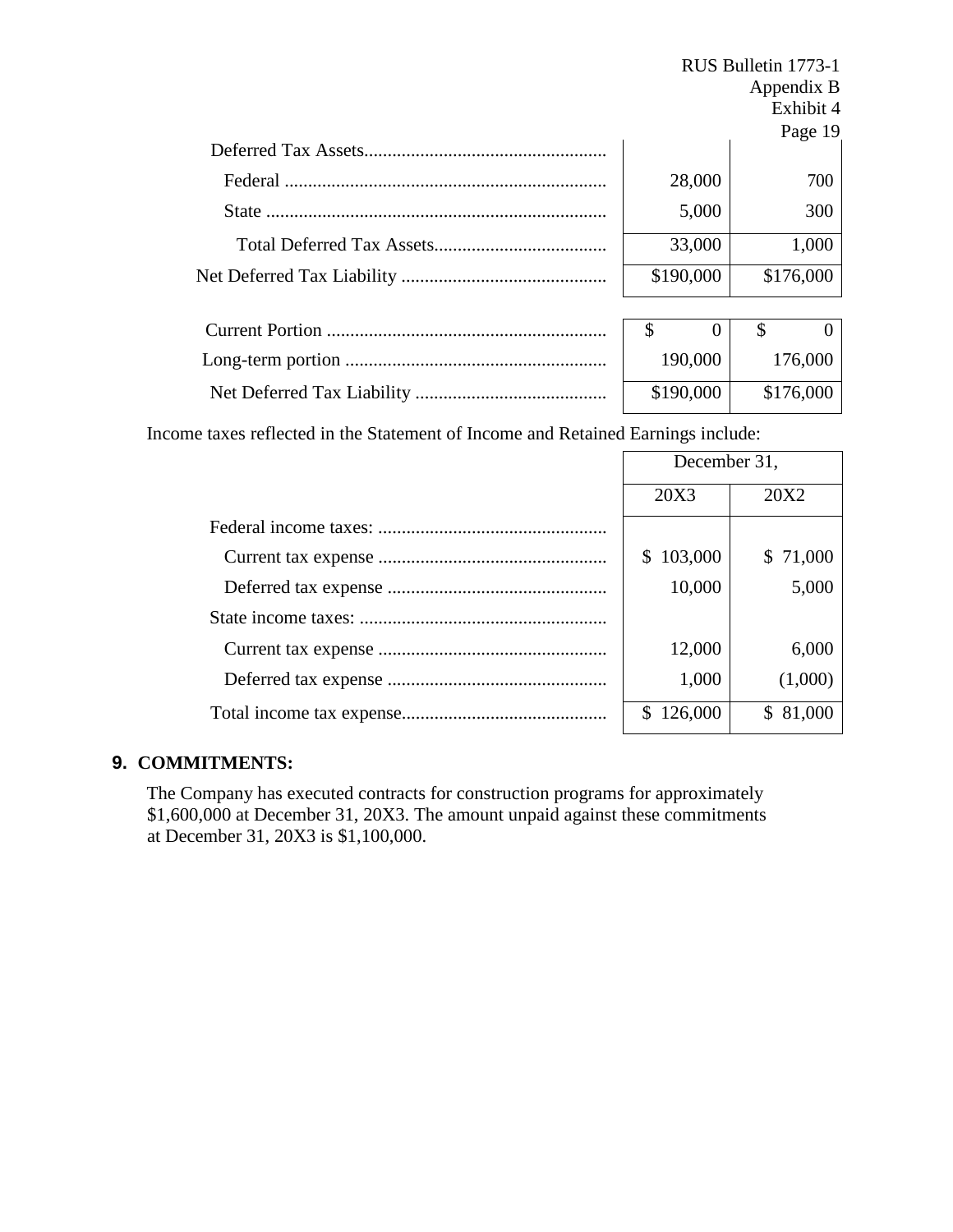## **EXHIBIT 5 - Illustrative Independent Auditors' Report on Compliance with Aspects of Contractual Agreements and Regulatory Requirements for Telecommunications Borrowers**

RUS requires that CPAs auditing RUS borrowers provide a management letter in accordance with §1773.33. This letter must be signed by the CPA, bear the same date as the auditor's report, and be addressed to the borrower's board of directors.

Board of Directors Center County Telecommunications Systems, Inc. [City, State]

#### Independent Auditor's Report

We have audited, in accordance with auditing standards generally accepted in the United States of America and the standards applicable to financial audits contained in *Government Auditing Standards* issued by the Comptroller General of the United States, the financial statements of Center County Telecommunications Systems, Inc. (the "Company"), which comprise the balance sheet as of December 31, 20X3, and the related statements of revenue and patronage capital, changes in cash flows for the year then ended, and the related notes to the financial statements, and have issued our report thereon dated March 2, 20X4. In accordance with *Government Auditing Standards*, we have also issued our report dated March 2, 20X4, on our consideration of the Company's internal control over financial reporting and on our tests of its compliance with certain provisions of laws, regulations, contracts and grant agreements and other matters. No reports other than the reports referred to above and our schedule of findings and recommendations related to our audit have been furnished to management.

In connection with our audit, nothing came to our attention that caused us to believe that the Company failed to comply with the terms, covenants, provisions, or conditions of their loan, grant, and security instruments as set forth in 7 CFR Part 1773, *Policy on Audits of Rural Utilities Service Borrowers and Grantees,* §1773.33, insofar as they relate to accounting matters as enumerated below. However, our audit was not directed primarily toward obtaining knowledge of noncompliance. Accordingly, had we performed additional procedures, other matters may have come to our attention regarding the Company's noncompliance with the above-referenced terms, covenants, provisions, or conditions of the contractual agreements and regulatory requirements, insofar as they relate to accounting matters. In connection with our audit, we noted no matters regarding the Company's accounting and records to indicate that the Company did not:

Maintain adequate and effective accounting procedures;

Utilize adequate and fair methods for accumulating and recording labor, material, and overhead costs, and the distribution of these costs to construction, retirement, and maintenance or other expense accounts;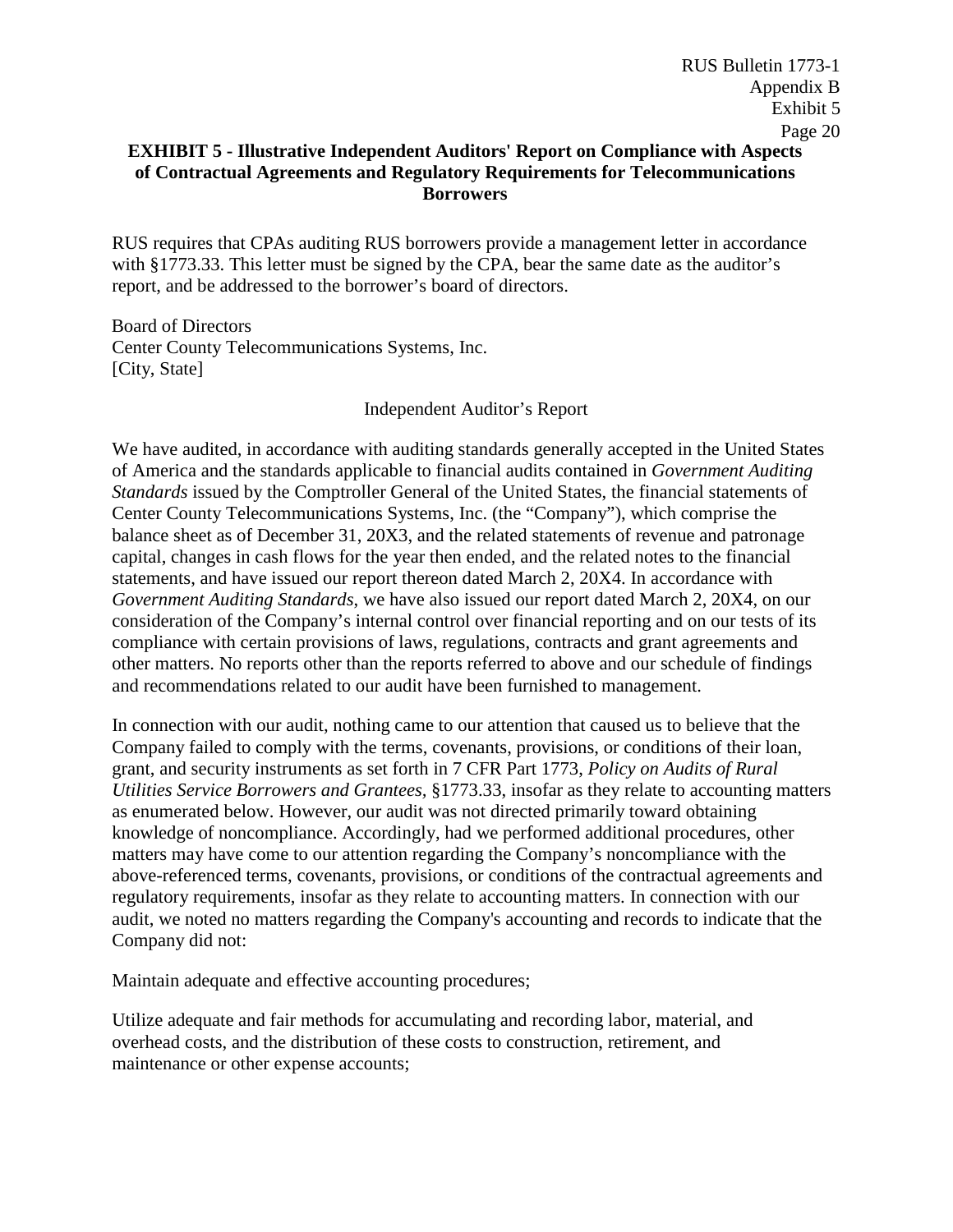Reconcile continuing property records to the controlling general ledger plant accounts; Clear

construction accounts and accrue depreciation on completed construction; Record and properly

price the retirement of plant;

Seek approval of the sale, lease or transfer of capital assets and disposition of proceeds for the sale or lease of plant, material, or scrap;

Maintain adequate control over materials and supplies;

Prepare accurate and timely Financial and Operating Reports;

Obtain written RUS approval to enter into any contract, agreement, or lease with an affiliate as defined in § 1773.33(d)(2)(i);

Disclose material related party transactions in the financial statements, in accordance with requirements for related parties in generally accepted accounting principles;

Comply with the requirements for the detailed schedule of investments.

The purpose of this report is solely to communicate, in connection with the audit of the financial statements, on compliance with aspects of contractual agreements and the regulatory requirements for telecommunications borrowers based on the requirements of 7 CFR Part 1773, *Policy on Audits of Rural Utilities Service Borrowers and Grantees*. Accordingly, this report is not suitable for any other purpose.

Certified Public Accountants City, State March 2, 20X4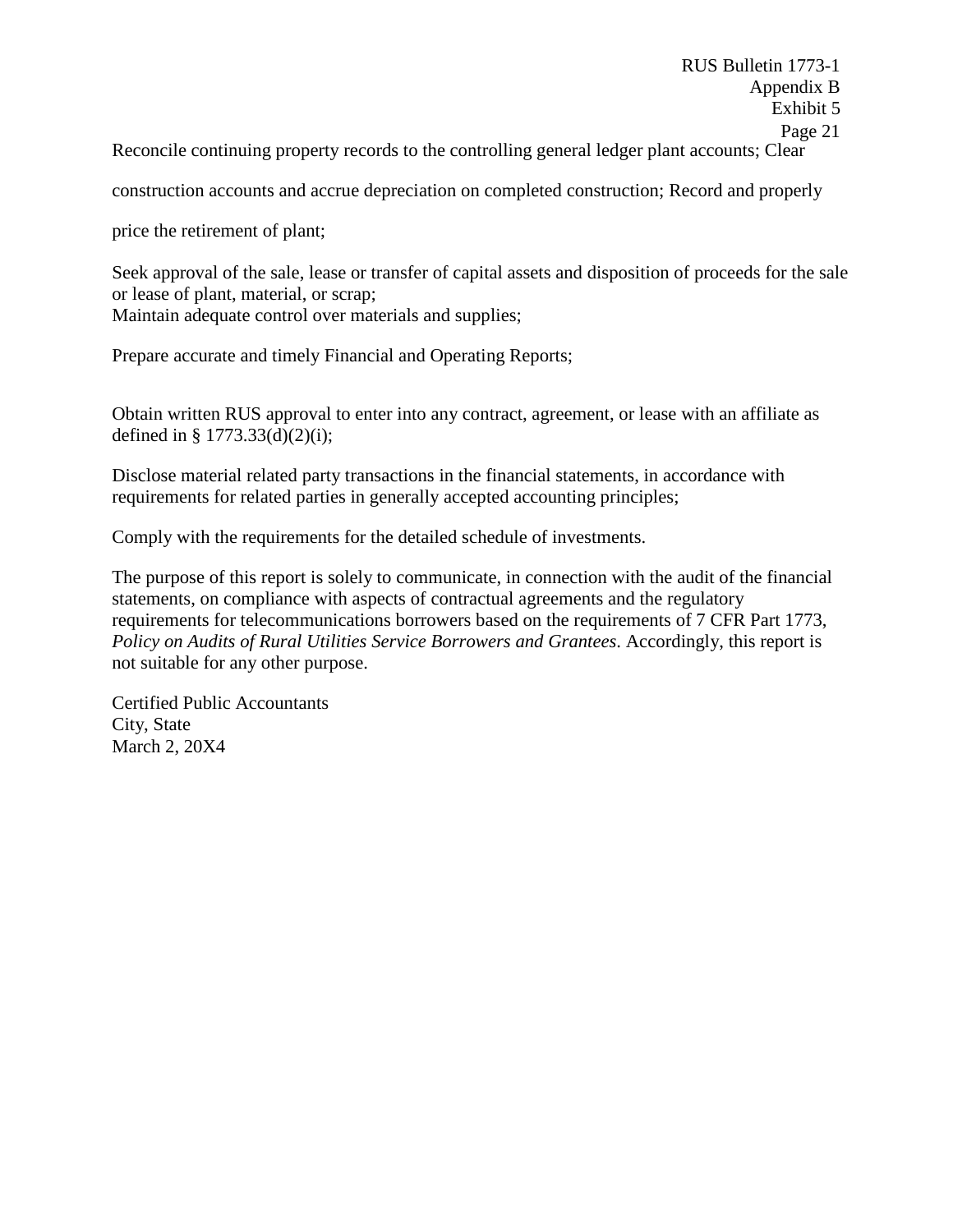### **EXHIBIT 6 – Illustrative Schedule of Findings and Recommendations for Telecommunications Borrowers**

Center County Telecommunications Systems, Inc. Schedule of Findings and Recommendations For the Fiscal Year Ended December 31, 20X3

## **20X3 – 01 Finding**

**Criteria:** 47 CFR 32, Uniform System of Accounts, as modified by 7 CFR 1770, Supplementary Accounts Required of RUS Telephone Borrowers, §32.2000 (f), standard practices for establishing and maintaining continuing property records, requires that continuing property records include the description, location, date of placement, essential details of construction, and the original cost of the property record units.

**Condition:** The Company failed to maintain continuing property records for construction completed since 20X0.

**Cause:** The Company has been in an accelerated construction phase and has not placed sufficient emphasis on the requirement to establish and maintain continuing property records.

**Effect or potential effect:** The absence of continuing property records have led to misstatements of the balance sheet and income statement because the plant records are understated and the depreciation expense associated with this plant is also understated.

**Recommendation:** Recommend that the Company develop a plan of action to establish the required continuing property records and to maintain them.

**Management Response:** Management agrees with this recommendation.

**Corrective Action Planned or Taken:** Management is in the process of bidding a contract to secure the services of a firm which will be able to recreate accurate continuing property records and to determine the adjustments which are required to properly record the plant and associated expenses in order to issue audited financial statement which fairly present the position and operations of the Company.

Note: Management's response and the corrective action plan must be submitted separately and not included in this schedule (see §1773.4 (i)).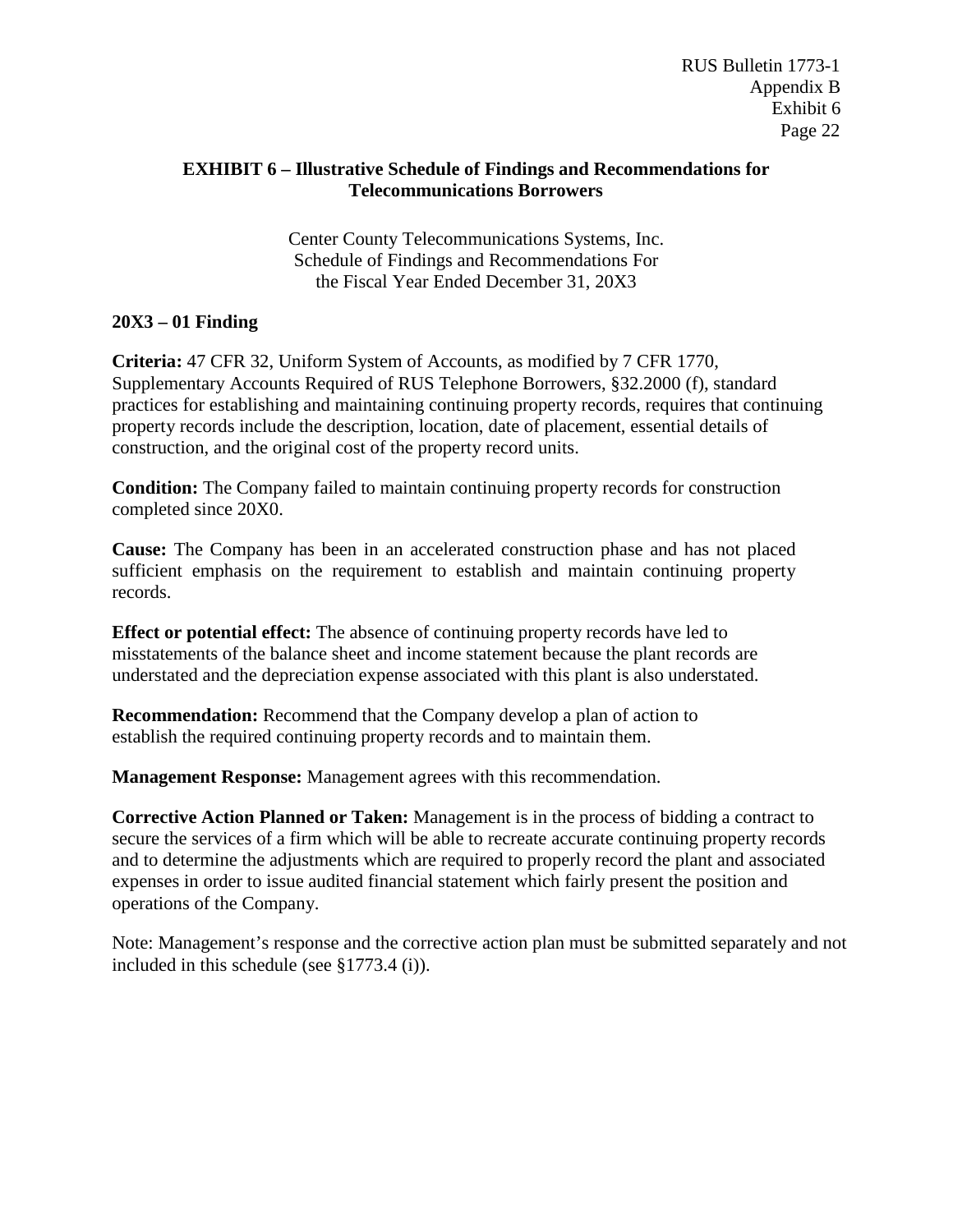### **APPENDIX C**

### **ILLUSTRATIVE REPORTS FOR BROADBAND BORROWERS**

Appendix C includes an example of an auditor's report, report on internal control over financial reporting and on compliance and other matters based on an audit of financial statements performed in accordance with *Government Auditing Standards*, financial statements and accompanying notes, report on compliance with aspects of contractual agreements and regulatory requirements and schedule of findings and recommendations for a broadband borrower. The sample auditor's report is intended as a guide only and, while it is recommended that the format be followed, each auditor's report should be prepared to adequately cover the circumstances. To the extent possible, it should be used as a guide in preparing auditors' reports for broadband borrowers.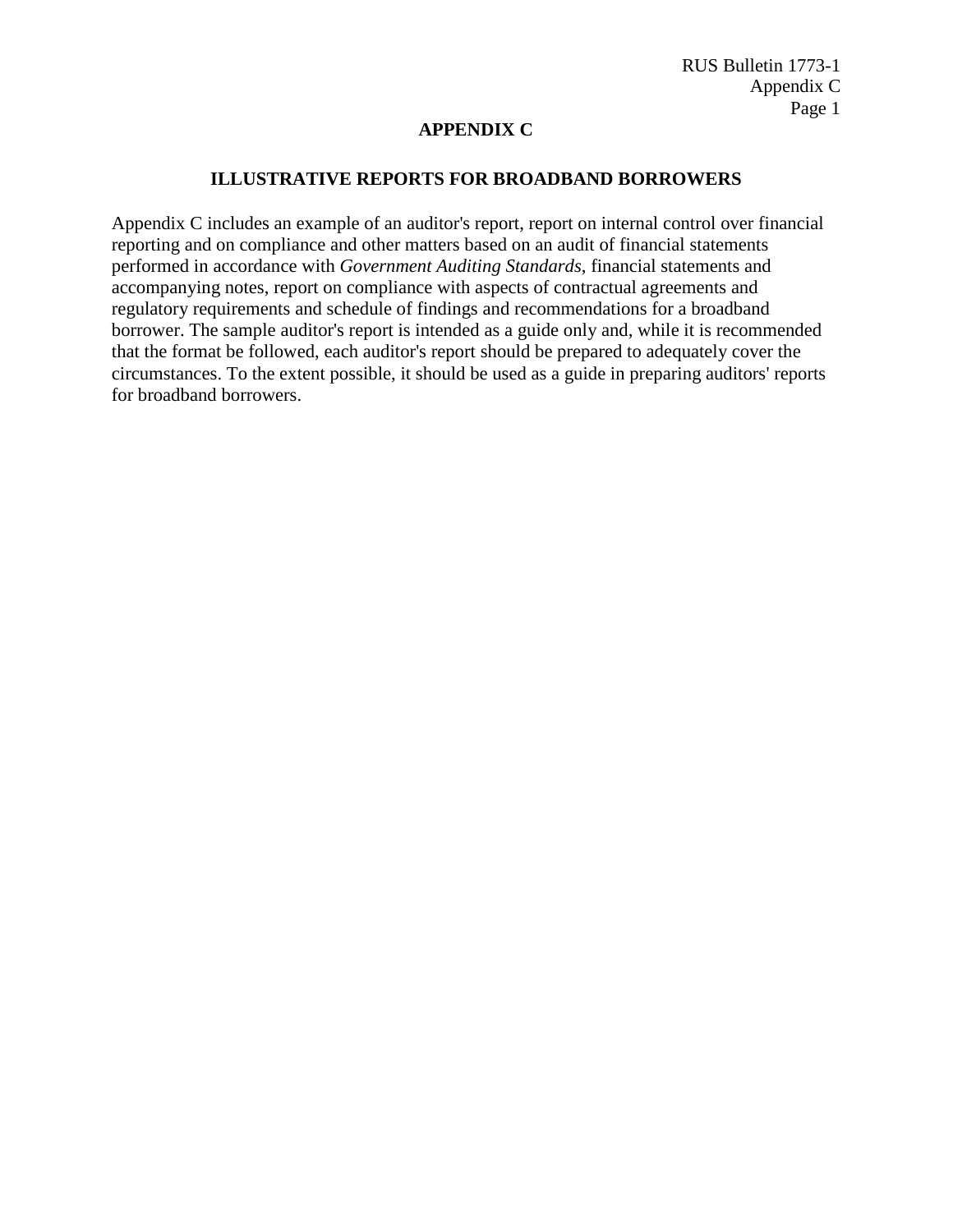#### **EXHIBIT 1 - SAMPLE AUDITOR'S REPORT**

The Board of Directors Starry Night Broadband, Inc.

*Independent Auditor's Report*

#### **Report on the Financial Statements**

We have audited the accompanying financial statements of Starry Night Broadband, Inc., (the "Company") which comprise the balance sheets as of December 31, 20X3 and 20X2, and the related statements of income and stockholder's equity, and cash flows for the years then ended, and the related notes to the financial statements.

#### **Management's Responsibility for the Financial Statements**

Management is responsible for the preparation and fair presentation of these financial statements in accordance with the accounting principles generally accepted in the United States of America; this includes the design, implementation and maintenance of internal control relevant to the preparation and fair presentation of financial statements that are free from material misstatement, whether due to fraud or error.

#### **Auditor's Responsibility**

Our responsibility is to express an opinion on these financial statements based on our audit. We conducted our audit in accordance with auditing standards generally accepted in the United States of America and the standards applicable to financial audits contained in *Government Auditing Standards*, issued by the Comptroller General of the United States. Those standards require that we plan and perform the audit to obtain reasonable assurance about whether the financial statements are free from material misstatement.

An audit involves performing procedures to obtain audit evidence about the amounts and disclosures in the financial statements. The procedures selected depend on the auditor's judgment, including the assessment of the risks of material misstatement of the financial statements, whether due to fraud or error. In making those risk assessments, the auditor considers internal control relevant to the entity's preparation and fair presentation of the financial statements in order to design audit procedures that are appropriate in the circumstances, but not for the purpose of expressing an opinion on the effectiveness of the entity's internal control. Accordingly, we express no such opinion. An audit also includes evaluating the appropriateness of accounting policies used and the reasonableness of significant accounting estimates made by management, as well as evaluating the overall presentation of the financial statements.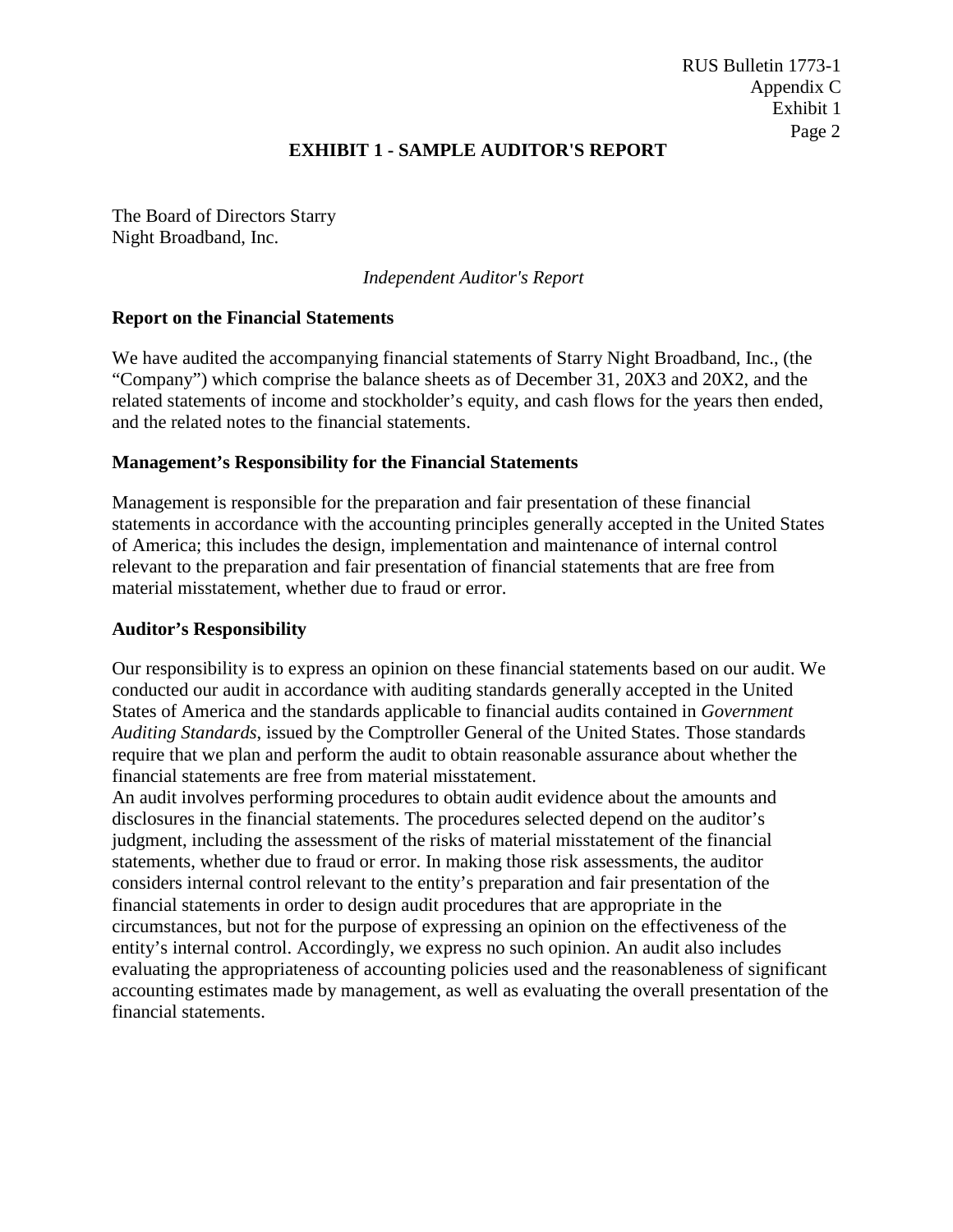We believe that the audit evidence we have obtained in sufficient and appropriate to provide a basis for our audit opinion.

## **Opinion**

In our opinion, the financial statements referred to above present fairly, in all material respects, the financial position of the Company as of December 31, 20X3 and 20X2, and the results of its operations and its cash flows for the years then ended in accordance with accounting principles generally accepted in the United States of America.

## **Other Matters**

[This section is used for discussing supplementary or other information.]

## **Other Reporting Required by Government Auditing Standards**

In accordance with *Government Auditing Standards*, we have also issued our report dated March 2, 20X4, on our consideration of the Company's internal control over financial reporting and on our tests of its compliance with certain provisions of laws, regulations, contracts and grant agreements and other matters. The purpose of that report is to describe the scope of our testing of internal control over financial reporting and compliance with the results of that testing, and not to provide an opinion on internal control over financial reporting or on compliance. That report is an integral part of an audit performed in accordance with *Government Auditing Standards* in considering Starry Night Broadband, Inc.'s internal control over financial reporting and compliance.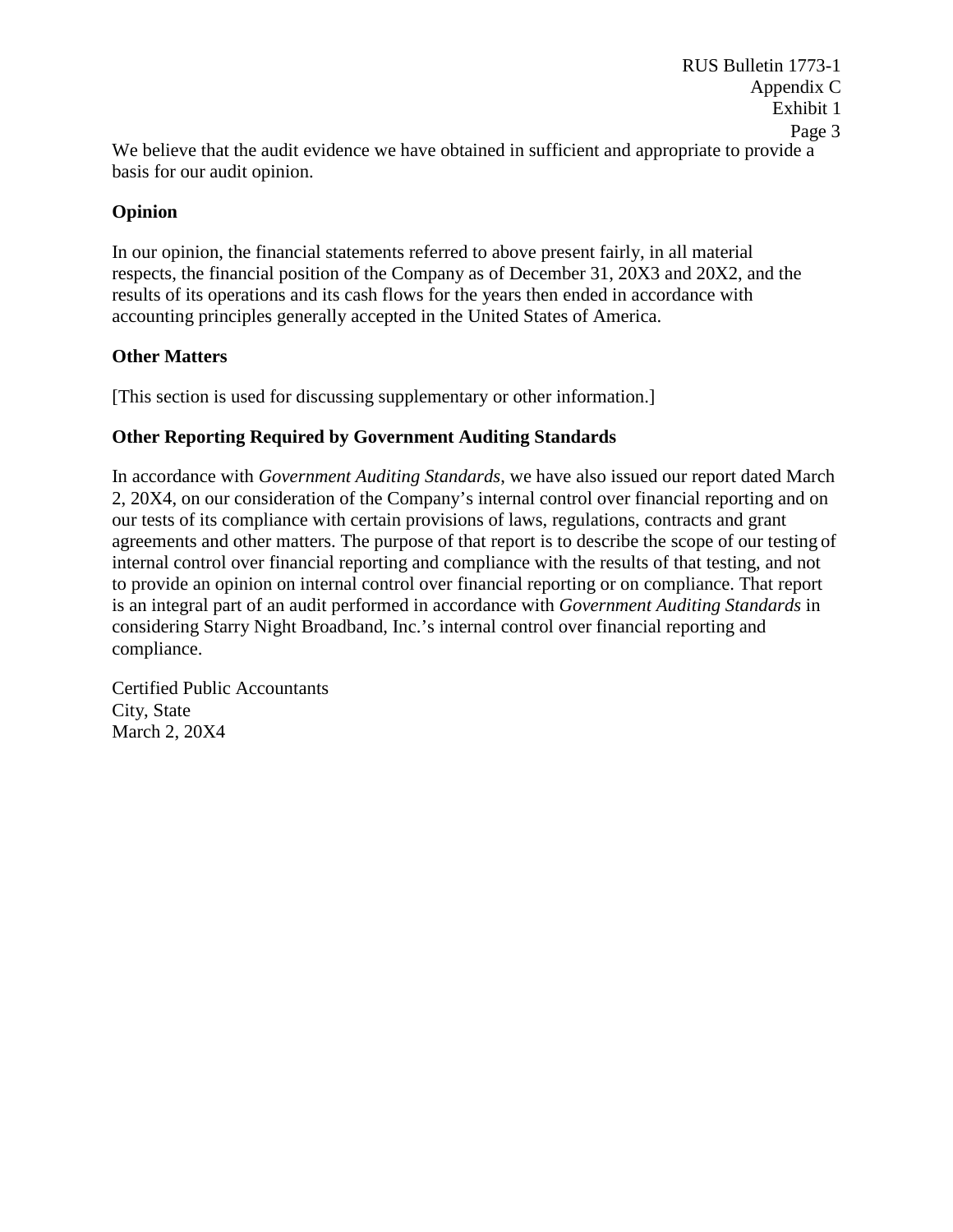## **EXHIBIT 2 - Illustrative Report on Internal Control over Financial Reporting and on Compliance and Other Matters Based on an Audit of Financial Statements Performed in Accordance with** *Government Auditing Standards***, (No Material Weaknesses Identified, No Significant Deficiencies Identified, No Reportable Instances of Noncompliance or Other Matters Identified)**

The Board of Directors Starry Night Broadband, Inc.

We have audited in accordance with auditing standards generally accepted in the United States of America and the standards applicable to financial audits contained in *Government Auditing Standards*, issued by the Comptroller General of the United States, the financial statements of Starry Night Broadband, Inc. (the "Company") as of and for the years ended December 31, 20X3 and 20X2, and the related notes to the financial statements, which collectively comprise the Company's basic financial statements, and have issued our report thereon dated March 2, 20X4.

## **Internal Control Over Financial Reporting**

In planning and performing our audit of the financial statements, we considered the Company's internal control over financial reporting (internal control) to determine the auditing procedures that are appropriate in the circumstances for the purpose of expressing our opinion on the financial statements, but not for the purpose of expressing an opinion on the effectiveness of the Company's internal control.

Accordingly, we do not express an opinion on the effectiveness of the Company's internal control.

A *deficiency in internal control* exists when the design or operation of a control does not allow management or employees, in the normal course of performing their assigned functions, to prevent, or detect and correct, misstatements on a timely basis. A *material weakness* is a deficiency, or a combination of deficiencies, in internal control, such that there is a reasonable possibility that a material misstatement of the entity's financial statements will not be prevented, or detected and corrected on a timely basis. A *significant deficiency* is a deficiency, or a combination of deficiencies, in internal control that is less severe than a material weakness, yet important enough to merit attention by those charged with governance.

Our consideration of internal control was for the limited purpose described in the first paragraph of this section and was not designed to identify all deficiencies in internal control that might be material weaknesses or significant deficiencies. Given these limitations, during our audit we did not identify any deficiencies in internal control that we consider to be material weaknesses. However, material weaknesses may exist that have not been identified.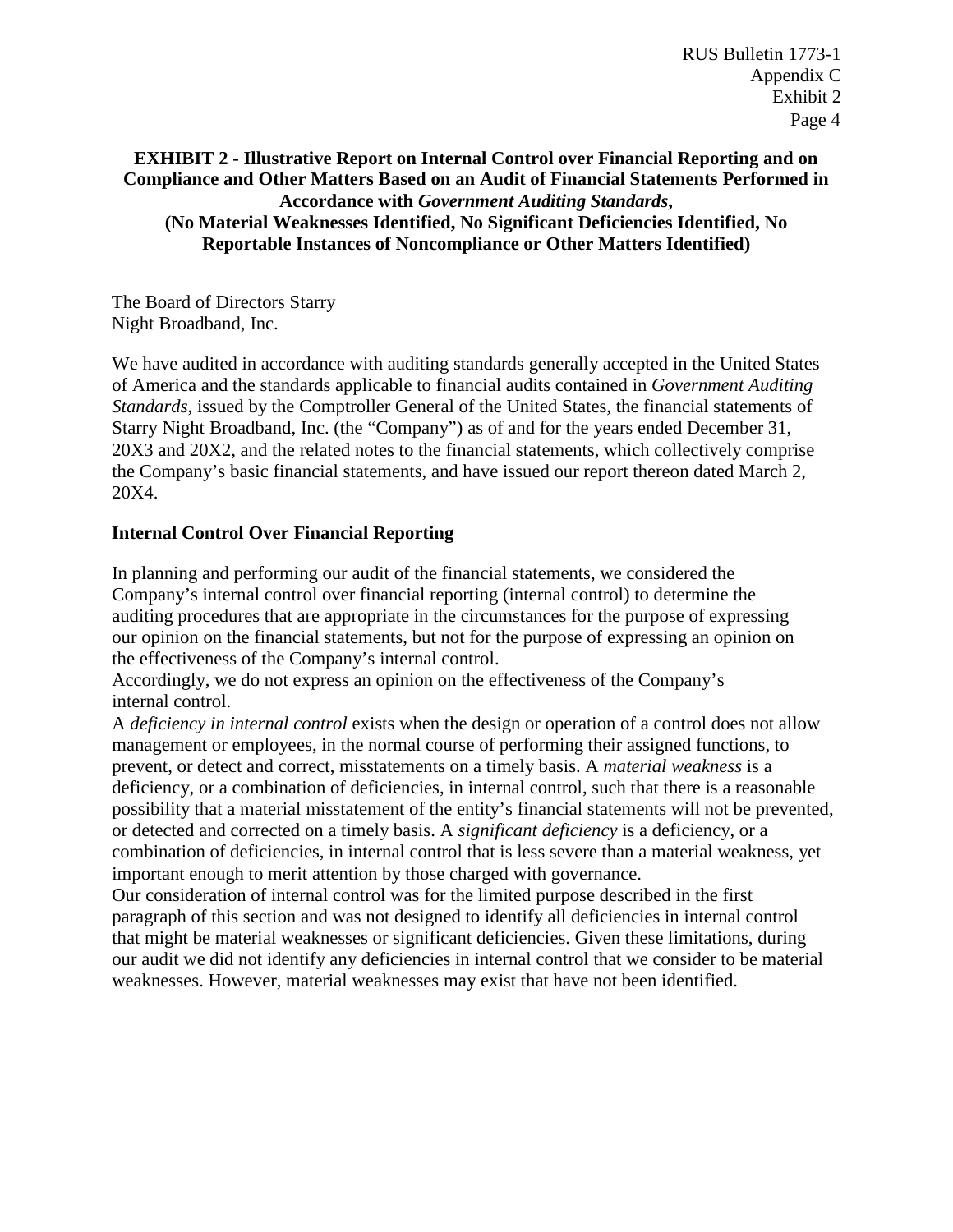### **Compliance and Other Matters**

As part of obtaining reasonable assurance about whether the Company's financial statements are free from material misstatement, we performed tests of its compliance with certain provisions of laws, regulations, contracts, and grant agreements, noncompliance with which could have a direct and material effect on the determination of financial statement amounts. However, providing an opinion on compliance with those provisions was not an objective of our audit, and accordingly, we do not express such an opinion. The results of our tests disclosed no instances of noncompliance or other matters that are required to be reported under *Government Auditing Standards*

### **Purpose of this Report**

The purpose of this report is solely to describe the scope of our testing of the internal control and compliance and the results of that testing, and not to provide an opinion on the effectiveness of the entity's internal control or on compliance. This report is an integral part of an audit performed in accordance with Government Auditing Standards in considering the entity's internal control and compliance. Accordingly, this communication is not suitable for any other purpose.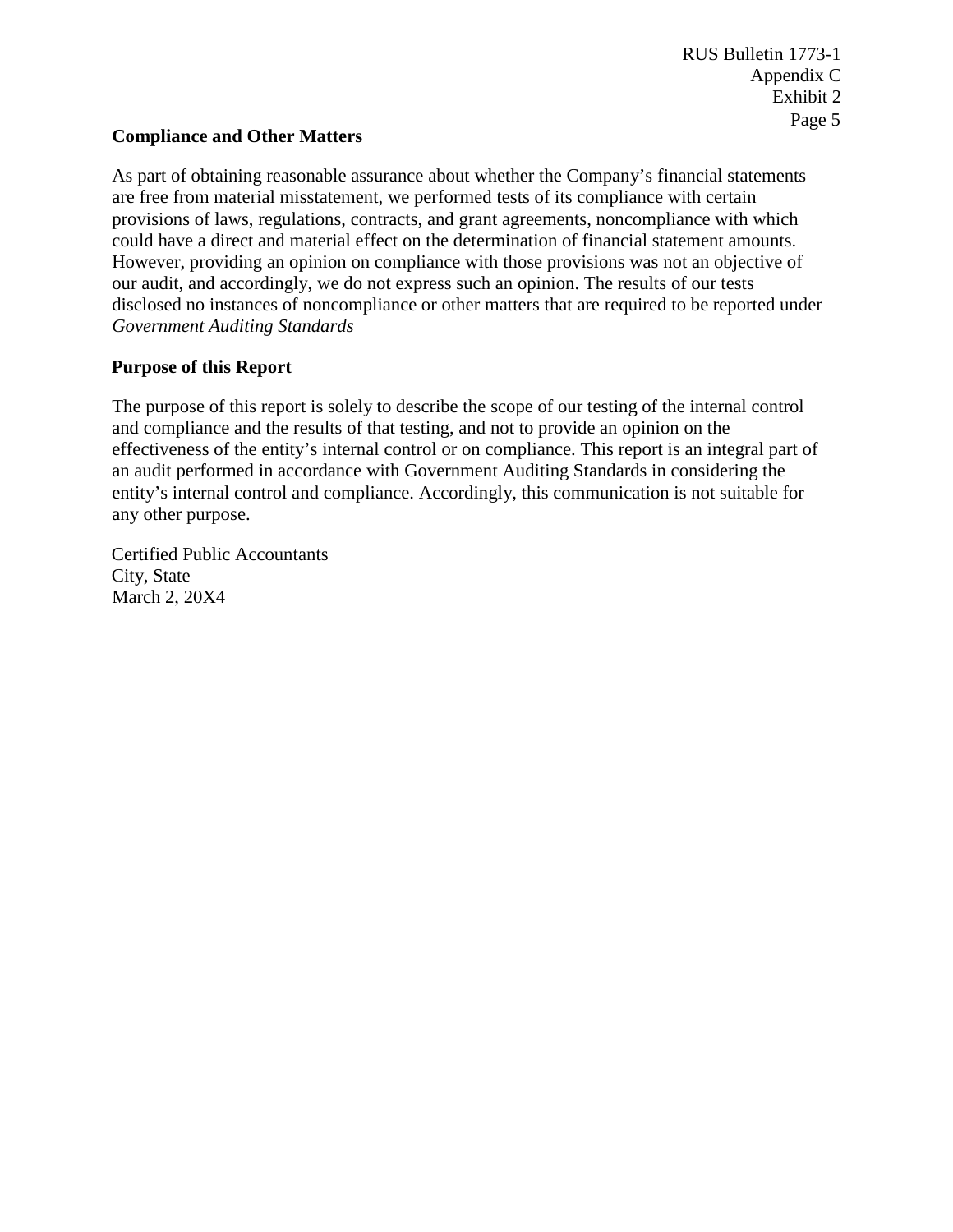### **EXHIBIT 3 - Illustrative Report on Internal Control over Financial Reporting and on Compliance and Other Matters Based on an Audit of Financial Statements Performed in Accordance with Government Auditing Standards (No Material Weaknesses Identified; Significant Deficiencies Identified; and Reportable Instances of Noncompliance and Other Matters Identified)**

The Board of Directors Starry Night Broadband, Inc.

We have audited in accordance with auditing standards generally accepted in the United States of America and the standards applicable to financial audits contained in *Government Auditing Standards*, issued by the Comptroller General of the United States, the financial statements of Starry Night Broadband, Inc. (the "Company") as of and for the years ended December 31, 20X3 and 20X2, and the related notes to the financial statements, which collectively comprise the Company's basic financial statements, and have issued our report thereon dated March 2, 20X4.

## **Internal Control Over Financial Reporting**

In planning and performing our audit of the financial statements, we considered the Company's internal control over financial reporting (internal control) to determine the auditing procedures that are appropriate in the circumstances for the purpose of expressing our opinion on the financial statements, but not for the purpose of expressing an opinion on the effectiveness of the Company's internal control.

|Accordingly, we do not express an opinion on the effectiveness of the Company's internal control.

A *deficiency in internal control* exists when the design or operation of a control does not allow management or employees, in the normal course of performing their assigned functions, to prevent, or detect and correct, misstatements on a timely basis. A *material weakness* is a deficiency, or a combination of deficiencies, in internal control, such that there is a reasonable possibility that a material misstatement of the entity's financial statements will not be prevented, or detected and corrected on a timely basis. A *significant deficiency* is a deficiency, or a combination of deficiencies, in internal control that is less severe than a material weakness, yet important enough to merit attention by those charged with governance.

Our consideration of internal control was for the limited purpose described in the first paragraph of this section and was not designed to identify all deficiencies in internal control that might be material weaknesses or significant deficiencies. Given these limitations, during our audit we did not identify any deficiencies in internal control that we consider to be material weaknesses. However, material weaknesses may exist that have not been identified. We did identify certain deficiencies in internal control, described in the accompanying schedule of findings and recommendations that we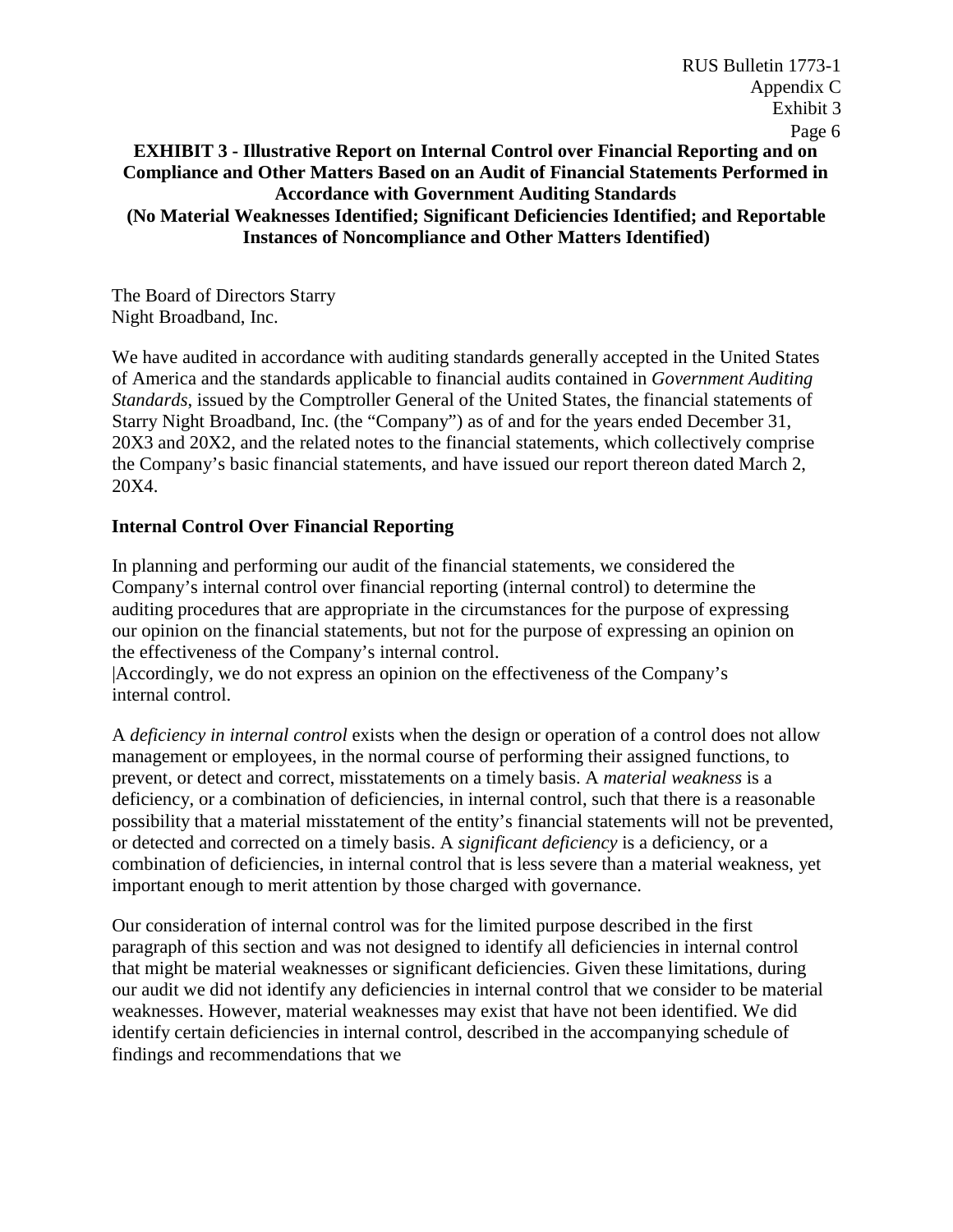consider to be significant deficiencies. [*List the reference numbers of the related findings*].

## **Compliance and Other Matters**

As part of obtaining reasonable assurance about whether the Company's financial statements are free from material misstatement, we performed tests of its compliance with certain provisions of laws, regulations, contracts, and grant agreements, noncompliance with which could have a direct and material effect on the determination of financial statement amounts. However, providing an opinion on compliance with those provisions was not an objective of our audit, and accordingly, we do not express such an opinion. The results of our tests disclosed instances of noncompliance or other matters that are required to be reported under *Government Auditing Standards* and which are described in the accompanying schedule of findings and recommendations. [*List the reference numbers of the related findings*].

### **Starry Night Broadband, Inc.'s Response to Findings**

The Company's responses to the findings identified in our audit are described in the accompanying schedule of findings and recommendations. The Company's responses were not subjected to the auditing procedures applied in the audit of the financial statements and, accordingly, we express no opinion on them.

### **Purpose of this Report**

The purpose of this report is solely to describe the scope of our testing of the internal control and compliance and the results of that testing, and not to provide an opinion on the effectiveness of the entity's internal control or on compliance. This report is an integral part of an audit performed in accordance with Government Auditing Standards in considering the entity's internal control and compliance. Accordingly, this communication is not suitable for any other purpose. Certified Public Accountants

City, State March 2, 20X4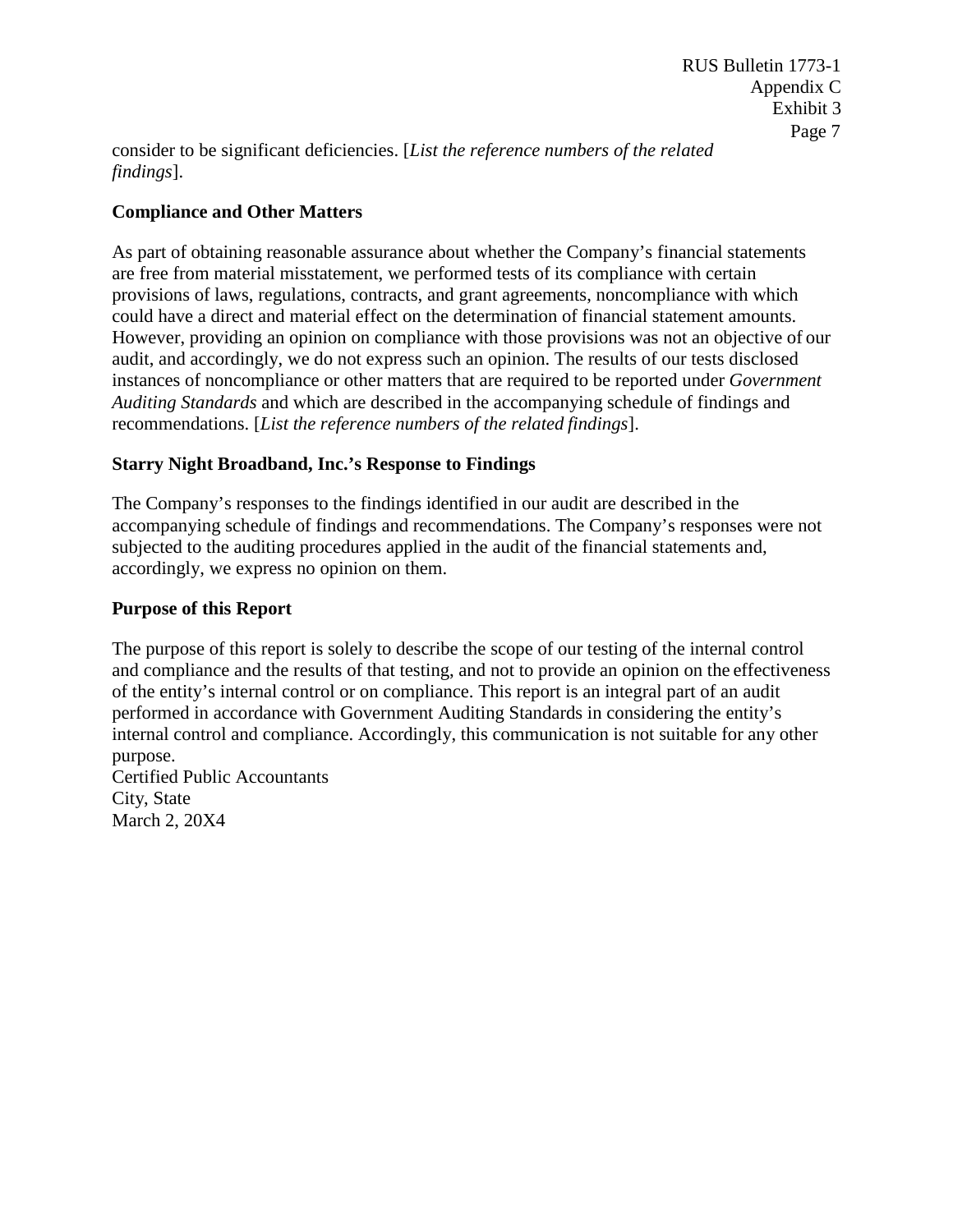RUS Bulletin 1773-1 Appendix C Exhibit 4 Page 8

# **EXHIBIT 4 - Illustrative Financial Statements**

## **STARRY NIGHT BROADBAND, INC. BALANCE SHEETS DECEMBER 31, 20X3 and 20X2 ASSETS (Notes 1 and 2)**

|                                                   | 20X3            | 20X2            |  |
|---------------------------------------------------|-----------------|-----------------|--|
| <b>Current Assets</b>                             |                 |                 |  |
|                                                   | 3,315,990<br>\$ | \$<br>2,763,078 |  |
| Accounts Receivable, less allowance for doubtful  |                 |                 |  |
| accounts of \$30,792 in 20X3 and \$48,119 in 20X2 |                 |                 |  |
|                                                   | 614,110         | 796,324         |  |
|                                                   | 11,816          | 15,480          |  |
|                                                   | 161,713         | 192744          |  |
|                                                   | 911,653         | 759,826         |  |
|                                                   | 5,015,282       | 4,527,452       |  |
| <b>Noncurrent Assets</b>                          |                 |                 |  |
|                                                   |                 |                 |  |
| Certificates<br>of                                | 253,628         | 289744          |  |
| Intangibles assets, net of amortization           | 624,705         | 707,204         |  |
|                                                   | 98,896          | 110,696         |  |
|                                                   | 977,229         | 1,107,644       |  |
| <b>Property, Plant and Equipment</b>              |                 |                 |  |
| Telecommunications plant in service               | 50,677,948      | 39,500,279      |  |
|                                                   | 1,009,839       | 711,891         |  |
|                                                   | 26,826,496      | 25,187,018      |  |
|                                                   | 78,514,283      | 65,399,188      |  |
|                                                   | 29,919,841      | 25618,725       |  |
|                                                   | 48,594,442      | 39,780,463      |  |
|                                                   | 7,037,340       | 2,033,978       |  |
|                                                   | 55,631,782      | 41,814,441      |  |
|                                                   |                 |                 |  |
|                                                   | \$61,624,293    | \$47,449,537    |  |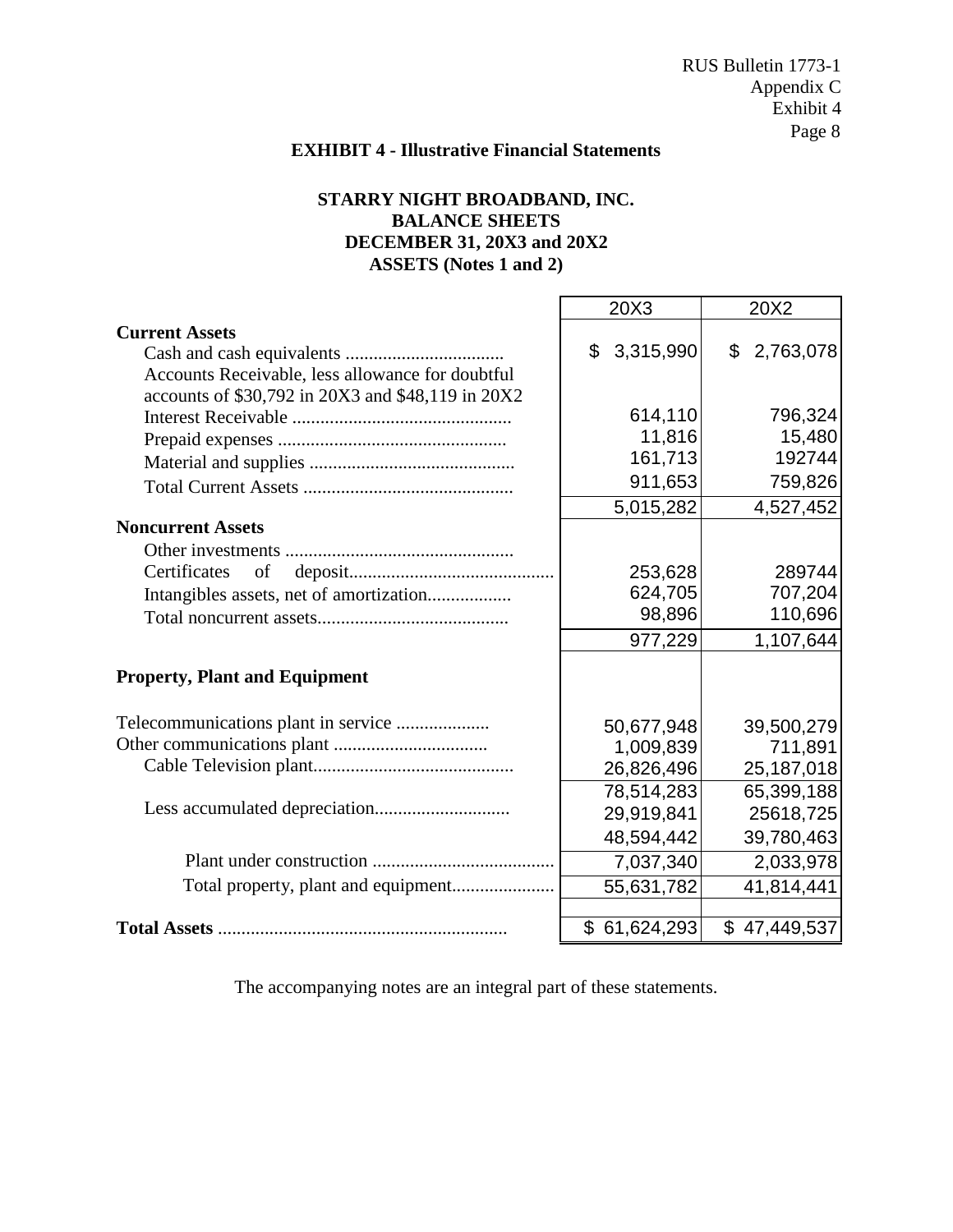RUS Bulletin 1773-1 Appendix C Exhibit 4 Page 9

## **STARRY NIGHT BROADBAND, INC. BALANCE SHEETS DECEMBER 31, 20X3 and 20X2 LIABILITIES AND RETAINED EARNINGS (Note 2)**

|                                                    | 20X3            | 20X2                      |  |
|----------------------------------------------------|-----------------|---------------------------|--|
| <b>Current Liabilities</b>                         |                 |                           |  |
|                                                    | \$<br>1,446,793 | $\mathfrak{L}$<br>929,000 |  |
|                                                    | 1,405,586       | 1,112,624                 |  |
| Advanced billings and customer deposits            | 97,953          | 75,170                    |  |
|                                                    | 140,965         | 134,570                   |  |
|                                                    | 3,091,297       | 2,261,364                 |  |
| <b>Noncurrent liabilities and deferred credits</b> |                 |                           |  |
|                                                    | 7,268,640       | 6,714,962                 |  |
| Deferred grant revenue, less current portion       | 4,463,420       | 4,477,864                 |  |
|                                                    | 4,180,589       | 5,953,115                 |  |
| Long-term debt, less current maturities (Note 4)   | 23,976,059      | 12,586,747                |  |
| Total noncurrent liabilities and deferred credits  | 39,888,708      | 29,732,688                |  |
| <b>Stockholder's Equities</b>                      |                 |                           |  |
| Capital Stock - Common \$1 par value-10,260,000    |                 |                           |  |
| shares authorized; 7,111,613 outstanding 20X3 and  |                 |                           |  |
| 20X2.                                              | 7,111,613       | 7,111,613                 |  |
|                                                    | 3,882,076       | 1,522,985                 |  |
|                                                    | 7,650,599       | 6,820,887                 |  |
|                                                    | 18,644,288      | 15,455,485                |  |
|                                                    |                 |                           |  |
|                                                    | \$61,624,293    | \$47,449,537              |  |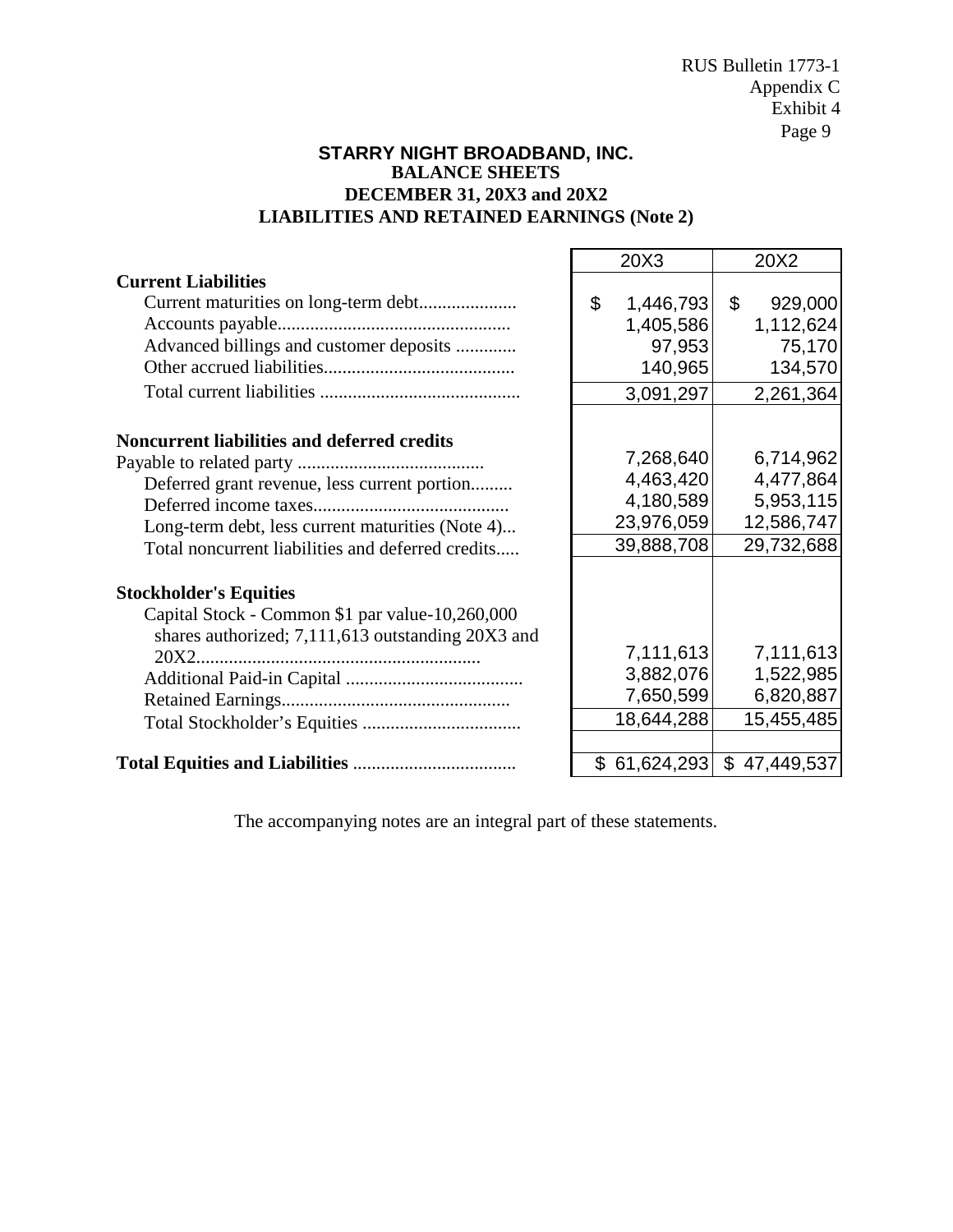### **STARRY NIGHT BROADBAND, INC. STATEMENTS OF INCOME AND RETAINED EARNINGS FOR THE YEARS ENDED DECEMBER 31, 20X3 and 20X2**

|                                                   | 20X3             | 20X2            |
|---------------------------------------------------|------------------|-----------------|
| <b>Revenues</b>                                   |                  |                 |
|                                                   | \$<br>3,112,823  | \$<br>3,123,276 |
|                                                   | 2,361,996        | 2,615,180       |
|                                                   | 1,421,992        | 1,421,897       |
|                                                   | 7,038,322        | 6,410,994       |
|                                                   | 5,067,369        | 4,913,323       |
|                                                   | 1,523,021        | 1,955,889       |
|                                                   | 1,759,794        | 1,881,155       |
|                                                   | 1,176,647        | 1,076,137       |
|                                                   | (35, 405)        | (37, 166)       |
|                                                   | \$23,426,559     | \$23,360,685    |
| <b>Operating Expenses</b>                         |                  |                 |
|                                                   | 1,682,086        | 1,264,924       |
|                                                   | 2,399,847        | 2,426,729       |
|                                                   | 1,798,120        | 1,664,953       |
| Cost of cable television programming              | 5,715,359        | 4,484,349       |
|                                                   | 6,308,512        | 5,255,874       |
|                                                   | 3,335,192        | 3,305,517       |
|                                                   | 1,268,692        | 1,175,190       |
|                                                   | 1,117,297        | 1,508,233       |
|                                                   | 120,343          | 113,579         |
|                                                   | 23,745,448       | 21,199,348      |
|                                                   | \$<br>(318, 889) | \$<br>2,161,337 |
| <b>Other Income (Expense)</b>                     |                  |                 |
|                                                   | 21,798           | 23,393          |
|                                                   | (645,723)        | (371,654)       |
|                                                   | (623,925)        | (348,261)       |
| (Loss) Income Before Income Taxes                 | (942, 814)<br>\$ | 1,813,076<br>\$ |
| <b>Benefit from (Provision for) Income Taxes </b> | 1,772,526        | (674, 545)      |
|                                                   | \$829,712        | 1,138,531<br>\$ |
| <b>Retained Earnings at Beginning of Year </b>    | 6,820,887        | 5,682,356       |
|                                                   | \$7,650,599      | \$6,820,887     |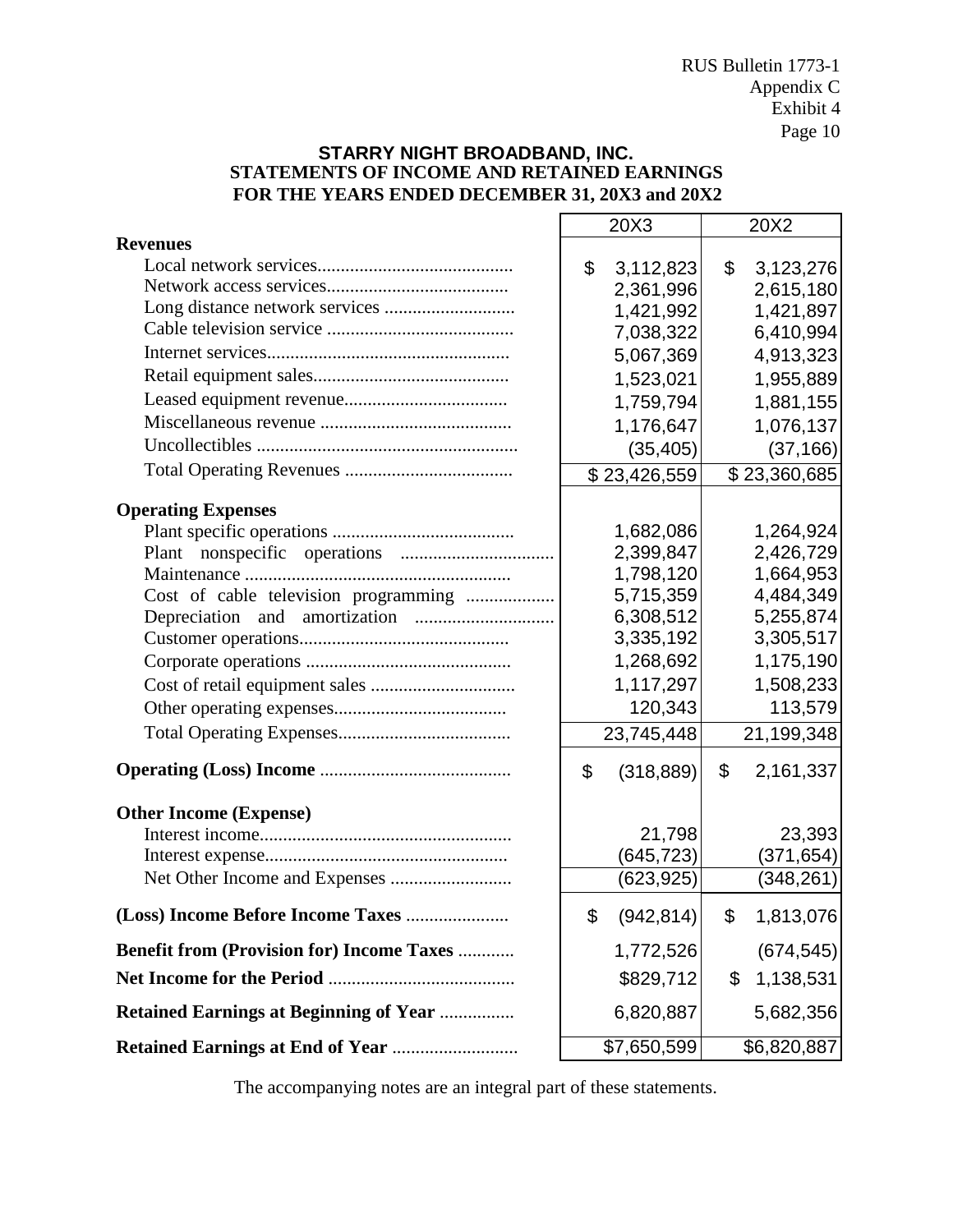RUS Bulletin 1773-1 Appendix C Exhibit 4 Page 11

### **STARRY NIGHT BROADBAND, INC. STATEMENTS OF CASH FLOWS**

# **FOR THE YEARS ENDED DECEMBER 31, 20X3 and 20X2**

|                                               | 20X3            | 20X2           |
|-----------------------------------------------|-----------------|----------------|
|                                               |                 |                |
| <b>CASH FLOWS FROM OPERATING ACTIVITIES </b>  |                 |                |
|                                               | \$23,608,773    | \$23,446,329   |
| Cash Paid to Suppliers and Employee           | (17,640,322)    | (16,037,012)   |
|                                               | 18,134          | 27,210         |
|                                               | (645, 723)      | (371, 654)     |
| Net Cash Provided by Operating Activities     | 5,340,862       | 7,064,873      |
| <b>CASH FLOWS FROM INVESTING ACTIVITIES</b>   |                 |                |
| Construction and Acquisition of Plant         | (20, 762, 983)  | (11, 711, 221) |
| Changes in amounts due from related parties   | 4,239,357       | (959, 849)     |
|                                               | 240,183         |                |
|                                               |                 |                |
|                                               | (151, 827)      | 59,817         |
|                                               | 56,498          | 135,025        |
| Proceeds from temporary investments           |                 | 100,000        |
|                                               | (3,012,900)     | (2,782,500)    |
| <b>CASH FLOWS FROM FINANCING ACTIVITIES</b>   |                 |                |
|                                               | 12,732,147      | 7,760,479      |
|                                               | (1, 259, 368)   | (732, 249)     |
| Increase/(Decrease) in:                       |                 |                |
| <b>Consumer Deposits and Advance Payments</b> | 22,783          | (12, 727)      |
| Net Cash Provided by Financing Activities     | 11,495,562      | 7,015,503      |
|                                               |                 |                |
|                                               | 457,652         | 1,704,148      |
|                                               | 1,735,128       | 30,980         |
|                                               | \$<br>2,192,780 | \$1,735,128    |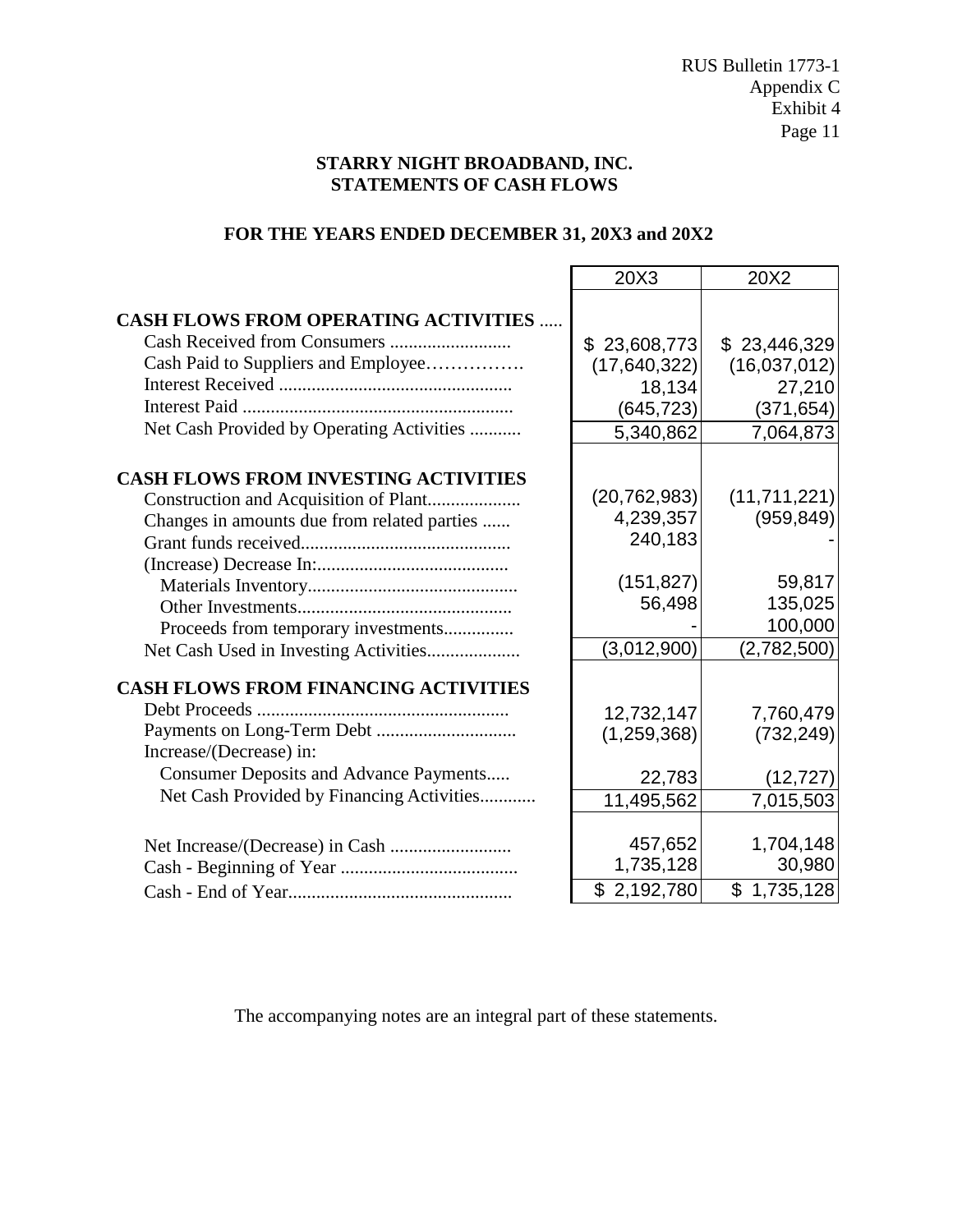|                                               |             | Page 12     |
|-----------------------------------------------|-------------|-------------|
| <b>RECONCILIATION OF NET MARGINS TO NET</b>   |             |             |
| <b>CASH PROVIDED BY OPERATING</b>             | 20X3        | 20X2        |
|                                               | \$829,712   | \$1,138,531 |
| Adjustments to Reconcile Net Margins to Net   |             |             |
| Cash Provided by Operating Activities:        |             |             |
|                                               | 6,308,512   | 5,255,874   |
| Recognition of deferred grant revenue         | (254, 627)  | (250, 388)  |
| Noncash patronage capital allocation          | (20, 382)   | (23, 641)   |
| Noncash reinvestment of temporary investments | (12,761)    | (5,086)     |
|                                               | (1,772,526) | 767,546     |
|                                               |             |             |
| Customer and Other Accounts Receivable        | 182,214     | 85,644      |
|                                               | 3,664       | (3,817)     |
|                                               | 31,031      | 22,165      |
|                                               |             |             |
|                                               | 39,630      | 71,873      |
| Other Current and Accrued Liabilities         | 6,395       | 6,172       |
|                                               | 4,511,150   | 5,926,342   |
| Net Cash Provided by Operating Activities     | \$5,340,862 | \$7,064,873 |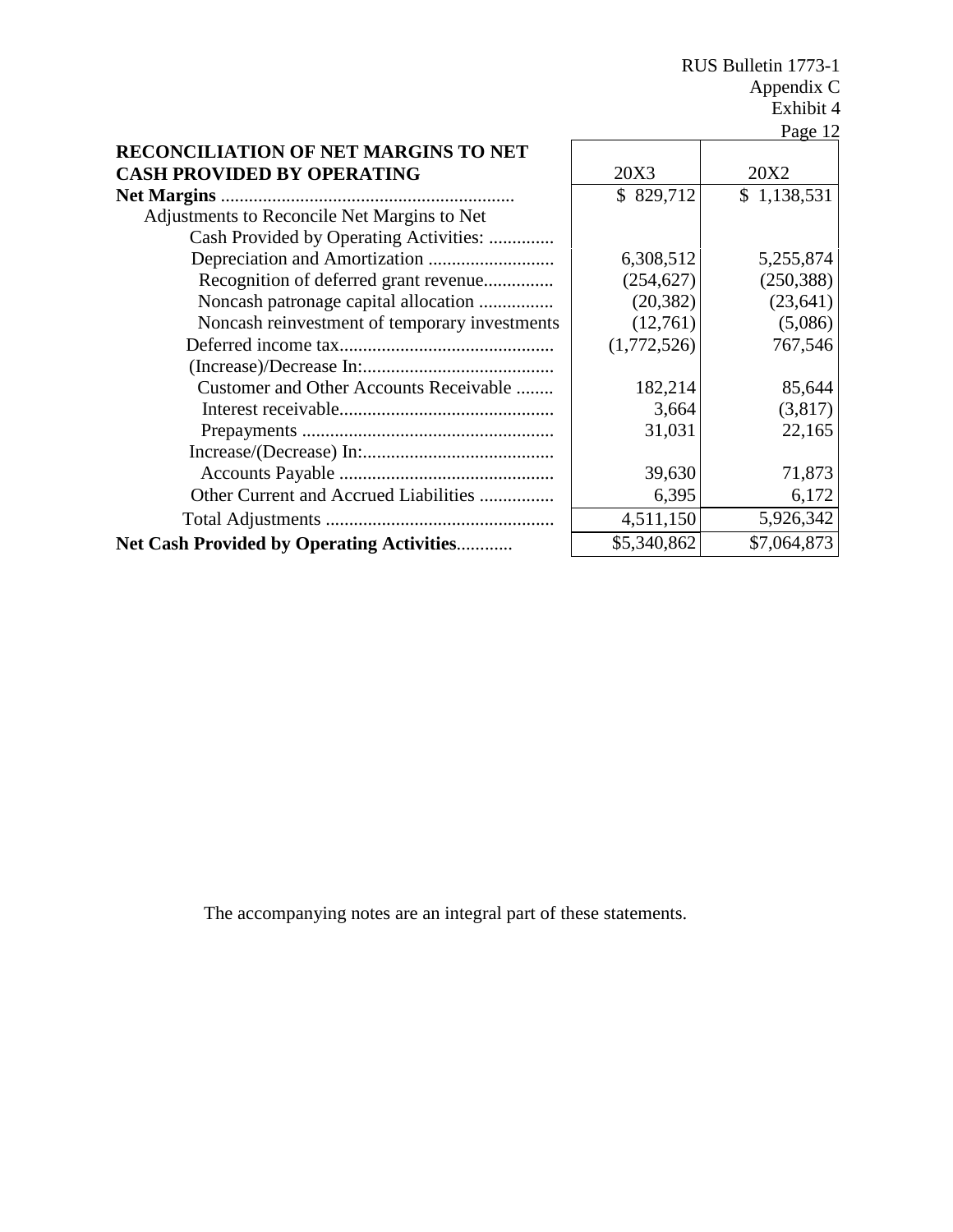### **RURAL COMMUNICATIONS NETWORK, INC. NOTES TO FINANCIAL STATEMENTS DECEMBER 31, 20X3 AND 20X2**

## **1. SUMMARY OF SIGNIFICANT ACCOUNTINGPOLICIES**

*[Include a brief description of the reporting entity's significant accounting policies in accordance with ASC Topic 235, Notes to Financial Statements.*

*Disclosure of accounting policies should identify and describe the accounting principles followed by the grantee and the methods of applying those principles that materially affect the determination of financial position, cash flow, and results of operations.*

*Disclosures of accounting policies do not have to be duplicated in this section if presented elsewhere as an integral part of the financial statements].*

### **2. OTHER INVESTMENTS**

|                                                   | 20X3         | 20X2      |  |
|---------------------------------------------------|--------------|-----------|--|
| CoBank                                            | 80,711<br>\$ | \$132,439 |  |
| <b>National Information Solutions Cooperative</b> | 148,462      | 134,633   |  |
| Other                                             | 24,455       | 22,672    |  |
| <b>Total Other Investments</b>                    | \$253,628    | \$289,744 |  |

# **3. PROPERTY, PLANT ANDEQUIPMENT**

Telephone and Video Plant in Service and under construction is stated at cost. Listed below are the major classes of the plant as of December 31, 20X3 and 20X2:

|                                    | 20X3          | 20X2          |  |
|------------------------------------|---------------|---------------|--|
| Telephone Plant in Service:        |               |               |  |
|                                    | \$<br>232,535 | \$<br>176,998 |  |
| Central office switching equipment | 837,281       | 837,281       |  |
|                                    | 8,068,606     | 6,245,384     |  |
|                                    | 41,539,526    | 32,240,616    |  |
| Subtotal                           | 50,677,948    | 39,500,279    |  |
| <b>Other Communications Plant</b>  |               |               |  |
|                                    | 276,111       | 30,659        |  |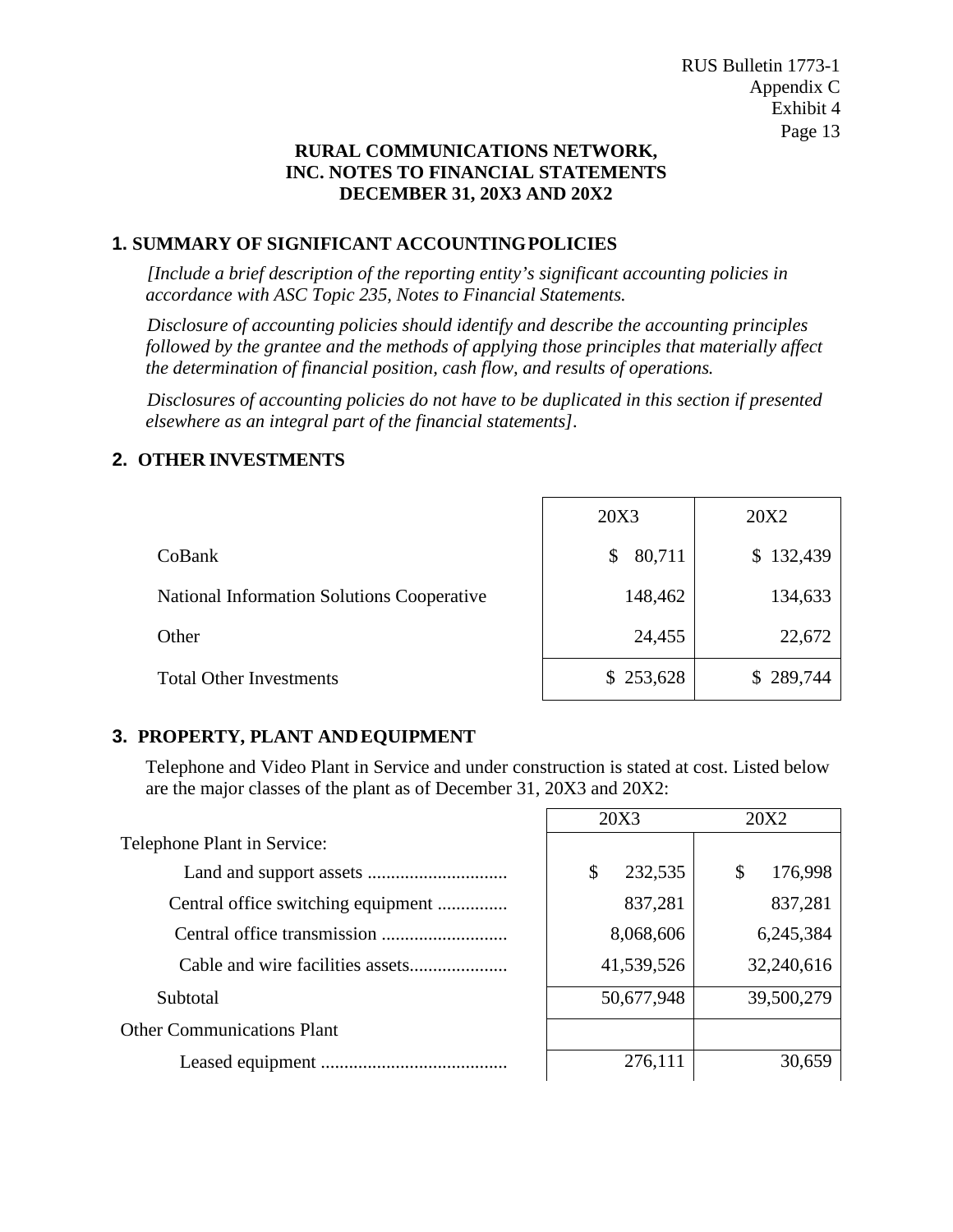|                                                        |              | RUS Bulletin 1773-1<br>Appendix C<br>Exhibit 4<br>Page 14 |
|--------------------------------------------------------|--------------|-----------------------------------------------------------|
|                                                        | 639          | 639                                                       |
|                                                        | 733,089      | 680,593                                                   |
| Subtotal                                               | 1,009,839    | 711,891                                                   |
| <b>Cable Television Plant</b>                          |              |                                                           |
|                                                        | 12,918,254   | 11,184,417                                                |
|                                                        | 11,835,672   | 12,036,972                                                |
|                                                        | 2,063,520    | 1,956,579                                                 |
|                                                        | 9,050        | 9,050                                                     |
| Subtotal                                               | 26,826,496   | 25,187,018                                                |
| Total telecommunications and other plant in<br>service | 78,514,283   | 65,399,188                                                |
| Construction work in process                           | 7,037,340    | 2,033,978                                                 |
| <b>Total Property, Plant and Equipment</b>             | \$85,551,623 | \$67,433,166                                              |

The Company provides for depreciation on a straight-line basis at annual rates which will amortize the depreciable property over its estimated useful life. Such provision, as a percentage of the average balance of telephone plant in service was 7.3 percent in 20X3 and 7.8 percent in 20X2.

### **4. LONG-TERM DEBT**

|                                                                          | 20X3         | 20X2        |
|--------------------------------------------------------------------------|--------------|-------------|
| <b>USDA/RD/RUS Notes (Broadband)</b>                                     |              |             |
| 3.15% Final maturity 2032                                                | \$19,779,212 | \$7,760,479 |
| 2.75% Final maturity 2035                                                | 4,576,856    | 4,517,906   |
|                                                                          | 24,356,068   | 12,278,385  |
| Note Payable – 1 <sup>st</sup> Bank & Trust; 5.5% Final<br>maturity 2018 | 548,919      | 671,422     |
| Capital lease obligation                                                 | 517,865      | 565,940     |
| <b>Total Debt</b>                                                        | 25,422,852   | 13,515,747  |
| <b>Less Current Maturities</b>                                           | (1,446,793)  | (929,000)   |
|                                                                          | \$23,976,059 | 12,586,747  |

Substantially all assets are pledged as security for the debt, except for the note payable from above, which is unsecured. The covenants require the Company to meet certain financial ratios. The Company was in compliance with or obtained waivers for all covenants at December 31, 20X3 and 20X2.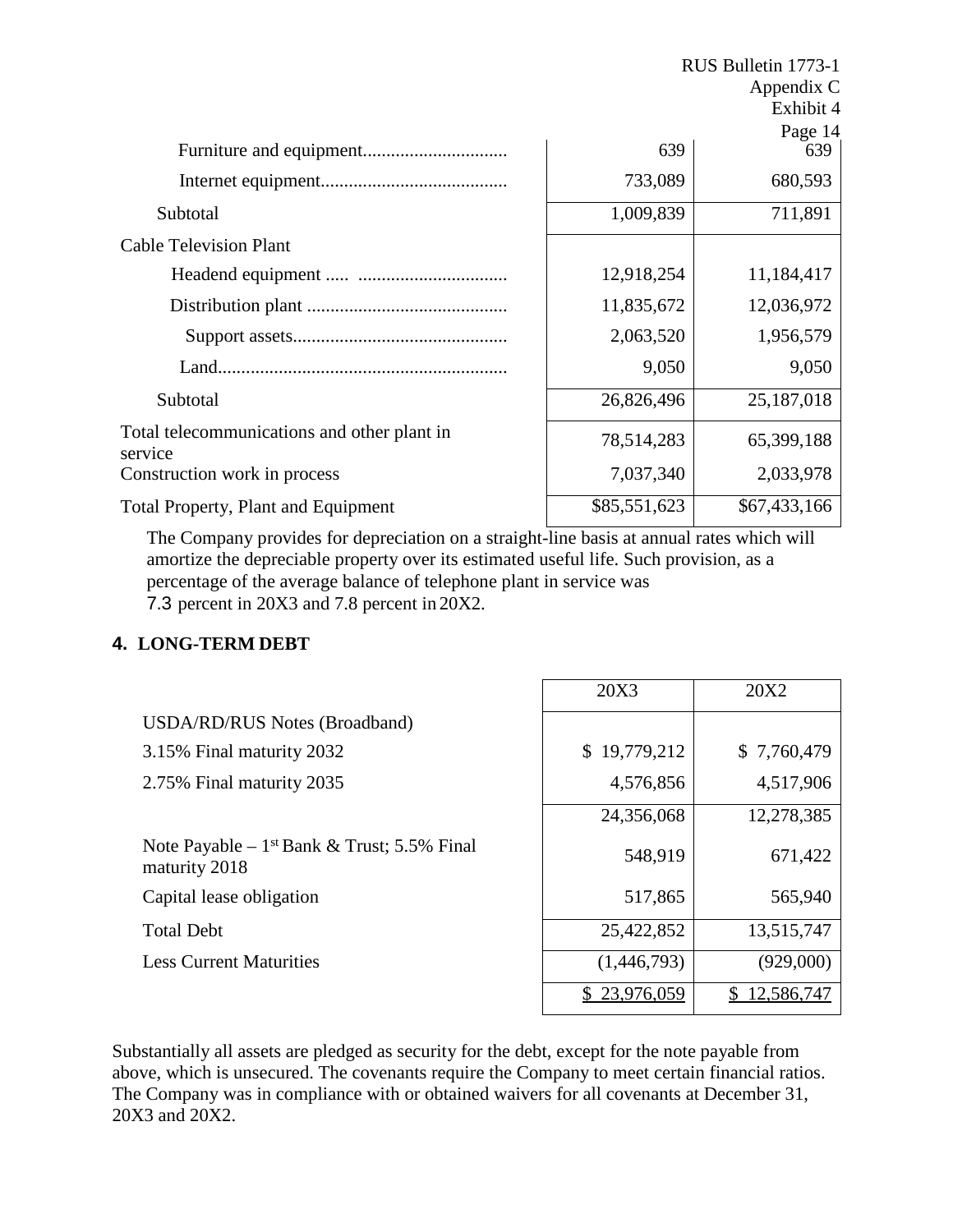|      | <b>RD/RUS</b> | $1st$ Bank $\&$<br>Trust | Capital Leases | Total           |
|------|---------------|--------------------------|----------------|-----------------|
| 20X4 | \$1,047,048   | \$129,532                | \$270,213      | 1,446,793<br>\$ |
| 20X5 | 1,078,332     | 136,668                  | 129,287        | 1,207,619       |
| 20X6 | 1,110,803     | 144,197                  | 118,365        | 1,229,168       |
| 20X7 | 1,141,478     | 138,522                  |                | 1,141,478       |
| 20X8 | 1,180,000     |                          |                | 1,180,000       |

It is estimated that principal repayments on the capital lease and long-term debt obligation for the next five years ending December 31 are as follows:

### **5. RELATED PARTYTRANSACTIONS**

Corporation X owns 100% of the issued and outstanding shares of the Company. Due to the entities being under common control, the operating results or financial position of the entity could be significantly different from those that would have been obtained if the entities were autonomous.

Corporation X provides certain management, customer service, billing and collection, and other services and facilities to the Company. Charges per operation and maintenance agreements were \$5,250,000 and \$5,000,000 for the years ended December 31, 20X3 and 20X2, respectively.

## **6. AMERICAN RECOVERY AND REINVESTMENT ACT LOAN AND GRANT PROGRAM**

The Company was awarded a loan/grant pursuant to the American Recovery and Reinvestment Act of 2009 to finance the construction of a broadband infrastructure project in rural areas. The project was funded with USDA loans totaling \$5,782,361 and a grant in the same amount through the Broadband Initiatives Program, administered by RUS. The Company is required to contribute 25% of the project cost. The Company received grant and loan funds of \$4,968,435 and \$4,968,435, respectively, through December 31, 20X3. These loans have a final maturity date of July 18, 20Y5. The grant funds received have been recorded as deferred revenue on the balance sheet and are being recognized as revenue over the average estimated useful life of the property purchased and constructed which is 19 years.

Total revenue recognized is \$254,628 and \$250,388 for the years ending December 31, 20X3 and 20X2, respectively. This revenue has been recorded as miscellaneous in the statement of income.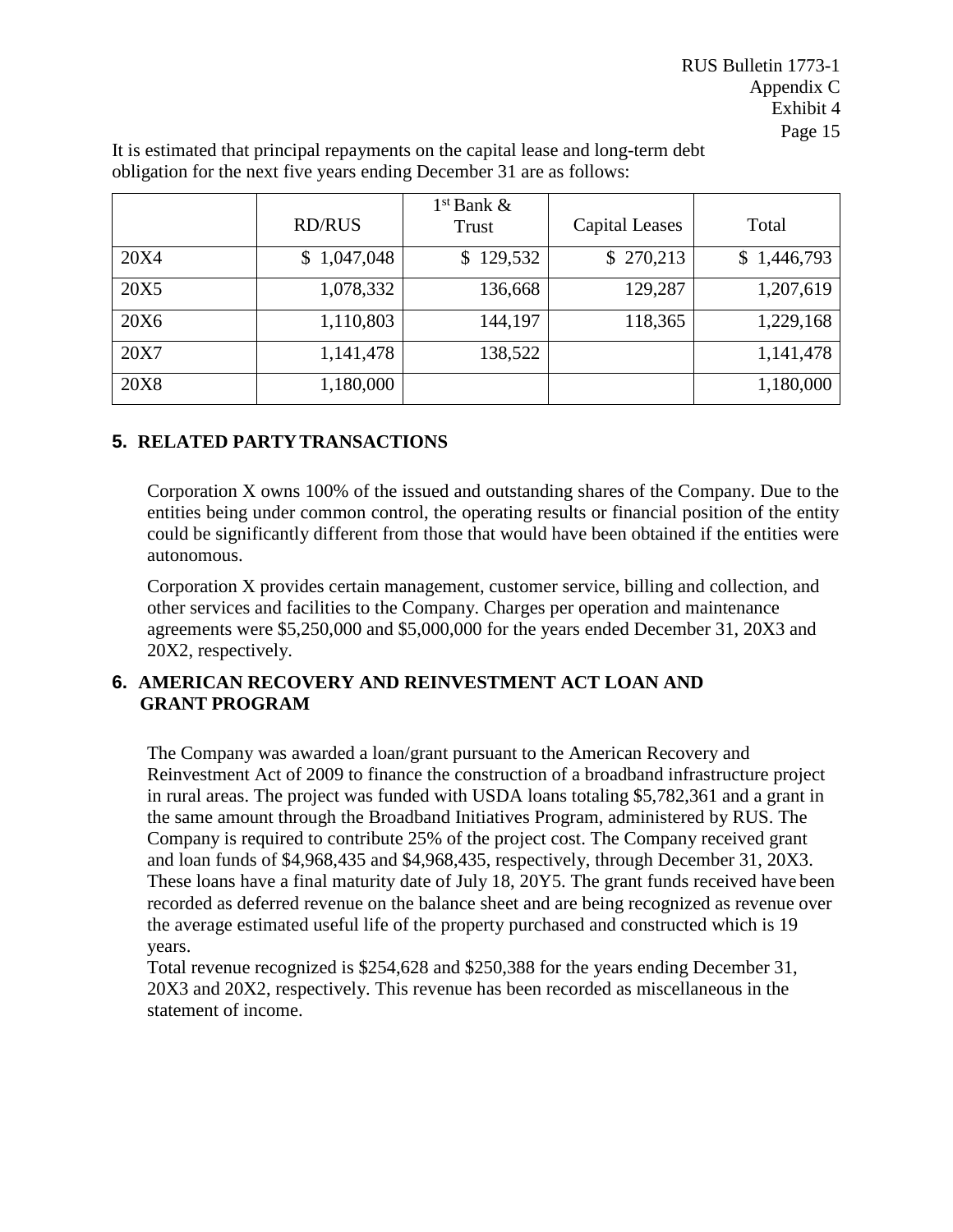## **EXHIBIT 5 - Illustrative Independent Auditors' Report on Compliance with Aspects of Contractual Agreements and Regulatory Requirements for Grantees**

RUS requires that CPAs auditing RUS borrowers provide a report on compliance with aspects of contractual agreements and regulatory requirements in accordance with §1773.33. This letter must be signed by the CPA, bear the same date as the auditor's report, and be addressed to the borrower's board of directors.

Board of Directors Starry Night Broadband, Inc. [City, State]

Independent Auditor's Report

We have audited, in accordance with auditing standards generally accepted in the United States of America and the standards applicable to financial audits contained in *Government Auditing Standards* issued by the Comptroller General of the United States, the financial statements of Starry Night Broadband, Inc., (the "Company") which comprise the balance sheet as of December 31, 20X3, and the related statements of revenue and patronage capital, changes in cash flows for the year then ended, and the related notes to the financial statements, and have issued our report thereon dated March 2, 20X4. In accordance with *Government Auditing Standards*, we have also issued our report dated March 2, 20X4, on our consideration of the Company's internal control over financial reporting and on our tests of its compliance with certain provisions of laws, regulations, contracts and grant agreements and other matters. No reports other than the reports referred to above and our schedule of findings and recommendations related to our audit have been furnished to management.

In connection with our audit, nothing came to our attention that caused us to believe that the Company failed to comply with the terms, covenants, provisions, or conditions of their loan, grant, and security instruments as set forth in 7 CFR Part 1773, *Policy on Audits of Rural Utilities Service Borrowers and Grantees,* §1773.33, insofar as they relate to accounting matters as enumerated below. However, our audit was not directed primarily toward obtaining knowledge of noncompliance. Accordingly, had we performed additional procedures, other matters may have come to our attention regarding the Company's noncompliance with the above-referenced terms, covenants, provisions, or conditions of the contractual agreements and regulatory requirements, insofar as they relate to accounting matters. In connection with our audit, we noted no matters regarding the Company's accounting and records to indicate that Starry Night Broadband, Inc. did not:

Maintain adequate and effective accounting procedures;

Utilize adequate and fair methods for accumulating and recording labor, material, and overhead costs, and the distribution of these costs to construction, retirement, and maintenance or other expense accounts;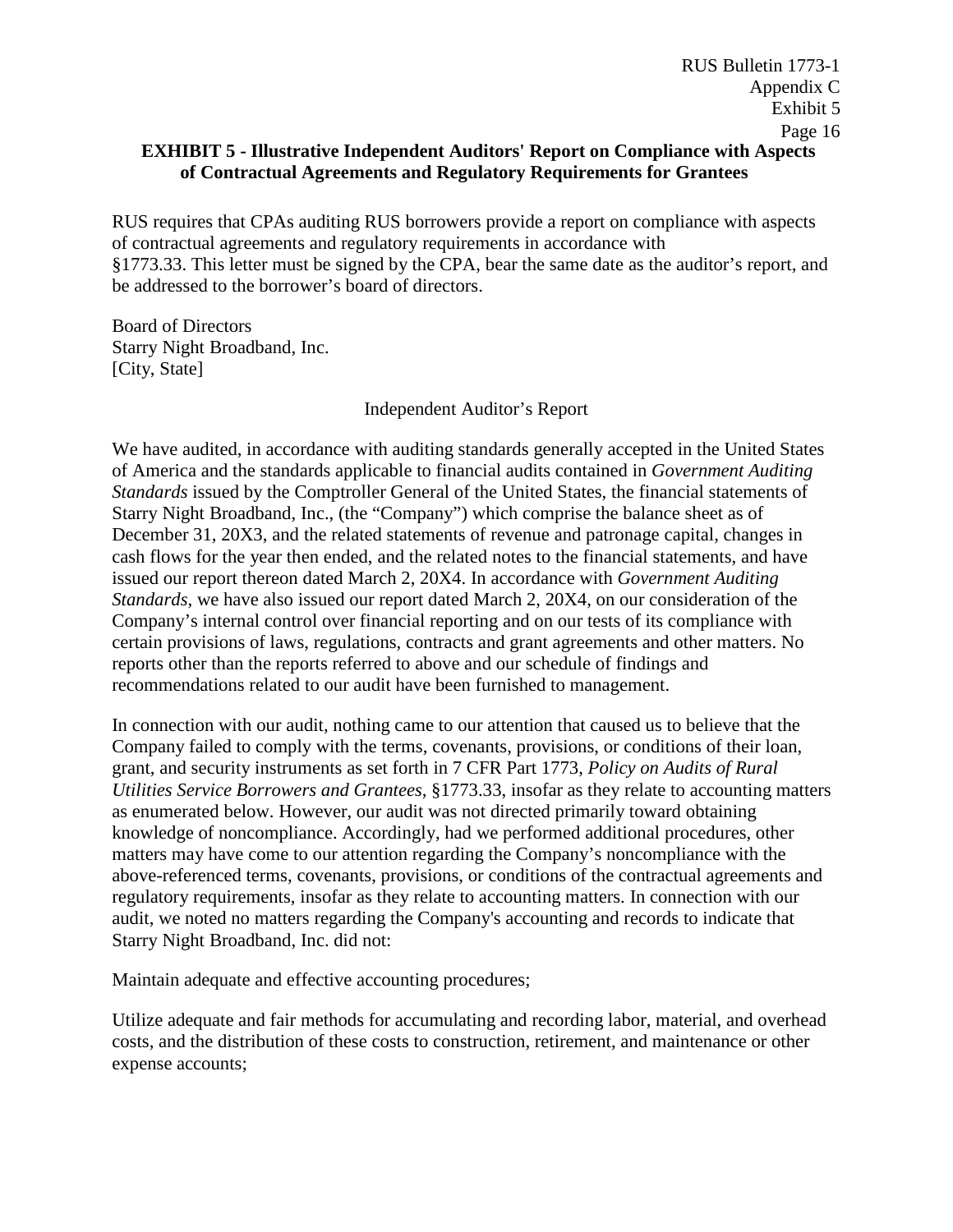Reconcile continuing property records to the controlling general ledger plant accounts; Clear

construction accounts and accrue depreciation on completed construction; Record and properly

price the retirement of plant;

Maintain adequate control over materials and supplies;

Prepare and submit accurate and timely Financial & Statistical Reports.

Disclose material related party transactions in the financial statements, in accordance with requirements for related parties in generally accepted accounting principles;

Comply with the requirements for the detailed schedule of investments.

The purpose of this report is solely to communicate, in connection with the audit of the financial statements, on compliance with aspects of contractual agreements and the regulatory requirements for telecommunications borrowers based on the requirements of 7 CFR Part 1773, *Policy on Audits of Rural Utilities Service Borrowers and Grantees*. Accordingly, this report is not suitable for any other purpose.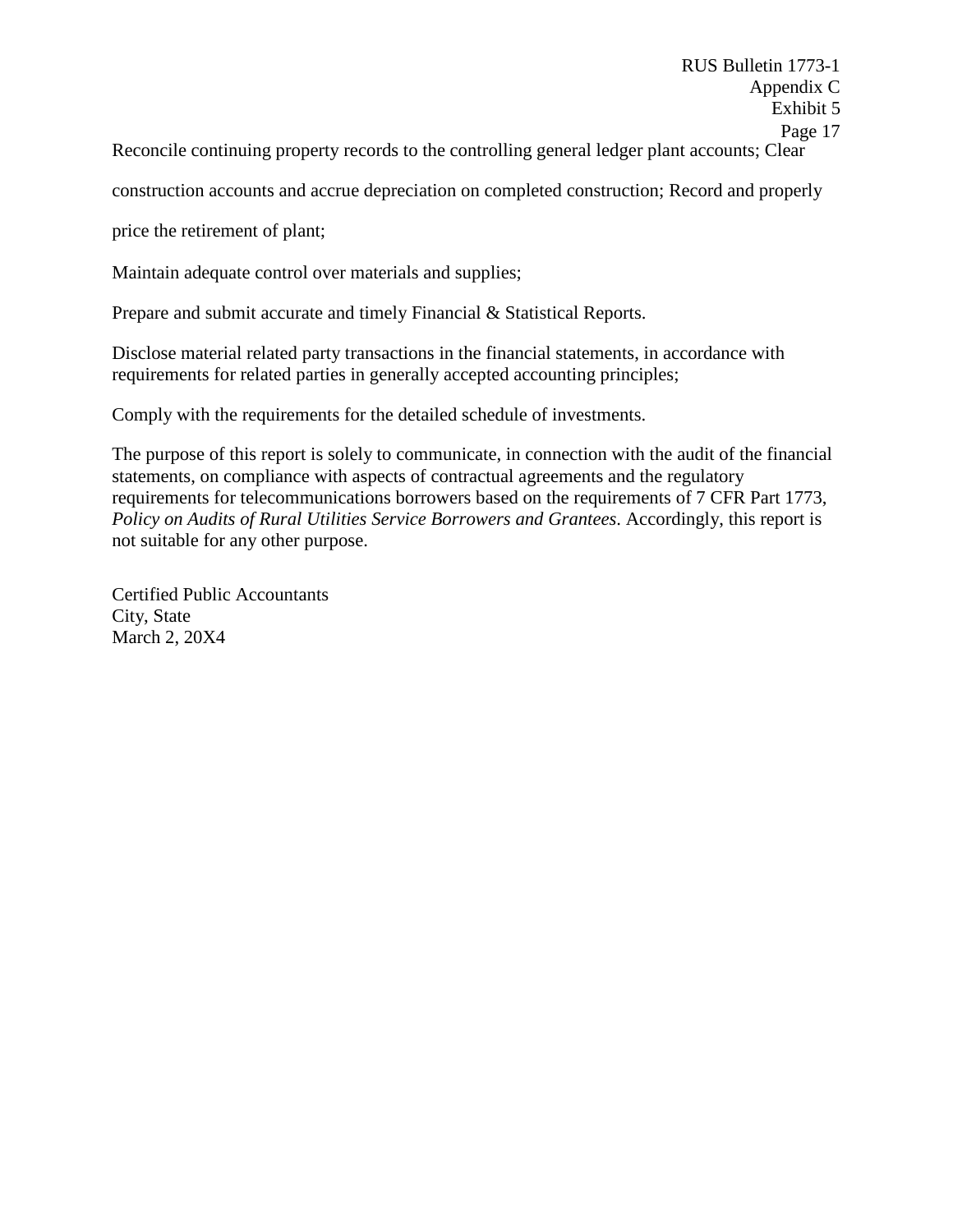### **EXHIBIT 6 – Illustrative Schedule of Findings and Recommendations for Broadband Borrowers**

Starry Night Broadband, Inc. Schedule of Findings and Recommendations For the Fiscal Year Ended December 31, 20X3

### **20X3 – 01 Finding**

**Criteria:** Inventory management requires that access to inventory be controlled at the warehouse to ensure proper control of material and supplies and to provide for physical security of company assets.

**Condition:** Obsolete inventory is included in the materials and supplies balance.

**Cause:** Obsolete inventory was stored in the warehouse along with current inventory. No one was responsible for the warehouse which allowed employees to remove and add anything to the warehouse with not control points.

**Effect or potential effect:** This resulted in an overstatement of inventory and an overstatement of net income.

**Recommendation:** Institute a policy of physically segregating and labeling obsolete inventory. Provide training to employees performing physical counts of inventory to ensure accuracy.

Assign responsibility to one manager.

**Management Response:** Management agrees with this recommendation.

**Corrective Action Planned or Taken:** Management is in the process of establishing inventory control procedures and of recruiting a warehouse manager. They are also in the process of configuring the warehouse to limit access to inventory.

Note: Management's response and the corrective action plan must be submitted separately and not included in this schedule (see §1773.4 (i)).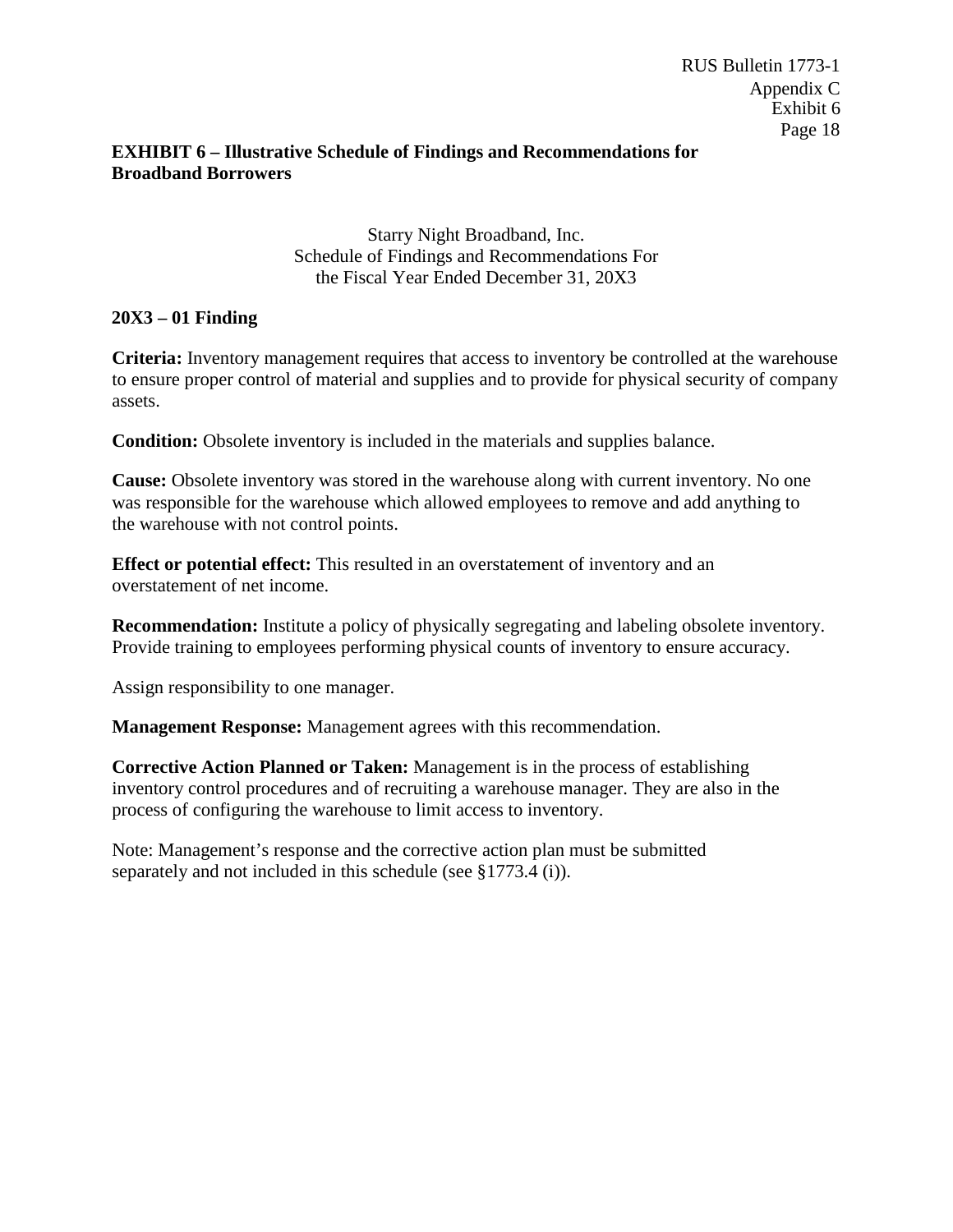### **APPENDIX D**

### **ILLUSTRATIVE REPORTS FOR**

#### **GRANTEES**

Appendix D includes an example of an auditor's report, report on internal control over financial reporting and on compliance and other matters based on an audit of financial statements performed in accordance with *Government Auditing Standards*, financial statements and accompanying notes, report on compliance with aspects of contractual agreements and regulatory requirements and schedule of findings and recommendations for a grantee. The sample auditor's report is intended as a guide only and, while it is recommended that the format be followed, each auditor's report should be prepared to adequately cover the circumstances. To the extent possible, it should be used as a guide in preparing auditor's reports for grantees.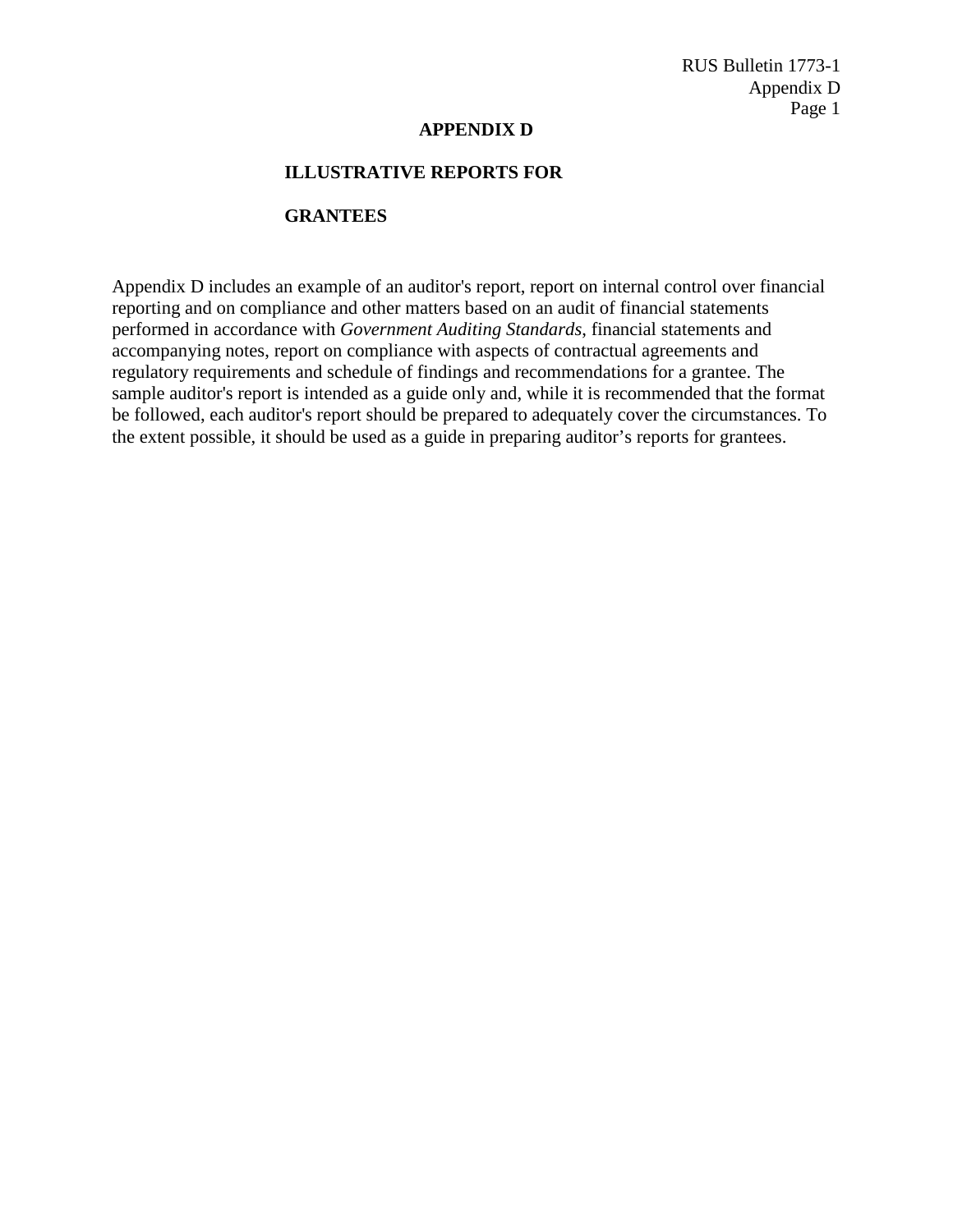#### **EXHIBIT 1 – Illustrative Auditor's Report**

The Board of Directors Rural Network Systems, Inc.

#### *Independent Auditor's Report*

### **Report on the Financial Statements**

We have audited the accompanying financial statements of Rural Network Systems, Inc., (the "Company") which comprise the balance sheets as of December 31, 20X3 and 20X2, and the related statements of income and stockholder's equity, and cash flows for the years then ended, and the related notes to the financial statements.

### **Management's Responsibility for the Financial Statements**

Management is responsible for the preparation and fair presentation of these financial statements in accordance with the accounting principles generally accepted in the United States of America; this includes the design, implementation and maintenance of internal control relevant to the preparation and fair presentation of financial statements that are free from material misstatement, whether due to fraud or error.

### **Auditor's Responsibility**

Our responsibility is to express an opinion on these financial statements based on our audit. We conducted our audit in accordance with auditing standards generally accepted in the United States of America and the standards applicable to financial audits contained in *Government Auditing Standards*, issued by the Comptroller General of the United States. Those standards require that we plan and perform the audit to obtain reasonable assurance about whether the financial statements are free from material misstatement.

An audit involves performing procedures to obtain audit evidence about the amounts and disclosures in the financial statements. The procedures selected depend on the auditor's judgment, including the assessment of the risks of material misstatement of the financial statements, whether due to fraud or error. In making those risk assessments, the auditor considers internal control relevant to the entity's preparation and fair presentation of the financial statements in order to design audit procedures that are appropriate in the circumstances, but not for the purpose of expressing an opinion on the effectiveness of the entity's internal control. Accordingly, we express no such opinion. An audit also includes evaluating the appropriateness of accounting policies used and the reasonableness of significant accounting estimates made by management, as well as evaluating the overall presentation of the financial statements.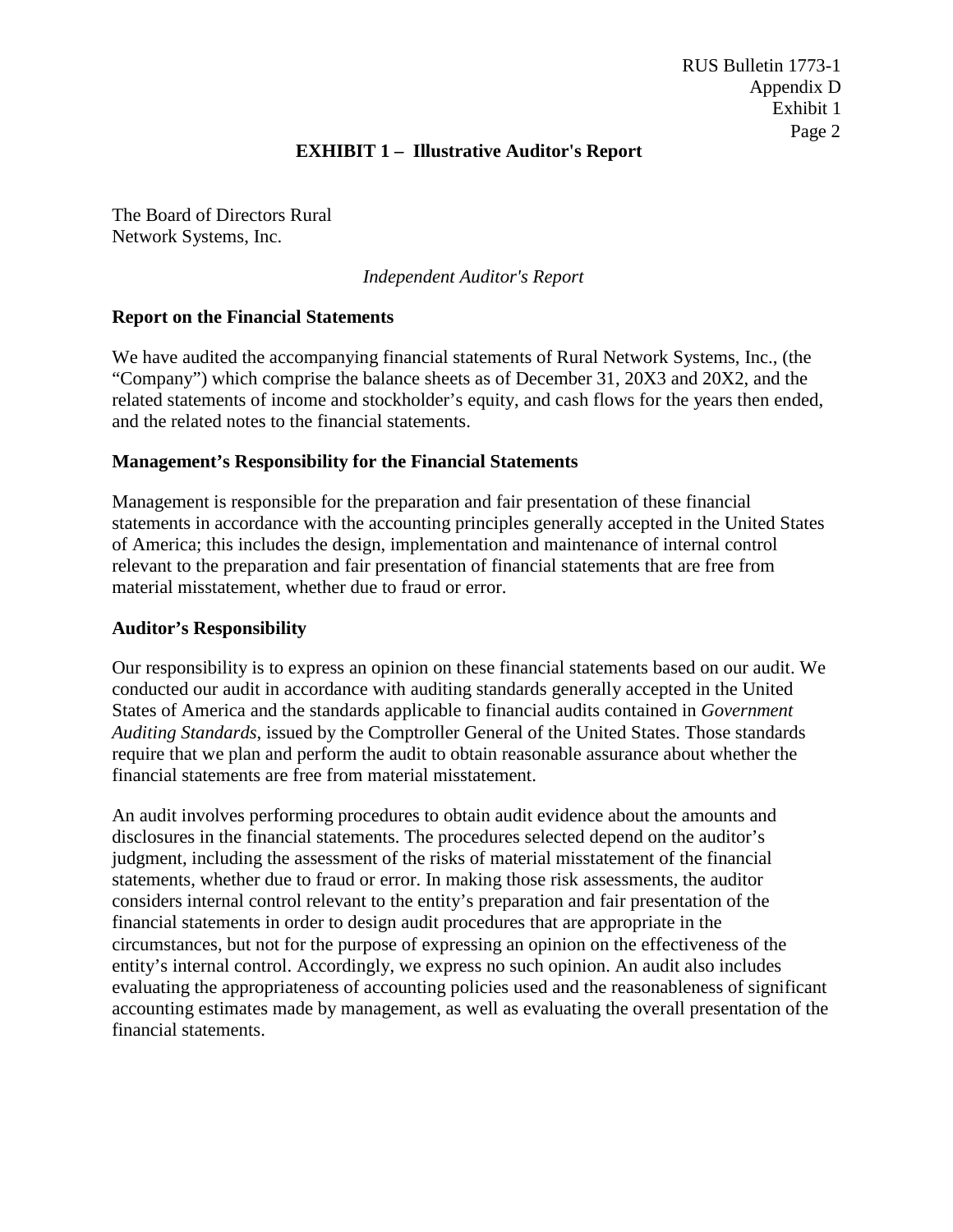We believe that the audit evidence we have obtained in sufficient and appropriate to provide a basis for our audit opinion.

## **Opinion**

In our opinion, the financial statements referred to above present fairly, in all material respects, the financial position of the Company as of December 31, 20X3 and 20X2, and the results of its operations and its cash flows for the years then ended in accordance with accounting principles generally accepted in the United States of America.

### **Other Matters**

[This section is used for discussing supplementary or other information.]

## **Other Reporting Required by Government Auditing Standards**

In accordance with *Government Auditing Standards*, we have also issued our report dated March 2, 20X4, on our consideration of the Company's internal control over financial reporting and on our tests of its compliance with certain provisions of laws, regulations, contracts and grant agreements and other matters. The purpose of that report is to describe the scope of our testing of internal control over financial reporting and compliance with the results of that testing, and not to provide an opinion on internal control over financial reporting or on compliance. That report is an integral part of an audit performed in accordance with *Government Auditing Standards* in considering the Company's internal control over financial reporting and compliance.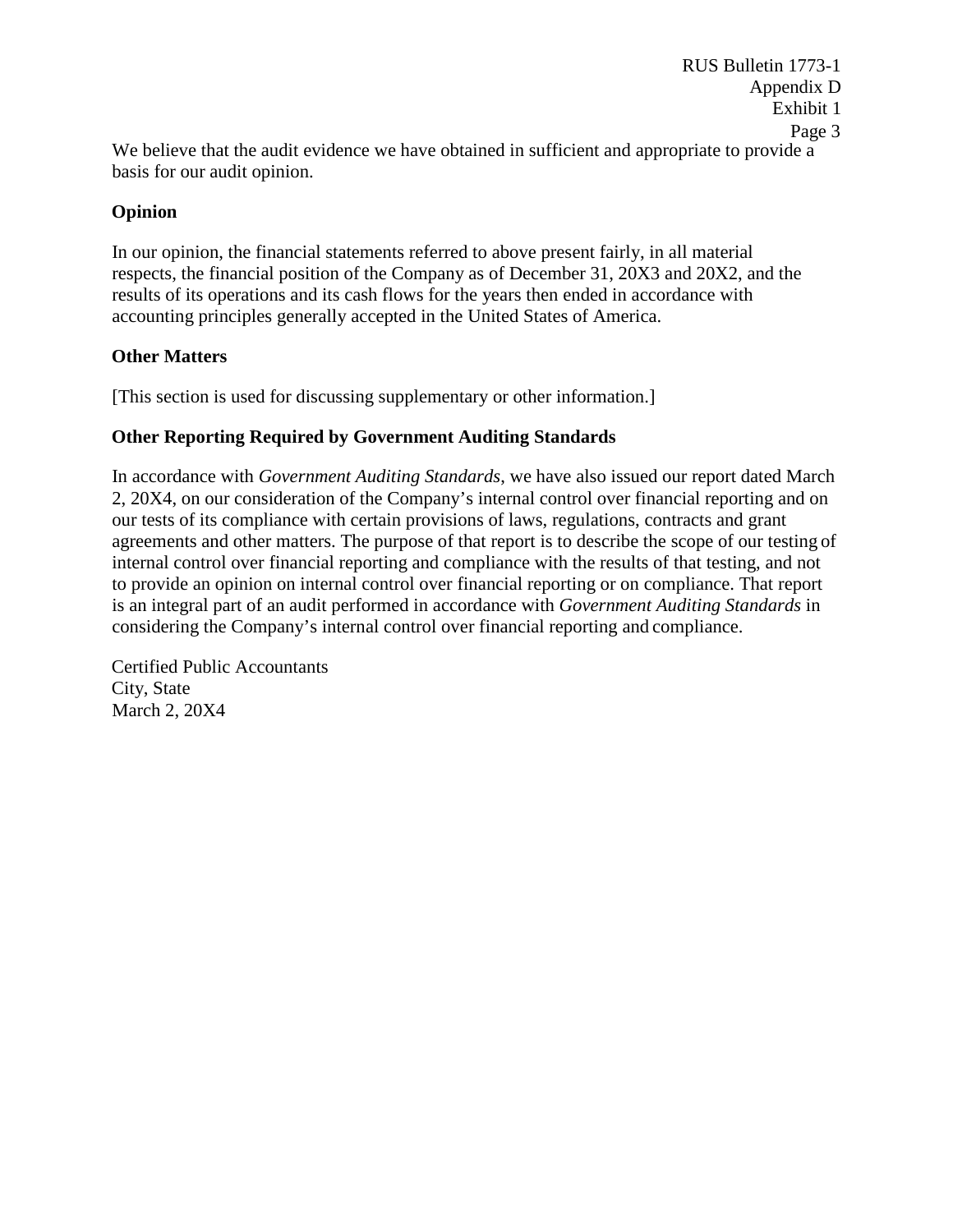RUS Bulletin 1773-1 Appendix D Exhibit 2 Page 4

## **EXHIBIT 2 - Illustrative Report on Internal Control over Financial Reporting and on Compliance and Other Matters Based on an Audit of Financial Statements Performed in Accordance with** *Government Auditing Standards***, (No Material Weaknesses Identified, No Significant Deficiencies Identified, No Reportable Instances of Noncompliance or Other Matters Identified)**

The Board of Directors Rural Network Systems, Inc.

We have audited in accordance with auditing standards generally accepted in the United States of America and the standards applicable to financial audits contained in *Government Auditing Standards*, issued by the Comptroller General of the United States, the financial statements of Rural Network Systems, Inc. (the "Company") as of and for the years ended December 31, 20X3 and 20X2, and the related notes to the financial statements, which collectively comprise the Company's basic financial statements, and have issued our report thereon dated March 2, 20X4.

### **Internal Control Over Financial Reporting**

In planning and performing our audit of the financial statements, we considered the Company's internal control over financial reporting (internal control) to determine the auditing procedures that are appropriate in the circumstances for the purpose of expressing our opinion on the financial statements, but not for the purpose of expressing an opinion on the effectiveness of the Company's internal control.

Accordingly, we do not express an opinion on the effectiveness of the Company's internal control.

A *deficiency in internal control* exists when the design or operation of a control does not allow management or employees, in the normal course of performing their assigned functions, to prevent, or detect and correct, misstatements on a timely basis. A *material weakness* is a deficiency, or a combination of deficiencies, in internal control, such that there is a reasonable possibility that a material misstatement of the entity's financial statements will not be prevented, or detected and corrected on a timely basis. A *significant deficiency* is a deficiency, or a combination of deficiencies, in internal control that is less severe than a material weakness, yet important enough to merit attention by those charged with governance.

Our consideration of internal control was for the limited purpose described in the first paragraph of this section and was not designed to identify all deficiencies in internal control that might be material weaknesses or significant deficiencies. Given these limitations, during our audit we did not identify any deficiencies in internal control that we consider to be material weaknesses. However, material weaknesses may exist that have not been identified.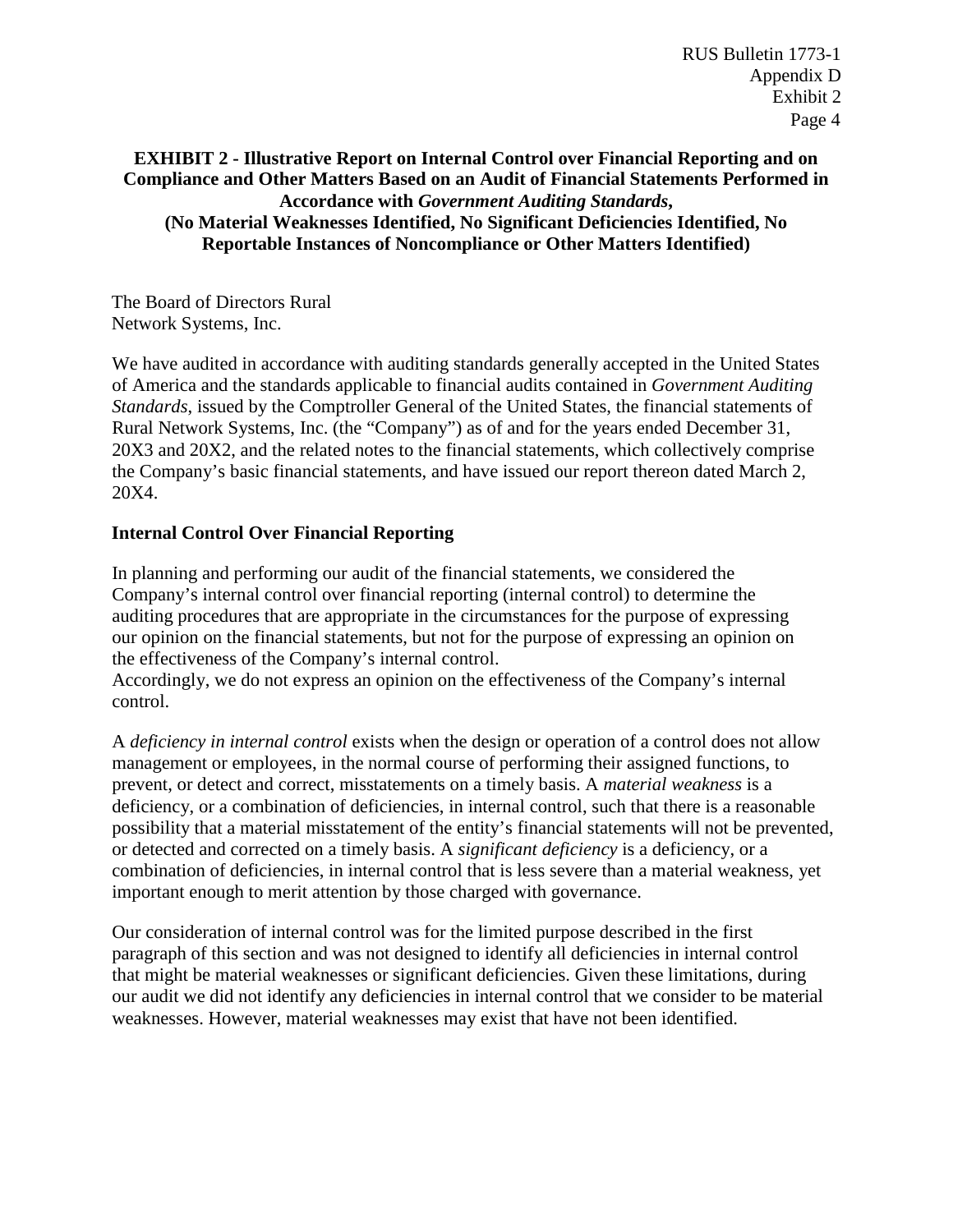RUS Bulletin 1773-1 Appendix D Exhibit 2 Page 5

### **Compliance and Other Matters**

As part of obtaining reasonable assurance about whether the Company's financial statements are free from material misstatement, we performed tests of its compliance with certain provisions of laws, regulations, contracts, and grant agreements, noncompliance with which could have a direct and material effect on the determination of financial statement amounts. However, providing an opinion on compliance with those provisions was not an objective of our audit, and accordingly, we do not express such an opinion. The results of our tests disclosed no instances of noncompliance or other matters that are required to be reported under *Government Auditing Standards.*

### **Purpose of this Report**

The purpose of this report is solely to describe the scope of our testing of the internal control and compliance and the results of that testing, and not to provide an opinion on the effectiveness of the entity's internal control or on compliance. This report is an integral part of an audit performed in accordance with Government Auditing Standards in considering the entity's internal control and compliance. Accordingly, this communication is not suitable for any other purpose.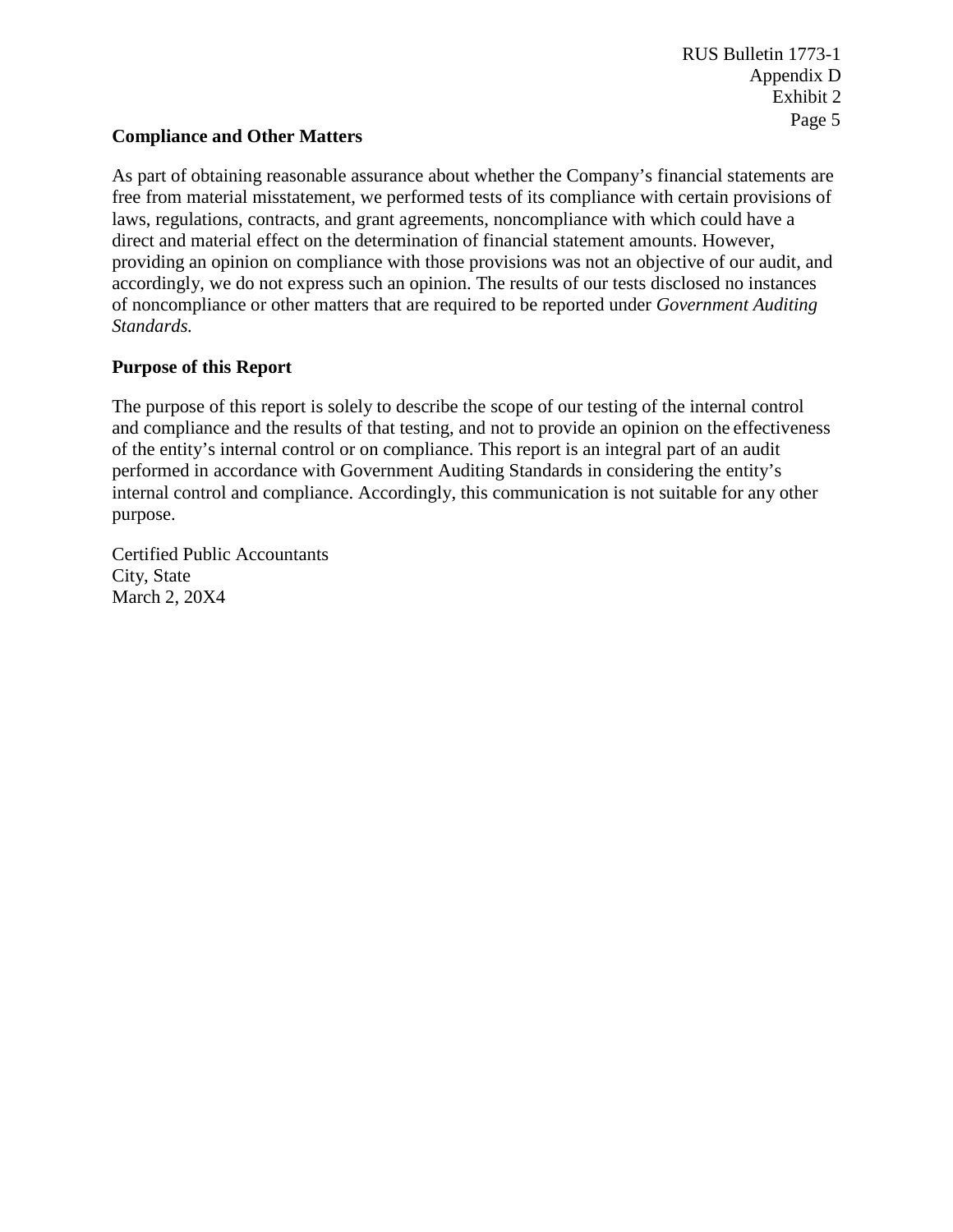### **EXHIBIT 3 - Illustrative Report on Internal Control over Financial Reporting and on Compliance and Other Matters Based on an Audit of Financial Statements Performed in Accordance with Government Auditing Standards (No Material Weaknesses Identified; Significant Deficiencies Identified; and Reportable Instances of Noncompliance and Other Matters Identified)**

The Board of Directors Rural Network Systems, Inc.

We have audited in accordance with auditing standards generally accepted in the United States of America and the standards applicable to financial audits contained in *Government Auditing Standards*, issued by the Comptroller General of the United States, the financial statements of Rural Network Systems, Inc. (the "Company") as of and for the years ended December 31, 20X3 and 20X2, and the related notes to the financial statements, which collectively comprise the Company's basic financial statements, and have issued our report thereon dated March 2, 20X4.

## **Internal Control Over Financial Reporting**

In planning and performing our audit of the financial statements, we considered the Company's internal control over financial reporting (internal control) to determine the auditing procedures that are appropriate in the circumstances for the purpose of expressing our opinion on the financial statements, but not for the purpose of expressing an opinion on the effectiveness of the Company's internal control

Accordingly, we do not express an opinion on the effectiveness of the Company's internal control.

A *deficiency in internal control* exists when the design or operation of a control does not allow management or employees, in the normal course of performing their assigned functions, to prevent, or detect and correct, misstatements on a timely basis. A *material weakness* is a deficiency, or a combination of deficiencies, in internal control, such that there is a reasonable possibility that a material misstatement of the entity's financial statements will not be prevented, or detected and corrected on a timely basis. A *significant deficiency* is a deficiency, or a combination of deficiencies, in internal control that is less severe than a material weakness, yet important enough to merit attention by those charged with governance.

Our consideration of internal control was for the limited purpose described in the first paragraph of this section and was not designed to identify all deficiencies in internal control that might be material weaknesses or significant deficiencies. Given these limitations, during our audit we did not identify any deficiencies in internal control that we consider to be material weaknesses. However, material weaknesses may exist that have not been identified. We did identify certain deficiencies in internal control, described in the accompanying schedule of findings and recommendations that we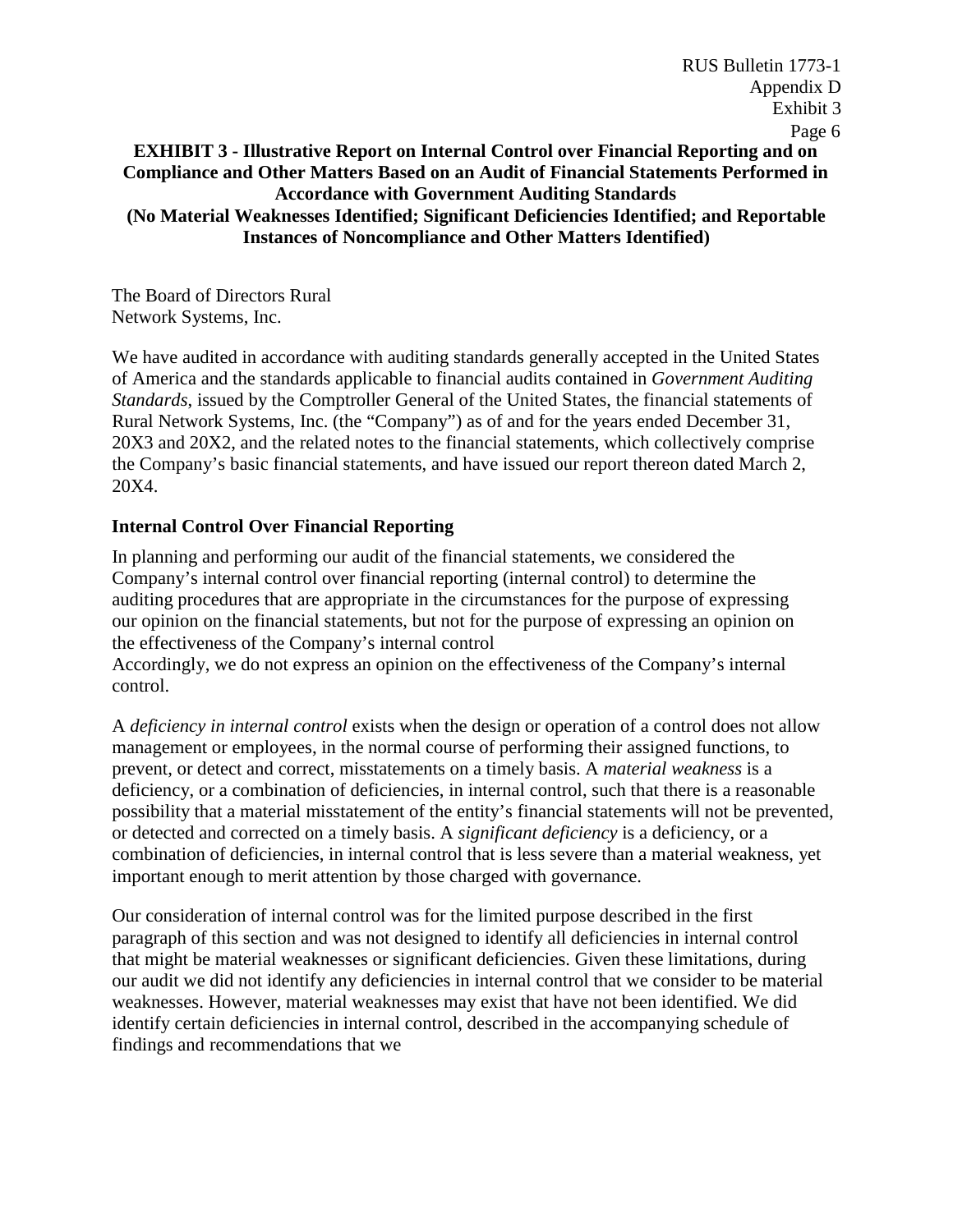consider to be significant deficiencies. [*List the reference numbers of the related findings*].

## **Compliance and Other Matters**

As part of obtaining reasonable assurance about whether the Company's financial statements are free from material misstatement, we performed tests of its compliance with certain provisions of laws, regulations, contracts, and grant agreements, noncompliance with which could have a direct and material effect on the determination of financial statement amounts. However, providing an opinion on compliance with those provisions was not an objective of our audit, and accordingly, we do not express such an opinion. The results of our tests disclosed instances of noncompliance or other matters that are required to be reported under *Government Auditing Standards* and which are described in the accompanying schedule of findings and recommendations. [*List the reference numbers of the related findings*].

### **Rural Network Systems, Inc.'s Response to Findings**

The Company's responses to the findings identified in our audit are described in the accompanying schedule of findings and recommendations. The Company's responses were not subjected to the auditing procedures applied in the audit of the financial statements and, accordingly, we express no opinion on them.

### **Purpose of this Report**

The purpose of this report is solely to describe the scope of our testing of the internal control and compliance and the results of that testing, and not to provide an opinion on the effectiveness of the entity's internal control or on compliance. This report is an integral part of an audit performed in accordance with Government Auditing Standards in considering the entity's internal control and compliance. Accordingly, this communication is not suitable for any other purpose.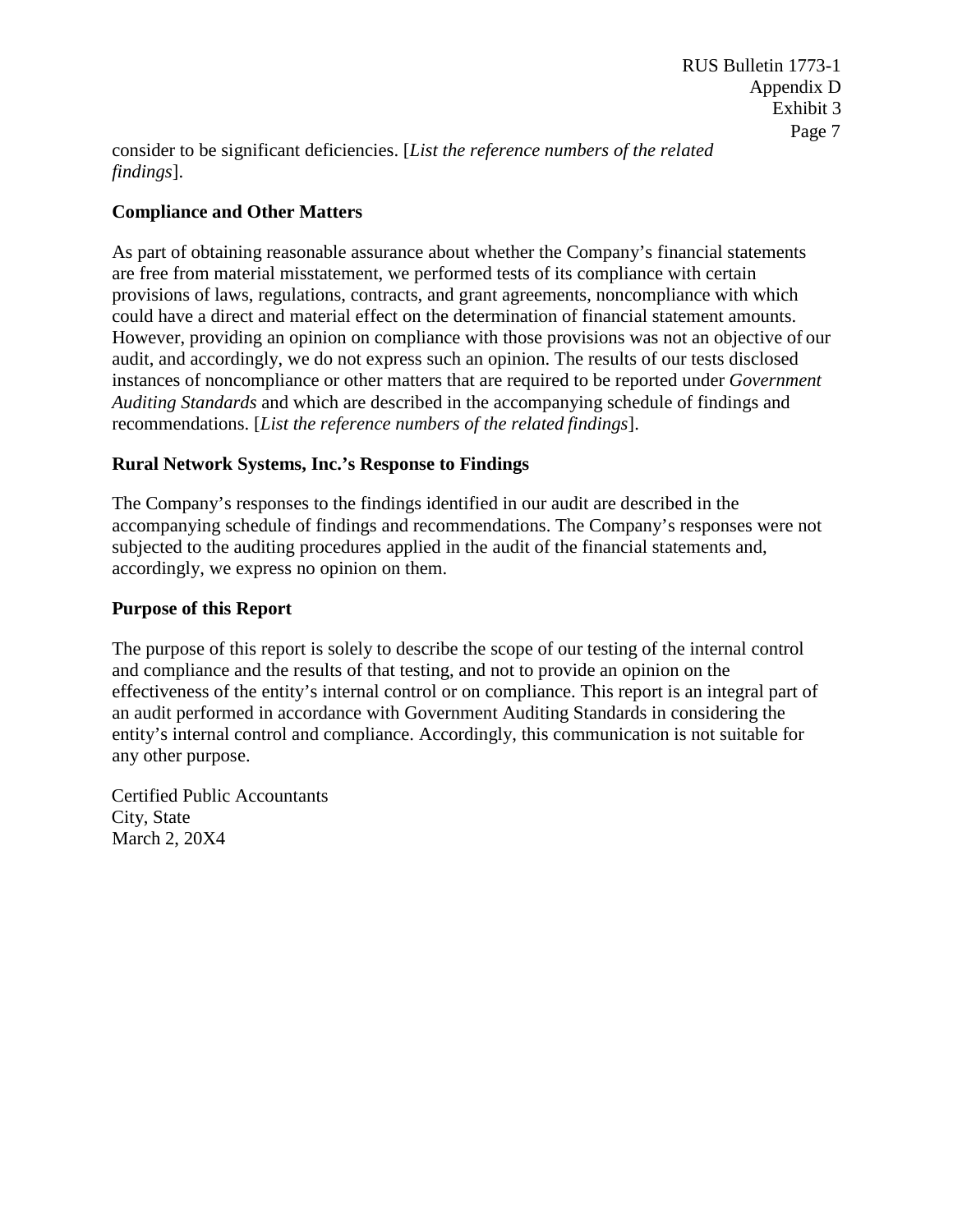RUS Bulletin 1773-1 Appendix D Exhibit 4 Page 8

# **EXHIBIT 4 - Illustrative Financial Statements**

## **RURAL NETWORKS SYSTEMS, INC. BALANCE SHEETS DECEMBER 31, 20X3 and 20X2 ASSETS (Notes 1 and 2)**

|                                                   | 20X3                        | 20X2                    |  |
|---------------------------------------------------|-----------------------------|-------------------------|--|
| <b>Current Assets</b>                             |                             |                         |  |
|                                                   | $\mathfrak{L}$<br>1,107,000 | $\mathbb{S}$<br>891,000 |  |
|                                                   | 500,000                     | 500,000                 |  |
| Accounts Receivable, less allowance for doubtful  |                             |                         |  |
| accounts of $$1,210$ in 20X3 and $$1,201$ in 20X2 | 49,454                      | 49,068                  |  |
|                                                   | 270,000                     | 245,000                 |  |
|                                                   | 1,926,545                   | 1,685,068               |  |
|                                                   |                             |                         |  |
| <b>Noncurrent Assets</b>                          |                             |                         |  |
|                                                   | 250,000                     | 250,000                 |  |
|                                                   | 250,000                     | 250,000                 |  |
|                                                   |                             |                         |  |
| <b>Property, Plant and Equipment</b>              |                             |                         |  |
|                                                   | 500,000                     | 500,000                 |  |
|                                                   | 2,500,000                   | 2,550,000               |  |
|                                                   | 945,000                     | 545,000                 |  |
|                                                   | 3,945,000                   | 3,595,000               |  |
|                                                   | 1,305,000                   | 1,186,000               |  |
|                                                   | 2,640,000                   | 2,409,000               |  |
|                                                   | 128,000                     | 135,000                 |  |
|                                                   | 2,768,000                   | 2,544,000               |  |
|                                                   |                             |                         |  |
|                                                   | \$<br>4,944,454             | \$4,479,068             |  |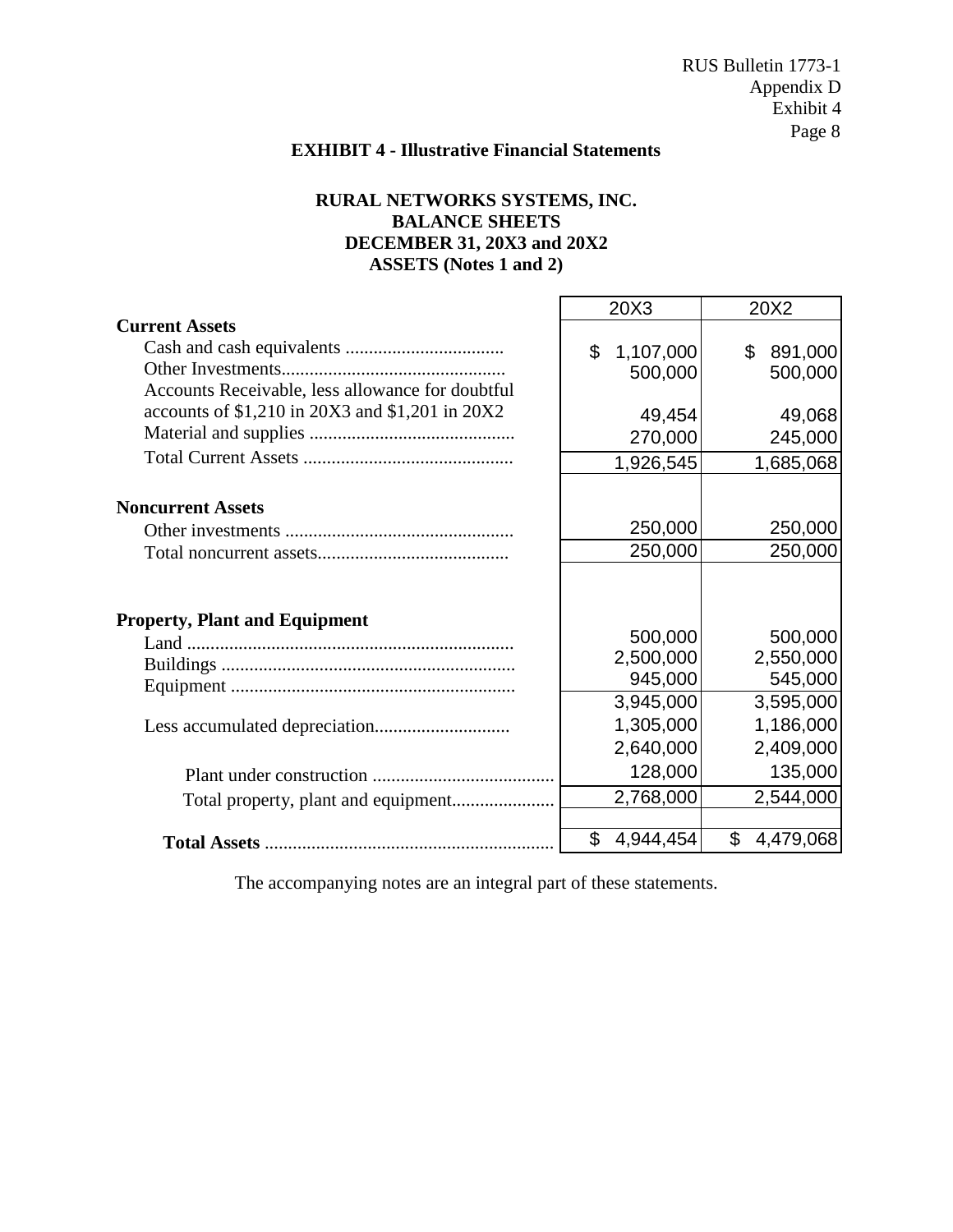RUS Bulletin 1773-1 Appendix D Exhibit 4 Page 9

### **RURAL NETWORKS SYSTEMS, INC. BALANCE SHEETS DECEMBER 31, 20X3 and 20X2 LIABILITIES AND RETAINED EARNINGS (Note 2)**

|                                                    | 20X3 |             | 20X2 |             |
|----------------------------------------------------|------|-------------|------|-------------|
| <b>Current Liabilities</b>                         |      |             |      |             |
| Current portion of deferred grant revenue          | \$   | 25,000      | \$   | 25,000      |
|                                                    |      | 189,575     |      | 438,512     |
|                                                    |      | 214,575     |      | 463,512     |
|                                                    |      |             |      |             |
| <b>Noncurrent liabilities and deferred credits</b> |      |             |      |             |
| Deferred grant revenue, less current portion       |      | 650,000     |      | 425,000     |
| Total noncurrent liabilities and deferred credits  |      | 650,000     |      | 425,000     |
| <b>Stockholder's Equities</b>                      |      |             |      |             |
| Capital Stock - Common \$100 par value-1,000       |      |             |      |             |
| shares authorized and outstanding in 20X3          |      |             |      |             |
| and $20X2$ .                                       |      | 100,000     |      | 100,000     |
|                                                    |      | 3,979,879   |      | 3,490,556   |
|                                                    |      | 4,079,879   |      | 3,590,556   |
|                                                    |      |             |      |             |
|                                                    |      | \$4,944,454 |      | \$4,479,068 |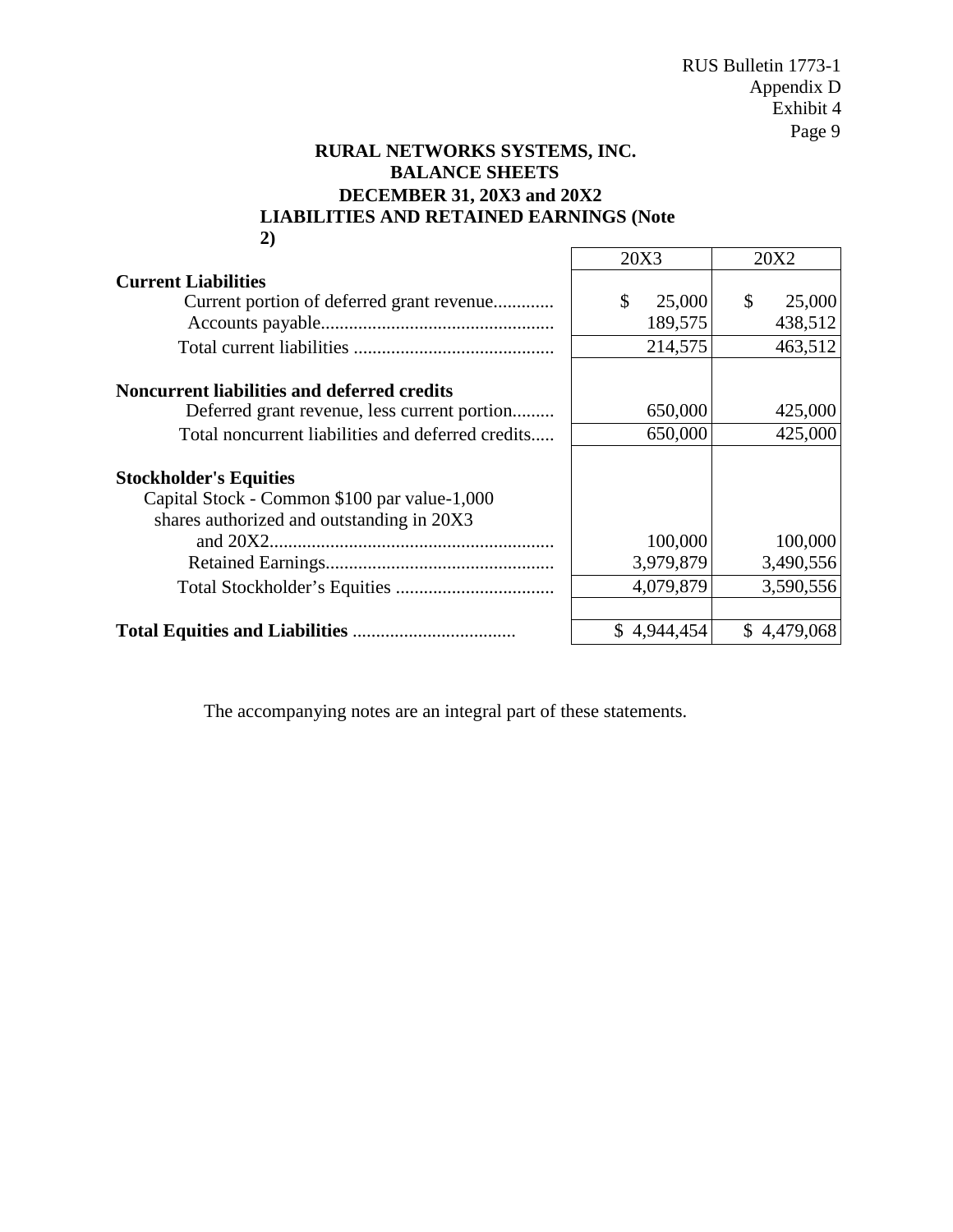RUS Bulletin 1773-1 Appendix D Exhibit 4 Page 10

### **RURAL NETWORKS SYSTEMS, INC. STATEMENTS OF INCOME AND RETAINED EARNINGS FOR THE YEARS ENDED DECEMBER 31, 20X3 and 20X2**

|                                                | 20X3             | 20X2             |
|------------------------------------------------|------------------|------------------|
| <b>Operating Revenues</b>                      |                  |                  |
|                                                | \$<br>1,155,000  | \$<br>1,147,000  |
|                                                | 935              | 850              |
|                                                | 25,000           | 25,000           |
|                                                | 5,970            | 4,790            |
|                                                | \$<br>1,186,905  | \$<br>1,177,640  |
| <b>Operating Expenses</b>                      |                  |                  |
|                                                | 253,000          | 249,000          |
|                                                | 6,000            | 6,000            |
|                                                | 7,500            | 7,500            |
|                                                | 1,275            | 1,197            |
|                                                | 119,000<br>1,225 | 115,000<br>1,143 |
|                                                | 16,750           | 17,585           |
|                                                |                  |                  |
|                                                | 19,860           | 19,546           |
|                                                | 11,960           | 11,720           |
|                                                | 11,436           | 11,358           |
|                                                | 448,006          | 440,049          |
|                                                | \$<br>738,899    | \$<br>737,591    |
| <b>Other Income (Expense)</b>                  |                  |                  |
|                                                | 2,500            | 2,500            |
|                                                | 2,500            | 2,500            |
| (Loss) Income Before Income Taxes              | \$<br>741,399    | \$<br>740,091    |
|                                                | 252,076          | 251,631          |
|                                                | 489,323<br>\$    | 488,460<br>\$    |
| <b>Retained Earnings at Beginning of Year </b> | 3,490,556        | 3,002,096        |
|                                                | \$3,979,879      | \$3,490,556      |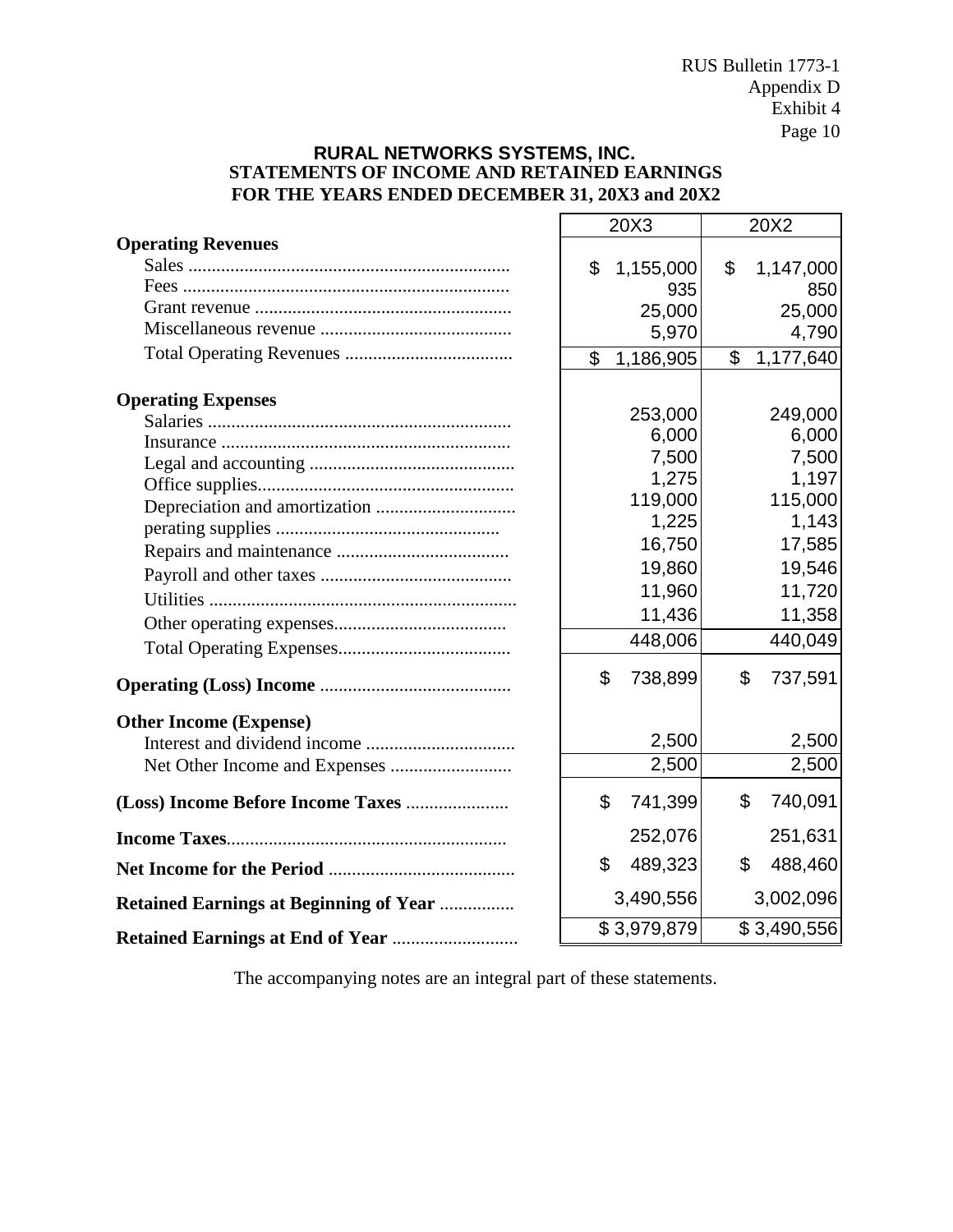RUS Bulletin 1773-1 Appendix D Exhibit 4 Page 11

### **RURAL NETWORKS SYSTEMS, INC. STATEMENTS OF CASH FLOWS FOR THE YEARS ENDED DECEMBER 31, 20X3 and 20X2**

|                                              | 20X3                   | 20X2                   |
|----------------------------------------------|------------------------|------------------------|
| <b>CASH FLOWS FROM OPERATING ACTIVITIES </b> |                        |                        |
|                                              | 1,161,519<br>\$        | \$1,178,363            |
|                                              | (349, 943)             | (300, 766)             |
|                                              | (253,000)              | (249,000)              |
|                                              | 2,500                  | 2,500                  |
|                                              | (252, 076)             | (251, 631)             |
| Net Cash Provided by Operating Activities    | 309,000                | 379,466                |
| <b>CASH FLOWS FROM INVESTING ACTIVITIES</b>  | (343,000)<br>(343,000) | (293,000)<br>(293,000) |
| <b>CASH FLOWS FROM FINANCING ACTIVITIES</b>  | 250,000                | 250,000                |
|                                              | 250,000                | 250,000                |
| Net Cash Provided by Financing Activities    |                        |                        |
|                                              | 216,000<br>861,000     | 336,466<br>554,534     |
|                                              | S<br>1,107,000         | \$<br>891,000          |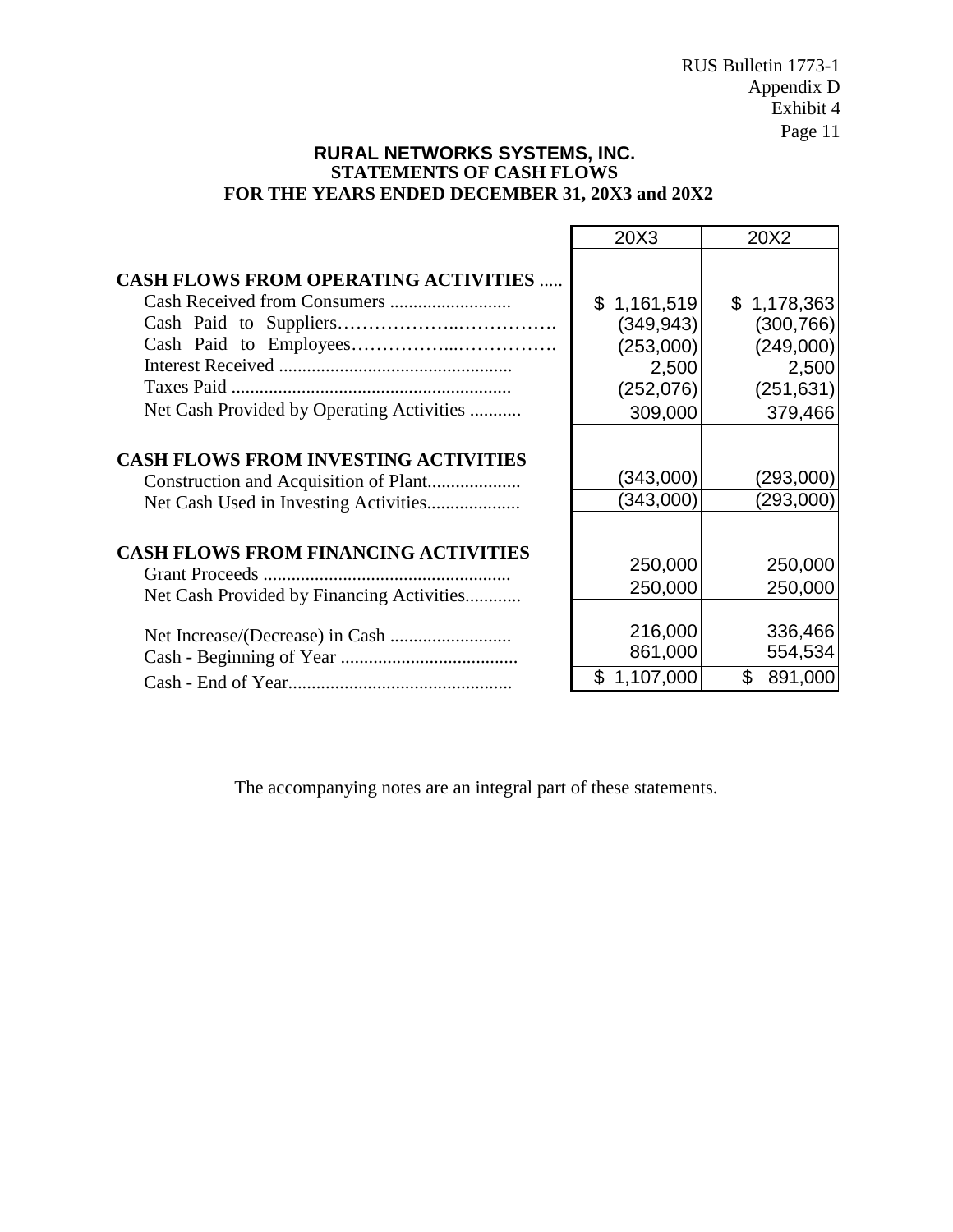RUS Bulletin 1773-1 Appendix D Exhibit 4

|                                             |            | Page 12       |
|---------------------------------------------|------------|---------------|
| <b>RECONCILIATION OF NET MARGINS TO NET</b> |            |               |
| <b>CASH PROVIDED BY OPERATING</b>           | 20X3       | 20X2          |
|                                             | 489,323    | \$<br>488,460 |
| Adjustments to Reconcile Net Margins to Net |            |               |
| Cash Provided by Operating Activities:      |            |               |
|                                             | 119,000    | 115,000       |
| Recognition of deferred grant revenue       | (25,000)   | (25,000)      |
|                                             |            |               |
|                                             | (386)      | (723)         |
|                                             | (25,000)   | (112,024)     |
|                                             |            |               |
|                                             | (248, 937) | (86, 247)     |
| Net Cash Provided by Operating Activities   | 309,000    | 379,466       |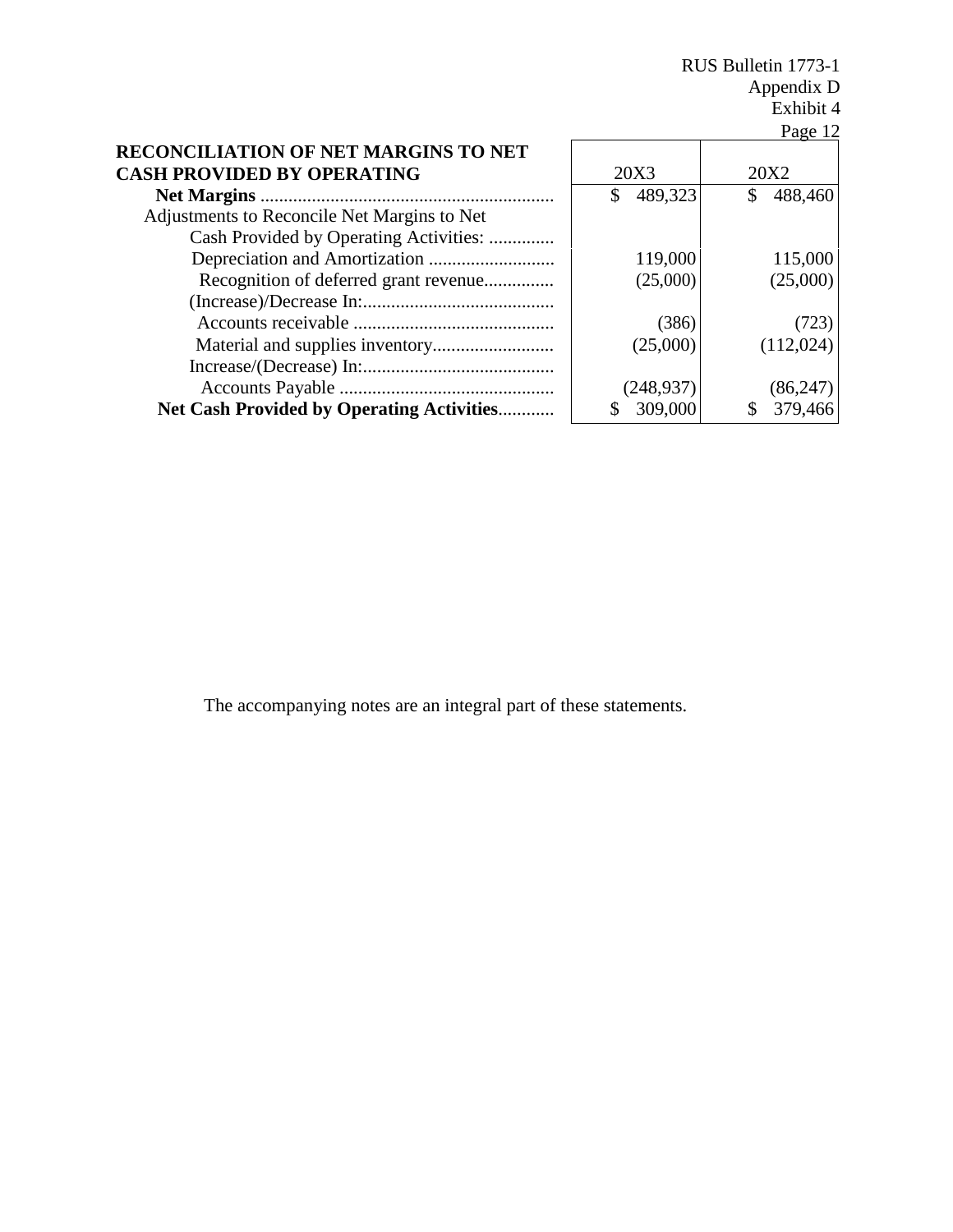### **RURAL COMMUNICATIONS NETWORK, INC. NOTES TO FINANCIAL STATEMENTS DECEMBER 31, 20X3 AND 20X2**

## **1. SUMMARY OF SIGNIFICANT ACCOUNTINGPOLICIES**

*[Include a brief description of the reporting entity's significant accounting policies in accordance with ASC Topic 235, Notes to Financial Statements.*

*Disclosure of accounting policies should identify and describe the accounting principles followed by the grantee and the methods of applying those principles that materially affect the determination of financial position, cash flow, and results of operations.*

*Disclosures of accounting policies do not have to be duplicated in this section if presented elsewhere as an integral part of the financial statements].*

## **2. OTHER INVESTMENTS**

|                                | 20X3          | 20X2          |
|--------------------------------|---------------|---------------|
| CitiBank                       | \$250,000     | 250,000<br>\$ |
| <b>Bank of America</b>         | 250,000       | 250,000       |
| <b>Total Other Investments</b> | 500,000<br>\$ | 500,000<br>\$ |

# **3. PROPERTY, PLANT ANDEQUIPMENT**

Property, plant, and equipment and under construction are stated at cost. Listed below are the major classes of the plant as of December 31, 20X3 and 20X2:

|                                                | 20X3        | 20X2          |
|------------------------------------------------|-------------|---------------|
|                                                |             |               |
|                                                | 500,000     | \$<br>500,000 |
|                                                | 2,500,000   | 2,550,000     |
|                                                | 945,000     | 545,000       |
| Total property, plant and equipment in service | 3,945,000   | 3,595,000     |
| Construction work in process                   | 128,000     | 135,000       |
| Total Property, Plant and Equipment            | \$4,073,000 | \$3,730,000   |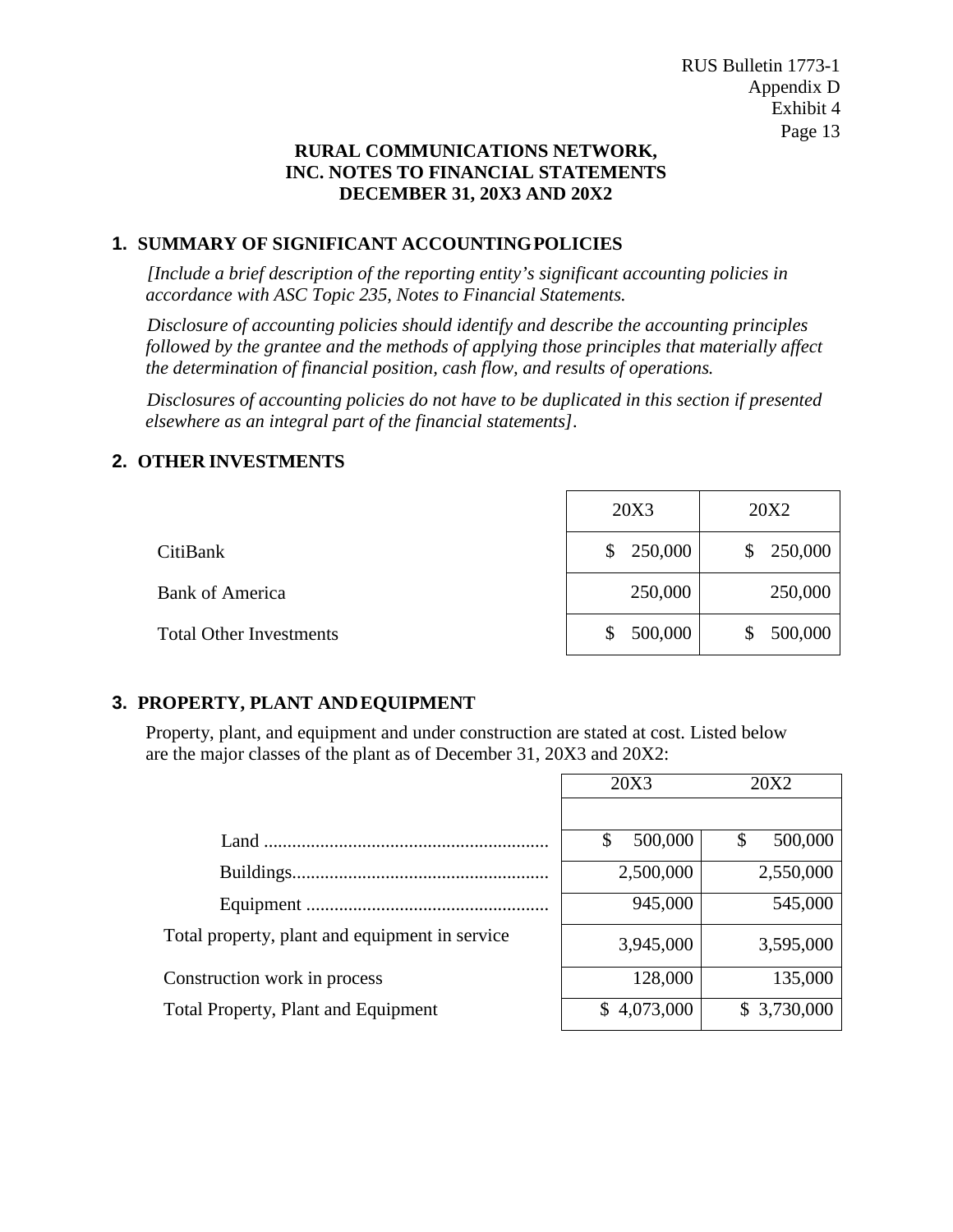RUS Bulletin 1773-1 Appendix D Exhibit 4 Page 14

The Company provides for depreciation on a straight-line basis at annual rates which will amortize the depreciable property over its estimated useful life. Such provision, as a percentage of the average balance of plant in service was 3.0 percent in 20X3 and 3.2 percent in 20X2.

### **4. LONG-TERM DEBT**

The Company has no long-term debt.

### **5. RELATED PARTYTRANSACTIONS**

There are no related party transactions.

### **6. RURAL UTILITIES SERVICE COMMUNITY CONNECT GRANTPROGRAM**

In 20X1, the Company was awarded a grant through the Rural Utilities Service Community Connect Program to help fund broadband deployment into rural communities where it is not yet economically viable for private sector providers to deliver service. Grants may be used for the construction, acquisition, or leasing of facilities, spectrum, land or buildings used to deploy broadband service for all residential and business customers located within the Proposed Funded Service Area (PFSA), all participating critical community facilities (such as public schools, fire stations, and public libraries), and the cost of providing broadband service free of charge to the critical community facilities for 2 years. Less than 10% of the grant amount or up to \$150,000 may be used for the improvement, expansion, construction or acquisition of a community center that provides online access to the public.

The project was funded with a Community Connect grant totaling \$750,000 administered by RUS. The Company is required to contribute 15% of the project cost. The Company received grant funds of \$250,000 in 20X3 and 20X2.

The grant funds received have been recorded as deferred revenue on the balance sheet and are being recognized as revenue over the average estimated useful life of the property purchased and constructed which is 30 years. Total revenue recognized is \$25,000 and \$25,000 for the years ending December 31, 20X3 and 20X2, respectively.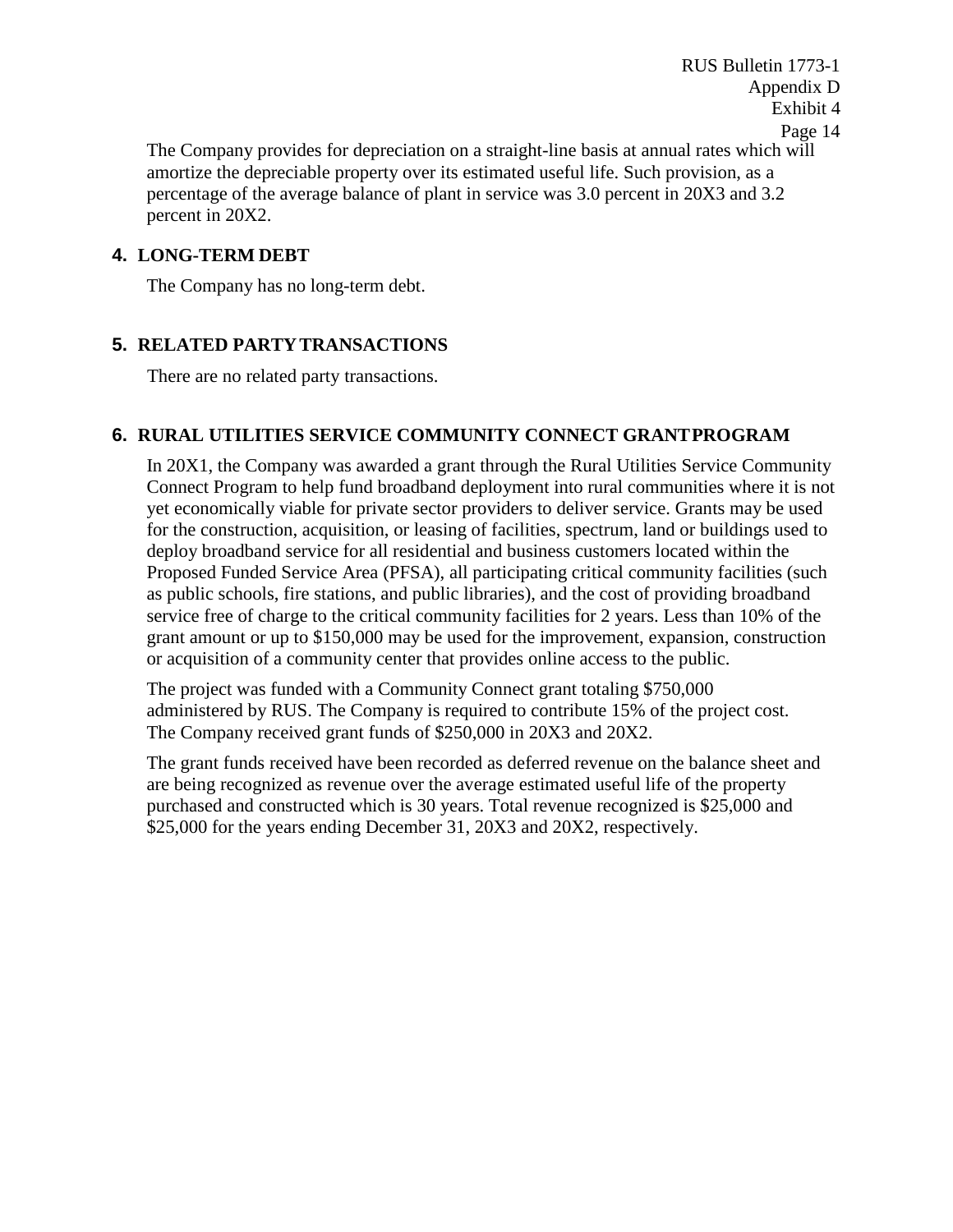### **EXHIBIT 5 - Illustrative Independent Auditor's Report on Compliance with Aspects of Contractual Agreements and Regulatory Requirements for Grantees**

RUS requires that CPAs auditing RUS borrowers provide a report on compliance with aspects of contractual agreements and regulatory requirements in accordance with §1773.33. This letter must be signed by the CPA, bear the same date as the auditor's report, and be addressed to the borrower's board of directors.

Board of Directors Rural Network Systems, Inc. [City, State]

Independent Auditor's Report

We have audited, in accordance with auditing standards generally accepted in the United States of America and the standards applicable to financial audits contained in *Government Auditing Standards* issued by the Comptroller General of the United States, the financial statements of Rural Network Systems, Inc., (the "Company") which comprise the balance sheet as of December 31, 20X3, and the related statements of revenue and patronage capital, changes in cash flows for the year then ended, and the related notes to the financial statements, and have issued our report thereon dated March 2, 20X4. In accordance with *Government Auditing Standards*, we have also issued our report dated March 2, 20X4, on our consideration of Rural Network Systems, Inc.'s internal control over financial reporting and on our tests of its compliance with certain provisions of laws, regulations, contracts and grant agreements and other matters. No reports other than the reports referred to above and our schedule of findings and recommendations related to our audit have been furnished to management.

In connection with our audit, nothing came to our attention that caused us to believe that the Company failed to comply with the terms, covenants, provisions, or conditions of their loan, grant, and security instruments as set forth in 7 CFR Part 1773, *Policy on Audits of Rural Utilities Service Borrowers and Grantees,* §1773.33, insofar as they relate to accounting matters as enumerated below. However, our audit was not directed primarily toward obtaining knowledge of noncompliance. Accordingly, had we performed additional procedures, other matters may have come to our attention regarding the Company's noncompliance with the above-referenced terms, covenants, provisions, or conditions of the contractual agreements and regulatory requirements, insofar as they relate to accounting matters. In connection with our audit, we noted no matters regarding the Company's accounting and records to indicate that the Company did not:

Maintain adequate and effective accounting procedures;

Utilize adequate and fair methods for accumulating and recording labor, material, and overhead costs, and the distribution of these costs to construction, retirement, and maintenance or other expense accounts;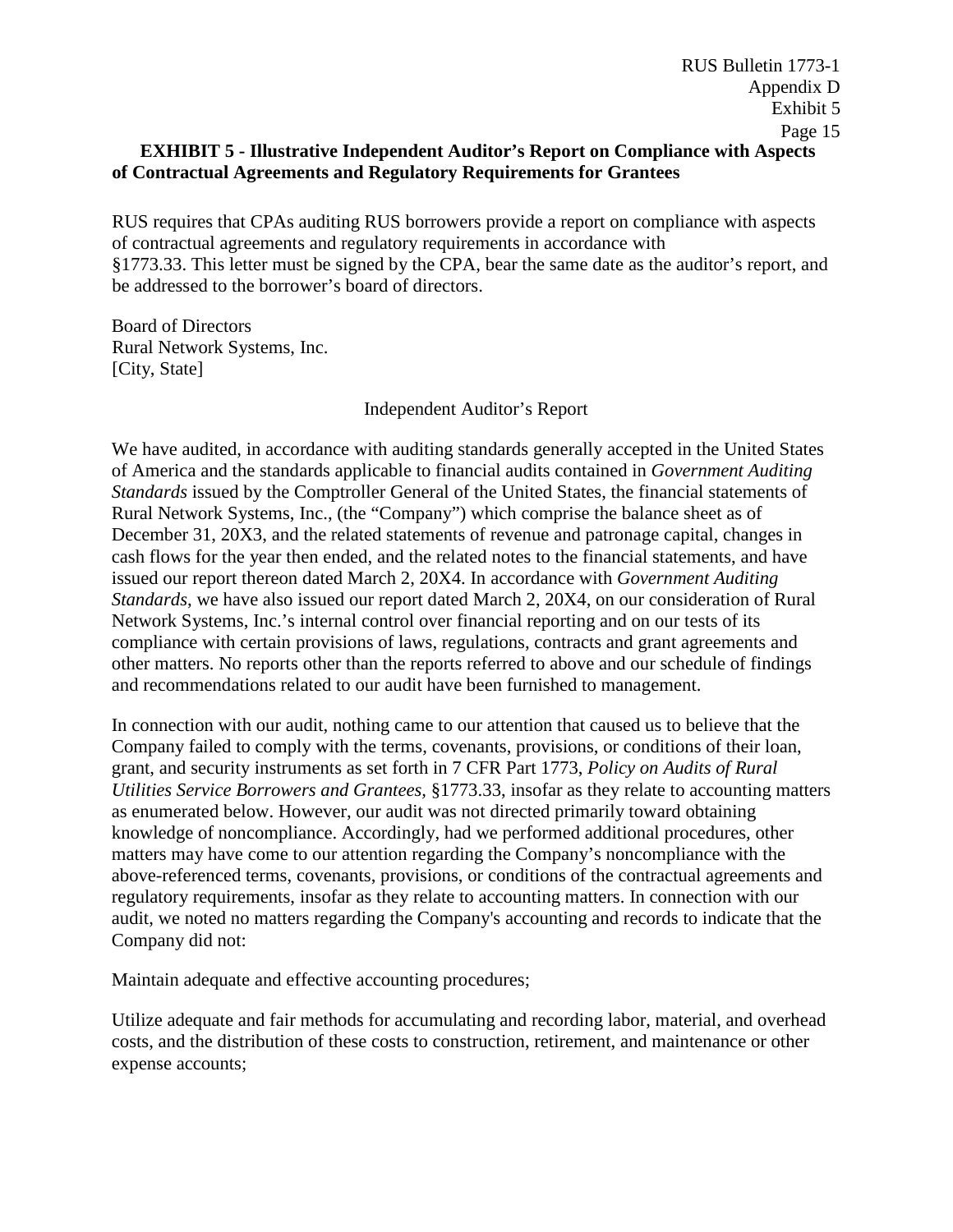Reconcile continuing property records to the controlling general ledger plant accounts; Clear

construction accounts and accrue depreciation on completed construction; Record and properly

price the retirement of plant;

Maintain adequate control over materials and supplies;

Prepare and submit accurate and timely Financial & Statistical Reports, Federal Financial Report, Schedule E of the Financial & Statistical Report, or Project Performance Report, as required.

Disclose material related party transactions in the financial statements, in accordance with requirements for related parties in generally accepted accounting principles;

Comply with the requirements for the detailed schedule of investments.

The purpose of this report is solely to communicate, in connection with the audit of the financial statements, on compliance with aspects of contractual agreements and the regulatory requirements for telecommunications borrowers based on the requirements of 7 CFR Part 1773, *Policy on Audits of Rural Utilities Service Borrowers and Grantees*. Accordingly, this report is not suitable for any other purpose.